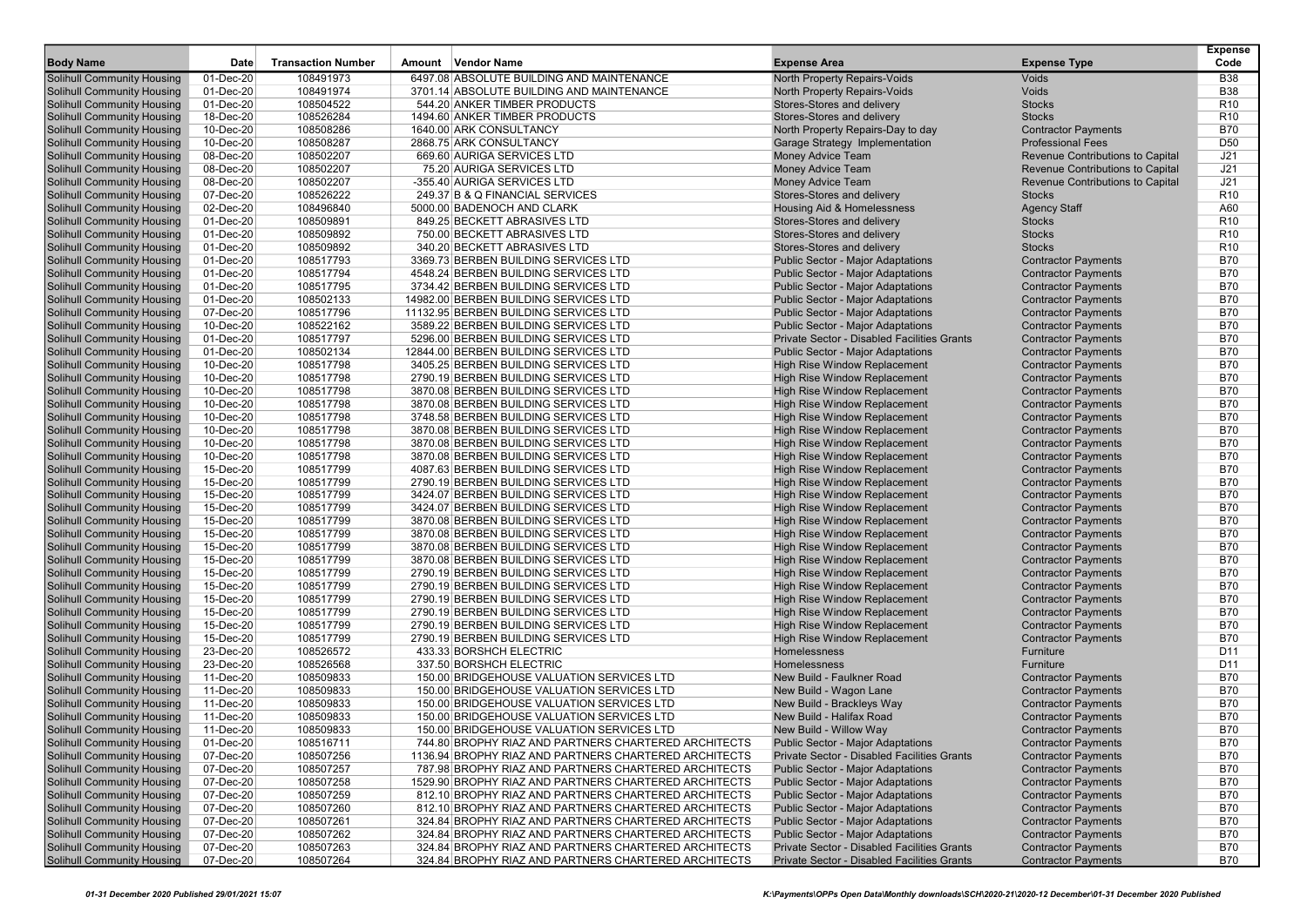| <b>Body Name</b>                                                | Date                   | <b>Transaction Number</b> | Amount Vendor Name                                   | <b>Expense Area</b>                                                      | <b>Expense Type</b>                                              | <b>Expense</b><br>Code   |
|-----------------------------------------------------------------|------------------------|---------------------------|------------------------------------------------------|--------------------------------------------------------------------------|------------------------------------------------------------------|--------------------------|
| Solihull Community Housing                                      | 07-Dec-20              | 108507265                 | 324.84 BROPHY RIAZ AND PARTNERS CHARTERED ARCHITECTS | <b>Public Sector - Major Adaptations</b>                                 | <b>Contractor Payments</b>                                       | B70                      |
| Solihull Community Housing                                      | 29-Dec-20              | 108537636                 | 8635.00 CAMPBELL TICKELL LTD                         | <b>Central Administration</b>                                            | <b>Other Employee Costs</b>                                      | A90                      |
| <b>Solihull Community Housing</b>                               | 23-Dec-20              | 108529332                 | 656.25 CAPITA BUSINESS SERVICES LTD.                 | <b>IT Strategy</b>                                                       | <b>ICT General</b>                                               | D <sub>30</sub>          |
| <b>Solihull Community Housing</b>                               | 23-Dec-20              | 108529331                 | 731.25 CAPITA BUSINESS SERVICES LTD.                 | <b>IT Strategy</b>                                                       | ICT Services & Consultancy                                       | D38                      |
| <b>Solihull Community Housing</b>                               | 23-Dec-20              | 108529334                 | 875.00 CAPITA BUSINESS SERVICES LTD.                 | <b>IT Strategy</b>                                                       | <b>ICT General</b>                                               | D30                      |
| <b>Solihull Community Housing</b>                               | 22-Dec-20              | 108523179                 | 720.00 CAPITAL FURNISHINGS                           | Homelessness                                                             | Furniture                                                        | D <sub>11</sub>          |
| <b>Solihull Community Housing</b>                               | 01-Dec-20              | 108491248                 | 310.00 CAPITAL FURNISHINGS                           | <b>Private Sector Leasing</b>                                            | Furniture                                                        | D <sub>11</sub>          |
| <b>Solihull Community Housing</b>                               | 22-Dec-20              | 108523182                 | 345.00 CAPITAL FURNISHINGS                           | Homelessness                                                             | Furniture                                                        | D <sub>11</sub>          |
| <b>Solihull Community Housing</b>                               | 22-Dec-20              | 108523184                 | 315.00 CAPITAL FURNISHINGS                           | Homelessness                                                             | Furniture                                                        | D <sub>11</sub>          |
| <b>Solihull Community Housing</b>                               | 22-Dec-20              | 108523188                 | 685.00 CAPITAL FURNISHINGS                           | Homelessness                                                             | Furniture                                                        | D <sub>11</sub>          |
| <b>Solihull Community Housing</b>                               | 22-Dec-20              | 108523189                 | 345.00 CAPITAL FURNISHINGS                           | Homelessness                                                             | Furniture                                                        | D <sub>11</sub>          |
| <b>Solihull Community Housing</b>                               | 22-Dec-20              | 108524064                 | 750.00 CEL SOLICITORS                                | North Property Repairs-Day to day                                        | <b>Complaints Compensation</b>                                   | D97                      |
| <b>Solihull Community Housing</b>                               | 02-Dec-20              | 108495710                 | 795.50 COMMUNITY PARTNERSHIP PERSONNEL               | <b>Estate Mgmt Team</b>                                                  | <b>Agency Staff</b>                                              | A60                      |
| <b>Solihull Community Housing</b>                               | 09-Dec-20              | 108504373                 | 795.50 COMMUNITY PARTNERSHIP PERSONNEL               | <b>Estate Mgmt Team</b>                                                  | <b>Agency Staff</b>                                              | A60                      |
| <b>Solihull Community Housing</b>                               | 16-Dec-20              | 108526290                 | 1185.00 CONTOUR SHOWERS LTD                          | Stores-Stores and delivery                                               | <b>Stocks</b>                                                    | R <sub>10</sub>          |
| <b>Solihull Community Housing</b>                               | 23-Dec-20              | 108524291                 | 914.07 CO-OP ENERGY                                  | <b>Private Sector Leasing</b>                                            | Electricity                                                      | <b>B11</b>               |
| Solihull Community Housing                                      | 04-Dec-20              | 108500509                 | 450.00 DAVID SMITH ASSOCIATES                        | Low Rise - Envelope Programme                                            | <b>Contractor Payments</b>                                       | <b>B70</b>               |
| <b>Solihull Community Housing</b>                               | 04-Dec-20              | 108500506                 | 450.00 DAVID SMITH ASSOCIATES                        | <b>Cyclical Maintenance</b>                                              | <b>Contractor Payments</b>                                       | <b>B70</b>               |
| <b>Solihull Community Housing</b>                               | 01-Dec-20              | 108492257                 | 350.00 DAVID SMITH ASSOCIATES                        | Low Rise - Envelope Programme                                            | <b>Contractor Payments</b>                                       | <b>B70</b>               |
| <b>Solihull Community Housing</b>                               | 09-Dec-20              | 108505223                 | 305.00 DigiCert Inc                                  | <b>IT Services</b>                                                       | <b>ICT Software</b>                                              | D31                      |
| <b>Solihull Community Housing</b>                               | 01-Dec-20              | 108517800                 | 5750.00 DIRECT HEALTHCARE GROUP LTD                  | Private Sector - Disabled Facilities Grants                              | <b>Contractor Payments</b>                                       | <b>B70</b>               |
| Solihull Community Housing                                      | 01-Dec-20              | 108506832                 | 2877.42 DODD GROUP                                   | <b>High Rise CCTV</b>                                                    | <b>Contractor Payments</b>                                       | <b>B70</b>               |
| <b>Solihull Community Housing</b>                               | 01-Dec-20              | 108531570                 | 244.62 DODD GROUP                                    | <b>Mechanical &amp; Electrical</b>                                       | <b>Rev Contractor Payments</b>                                   | <b>B71</b>               |
| <b>Solihull Community Housing</b>                               | 01-Dec-20              | 108531571                 | 425.85 DODD GROUP                                    | <b>Mechanical &amp; Electrical</b>                                       | <b>Rev Contractor Payments</b>                                   | <b>B71</b>               |
| <b>Solihull Community Housing</b>                               | 01-Dec-20              | 108491905                 | 3930.54 DODD GROUP                                   | Public Sector - Major Adaptations                                        | <b>Contractor Payments</b>                                       | <b>B70</b>               |
| <b>Solihull Community Housing</b>                               | 01-Dec-20              | 108491906                 | 4726.88 DODD GROUP                                   | Private Sector - Disabled Facilities Grants                              | <b>Contractor Payments</b>                                       | <b>B70</b>               |
| Solihull Community Housing                                      | 01-Dec-20              | 108510971                 | 926.94 DODD GROUP                                    | North Property Repairs-Voids                                             | Voids                                                            | <b>B38</b>               |
| <b>Solihull Community Housing</b>                               | 01-Dec-20              | 108510972                 | 1232.72 DODD GROUP                                   | <b>Mechanical &amp; Electrical</b>                                       | <b>Rev Contractor Payments</b>                                   | <b>B71</b>               |
| <b>Solihull Community Housing</b>                               | 01-Dec-20              | 108506833                 | 429.63 DODD GROUP                                    | <b>Mechanical &amp; Electrical</b>                                       | <b>Rev Contractor Payments</b>                                   | <b>B71</b>               |
| <b>Solihull Community Housing</b>                               | 01-Dec-20              | 108510973                 | 502.53 DODD GROUP                                    | North Property Repairs-Voids                                             | Voids                                                            | <b>B38</b>               |
| <b>Solihull Community Housing</b>                               | 01-Dec-20              | 108510974                 | 2221.38 DODD GROUP                                   | Gas Warm Air/B'boiler/Storage Heater                                     | <b>Contractor Payments</b>                                       | <b>B70</b>               |
| Solihull Community Housing                                      | 01-Dec-20              | 108510975                 | 2330.91 DODD GROUP                                   | <b>Electrical Improvement Works</b>                                      | <b>Contractor Payments</b>                                       | <b>B70</b>               |
| <b>Solihull Community Housing</b>                               | 01-Dec-20              | 108491907                 | 3966.52 DODD GROUP                                   | <b>Public Sector - Major Adaptations</b>                                 | <b>Contractor Payments</b>                                       | <b>B70</b>               |
| <b>Solihull Community Housing</b>                               | 01-Dec-20              | 108491908                 | 3326.37 DODD GROUP                                   | Public Sector - Major Adaptations                                        | <b>Contractor Payments</b>                                       | <b>B70</b>               |
| <b>Solihull Community Housing</b>                               | 01-Dec-20              | 108491909                 | 3986.92 DODD GROUP                                   | Public Sector - Major Adaptations                                        | <b>Contractor Payments</b>                                       | <b>B70</b>               |
| <b>Solihull Community Housing</b>                               | 01-Dec-20              | 108491910                 | 3491.94 DODD GROUP                                   | Public Sector - Major Adaptations                                        | <b>Contractor Payments</b>                                       | <b>B70</b>               |
| Solihull Community Housing                                      | 01-Dec-20              | 108491911                 | 3616.71 DODD GROUP                                   | Public Sector - Major Adaptations                                        | <b>Contractor Payments</b>                                       | <b>B70</b>               |
| <b>Solihull Community Housing</b>                               | 01-Dec-20              | 108491912                 | 3346.71 DODD GROUP                                   | <b>Public Sector - Major Adaptations</b>                                 | <b>Contractor Payments</b>                                       | <b>B70</b>               |
| <b>Solihull Community Housing</b>                               | 01-Dec-20              | 108491913                 | 3055.84 DODD GROUP                                   | Private Sector - Disabled Facilities Grants                              | <b>Contractor Payments</b>                                       | <b>B70</b>               |
| <b>Solihull Community Housing</b>                               | 01-Dec-20              | 108491914                 | 3249.12 DODD GROUP                                   | Private Sector - Disabled Facilities Grants                              | <b>Contractor Payments</b>                                       | <b>B70</b><br><b>B71</b> |
| <b>Solihull Community Housing</b><br>Solihull Community Housing | 01-Dec-20<br>01-Dec-20 | 108510976<br>108506834    | 571.15 DODD GROUP<br>492.74 DODD GROUP               | <b>Mechanical &amp; Electrical</b><br><b>Mechanical &amp; Electrical</b> | <b>Rev Contractor Payments</b><br><b>Rev Contractor Payments</b> | <b>B71</b>               |
| <b>Solihull Community Housing</b>                               | 01-Dec-20              | 108506835                 | 316.05 DODD GROUP                                    | <b>Mechanical &amp; Electrical</b>                                       | <b>Rev Contractor Payments</b>                                   | <b>B71</b>               |
| <b>Solihull Community Housing</b>                               | 01-Dec-20              | 108531572                 | 258.11 DODD GROUP                                    | <b>Electrical Testing</b>                                                | <b>Utility Related Works</b>                                     | <b>B34</b>               |
| <b>Solihull Community Housing</b>                               | 01-Dec-20              | 108506836                 | 253.13 DODD GROUP                                    | <b>Mechanical &amp; Electrical</b>                                       | <b>Rev Contractor Payments</b>                                   | <b>B71</b>               |
| <b>Solihull Community Housing</b>                               | 01-Dec-20              | 108510978                 | 238.09 DODD GROUP                                    | <b>Mechanical &amp; Electrical</b>                                       | <b>Rev Contractor Payments</b>                                   | <b>B71</b>               |
| <b>Solihull Community Housing</b>                               | 01-Dec-20              | 108510979                 | 289.43 DODD GROUP                                    | <b>Mechanical &amp; Electrical</b>                                       | <b>Rev Contractor Payments</b>                                   | <b>B71</b>               |
| <b>Solihull Community Housing</b>                               | 01-Dec-20              | 108506837                 | 798.03 DODD GROUP                                    | <b>Mechanical &amp; Electrical</b>                                       | <b>Rev Contractor Payments</b>                                   | <b>B71</b>               |
| <b>Solihull Community Housing</b>                               | 01-Dec-20              | 108506838                 | 217.35 DODD GROUP                                    | <b>Mechanical &amp; Electrical</b>                                       | <b>Rev Contractor Payments</b>                                   | <b>B71</b>               |
| <b>Solihull Community Housing</b>                               | 01-Dec-20              | 108516576                 | 320.46 DODD GROUP                                    | <b>Mechanical &amp; Electrical</b>                                       | <b>Rev Contractor Payments</b>                                   | <b>B71</b>               |
| <b>Solihull Community Housing</b>                               | 01-Dec-20              | 108506839                 | 222.79 DODD GROUP                                    | <b>Mechanical &amp; Electrical</b>                                       | <b>Rev Contractor Payments</b>                                   | <b>B71</b>               |
| <b>Solihull Community Housing</b>                               | 01-Dec-20              | 108510980                 | 829.98 DODD GROUP                                    | <b>Mechanical &amp; Electrical</b>                                       | <b>Rev Contractor Payments</b>                                   | B71                      |
| <b>Solihull Community Housing</b>                               | 01-Dec-20              | 108531573                 | 227.96 DODD GROUP                                    | <b>Mechanical &amp; Electrical</b>                                       | <b>Rev Contractor Payments</b>                                   | <b>B71</b>               |
| <b>Solihull Community Housing</b>                               | 01-Dec-20              | 108510981                 | 666.19 DODD GROUP                                    | North Property Repairs-Voids                                             | Voids                                                            | <b>B38</b>               |
| <b>Solihull Community Housing</b>                               | 01-Dec-20              | 108510982                 | 519.30 DODD GROUP                                    | North Property Repairs-Voids                                             | Voids                                                            | <b>B38</b>               |
| <b>Solihull Community Housing</b>                               | 01-Dec-20              | 108510983                 | 574.96 DODD GROUP                                    | North Property Repairs-Voids                                             | Voids                                                            | <b>B38</b>               |
| <b>Solihull Community Housing</b>                               | 01-Dec-20              | 108510984                 | 652.19 DODD GROUP                                    | North Property Repairs-Voids                                             | Voids                                                            | <b>B38</b>               |
| <b>Solihull Community Housing</b>                               | 01-Dec-20              | 108510985                 | 785.56 DODD GROUP                                    | North Property Repairs-Voids                                             | Voids                                                            | <b>B38</b>               |
| <b>Solihull Community Housing</b>                               | 01-Dec-20              | 108510986                 | 424.61 DODD GROUP                                    | <b>North Property Repairs-Voids</b>                                      | Voids                                                            | <b>B38</b>               |
| <b>Solihull Community Housing</b>                               | 01-Dec-20              | 108510987                 | 462.14 DODD GROUP                                    | North Property Repairs-Voids                                             | Voids                                                            | <b>B38</b>               |
| <b>Solihull Community Housing</b>                               | 01-Dec-20              | 108510988                 | 660.60 DODD GROUP                                    | North Property Repairs-Voids                                             | Voids                                                            | <b>B38</b>               |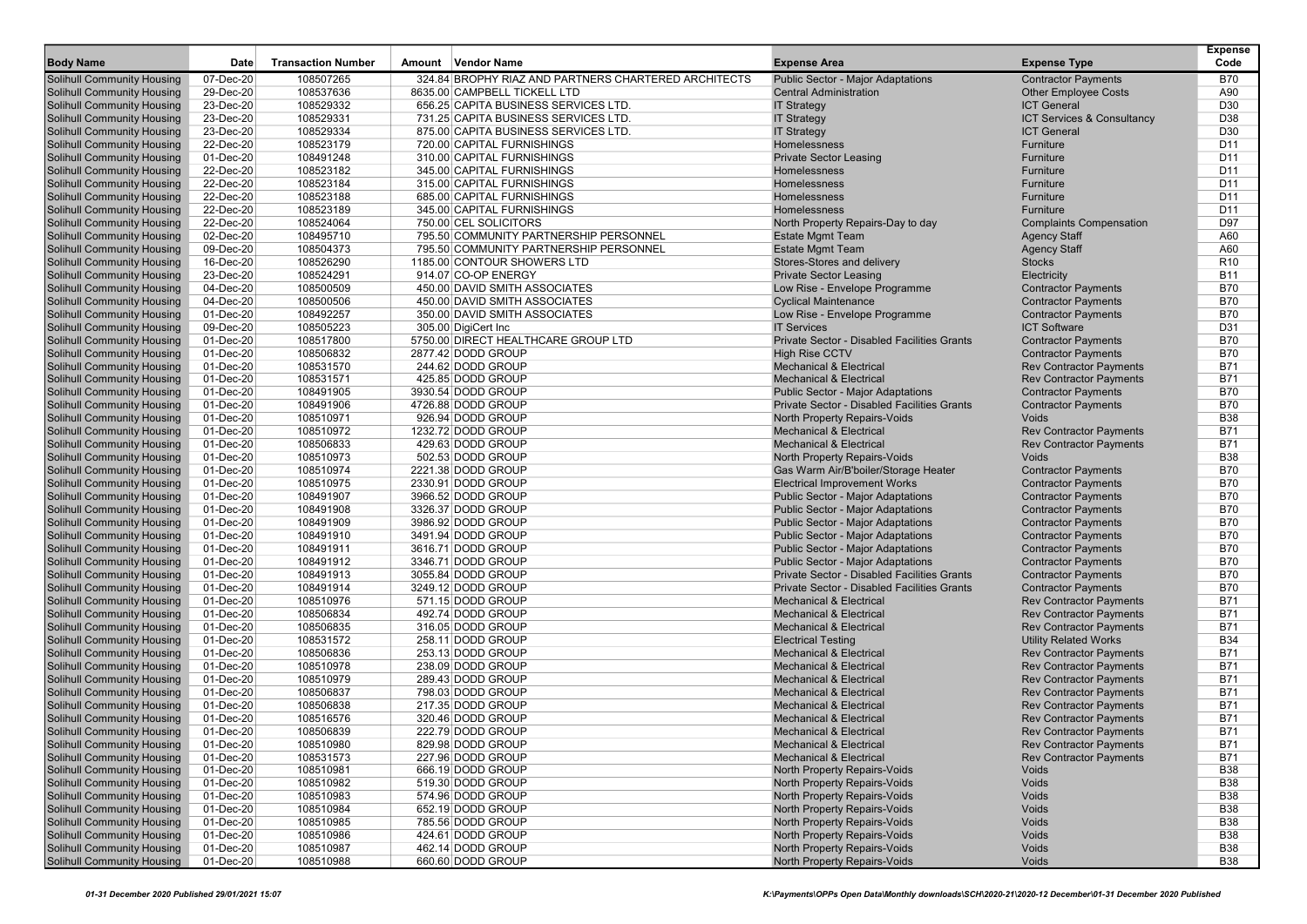| <b>Body Name</b>                                                       | Date                   | <b>Transaction Number</b> | Amount Vendor Name                     | <b>Expense Area</b>                                                        | <b>Expense Type</b>                                      | <b>Expense</b><br>Code   |
|------------------------------------------------------------------------|------------------------|---------------------------|----------------------------------------|----------------------------------------------------------------------------|----------------------------------------------------------|--------------------------|
|                                                                        | 01-Dec-20              | 108510989                 | 1093.56 DODD GROUP                     |                                                                            | Voids                                                    | <b>B38</b>               |
| <b>Solihull Community Housing</b><br><b>Solihull Community Housing</b> | 01-Dec-20              | 108510990                 | 763.79 DODD GROUP                      | North Property Repairs-Voids<br>North Property Repairs-Voids               | Voids                                                    | <b>B38</b>               |
| <b>Solihull Community Housing</b>                                      | 01-Dec-20              | 108510991                 | 502.22 DODD GROUP                      | North Property Repairs-Voids                                               | Voids                                                    | <b>B38</b>               |
| <b>Solihull Community Housing</b>                                      | 01-Dec-20              | 108510992                 | 401.46 DODD GROUP                      | North Property Repairs-Voids                                               | Voids                                                    | <b>B38</b>               |
| <b>Solihull Community Housing</b>                                      | 01-Dec-20              | 108510993                 | 412.01 DODD GROUP                      | <b>North Property Repairs-Voids</b>                                        | Voids                                                    | <b>B38</b>               |
| <b>Solihull Community Housing</b>                                      | 01-Dec-20              | 108510994                 | 713.76 DODD GROUP                      | North Property Repairs-Voids                                               | Voids                                                    | <b>B38</b>               |
| <b>Solihull Community Housing</b>                                      | 01-Dec-20              | 108510995                 | 574.85 DODD GROUP                      | North Property Repairs-Voids                                               | Voids                                                    | <b>B38</b>               |
| <b>Solihull Community Housing</b>                                      | 01-Dec-20              | 108510996                 | 432.85 DODD GROUP                      | North Property Repairs-Voids                                               | Voids                                                    | <b>B38</b>               |
| <b>Solihull Community Housing</b>                                      | 01-Dec-20              | 108510997                 | 474.06 DODD GROUP                      | North Property Repairs-Voids                                               | Voids                                                    | <b>B38</b>               |
| <b>Solihull Community Housing</b>                                      | 01-Dec-20              | 108510998                 | 568.39 DODD GROUP                      | <b>North Property Repairs-Voids</b>                                        | Voids                                                    | <b>B38</b>               |
| <b>Solihull Community Housing</b>                                      | 01-Dec-20              | 108510999                 | 465.36 DODD GROUP                      | <b>North Property Repairs-Voids</b>                                        | Voids                                                    | <b>B38</b>               |
| <b>Solihull Community Housing</b>                                      | 01-Dec-20              | 108511000                 | 561.32 DODD GROUP                      | <b>North Property Repairs-Voids</b>                                        | Voids                                                    | <b>B38</b>               |
| <b>Solihull Community Housing</b>                                      | 01-Dec-20              | 108511001                 | 790.38 DODD GROUP                      | North Property Repairs-Voids                                               | Voids                                                    | <b>B38</b>               |
| <b>Solihull Community Housing</b>                                      | 01-Dec-20              | 108511002                 | 455.50 DODD GROUP                      | North Property Repairs-Voids                                               | Voids                                                    | <b>B38</b>               |
| <b>Solihull Community Housing</b>                                      | 01-Dec-20              | 108511003                 | 444.83 DODD GROUP                      | North Property Repairs-Voids                                               | Voids                                                    | <b>B38</b>               |
| <b>Solihull Community Housing</b>                                      | 01-Dec-20              | 108511004                 | 2221.38 DODD GROUP                     | Gas Warm Air/B'boiler/Storage Heater                                       | <b>Contractor Payments</b>                               | <b>B70</b>               |
| <b>Solihull Community Housing</b>                                      | 01-Dec-20              | 108511005                 | 386.40 DODD GROUP                      | <b>Electrical Improvement Works</b>                                        | <b>Contractor Payments</b>                               | <b>B70</b>               |
| <b>Solihull Community Housing</b>                                      | 01-Dec-20              | 108511006                 | 446.37 DODD GROUP                      | <b>Electrical Improvement Works</b>                                        | <b>Contractor Payments</b>                               | <b>B70</b>               |
| <b>Solihull Community Housing</b>                                      | 01-Dec-20              | 108511007                 | 317.25 DODD GROUP                      | <b>Electrical Improvement Works</b>                                        | <b>Contractor Payments</b>                               | <b>B70</b>               |
| <b>Solihull Community Housing</b>                                      | 01-Dec-20              | 108511008                 | 577.29 DODD GROUP                      | <b>Electrical Improvement Works</b>                                        | <b>Contractor Payments</b>                               | <b>B70</b>               |
| <b>Solihull Community Housing</b>                                      | 01-Dec-20              | 108511009                 | 292.60 DODD GROUP                      | <b>Electrical Improvement Works</b>                                        | <b>Contractor Payments</b>                               | <b>B70</b>               |
| <b>Solihull Community Housing</b>                                      | 01-Dec-20              | 108511010                 | 2368.20 DODD GROUP                     | <b>Electrical Improvement Works</b>                                        | <b>Contractor Payments</b>                               | <b>B70</b>               |
| <b>Solihull Community Housing</b>                                      | 01-Dec-20              | 108511011                 | 338.10 DODD GROUP                      | <b>Electrical Improvement Works</b>                                        | <b>Contractor Payments</b>                               | <b>B70</b>               |
| <b>Solihull Community Housing</b>                                      | 01-Dec-20              | 108511012                 | 384.00 DODD GROUP                      | <b>Electrical Improvement Works</b>                                        | <b>Contractor Payments</b>                               | <b>B70</b>               |
| <b>Solihull Community Housing</b>                                      | 01-Dec-20              | 108511013                 | 419.85 DODD GROUP                      | <b>Electrical Improvement Works</b>                                        | <b>Contractor Payments</b>                               | <b>B70</b>               |
| <b>Solihull Community Housing</b>                                      | 01-Dec-20              | 108511014                 | 561.45 DODD GROUP                      | <b>Electrical Improvement Works</b>                                        | <b>Contractor Payments</b>                               | <b>B70</b>               |
| <b>Solihull Community Housing</b>                                      | 01-Dec-20              | 108511015                 | 286.47 DODD GROUP                      | <b>Electrical Improvement Works</b>                                        | <b>Contractor Payments</b>                               | <b>B70</b>               |
| <b>Solihull Community Housing</b>                                      | 01-Dec-20              | 108511016                 | 290.45 DODD GROUP                      | <b>Electrical Improvement Works</b>                                        | <b>Contractor Payments</b>                               | <b>B70</b>               |
| <b>Solihull Community Housing</b>                                      | 01-Dec-20              | 108511017                 | 1623.48 DODD GROUP                     | <b>Electrical Improvement Works</b>                                        | <b>Contractor Payments</b>                               | <b>B70</b>               |
| <b>Solihull Community Housing</b>                                      | 01-Dec-20              | 108511018                 | 633.66 DODD GROUP                      | <b>Electrical Improvement Works</b>                                        | <b>Contractor Payments</b>                               | <b>B70</b>               |
| <b>Solihull Community Housing</b>                                      | 01-Dec-20              | 108511019                 | 2287.44 DODD GROUP                     | <b>Electrical Improvement Works</b>                                        | <b>Contractor Payments</b>                               | <b>B70</b>               |
| <b>Solihull Community Housing</b><br><b>Solihull Community Housing</b> | 01-Dec-20<br>01-Dec-20 | 108511020<br>108511021    | 309.57 DODD GROUP<br>425.69 DODD GROUP | <b>Private Sector Leasing</b>                                              | <b>Internal Works</b>                                    | <b>B31</b><br><b>B70</b> |
| <b>Solihull Community Housing</b>                                      | 01-Dec-20              | 108511022                 | 682.66 DODD GROUP                      | <b>Electrical Improvement Works</b><br><b>Electrical Improvement Works</b> | <b>Contractor Payments</b><br><b>Contractor Payments</b> | <b>B70</b>               |
| <b>Solihull Community Housing</b>                                      | 01-Dec-20              | 108511023                 | 572.00 DODD GROUP                      | <b>Electrical Improvement Works</b>                                        | <b>Contractor Payments</b>                               | <b>B70</b>               |
| <b>Solihull Community Housing</b>                                      | 01-Dec-20              | 108511024                 | 652.68 DODD GROUP                      | <b>Electrical Improvement Works</b>                                        | <b>Contractor Payments</b>                               | <b>B70</b>               |
| <b>Solihull Community Housing</b>                                      | 01-Dec-20              | 108511025                 | 774.70 DODD GROUP                      | <b>Electrical Improvement Works</b>                                        | <b>Contractor Payments</b>                               | <b>B70</b>               |
| <b>Solihull Community Housing</b>                                      | 01-Dec-20              | 108511026                 | 1014.71 DODD GROUP                     | <b>Electrical Improvement Works</b>                                        | <b>Contractor Payments</b>                               | <b>B70</b>               |
| <b>Solihull Community Housing</b>                                      | 01-Dec-20              | 108511027                 | 943.62 DODD GROUP                      | <b>Electrical Improvement Works</b>                                        | <b>Contractor Payments</b>                               | <b>B70</b>               |
| <b>Solihull Community Housing</b>                                      | 01-Dec-20              | 108531574                 | 333.73 DODD GROUP                      | <b>Mechanical &amp; Electrical</b>                                         | <b>Rev Contractor Payments</b>                           | <b>B71</b>               |
| <b>Solihull Community Housing</b>                                      | 01-Dec-20              | 108511028                 | 221.42 DODD GROUP                      | <b>Mechanical &amp; Electrical</b>                                         | <b>Rev Contractor Payments</b>                           | <b>B71</b>               |
| <b>Solihull Community Housing</b>                                      | 01-Dec-20              | 108506840                 | 361.54 DODD GROUP                      | <b>Mechanical &amp; Electrical</b>                                         | <b>Rev Contractor Payments</b>                           | <b>B71</b>               |
| <b>Solihull Community Housing</b>                                      | 01-Dec-20              | 108506841                 | 349.32 DODD GROUP                      | <b>Mechanical &amp; Electrical</b>                                         | <b>Rev Contractor Payments</b>                           | <b>B71</b>               |
| <b>Solihull Community Housing</b>                                      | 01-Dec-20              | 108511030                 | 359.97 DODD GROUP                      | <b>Mechanical &amp; Electrical</b>                                         | <b>Rev Contractor Payments</b>                           | <b>B71</b>               |
| <b>Solihull Community Housing</b>                                      | 01-Dec-20              | 108506842                 | 349.02 DODD GROUP                      | <b>Mechanical &amp; Electrical</b>                                         | <b>Rev Contractor Payments</b>                           | <b>B71</b>               |
| <b>Solihull Community Housing</b>                                      | 01-Dec-20              | 108506843                 | 373.28 DODD GROUP                      | <b>Mechanical &amp; Electrical</b>                                         | <b>Rev Contractor Payments</b>                           | <b>B71</b>               |
| <b>Solihull Community Housing</b>                                      | 01-Dec-20              | 108506844                 | 343.27 DODD GROUP                      | <b>Mechanical &amp; Electrical</b>                                         | <b>Rev Contractor Payments</b>                           | <b>B71</b>               |
| <b>Solihull Community Housing</b>                                      | 01-Dec-20              | 108506846                 | 367.54 DODD GROUP                      | <b>Mechanical &amp; Electrical</b>                                         | <b>Rev Contractor Payments</b>                           | <b>B71</b>               |
| <b>Solihull Community Housing</b>                                      | 01-Dec-20              | 108506847                 | 367.54 DODD GROUP                      | <b>Mechanical &amp; Electrical</b>                                         | <b>Rev Contractor Payments</b>                           | <b>B71</b>               |
| <b>Solihull Community Housing</b>                                      | 01-Dec-20              | 108506848                 | 384.23 DODD GROUP                      | <b>Mechanical &amp; Electrical</b>                                         | <b>Rev Contractor Payments</b>                           | <b>B71</b>               |
| <b>Solihull Community Housing</b>                                      | 01-Dec-20              | 108506849                 | 342.36 DODD GROUP                      | <b>Mechanical &amp; Electrical</b>                                         | <b>Rev Contractor Payments</b>                           | <b>B71</b>               |
| <b>Solihull Community Housing</b>                                      | 01-Dec-20              | 108506850                 | 336.52 DODD GROUP                      | <b>Mechanical &amp; Electrical</b>                                         | <b>Rev Contractor Payments</b>                           | <b>B71</b>               |
| <b>Solihull Community Housing</b>                                      | 01-Dec-20              | 108506854                 | 252.28 DODD GROUP                      | <b>Mechanical &amp; Electrical</b>                                         | <b>Rev Contractor Payments</b>                           | <b>B71</b>               |
| <b>Solihull Community Housing</b>                                      | 01-Dec-20              | 108506857                 | 224.11 DODD GROUP                      | <b>Mechanical &amp; Electrical</b>                                         | <b>Rev Contractor Payments</b>                           | <b>B71</b>               |
| <b>Solihull Community Housing</b>                                      | 01-Dec-20              | 108511032                 | 1224.36 DODD GROUP                     | <b>Mechanical &amp; Electrical</b>                                         | <b>Rev Contractor Payments</b>                           | <b>B71</b>               |
| <b>Solihull Community Housing</b>                                      | 01-Dec-20              | 108506859                 | 398.75 DODD GROUP                      | <b>Mechanical &amp; Electrical</b>                                         | <b>Rev Contractor Payments</b>                           | <b>B71</b>               |
| <b>Solihull Community Housing</b>                                      | 01-Dec-20              | 108506860                 | 235.17 DODD GROUP                      | <b>Mechanical &amp; Electrical</b>                                         | <b>Rev Contractor Payments</b>                           | <b>B71</b>               |
| <b>Solihull Community Housing</b>                                      | 01-Dec-20              | 108506861                 | 284.46 DODD GROUP                      | <b>Mechanical &amp; Electrical</b>                                         | <b>Rev Contractor Payments</b>                           | <b>B71</b>               |
| <b>Solihull Community Housing</b>                                      | 01-Dec-20              | 108516577                 | 432.07 DODD GROUP                      | <b>Mechanical &amp; Electrical</b>                                         | <b>Rev Contractor Payments</b>                           | <b>B71</b>               |
| <b>Solihull Community Housing</b>                                      | 01-Dec-20              | 108511033                 | 513.84 DODD GROUP                      | North Property Repairs-Voids                                               | Voids                                                    | <b>B38</b>               |
| <b>Solihull Community Housing</b>                                      | 01-Dec-20              | 108511034                 | 1117.27 DODD GROUP                     | North Property Repairs-Voids                                               | Voids                                                    | <b>B38</b>               |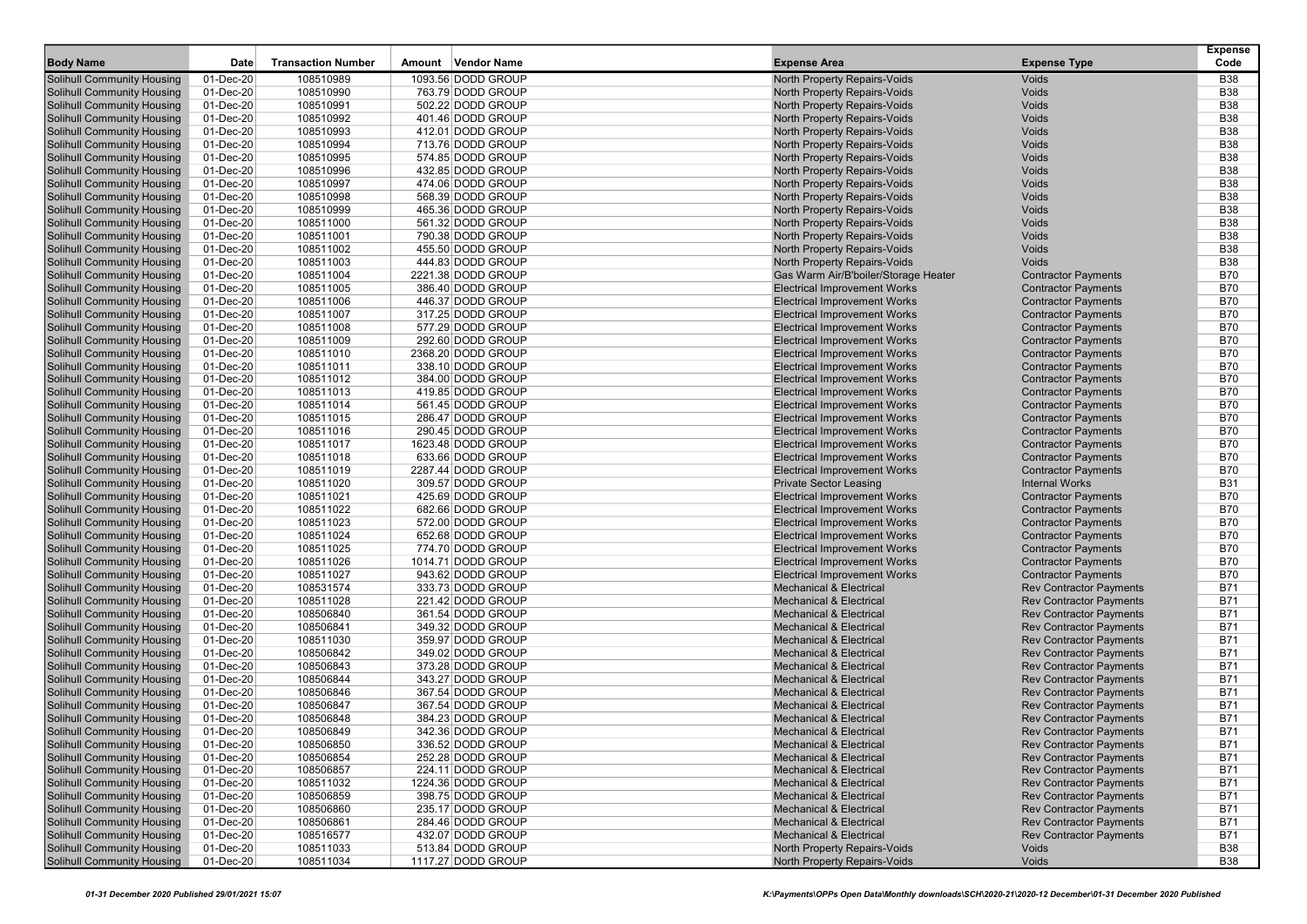| <b>Body Name</b>                  | Date      | <b>Transaction Number</b> | Amount | <b>Vendor Name</b>  | <b>Expense Area</b>                 | <b>Expense Type</b>            | <b>Expense</b><br>Code |
|-----------------------------------|-----------|---------------------------|--------|---------------------|-------------------------------------|--------------------------------|------------------------|
| Solihull Community Housing        | 01-Dec-20 | 108511035                 |        | 754.76 DODD GROUP   | North Property Repairs-Voids        | Voids                          | <b>B38</b>             |
| Solihull Community Housing        | 01-Dec-20 | 108511036                 |        | 459.90 DODD GROUP   | North Property Repairs-Voids        | Voids                          | <b>B38</b>             |
| <b>Solihull Community Housing</b> | 01-Dec-20 | 108511037                 |        | 424.49 DODD GROUP   | North Property Repairs-Voids        | Voids                          | <b>B38</b>             |
| <b>Solihull Community Housing</b> | 01-Dec-20 | 108511038                 |        | 823.70 DODD GROUP   | North Property Repairs-Voids        | Voids                          | <b>B38</b>             |
| <b>Solihull Community Housing</b> | 01-Dec-20 | 108511039                 |        | 526.98 DODD GROUP   | North Property Repairs-Voids        | Voids                          | <b>B38</b>             |
| <b>Solihull Community Housing</b> | 01-Dec-20 | 108511040                 |        | 711.40 DODD GROUP   | <b>North Property Repairs-Voids</b> | Voids                          | <b>B38</b>             |
| <b>Solihull Community Housing</b> | 01-Dec-20 | 108511041                 |        | 341.89 DODD GROUP   | North Property Repairs-Voids        | Voids                          | <b>B38</b>             |
| <b>Solihull Community Housing</b> | 01-Dec-20 | 108511042                 |        | 588.42 DODD GROUP   | North Property Repairs-Voids        | Voids                          | <b>B38</b>             |
| <b>Solihull Community Housing</b> | 01-Dec-20 | 108491638                 |        | 241.23 DODD GROUP   | <b>Electrical Improvement Works</b> | <b>Contractor Payments</b>     | <b>B70</b>             |
| <b>Solihull Community Housing</b> | 01-Dec-20 | 108491640                 |        | 241.23 DODD GROUP   | <b>Electrical Improvement Works</b> | <b>Contractor Payments</b>     | <b>B70</b>             |
| <b>Solihull Community Housing</b> | 01-Dec-20 | 108491641                 |        | 241.23 DODD GROUP   | <b>Electrical Improvement Works</b> | <b>Contractor Payments</b>     | <b>B70</b>             |
| <b>Solihull Community Housing</b> | 01-Dec-20 | 108511043                 |        | 509.90 DODD GROUP   | <b>Electrical Improvement Works</b> | <b>Contractor Payments</b>     | <b>B70</b>             |
| <b>Solihull Community Housing</b> | 01-Dec-20 | 108491650                 |        | 241.23 DODD GROUP   | <b>Electrical Improvement Works</b> | <b>Contractor Payments</b>     | <b>B70</b>             |
| <b>Solihull Community Housing</b> | 01-Dec-20 | 108511044                 |        | 1913.79 DODD GROUP  | <b>Electrical Improvement Works</b> | <b>Contractor Payments</b>     | <b>B70</b>             |
| <b>Solihull Community Housing</b> | 01-Dec-20 | 108506863                 |        | 343.42 DODD GROUP   | <b>Mechanical &amp; Electrical</b>  | <b>Rev Contractor Payments</b> | <b>B71</b>             |
| <b>Solihull Community Housing</b> | 01-Dec-20 | 108506864                 |        | 355.55 DODD GROUP   | <b>Mechanical &amp; Electrical</b>  | <b>Rev Contractor Payments</b> | <b>B71</b>             |
| Solihull Community Housing        | 01-Dec-20 | 108506865                 |        | 371.81 DODD GROUP   | <b>Mechanical &amp; Electrical</b>  | <b>Rev Contractor Payments</b> | <b>B71</b>             |
| <b>Solihull Community Housing</b> | 01-Dec-20 | 108506866                 |        | 410.63 DODD GROUP   | <b>Mechanical &amp; Electrical</b>  | <b>Rev Contractor Payments</b> | <b>B71</b>             |
| <b>Solihull Community Housing</b> | 01-Dec-20 | 108506867                 |        | 343.28 DODD GROUP   | <b>Mechanical &amp; Electrical</b>  | <b>Rev Contractor Payments</b> | <b>B71</b>             |
| <b>Solihull Community Housing</b> | 01-Dec-20 | 108506868                 |        | 353.09 DODD GROUP   | <b>Mechanical &amp; Electrical</b>  | <b>Rev Contractor Payments</b> | <b>B71</b>             |
| <b>Solihull Community Housing</b> | 01-Dec-20 | 108511045                 |        | 377.83 DODD GROUP   | <b>Mechanical &amp; Electrical</b>  | <b>Rev Contractor Payments</b> | <b>B71</b>             |
| <b>Solihull Community Housing</b> | 01-Dec-20 | 108516578                 |        | 325.10 DODD GROUP   | <b>Mechanical &amp; Electrical</b>  | <b>Rev Contractor Payments</b> | <b>B71</b>             |
| <b>Solihull Community Housing</b> | 01-Dec-20 | 108491751                 |        | 244.04 DODD GROUP   | <b>Mechanical &amp; Electrical</b>  | <b>Rev Contractor Payments</b> | <b>B71</b>             |
| <b>Solihull Community Housing</b> | 01-Dec-20 | 108491753                 |        | 224.11 DODD GROUP   | <b>Mechanical &amp; Electrical</b>  | <b>Rev Contractor Payments</b> | <b>B71</b>             |
| <b>Solihull Community Housing</b> | 01-Dec-20 | 108531576                 |        | 760.19 DODD GROUP   | <b>Mechanical &amp; Electrical</b>  | <b>Rev Contractor Payments</b> | <b>B71</b>             |
| <b>Solihull Community Housing</b> | 01-Dec-20 | 108491757                 |        | 271.91 DODD GROUP   | <b>Mechanical &amp; Electrical</b>  | <b>Rev Contractor Payments</b> | <b>B71</b>             |
| Solihull Community Housing        | 01-Dec-20 | 108511047                 |        | 291.23 DODD GROUP   | <b>Mechanical &amp; Electrical</b>  | <b>Rev Contractor Payments</b> | <b>B71</b>             |
| <b>Solihull Community Housing</b> | 01-Dec-20 | 108511048                 |        | 419.50 DODD GROUP   | <b>Mechanical &amp; Electrical</b>  | <b>Rev Contractor Payments</b> | <b>B71</b>             |
| <b>Solihull Community Housing</b> | 01-Dec-20 | 108511049                 |        | 421.16 DODD GROUP   | <b>Mechanical &amp; Electrical</b>  | <b>Rev Contractor Payments</b> | <b>B71</b>             |
| <b>Solihull Community Housing</b> | 01-Dec-20 | 108531577                 |        | 386.39 DODD GROUP   | <b>Mechanical &amp; Electrical</b>  | <b>Rev Contractor Payments</b> | <b>B71</b>             |
| <b>Solihull Community Housing</b> | 01-Dec-20 | 108511050                 |        | 392.29 DODD GROUP   | <b>Mechanical &amp; Electrical</b>  | <b>Rev Contractor Payments</b> | <b>B71</b>             |
| <b>Solihull Community Housing</b> | 01-Dec-20 | 108511051                 |        | 784.24 DODD GROUP   | <b>Mechanical &amp; Electrical</b>  | <b>Rev Contractor Payments</b> | <b>B71</b>             |
| <b>Solihull Community Housing</b> | 01-Dec-20 | 108511052                 |        | 459.15 DODD GROUP   | <b>Mechanical &amp; Electrical</b>  | <b>Rev Contractor Payments</b> | <b>B71</b>             |
| <b>Solihull Community Housing</b> | 01-Dec-20 | 108511053                 |        | 476.11 DODD GROUP   | North Property Repairs-Voids        | Voids                          | <b>B38</b>             |
| <b>Solihull Community Housing</b> | 01-Dec-20 | 108511054                 |        | 450.52 DODD GROUP   | North Property Repairs-Voids        | Voids                          | <b>B38</b>             |
| <b>Solihull Community Housing</b> | 01-Dec-20 | 108511055                 |        | 824.26 DODD GROUP   | North Property Repairs-Voids        | Voids                          | <b>B38</b>             |
| <b>Solihull Community Housing</b> | 01-Dec-20 | 108511056                 |        | 964.39 DODD GROUP   | North Property Repairs-Voids        | Voids                          | <b>B38</b>             |
| <b>Solihull Community Housing</b> | 01-Dec-20 | 108511057                 |        | 791.19 DODD GROUP   | North Property Repairs-Voids        | Voids                          | <b>B38</b>             |
| <b>Solihull Community Housing</b> | 01-Dec-20 | 108511058                 |        | 450.21 DODD GROUP   | North Property Repairs-Voids        | Voids                          | <b>B38</b>             |
| <b>Solihull Community Housing</b> | 01-Dec-20 | 108511059                 |        | 1670.74 DODD GROUP  | <b>Electrical Improvement Works</b> | <b>Contractor Payments</b>     | <b>B70</b>             |
| <b>Solihull Community Housing</b> | 01-Dec-20 | 108511060                 |        | 342.18 DODD GROUP   | <b>Electrical Improvement Works</b> | <b>Contractor Payments</b>     | <b>B70</b>             |
| <b>Solihull Community Housing</b> | 01-Dec-20 | 108511061                 |        | 407.28 DODD GROUP   | <b>Electrical Improvement Works</b> | <b>Contractor Payments</b>     | <b>B70</b>             |
| <b>Solihull Community Housing</b> | 01-Dec-20 | 108511062                 |        | 323.76 DODD GROUP   | <b>Electrical Improvement Works</b> | <b>Contractor Payments</b>     | <b>B70</b>             |
| <b>Solihull Community Housing</b> | 01-Dec-20 | 108511063                 |        | 794.31 DODD GROUP   | <b>Electrical Improvement Works</b> | <b>Contractor Payments</b>     | <b>B70</b>             |
| <b>Solihull Community Housing</b> | 01-Dec-20 | 108511064                 |        | 2217.25 DODD GROUP  | <b>Electrical Improvement Works</b> | <b>Contractor Payments</b>     | <b>B70</b>             |
| <b>Solihull Community Housing</b> | 01-Dec-20 | 108511065                 |        | 287.02 DODD GROUP   | <b>Mechanical &amp; Electrical</b>  | <b>Rev Contractor Payments</b> | <b>B71</b>             |
| Solihull Community Housing        | 01-Dec-20 | 108511066                 |        | 269.47 DODD GROUP   | <b>Mechanical &amp; Electrical</b>  | <b>Rev Contractor Payments</b> | B71                    |
| Solihull Community Housing        | 01-Dec-20 | 108511067                 |        | 468.44 DODD GROUP   | <b>Mechanical &amp; Electrical</b>  | <b>Rev Contractor Payments</b> | B71                    |
| <b>Solihull Community Housing</b> | 01-Dec-20 | 108511068                 |        | 372.83 DODD GROUP   | <b>Mechanical &amp; Electrical</b>  | <b>Rev Contractor Payments</b> | B71                    |
| <b>Solihull Community Housing</b> | 01-Dec-20 | 108511069                 |        | 219.38 DODD GROUP   | <b>Mechanical &amp; Electrical</b>  | <b>Rev Contractor Payments</b> | <b>B71</b>             |
| <b>Solihull Community Housing</b> | 01-Dec-20 | 108511070                 |        | 366.81 DODD GROUP   | <b>Mechanical &amp; Electrical</b>  | <b>Rev Contractor Payments</b> | <b>B71</b>             |
| <b>Solihull Community Housing</b> | 01-Dec-20 | 108516579                 |        | 27310.32 DODD GROUP | <b>Biomass Plant Replacement</b>    | <b>Contractor Payments</b>     | B70                    |
| <b>Solihull Community Housing</b> | 01-Dec-20 | 108516580                 |        | 27310.32 DODD GROUP | <b>Biomass Plant Replacement</b>    | <b>Contractor Payments</b>     | <b>B70</b>             |
| <b>Solihull Community Housing</b> | 01-Dec-20 | 108506871                 |        | 244.29 DODD GROUP   | <b>Mechanical &amp; Electrical</b>  | <b>Rev Contractor Payments</b> | B71                    |
| <b>Solihull Community Housing</b> | 01-Dec-20 | 108511072                 |        | 538.61 DODD GROUP   | North Property Repairs-Voids        | Voids                          | <b>B38</b>             |
| <b>Solihull Community Housing</b> | 01-Dec-20 | 108491839                 |        | 280.89 DODD GROUP   | North Property Repairs-Voids        | Voids                          | <b>B38</b>             |
| <b>Solihull Community Housing</b> | 01-Dec-20 | 108511073                 |        | 474.99 DODD GROUP   | North Property Repairs-Voids        | Voids                          | <b>B38</b>             |
| <b>Solihull Community Housing</b> | 01-Dec-20 | 108511074                 |        | 510.56 DODD GROUP   | North Property Repairs-Voids        | Voids                          | <b>B38</b>             |
| <b>Solihull Community Housing</b> | 01-Dec-20 | 108491840                 |        | 324.42 DODD GROUP   | North Property Repairs-Voids        | Voids                          | <b>B38</b>             |
| <b>Solihull Community Housing</b> | 01-Dec-20 | 108511075                 |        | 577.30 DODD GROUP   | North Property Repairs-Voids        | Voids                          | <b>B38</b>             |
| <b>Solihull Community Housing</b> | 01-Dec-20 | 108511076                 |        | 488.54 DODD GROUP   | North Property Repairs-Voids        | Voids                          | <b>B38</b>             |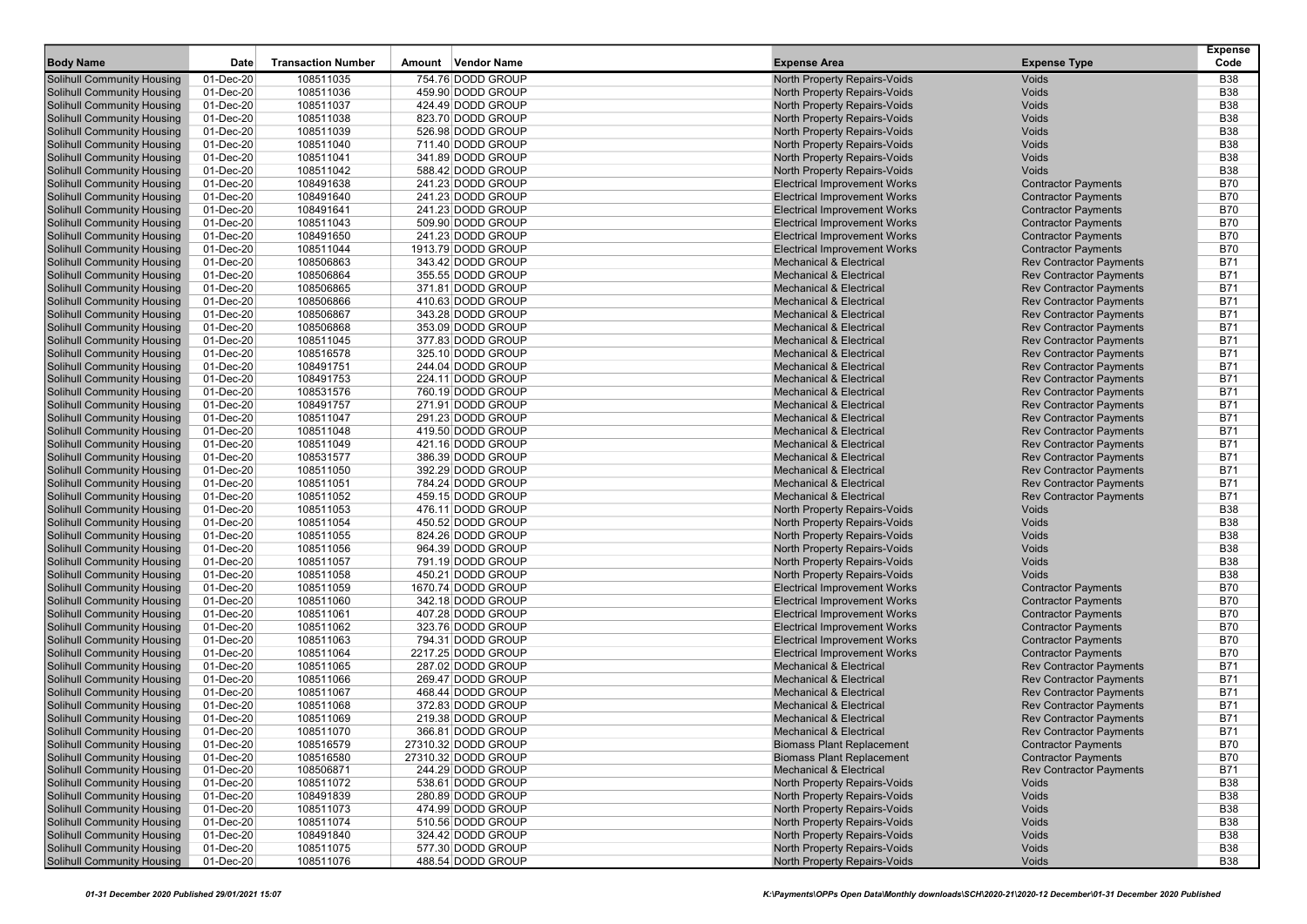| <b>Body Name</b>                                                       | Date                   | <b>Transaction Number</b> | <b>Vendor Name</b><br>Amount             | <b>Expense Area</b>                                                  | <b>Expense Type</b>                                      | <b>Expense</b><br>Code   |
|------------------------------------------------------------------------|------------------------|---------------------------|------------------------------------------|----------------------------------------------------------------------|----------------------------------------------------------|--------------------------|
|                                                                        |                        | 108511077                 | 453.97 DODD GROUP                        |                                                                      |                                                          | <b>B38</b>               |
| Solihull Community Housing<br>Solihull Community Housing               | 01-Dec-20<br>01-Dec-20 | 108511078                 | 619.73 DODD GROUP                        | North Property Repairs-Voids<br>North Property Repairs-Voids         | Voids<br>Voids                                           | <b>B38</b>               |
| <b>Solihull Community Housing</b>                                      | 01-Dec-20              | 108511079                 | 464.04 DODD GROUP                        | North Property Repairs-Voids                                         | Voids                                                    | <b>B38</b>               |
| <b>Solihull Community Housing</b>                                      | 01-Dec-20              | 108511080                 | 974.74 DODD GROUP                        | North Property Repairs-Voids                                         | Voids                                                    | <b>B38</b>               |
| <b>Solihull Community Housing</b>                                      | 01-Dec-20              | 108511081                 | 858.63 DODD GROUP                        | North Property Repairs-Voids                                         | Voids                                                    | <b>B38</b>               |
| <b>Solihull Community Housing</b>                                      | 01-Dec-20              | 108491842                 | 307.28 DODD GROUP                        | North Property Repairs-Voids                                         | Voids                                                    | <b>B38</b>               |
| <b>Solihull Community Housing</b>                                      | 01-Dec-20              | 108511082                 | 622.12 DODD GROUP                        | North Property Repairs-Voids                                         | Voids                                                    | <b>B38</b>               |
| <b>Solihull Community Housing</b>                                      | 01-Dec-20              | 108511083                 | 481.06 DODD GROUP                        | North Property Repairs-Voids                                         | Voids                                                    | <b>B38</b>               |
| <b>Solihull Community Housing</b>                                      | 01-Dec-20              | 108511084                 | 455.50 DODD GROUP                        | North Property Repairs-Voids                                         | Voids                                                    | <b>B38</b>               |
| <b>Solihull Community Housing</b>                                      | 01-Dec-20              | 108511085                 | 410.65 DODD GROUP                        | North Property Repairs-Voids                                         | Voids                                                    | <b>B38</b>               |
| <b>Solihull Community Housing</b>                                      | 01-Dec-20              | 108511086                 | 574.26 DODD GROUP                        | North Property Repairs-Voids                                         | Voids                                                    | <b>B38</b>               |
| <b>Solihull Community Housing</b>                                      | 01-Dec-20              | 108491843                 | 313.27 DODD GROUP                        | North Property Repairs-Voids                                         | Voids                                                    | <b>B38</b>               |
| <b>Solihull Community Housing</b>                                      | 01-Dec-20              | 108511087                 | 958.31 DODD GROUP                        | North Property Repairs-Voids                                         | Voids                                                    | <b>B38</b>               |
| <b>Solihull Community Housing</b>                                      | 01-Dec-20              | 108511088                 | 567.92 DODD GROUP                        | <b>Electrical Improvement Works</b>                                  | <b>Contractor Payments</b>                               | <b>B70</b>               |
| <b>Solihull Community Housing</b>                                      | 01-Dec-20              | 108491848                 | 217.85 DODD GROUP                        | <b>Electrical Improvement Works</b>                                  | <b>Contractor Payments</b>                               | <b>B70</b>               |
| <b>Solihull Community Housing</b>                                      | 01-Dec-20              | 108511089                 | 720.23 DODD GROUP                        | <b>Electrical Improvement Works</b>                                  | <b>Contractor Payments</b>                               | <b>B70</b>               |
| <b>Solihull Community Housing</b>                                      | 01-Dec-20              | 108511090                 | 425.32 DODD GROUP                        | <b>Electrical Improvement Works</b>                                  | <b>Contractor Payments</b>                               | <b>B70</b>               |
| <b>Solihull Community Housing</b>                                      | 01-Dec-20              | 108491850                 | 238.31 DODD GROUP                        | Electrical Improvement Works                                         | <b>Contractor Payments</b>                               | <b>B70</b>               |
| <b>Solihull Community Housing</b>                                      | 01-Dec-20              | 108506872                 | 343.27 DODD GROUP                        | <b>Mechanical &amp; Electrical</b>                                   | <b>Rev Contractor Payments</b>                           | <b>B71</b>               |
| <b>Solihull Community Housing</b>                                      | 01-Dec-20              | 108506873                 | 338.95 DODD GROUP                        | <b>Mechanical &amp; Electrical</b>                                   | <b>Rev Contractor Payments</b>                           | <b>B71</b>               |
| <b>Solihull Community Housing</b>                                      | 01-Dec-20              | 108506875                 | 391.94 DODD GROUP                        | <b>Mechanical &amp; Electrical</b>                                   | <b>Rev Contractor Payments</b>                           | <b>B71</b>               |
| <b>Solihull Community Housing</b>                                      | 01-Dec-20              | 108506876                 | 350.97 DODD GROUP                        | <b>Mechanical &amp; Electrical</b>                                   | <b>Rev Contractor Payments</b>                           | <b>B71</b>               |
| <b>Solihull Community Housing</b>                                      | 01-Dec-20              | 108516582                 | 1683.46 DODD GROUP                       | <b>Biomass System</b>                                                | Biomass HIU & Plant                                      | <b>B48</b>               |
| <b>Solihull Community Housing</b>                                      | 01-Dec-20              | 108506878                 | 217.07 DODD GROUP                        | <b>Mechanical &amp; Electrical</b>                                   | <b>Rev Contractor Payments</b>                           | <b>B71</b>               |
| <b>Solihull Community Housing</b>                                      | 01-Dec-20              | 108531578                 | 237.97 DODD GROUP                        | Direct-Standby                                                       | <b>Other Building Costs</b>                              | <b>B39</b>               |
| <b>Solihull Community Housing</b>                                      | 01-Dec-20              | 108531579                 | 223.15 DODD GROUP                        | Direct-Standby                                                       | <b>Other Building Costs</b>                              | <b>B39</b>               |
| <b>Solihull Community Housing</b>                                      | 01-Dec-20              | 108516583                 | 1747.47 DODD GROUP                       | <b>Biomass Plant Replacement</b>                                     | <b>Contractor Payments</b>                               | <b>B70</b>               |
| <b>Solihull Community Housing</b>                                      | 01-Dec-20              | 108516584                 | 3030.53 DODD GROUP                       | <b>Biomass Plant Replacement</b>                                     | <b>Contractor Payments</b>                               | <b>B70</b>               |
| <b>Solihull Community Housing</b>                                      | 01-Dec-20              | 108516585                 | 1807.96 DODD GROUP                       | <b>Biomass Plant Replacement</b>                                     | <b>Contractor Payments</b>                               | <b>B70</b>               |
| <b>Solihull Community Housing</b>                                      | 01-Dec-20              | 108516586                 | 1371.76 DODD GROUP                       | <b>Biomass Plant Replacement</b>                                     | <b>Contractor Payments</b>                               | <b>B70</b>               |
| <b>Solihull Community Housing</b>                                      | 01-Dec-20              | 108516587                 | 1348.90 DODD GROUP                       | <b>Biomass Plant Replacement</b>                                     | <b>Contractor Payments</b>                               | <b>B70</b>               |
| <b>Solihull Community Housing</b>                                      | 01-Dec-20              | 108516588                 | 1096.06 DODD GROUP                       | <b>Biomass Plant Replacement</b>                                     | <b>Contractor Payments</b>                               | <b>B70</b>               |
| <b>Solihull Community Housing</b>                                      | 01-Dec-20              | 108516589                 | 1916.11 DODD GROUP                       | <b>Biomass Plant Replacement</b>                                     | <b>Contractor Payments</b>                               | <b>B70</b>               |
| <b>Solihull Community Housing</b>                                      | 01-Dec-20              | 108516590                 | 1741.74 DODD GROUP                       | <b>Biomass Plant Replacement</b>                                     | <b>Contractor Payments</b>                               | <b>B70</b>               |
| <b>Solihull Community Housing</b>                                      | 01-Dec-20              | 108516591                 | 1735.40 DODD GROUP                       | <b>Biomass Plant Replacement</b>                                     | <b>Contractor Payments</b>                               | <b>B70</b>               |
| <b>Solihull Community Housing</b>                                      | 01-Dec-20              | 108516592<br>108516593    | 1843.23 DODD GROUP<br>1770.14 DODD GROUP | <b>Biomass Plant Replacement</b>                                     | <b>Contractor Payments</b>                               | <b>B70</b><br><b>B70</b> |
| <b>Solihull Community Housing</b><br><b>Solihull Community Housing</b> | 01-Dec-20<br>01-Dec-20 | 108516594                 | 1432.43 DODD GROUP                       | <b>Biomass Plant Replacement</b><br><b>Biomass Plant Replacement</b> | <b>Contractor Payments</b>                               | <b>B70</b>               |
| <b>Solihull Community Housing</b>                                      | 01-Dec-20              | 108516595                 | 1555.24 DODD GROUP                       | <b>Biomass Plant Replacement</b>                                     | <b>Contractor Payments</b><br><b>Contractor Payments</b> | <b>B70</b>               |
| <b>Solihull Community Housing</b>                                      | 01-Dec-20              | 108516596                 | 5130.81 DODD GROUP                       | <b>Biomass Plant Replacement</b>                                     | <b>Contractor Payments</b>                               | <b>B70</b>               |
| <b>Solihull Community Housing</b>                                      | 01-Dec-20              | 108516597                 | 5022.07 DODD GROUP                       | <b>Biomass Plant Replacement</b>                                     | <b>Contractor Payments</b>                               | <b>B70</b>               |
| <b>Solihull Community Housing</b>                                      | 01-Dec-20              | 108511785                 | 4126.91 DODD GROUP                       | Private Sector - Disabled Facilities Grants                          | <b>Contractor Payments</b>                               | <b>B70</b>               |
| <b>Solihull Community Housing</b>                                      | 19-Dec-20              | 108519776                 | 3529.13 DODD GROUP                       | Gas Warm Air/B'boiler/Storage Heater                                 | <b>Contractor Payments</b>                               | <b>B70</b>               |
| <b>Solihull Community Housing</b>                                      | 19-Dec-20              | 108519777                 | 3529.13 DODD GROUP                       | Gas Warm Air/B'boiler/Storage Heater                                 | <b>Contractor Payments</b>                               | <b>B70</b>               |
| <b>Solihull Community Housing</b>                                      | 19-Dec-20              | 108519781                 | 256.48 DODD GROUP                        | North Property Repairs-Voids                                         | Voids                                                    | <b>B38</b>               |
| <b>Solihull Community Housing</b>                                      | 19-Dec-20              | 108531629                 | 231.85 DODD GROUP                        | North Property Repairs-Voids                                         | Voids                                                    | <b>B38</b>               |
| <b>Solihull Community Housing</b>                                      | 19-Dec-20              | 108519795                 | 280.61 DODD GROUP                        | North Property Repairs-Voids                                         | Voids                                                    | <b>B38</b>               |
| Solihull Community Housing                                             | 19-Dec-20              | 108520786                 | 225.15 DODD GROUP                        | North Property Repairs-Voids                                         | Voids                                                    | <b>B38</b>               |
| <b>Solihull Community Housing</b>                                      | 19-Dec-20              | 108531630                 | 407.64 DODD GROUP                        | North Property Repairs-Voids                                         | Voids                                                    | <b>B38</b>               |
| <b>Solihull Community Housing</b>                                      | 19-Dec-20              | 108531631                 | 463.65 DODD GROUP                        | North Property Repairs-Voids                                         | Voids                                                    | <b>B38</b>               |
| <b>Solihull Community Housing</b>                                      | 19-Dec-20              | 108531632                 | 588.53 DODD GROUP                        | North Property Repairs-Voids                                         | <b>Voids</b>                                             | <b>B38</b>               |
| <b>Solihull Community Housing</b>                                      | 19-Dec-20              | 108531633                 | 437.94 DODD GROUP                        | North Property Repairs-Voids                                         | Voids                                                    | <b>B38</b>               |
| <b>Solihull Community Housing</b>                                      | 19-Dec-20              | 108531634                 | 612.46 DODD GROUP                        | North Property Repairs-Voids                                         | Voids                                                    | <b>B38</b>               |
| <b>Solihull Community Housing</b>                                      | 19-Dec-20              | 108531635                 | 656.68 DODD GROUP                        | North Property Repairs-Voids                                         | Voids                                                    | <b>B38</b>               |
| <b>Solihull Community Housing</b>                                      | 19-Dec-20              | 108520836                 | 374.50 DODD GROUP                        | North Property Repairs-Voids                                         | Voids                                                    | <b>B38</b>               |
| <b>Solihull Community Housing</b>                                      | 19-Dec-20              | 108531636                 | 550.53 DODD GROUP                        | North Property Repairs-Voids                                         | Voids                                                    | <b>B38</b>               |
| <b>Solihull Community Housing</b>                                      | 19-Dec-20              | 108531637                 | 219.84 DODD GROUP                        | North Property Repairs-Voids                                         | Voids                                                    | <b>B38</b>               |
| <b>Solihull Community Housing</b>                                      | 19-Dec-20              | 108531638                 | 608.88 DODD GROUP                        | North Property Repairs-Voids                                         | Voids                                                    | <b>B38</b>               |
| <b>Solihull Community Housing</b>                                      | 19-Dec-20              | 108531639                 | 425.49 DODD GROUP                        | North Property Repairs-Voids                                         | Voids                                                    | <b>B38</b>               |
| <b>Solihull Community Housing</b>                                      | 19-Dec-20              | 108531640                 | 463.83 DODD GROUP                        | North Property Repairs-Voids                                         | Voids                                                    | <b>B38</b>               |
| <b>Solihull Community Housing</b>                                      | 19-Dec-20              | 108531641                 | 445.46 DODD GROUP                        | North Property Repairs-Voids                                         | Voids                                                    | <b>B38</b>               |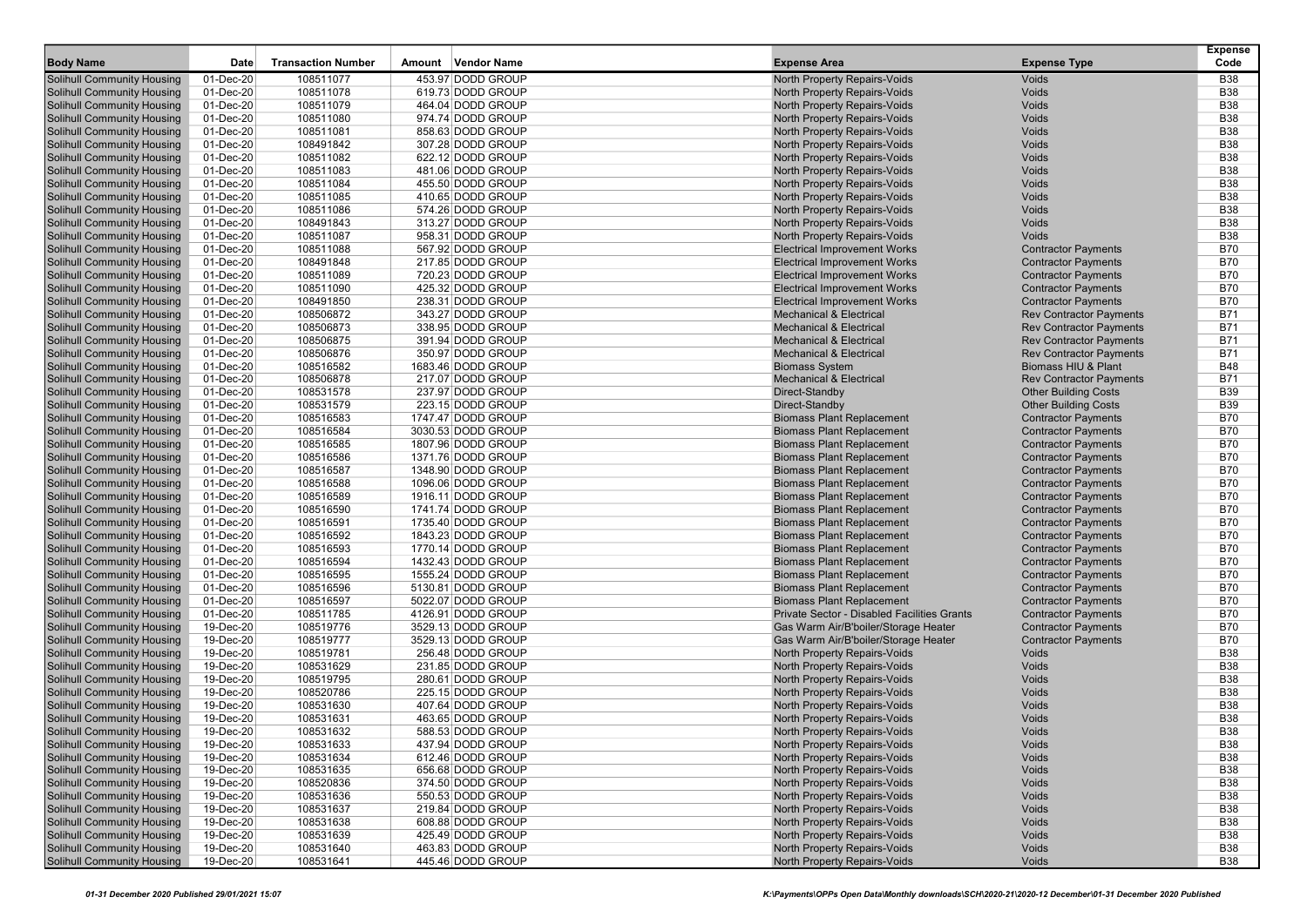| <b>Body Name</b>                                                       | Date                   | <b>Transaction Number</b> | Amount | Vendor Name                            | <b>Expense Area</b>                                                      | <b>Expense Type</b>                                              | <b>Expense</b><br>Code   |
|------------------------------------------------------------------------|------------------------|---------------------------|--------|----------------------------------------|--------------------------------------------------------------------------|------------------------------------------------------------------|--------------------------|
| Solihull Community Housing                                             | 19-Dec-20              | 108531642                 |        | 477.91 DODD GROUP                      | North Property Repairs-Voids                                             | Voids                                                            | <b>B38</b>               |
| Solihull Community Housing                                             | 19-Dec-20              | 108531643                 |        | 910.36 DODD GROUP                      | North Property Repairs-Voids                                             | Voids                                                            | <b>B38</b>               |
| <b>Solihull Community Housing</b>                                      | 19-Dec-20              | 108531644                 |        | 858.21 DODD GROUP                      | North Property Repairs-Voids                                             | Voids                                                            | <b>B38</b>               |
| Solihull Community Housing                                             | 19-Dec-20              | 108519831                 |        | 303.39 DODD GROUP                      | North Property Repairs-Voids                                             | Voids                                                            | <b>B38</b>               |
| <b>Solihull Community Housing</b>                                      | 19-Dec-20              | 108531646                 |        | 997.50 DODD GROUP                      | North Property Repairs-Voids                                             | Voids                                                            | <b>B38</b>               |
| <b>Solihull Community Housing</b>                                      | 19-Dec-20              | 108519846                 |        | 370.61 DODD GROUP                      | North Property Repairs-Voids                                             | Voids                                                            | <b>B38</b>               |
| Solihull Community Housing                                             | 19-Dec-20              | 108531647                 |        | 538.87 DODD GROUP                      | <b>Electrical Improvement Works</b>                                      | <b>Contractor Payments</b>                                       | <b>B70</b>               |
| Solihull Community Housing                                             | 19-Dec-20              | 108531648                 |        | 509.52 DODD GROUP                      | North Property Repairs-Voids                                             | Voids                                                            | <b>B38</b>               |
| Solihull Community Housing                                             | 19-Dec-20              | 108531649                 |        | 627.92 DODD GROUP                      | <b>Electrical Improvement Works</b>                                      | <b>Contractor Payments</b>                                       | <b>B70</b>               |
| Solihull Community Housing                                             | 19-Dec-20              | 108531650                 |        | 387.99 DODD GROUP                      | <b>Electrical Improvement Works</b>                                      | <b>Contractor Payments</b>                                       | <b>B70</b>               |
| <b>Solihull Community Housing</b>                                      | 19-Dec-20              | 108531651                 |        | 504.10 DODD GROUP                      | North Property Repairs-Voids                                             | Voids                                                            | <b>B38</b>               |
| <b>Solihull Community Housing</b>                                      | 19-Dec-20              | 108531652                 |        | 804.25 DODD GROUP                      | <b>Electrical Improvement Works</b>                                      | <b>Contractor Payments</b>                                       | <b>B70</b>               |
| <b>Solihull Community Housing</b>                                      | 19-Dec-20              | 108519860                 |        | 377.05 DODD GROUP                      | North Property Repairs-Voids                                             | Voids                                                            | <b>B38</b>               |
| Solihull Community Housing                                             | 19-Dec-20              | 108531653                 |        | 413.35 DODD GROUP                      | <b>Electrical Improvement Works</b>                                      | <b>Contractor Payments</b>                                       | <b>B70</b>               |
| <b>Solihull Community Housing</b>                                      | 19-Dec-20              | 108531654                 |        | 685.95 DODD GROUP                      | <b>Electrical Improvement Works</b>                                      | <b>Contractor Payments</b>                                       | <b>B70</b>               |
| Solihull Community Housing                                             | 19-Dec-20              | 108531655                 |        | 436.67 DODD GROUP                      | <b>Electrical Improvement Works</b>                                      | <b>Contractor Payments</b>                                       | <b>B70</b>               |
| Solihull Community Housing                                             | 19-Dec-20              | 108531656                 |        | 652.22 DODD GROUP                      | North Property Repairs-Voids                                             | Voids                                                            | <b>B38</b>               |
| <b>Solihull Community Housing</b>                                      | 19-Dec-20              | 108531657                 |        | 294.57 DODD GROUP                      | <b>Electrical Improvement Works</b>                                      | <b>Contractor Payments</b>                                       | <b>B70</b>               |
| <b>Solihull Community Housing</b>                                      | 19-Dec-20              | 108531658                 |        | 408.99 DODD GROUP                      | <b>Electrical Improvement Works</b>                                      | <b>Contractor Payments</b>                                       | <b>B70</b>               |
| <b>Solihull Community Housing</b>                                      | 19-Dec-20              | 108531659                 |        | 1887.25 DODD GROUP                     | North Property Repairs-Voids                                             | Voids                                                            | <b>B38</b>               |
| Solihull Community Housing                                             | 19-Dec-20              | 108531660                 |        | 405.75 DODD GROUP                      | North Property Repairs-Voids                                             | Voids                                                            | <b>B38</b>               |
| Solihull Community Housing                                             | 19-Dec-20              | 108531661                 |        | 329.55 DODD GROUP                      | <b>Electrical Improvement Works</b>                                      | <b>Contractor Payments</b>                                       | <b>B70</b>               |
| Solihull Community Housing                                             | 19-Dec-20              | 108531662                 |        | 697.07 DODD GROUP                      | North Property Repairs-Voids                                             | Voids                                                            | <b>B38</b>               |
| Solihull Community Housing<br><b>Solihull Community Housing</b>        | 19-Dec-20              | 108519899                 |        | 241.23 DODD GROUP                      | <b>Electrical Improvement Works</b>                                      | <b>Contractor Payments</b>                                       | <b>B70</b><br><b>B38</b> |
|                                                                        | 19-Dec-20              | 108531663<br>108519906    |        | 964.09 DODD GROUP<br>241.23 DODD GROUP | North Property Repairs-Voids                                             | Voids<br><b>Contractor Payments</b>                              | <b>B70</b>               |
| Solihull Community Housing<br>Solihull Community Housing               | 19-Dec-20<br>19-Dec-20 | 108519911                 |        | 351.15 DODD GROUP                      | <b>Electrical Improvement Works</b><br>North Property Repairs-Voids      | Voids                                                            | <b>B38</b>               |
| <b>Solihull Community Housing</b>                                      | 19-Dec-20              | 108520909                 |        | 309.52 DODD GROUP                      | North Property Repairs-Voids                                             | Voids                                                            | <b>B38</b>               |
| Solihull Community Housing                                             | 19-Dec-20              | 108531664                 |        | 1871.96 DODD GROUP                     | <b>Electrical Improvement Works</b>                                      | <b>Contractor Payments</b>                                       | <b>B70</b>               |
| <b>Solihull Community Housing</b>                                      | 19-Dec-20              | 108531665                 |        | 687.63 DODD GROUP                      | <b>Electrical Improvement Works</b>                                      | <b>Contractor Payments</b>                                       | <b>B70</b>               |
| Solihull Community Housing                                             | 19-Dec-20              | 108531666                 |        | 424.30 DODD GROUP                      | North Property Repairs-Voids                                             | Voids                                                            | <b>B38</b>               |
| Solihull Community Housing                                             | 19-Dec-20              | 108531667                 |        | 250.02 DODD GROUP                      | <b>Electrical Improvement Works</b>                                      | <b>Contractor Payments</b>                                       | <b>B70</b>               |
| Solihull Community Housing                                             | 19-Dec-20              | 108531668                 |        | 310.32 DODD GROUP                      | <b>Electrical Improvement Works</b>                                      | <b>Contractor Payments</b>                                       | <b>B70</b>               |
| Solihull Community Housing                                             | 19-Dec-20              | 108531669                 |        | 367.98 DODD GROUP                      | <b>Electrical Improvement Works</b>                                      | <b>Contractor Payments</b>                                       | <b>B70</b>               |
| <b>Solihull Community Housing</b>                                      | 19-Dec-20              | 108531670                 |        | 352.36 DODD GROUP                      | <b>Electrical Improvement Works</b>                                      | <b>Contractor Payments</b>                                       | <b>B70</b>               |
| Solihull Community Housing                                             | 19-Dec-20              | 108531671                 |        | 453.64 DODD GROUP                      | <b>Electrical Improvement Works</b>                                      | <b>Contractor Payments</b>                                       | <b>B70</b>               |
| Solihull Community Housing                                             | 19-Dec-20              | 108531672                 |        | 833.91 DODD GROUP                      | North Property Repairs-Voids                                             | Voids                                                            | <b>B38</b>               |
| <b>Solihull Community Housing</b>                                      | 19-Dec-20              | 108531673                 |        | 445.46 DODD GROUP                      | North Property Repairs-Voids                                             | Voids                                                            | <b>B38</b>               |
| Solihull Community Housing                                             | 19-Dec-20              | 108520928                 |        | 248.76 DODD GROUP                      | North Property Repairs-Voids                                             | Voids                                                            | <b>B38</b>               |
| <b>Solihull Community Housing</b>                                      | 19-Dec-20              | 108520941                 |        | 209.98 DODD GROUP                      | North Property Repairs-Voids                                             | Voids                                                            | <b>B38</b>               |
| Solihull Community Housing                                             | 19-Dec-20              | 108531674                 |        | 615.76 DODD GROUP                      | North Property Repairs-Voids                                             | Voids                                                            | <b>B38</b>               |
| Solihull Community Housing                                             | 19-Dec-20              | 108531675                 |        | 583.76 DODD GROUP                      | North Property Repairs-Voids                                             | Voids                                                            | <b>B38</b>               |
| Solihull Community Housing                                             | 19-Dec-20              | 108531676                 |        | 464.71 DODD GROUP                      | North Property Repairs-Voids                                             | Voids                                                            | <b>B38</b>               |
| Solihull Community Housing                                             | 19-Dec-20              | 108531677                 |        | 432.00 DODD GROUP                      | North Property Repairs-Voids                                             | Voids                                                            | <b>B38</b>               |
| <b>Solihull Community Housing</b>                                      | 19-Dec-20              | 108531678                 |        | 314.64 DODD GROUP                      | <b>Electrical Improvement Works</b>                                      | <b>Contractor Payments</b>                                       | <b>B70</b>               |
| <b>Solihull Community Housing</b>                                      | 19-Dec-20              | 108531679                 |        | 264.79 DODD GROUP                      | <b>Electrical Improvement Works</b>                                      | <b>Contractor Payments</b>                                       | <b>B70</b>               |
| Solihull Community Housing                                             | 19-Dec-20              | 108531680                 |        | 577.36 DODD GROUP                      | <b>Electrical Improvement Works</b>                                      | <b>Contractor Payments</b>                                       | <b>B70</b>               |
| Solihull Community Housing                                             | 19-Dec-20              | 108531681                 |        | 333.51 DODD GROUP                      | <b>Electrical Improvement Works</b>                                      | <b>Contractor Payments</b>                                       | <b>B70</b>               |
| Solihull Community Housing                                             | 19-Dec-20              | 108531682                 |        | 584.76 DODD GROUP                      | <b>Electrical Improvement Works</b>                                      | <b>Contractor Payments</b>                                       | <b>B70</b>               |
| Solihull Community Housing                                             | 19-Dec-20              | 108531683                 |        | 390.69 DODD GROUP                      | <b>Electrical Improvement Works</b>                                      | <b>Contractor Payments</b>                                       | <b>B70</b>               |
| <b>Solihull Community Housing</b>                                      | 19-Dec-20              | 108519926                 |        | 241.23 DODD GROUP                      | <b>Electrical Improvement Works</b>                                      | <b>Contractor Payments</b>                                       | <b>B70</b>               |
| <b>Solihull Community Housing</b>                                      | 19-Dec-20              | 108531684                 |        | 335.55 DODD GROUP                      | <b>Electrical Improvement Works</b>                                      | <b>Contractor Payments</b>                                       | <b>B70</b>               |
| <b>Solihull Community Housing</b>                                      | 19-Dec-20              | 108531685                 |        | 268.21 DODD GROUP                      | <b>Electrical Improvement Works</b>                                      | <b>Contractor Payments</b>                                       | <b>B70</b>               |
| <b>Solihull Community Housing</b>                                      | 19-Dec-20              | 108531686                 |        | 470.63 DODD GROUP                      | <b>Electrical Improvement Works</b>                                      | <b>Contractor Payments</b>                                       | B70                      |
| <b>Solihull Community Housing</b>                                      | 19-Dec-20              | 108519941                 |        | 214.97 DODD GROUP                      | <b>Electrical Improvement Works</b>                                      | <b>Contractor Payments</b>                                       | <b>B70</b>               |
| <b>Solihull Community Housing</b>                                      | 19-Dec-20              | 108519952                 |        | 241.23 DODD GROUP                      | <b>Electrical Improvement Works</b>                                      | <b>Contractor Payments</b>                                       | <b>B70</b>               |
| <b>Solihull Community Housing</b>                                      | 19-Dec-20              | 108531687                 |        | 851.18 DODD GROUP                      | <b>Electrical Improvement Works</b>                                      | <b>Contractor Payments</b>                                       | B70                      |
| <b>Solihull Community Housing</b>                                      | 19-Dec-20              | 108531688                 |        | 404.45 DODD GROUP                      | <b>Electrical Improvement Works</b>                                      | <b>Contractor Payments</b>                                       | B70                      |
| <b>Solihull Community Housing</b><br><b>Solihull Community Housing</b> | 19-Dec-20              | 108519961                 |        | 241.23 DODD GROUP<br>304.16 DODD GROUP | <b>Electrical Improvement Works</b>                                      | <b>Contractor Payments</b>                                       | B70<br><b>B71</b>        |
| <b>Solihull Community Housing</b>                                      | 19-Dec-20<br>19-Dec-20 | 108531689<br>108531690    |        | 248.66 DODD GROUP                      | <b>Mechanical &amp; Electrical</b><br><b>Mechanical &amp; Electrical</b> | <b>Rev Contractor Payments</b><br><b>Rev Contractor Payments</b> | B71                      |
|                                                                        |                        |                           |        |                                        |                                                                          |                                                                  |                          |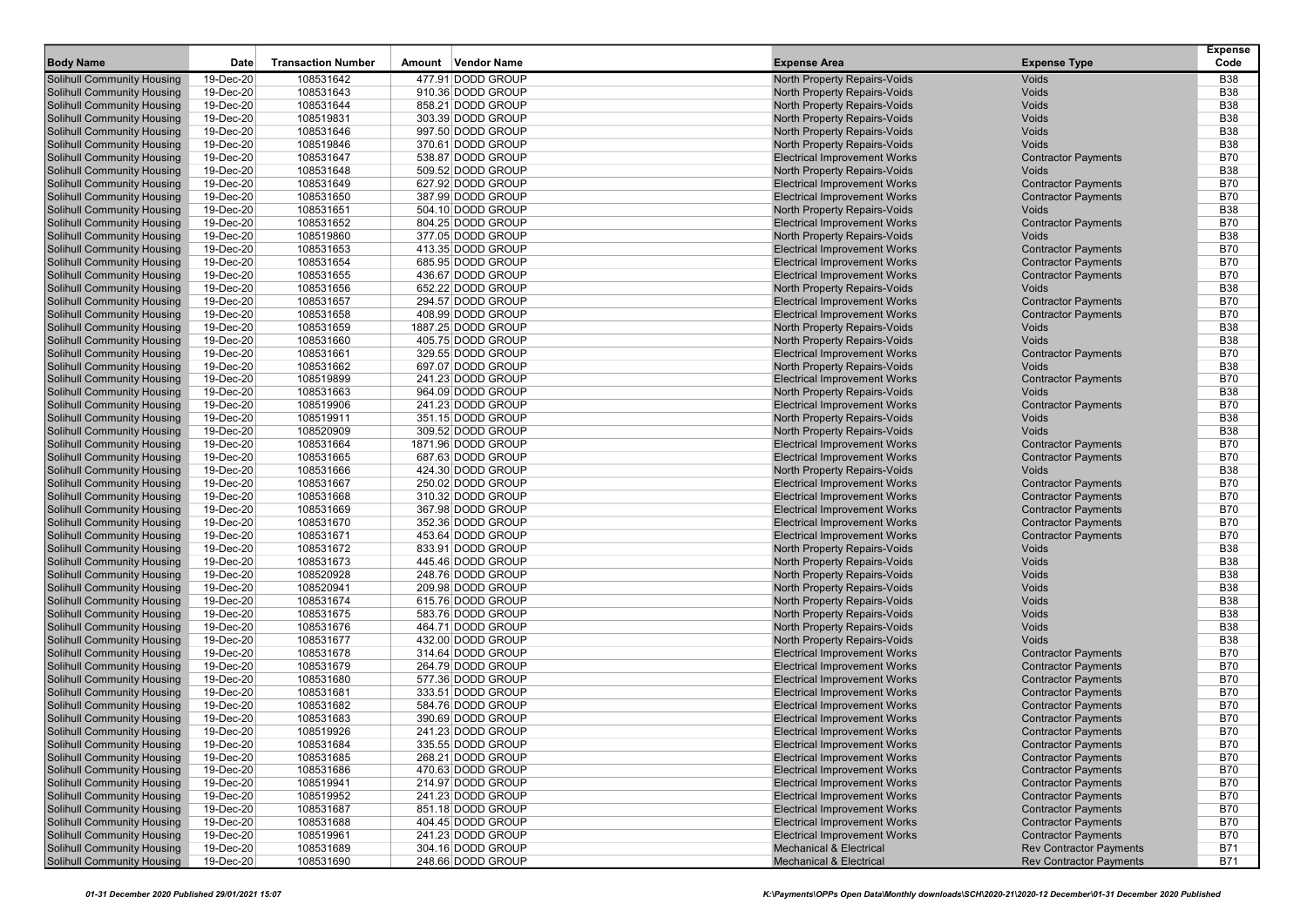|                                                          |                        |                           |                                        |                                                                          |                                                                  | <b>Expense</b>           |
|----------------------------------------------------------|------------------------|---------------------------|----------------------------------------|--------------------------------------------------------------------------|------------------------------------------------------------------|--------------------------|
| <b>Body Name</b>                                         | Date                   | <b>Transaction Number</b> | Amount Vendor Name                     | <b>Expense Area</b>                                                      | <b>Expense Type</b>                                              | Code                     |
| Solihull Community Housing                               | 19-Dec-20              | 108531691                 | 221.28 DODD GROUP                      | <b>Mechanical &amp; Electrical</b>                                       | <b>Rev Contractor Payments</b>                                   | B71                      |
| Solihull Community Housing                               | 19-Dec-20              | 108531693                 | 355.41 DODD GROUP                      | <b>Mechanical &amp; Electrical</b>                                       | <b>Rev Contractor Payments</b>                                   | <b>B71</b>               |
| Solihull Community Housing                               | 19-Dec-20              | 108531694                 | 363.10 DODD GROUP                      | <b>Mechanical &amp; Electrical</b>                                       | <b>Rev Contractor Payments</b>                                   | <b>B71</b>               |
| Solihull Community Housing                               | 19-Dec-20              | 108520055                 | 331.15 DODD GROUP                      | <b>Mechanical &amp; Electrical</b>                                       | <b>Rev Contractor Payments</b>                                   | <b>B71</b>               |
| Solihull Community Housing                               | 19-Dec-20              | 108520057                 | 355.41 DODD GROUP                      | <b>Mechanical &amp; Electrical</b>                                       | <b>Rev Contractor Payments</b>                                   | <b>B71</b>               |
| Solihull Community Housing                               | 19-Dec-20              | 108520060                 | 342.81 DODD GROUP                      | <b>Mechanical &amp; Electrical</b>                                       | <b>Rev Contractor Payments</b>                                   | <b>B71</b>               |
| Solihull Community Housing                               | 19-Dec-20              | 108520116                 | 391.80 DODD GROUP                      | <b>Mechanical &amp; Electrical</b>                                       | <b>Rev Contractor Payments</b>                                   | <b>B71</b>               |
| Solihull Community Housing                               | 19-Dec-20              | 108520118                 | 218.80 DODD GROUP                      | <b>Mechanical &amp; Electrical</b>                                       | <b>Rev Contractor Payments</b>                                   | <b>B71</b><br><b>B71</b> |
| Solihull Community Housing<br>Solihull Community Housing | 19-Dec-20<br>19-Dec-20 | 108520122<br>108520123    | 212.75 DODD GROUP<br>367.55 DODD GROUP | <b>Mechanical &amp; Electrical</b><br><b>Mechanical &amp; Electrical</b> | <b>Rev Contractor Payments</b><br><b>Rev Contractor Payments</b> | <b>B71</b>               |
| Solihull Community Housing                               | 19-Dec-20              | 108531695                 | 248.73 DODD GROUP                      | <b>Mechanical &amp; Electrical</b>                                       | <b>Rev Contractor Payments</b>                                   | <b>B71</b>               |
| Solihull Community Housing                               | 19-Dec-20              | 108521087                 | 258.24 DODD GROUP                      | <b>Mechanical &amp; Electrical</b>                                       | <b>Rev Contractor Payments</b>                                   | <b>B71</b>               |
| Solihull Community Housing                               | 19-Dec-20              | 108531696                 | 372.08 DODD GROUP                      | <b>Mechanical &amp; Electrical</b>                                       | <b>Rev Contractor Payments</b>                                   | <b>B71</b>               |
| Solihull Community Housing                               | 19-Dec-20              | 108520210                 | 213.68 DODD GROUP                      | <b>Mechanical &amp; Electrical</b>                                       | <b>Rev Contractor Payments</b>                                   | <b>B71</b>               |
| Solihull Community Housing                               | 19-Dec-20              | 108531697                 | 879.39 DODD GROUP                      | <b>Mechanical &amp; Electrical</b>                                       | <b>Rev Contractor Payments</b>                                   | <b>B71</b>               |
| Solihull Community Housing                               | 19-Dec-20              | 108520219                 | 310.56 DODD GROUP                      | <b>Mechanical &amp; Electrical</b>                                       | <b>Rev Contractor Payments</b>                                   | <b>B71</b>               |
| Solihull Community Housing                               | 19-Dec-20              | 108520229                 | 296.12 DODD GROUP                      | <b>Mechanical &amp; Electrical</b>                                       | <b>Rev Contractor Payments</b>                                   | <b>B71</b>               |
| Solihull Community Housing                               | 19-Dec-20              | 108520233                 | 290.57 DODD GROUP                      | <b>Mechanical &amp; Electrical</b>                                       | <b>Rev Contractor Payments</b>                                   | <b>B71</b>               |
| Solihull Community Housing                               | 19-Dec-20              | 108531699                 | 293.32 DODD GROUP                      | <b>Mechanical &amp; Electrical</b>                                       | <b>Rev Contractor Payments</b>                                   | <b>B71</b>               |
| Solihull Community Housing                               | 19-Dec-20              | 108520333                 | 469.92 DODD GROUP                      | <b>Mechanical &amp; Electrical</b>                                       | <b>Rev Contractor Payments</b>                                   | <b>B71</b>               |
| Solihull Community Housing                               | 19-Dec-20              | 108521110                 | 212.16 DODD GROUP                      | <b>Mechanical &amp; Electrical</b>                                       | <b>Rev Contractor Payments</b>                                   | <b>B71</b>               |
| Solihull Community Housing                               | 19-Dec-20              | 108521148                 | 232.79 DODD GROUP                      | <b>Mechanical &amp; Electrical</b>                                       | <b>Rev Contractor Payments</b>                                   | <b>B71</b>               |
| Solihull Community Housing                               | 19-Dec-20              | 108521149                 | 261.15 DODD GROUP                      | <b>Mechanical &amp; Electrical</b>                                       | <b>Rev Contractor Payments</b>                                   | <b>B71</b>               |
| Solihull Community Housing                               | 19-Dec-20              | 108520339                 | 240.82 DODD GROUP                      | <b>Mechanical &amp; Electrical</b>                                       | <b>Rev Contractor Payments</b>                                   | <b>B71</b>               |
| Solihull Community Housing                               | 19-Dec-20              | 108520362                 | 232.79 DODD GROUP                      | <b>Mechanical &amp; Electrical</b>                                       | <b>Rev Contractor Payments</b>                                   | <b>B71</b>               |
| Solihull Community Housing                               | 19-Dec-20              | 108521153                 | 442.15 DODD GROUP                      | <b>Mechanical &amp; Electrical</b>                                       | <b>Rev Contractor Payments</b>                                   | <b>B71</b>               |
| Solihull Community Housing                               | 19-Dec-20              | 108521154                 | 240.26 DODD GROUP                      | <b>Mechanical &amp; Electrical</b>                                       | <b>Rev Contractor Payments</b>                                   | <b>B71</b>               |
| Solihull Community Housing                               | 19-Dec-20              | 108521157                 | 307.71 DODD GROUP                      | <b>Mechanical &amp; Electrical</b>                                       | <b>Rev Contractor Payments</b>                                   | <b>B71</b>               |
| Solihull Community Housing                               | 19-Dec-20              | 108531700                 | 361.88 DODD GROUP                      | <b>Mechanical &amp; Electrical</b>                                       | <b>Rev Contractor Payments</b>                                   | <b>B71</b>               |
| Solihull Community Housing                               | 19-Dec-20              | 108521167                 | 219.62 DODD GROUP                      | <b>Mechanical &amp; Electrical</b>                                       | <b>Rev Contractor Payments</b>                                   | <b>B71</b>               |
| Solihull Community Housing                               | 19-Dec-20              | 108521168                 | 283.56 DODD GROUP                      | <b>Mechanical &amp; Electrical</b>                                       | <b>Rev Contractor Payments</b>                                   | <b>B71</b>               |
| Solihull Community Housing                               | 19-Dec-20              | 108521176                 | 275.93 DODD GROUP                      | <b>Mechanical &amp; Electrical</b>                                       | <b>Rev Contractor Payments</b>                                   | <b>B71</b>               |
| Solihull Community Housing                               | 19-Dec-20              | 108521177                 | 218.44 DODD GROUP                      | <b>Mechanical &amp; Electrical</b>                                       | <b>Rev Contractor Payments</b>                                   | <b>B71</b>               |
| Solihull Community Housing                               | 19-Dec-20              | 108531701                 | 587.45 DODD GROUP                      | <b>Mechanical &amp; Electrical</b>                                       | <b>Rev Contractor Payments</b>                                   | <b>B71</b>               |
| Solihull Community Housing                               | 19-Dec-20              | 108521179                 | 258.86 DODD GROUP                      | <b>Mechanical &amp; Electrical</b>                                       | <b>Rev Contractor Payments</b>                                   | <b>B71</b>               |
| Solihull Community Housing                               | 19-Dec-20              | 108521180                 | 226.85 DODD GROUP                      | <b>Mechanical &amp; Electrical</b>                                       | <b>Rev Contractor Payments</b>                                   | <b>B71</b>               |
| Solihull Community Housing                               | 19-Dec-20              | 108531702                 | 432.46 DODD GROUP                      | <b>Mechanical &amp; Electrical</b>                                       | <b>Rev Contractor Payments</b>                                   | <b>B71</b>               |
| Solihull Community Housing                               | 19-Dec-20              | 108521191                 | 232.79 DODD GROUP                      | <b>Mechanical &amp; Electrical</b>                                       | <b>Rev Contractor Payments</b>                                   | <b>B71</b>               |
| Solihull Community Housing                               | 19-Dec-20              | 108521200                 | 321.81 DODD GROUP                      | <b>Mechanical &amp; Electrical</b>                                       | <b>Rev Contractor Payments</b>                                   | <b>B71</b>               |
| Solihull Community Housing                               | 19-Dec-20              | 108521213                 | 219.04 DODD GROUP                      | <b>Mechanical &amp; Electrical</b>                                       | <b>Rev Contractor Payments</b>                                   | <b>B71</b>               |
| Solihull Community Housing                               | 19-Dec-20              | 108521214                 | 317.43 DODD GROUP                      | <b>Mechanical &amp; Electrical</b>                                       | <b>Rev Contractor Payments</b>                                   | <b>B71</b>               |
| Solihull Community Housing                               | 19-Dec-20              | 108531703                 | 583.40 DODD GROUP                      | <b>Mechanical &amp; Electrical</b>                                       | <b>Rev Contractor Payments</b>                                   | <b>B71</b>               |
| Solihull Community Housing                               | 19-Dec-20              | 108531704                 | 340.52 DODD GROUP                      | <b>Mechanical &amp; Electrical</b>                                       | <b>Rev Contractor Payments</b>                                   | <b>B71</b>               |
| Solihull Community Housing                               | 19-Dec-20              | 108520373                 | 217.97 DODD GROUP                      | <b>Mechanical &amp; Electrical</b>                                       | <b>Rev Contractor Payments</b>                                   | <b>B71</b>               |
| Solihull Community Housing                               | 19-Dec-20              | 108531705<br>108520387    | 336.47 DODD GROUP                      | <b>Mechanical &amp; Electrical</b>                                       | <b>Rev Contractor Payments</b>                                   | <b>B71</b>               |
| Solihull Community Housing                               | 19-Dec-20              |                           | 232.79 DODD GROUP                      | <b>Mechanical &amp; Electrical</b>                                       | <b>Rev Contractor Payments</b>                                   | <b>B71</b>               |
| Solihull Community Housing                               | 19-Dec-20              | 108520394<br>108520399    | 232.79 DODD GROUP<br>248.17 DODD GROUP | <b>Mechanical &amp; Electrical</b>                                       | <b>Rev Contractor Payments</b><br><b>Rev Contractor Payments</b> | <b>B71</b><br><b>B71</b> |
| Solihull Community Housing<br>Solihull Community Housing | 19-Dec-20<br>19-Dec-20 | 108520406                 | 232.79 DODD GROUP                      | <b>Mechanical &amp; Electrical</b><br><b>Mechanical &amp; Electrical</b> | <b>Rev Contractor Payments</b>                                   | <b>B71</b>               |
| Solihull Community Housing                               | 19-Dec-20              | 108520414                 | 232.79 DODD GROUP                      | <b>Mechanical &amp; Electrical</b>                                       | <b>Rev Contractor Payments</b>                                   | <b>B71</b>               |
| <b>Solihull Community Housing</b>                        | 19-Dec-20              | 108521220                 | 245.41 DODD GROUP                      | <b>Mechanical &amp; Electrical</b>                                       | <b>Rev Contractor Payments</b>                                   | <b>B71</b>               |
| Solihull Community Housing                               | 19-Dec-20              | 108521226                 | 372.43 DODD GROUP                      | <b>Mechanical &amp; Electrical</b>                                       | <b>Rev Contractor Payments</b>                                   | <b>B71</b>               |
| <b>Solihull Community Housing</b>                        | 19-Dec-20              | 108521227                 | 223.15 DODD GROUP                      | <b>Mechanical &amp; Electrical</b>                                       | <b>Rev Contractor Payments</b>                                   | <b>B71</b>               |
| <b>Solihull Community Housing</b>                        | 19-Dec-20              | 108521229                 | 232.79 DODD GROUP                      | <b>Mechanical &amp; Electrical</b>                                       | <b>Rev Contractor Payments</b>                                   | <b>B71</b>               |
| <b>Solihull Community Housing</b>                        | 19-Dec-20              | 108521249                 | 358.69 DODD GROUP                      | <b>Mechanical &amp; Electrical</b>                                       | <b>Rev Contractor Payments</b>                                   | <b>B71</b>               |
| <b>Solihull Community Housing</b>                        | 19-Dec-20              | 108521258                 | 416.99 DODD GROUP                      | <b>Mechanical &amp; Electrical</b>                                       | <b>Rev Contractor Payments</b>                                   | <b>B71</b>               |
| Solihull Community Housing                               | 19-Dec-20              | 108521260                 | 220.51 DODD GROUP                      | <b>Mechanical &amp; Electrical</b>                                       | <b>Rev Contractor Payments</b>                                   | <b>B71</b>               |
| <b>Solihull Community Housing</b>                        | 19-Dec-20              | 108521265                 | 217.97 DODD GROUP                      | <b>Mechanical &amp; Electrical</b>                                       | <b>Rev Contractor Payments</b>                                   | <b>B71</b>               |
| <b>Solihull Community Housing</b>                        | 19-Dec-20              | 108531706                 | 295.36 DODD GROUP                      | <b>Mechanical &amp; Electrical</b>                                       | <b>Rev Contractor Payments</b>                                   | <b>B71</b>               |
| <b>Solihull Community Housing</b>                        | 19-Dec-20              | 108531707                 | 375.77 DODD GROUP                      | <b>Mechanical &amp; Electrical</b>                                       | <b>Rev Contractor Payments</b>                                   | <b>B71</b>               |
| <b>Solihull Community Housing</b>                        | 19-Dec-20              | 108520459                 | 256.51 DODD GROUP                      | <b>Mechanical &amp; Electrical</b>                                       | <b>Rev Contractor Payments</b>                                   | B71                      |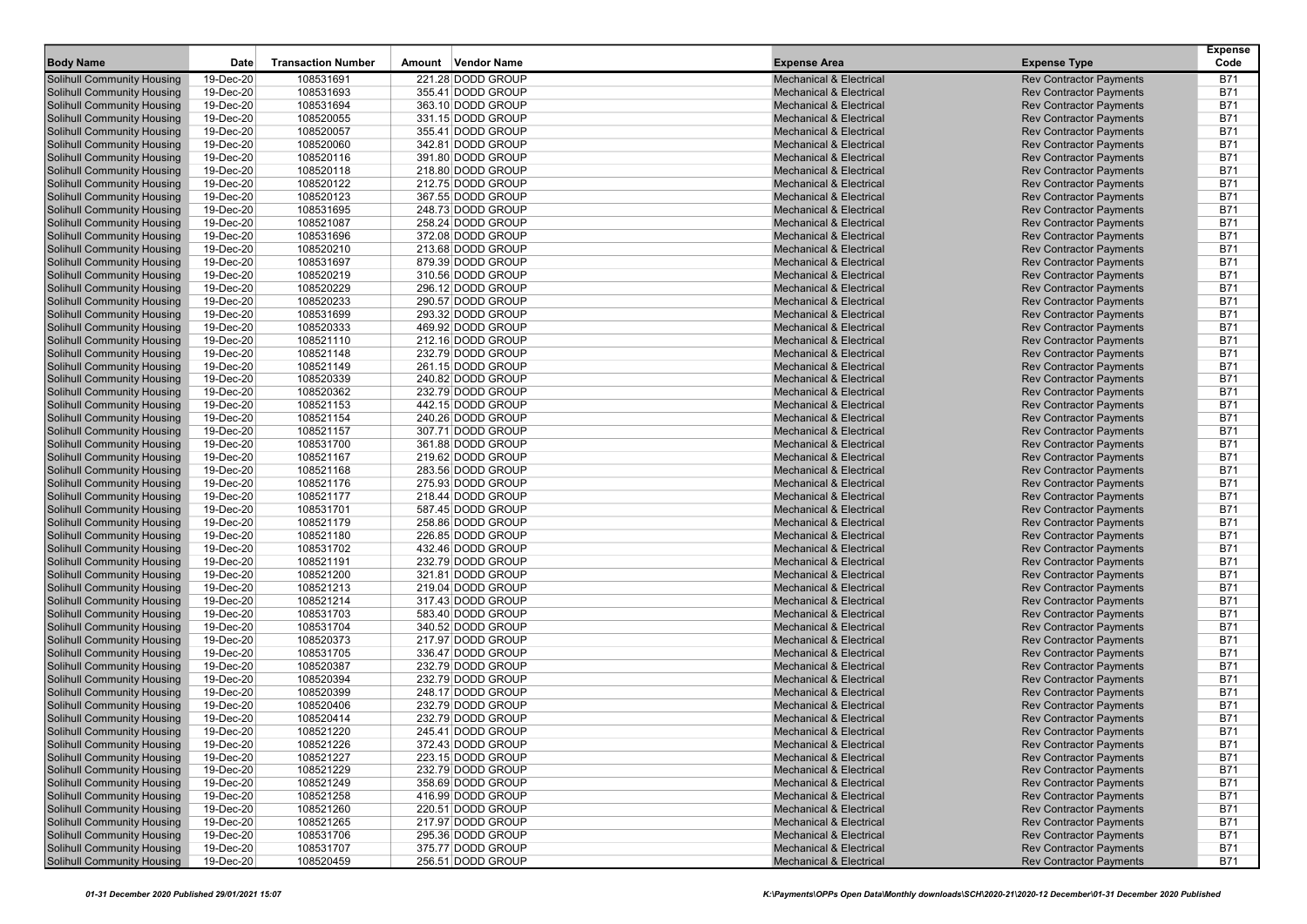|                                                                        |                        |                           |        |                                          |                                                                              |                                                                  | <b>Expense</b>           |
|------------------------------------------------------------------------|------------------------|---------------------------|--------|------------------------------------------|------------------------------------------------------------------------------|------------------------------------------------------------------|--------------------------|
| <b>Body Name</b>                                                       | Date                   | <b>Transaction Number</b> | Amount | Vendor Name                              | <b>Expense Area</b>                                                          | <b>Expense Type</b>                                              | Code                     |
| Solihull Community Housing                                             | 19-Dec-20              | 108520467                 |        | 258.86 DODD GROUP                        | <b>Mechanical &amp; Electrical</b>                                           | <b>Rev Contractor Payments</b>                                   | <b>B71</b>               |
| Solihull Community Housing                                             | 19-Dec-20              | 108520478                 |        | 232.79 DODD GROUP                        | <b>Mechanical &amp; Electrical</b>                                           | <b>Rev Contractor Payments</b>                                   | <b>B71</b>               |
| Solihull Community Housing                                             | 19-Dec-20              | 108520495                 |        | 223.76 DODD GROUP                        | <b>Mechanical &amp; Electrical</b>                                           | <b>Rev Contractor Payments</b>                                   | <b>B71</b><br><b>B71</b> |
| Solihull Community Housing<br><b>Solihull Community Housing</b>        | 19-Dec-20<br>19-Dec-20 | 108520498<br>108520500    |        | 237.97 DODD GROUP<br>240.82 DODD GROUP   | <b>Mechanical &amp; Electrical</b><br><b>Mechanical &amp; Electrical</b>     | <b>Rev Contractor Payments</b><br><b>Rev Contractor Payments</b> | <b>B71</b>               |
| Solihull Community Housing                                             | 19-Dec-20              | 108520512                 |        | 237.41 DODD GROUP                        | <b>Mechanical &amp; Electrical</b>                                           | <b>Rev Contractor Payments</b>                                   | <b>B71</b>               |
| Solihull Community Housing                                             | 19-Dec-20              | 108520516                 |        | 219.55 DODD GROUP                        | <b>Mechanical &amp; Electrical</b>                                           | <b>Rev Contractor Payments</b>                                   | <b>B71</b>               |
| <b>Solihull Community Housing</b>                                      | 19-Dec-20              | 108520536                 |        | 232.79 DODD GROUP                        | <b>Mechanical &amp; Electrical</b>                                           | <b>Rev Contractor Payments</b>                                   | <b>B71</b>               |
| <b>Solihull Community Housing</b>                                      | 19-Dec-20              | 108521300                 |        | 221.22 DODD GROUP                        | <b>Mechanical &amp; Electrical</b>                                           | <b>Rev Contractor Payments</b>                                   | <b>B71</b>               |
| <b>Solihull Community Housing</b>                                      | 19-Dec-20              | 108521337                 |        | 388.09 DODD GROUP                        | <b>Mechanical &amp; Electrical</b>                                           | <b>Rev Contractor Payments</b>                                   | <b>B71</b>               |
| Solihull Community Housing                                             | 19-Dec-20              | 108521346                 |        | 289.35 DODD GROUP                        | <b>Mechanical &amp; Electrical</b>                                           | <b>Rev Contractor Payments</b>                                   | <b>B71</b>               |
| Solihull Community Housing                                             | 19-Dec-20              | 108521350                 |        | 583.26 DODD GROUP                        | <b>Mechanical &amp; Electrical</b>                                           | <b>Rev Contractor Payments</b>                                   | <b>B71</b>               |
| Solihull Community Housing                                             | 19-Dec-20              | 108520548                 |        | 328.89 DODD GROUP                        | <b>Mechanical &amp; Electrical</b>                                           | <b>Rev Contractor Payments</b>                                   | <b>B71</b>               |
| Solihull Community Housing                                             | 19-Dec-20              | 108520590                 |        | 318.19 DODD GROUP                        | <b>Mechanical &amp; Electrical</b>                                           | <b>Rev Contractor Payments</b>                                   | <b>B71</b>               |
| <b>Solihull Community Housing</b>                                      | 19-Dec-20              | 108521381                 |        | 262.88 DODD GROUP                        | <b>Mechanical &amp; Electrical</b>                                           | <b>Rev Contractor Payments</b>                                   | <b>B71</b>               |
| Solihull Community Housing                                             | 19-Dec-20              | 108521391                 |        | 378.81 DODD GROUP                        | <b>Mechanical &amp; Electrical</b>                                           | <b>Rev Contractor Payments</b>                                   | <b>B71</b>               |
| Solihull Community Housing                                             | 19-Dec-20              | 108521417                 |        | 232.79 DODD GROUP                        | <b>Mechanical &amp; Electrical</b>                                           | <b>Rev Contractor Payments</b>                                   | <b>B71</b>               |
| <b>Solihull Community Housing</b>                                      | 19-Dec-20              | 108521418                 |        | 254.27 DODD GROUP                        | <b>Mechanical &amp; Electrical</b>                                           | <b>Rev Contractor Payments</b>                                   | <b>B71</b>               |
| Solihull Community Housing                                             | 19-Dec-20              | 108521427                 |        | 217.97 DODD GROUP                        | <b>Mechanical &amp; Electrical</b>                                           | <b>Rev Contractor Payments</b>                                   | <b>B71</b>               |
| <b>Solihull Community Housing</b>                                      | 19-Dec-20              | 108520616                 |        | 239.87 DODD GROUP                        | <b>Mechanical &amp; Electrical</b>                                           | <b>Rev Contractor Payments</b>                                   | <b>B71</b>               |
| Solihull Community Housing                                             | 19-Dec-20              | 108521434                 |        | 232.79 DODD GROUP                        | <b>Mechanical &amp; Electrical</b>                                           | <b>Rev Contractor Payments</b>                                   | <b>B71</b>               |
| Solihull Community Housing<br>Solihull Community Housing               | 19-Dec-20<br>19-Dec-20 | 108521438<br>108521471    |        | 217.34 DODD GROUP<br>553.13 DODD GROUP   | <b>Mechanical &amp; Electrical</b><br><b>Mechanical &amp; Electrical</b>     | <b>Rev Contractor Payments</b><br><b>Rev Contractor Payments</b> | <b>B71</b><br><b>B71</b> |
| Solihull Community Housing                                             | 19-Dec-20              | 108521489                 |        | 233.88 DODD GROUP                        | <b>Mechanical &amp; Electrical</b>                                           | <b>Rev Contractor Payments</b>                                   | <b>B71</b>               |
| <b>Solihull Community Housing</b>                                      | 19-Dec-20              | 108521532                 |        | 301.56 DODD GROUP                        | <b>Mechanical &amp; Electrical</b>                                           | <b>Rev Contractor Payments</b>                                   | <b>B71</b>               |
| Solihull Community Housing                                             | 19-Dec-20              | 108520698                 |        | 508.21 DODD GROUP                        | <b>Mechanical &amp; Electrical</b>                                           | <b>Rev Contractor Payments</b>                                   | <b>B71</b>               |
| Solihull Community Housing                                             | 19-Dec-20              | 108520708                 |        | 253.08 DODD GROUP                        | <b>Mechanical &amp; Electrical</b>                                           | <b>Rev Contractor Payments</b>                                   | <b>B71</b>               |
| <b>Solihull Community Housing</b>                                      | 19-Dec-20              | 108520712                 |        | 232.79 DODD GROUP                        | <b>Mechanical &amp; Electrical</b>                                           | <b>Rev Contractor Payments</b>                                   | <b>B71</b>               |
| Solihull Community Housing                                             | 19-Dec-20              | 108520713                 |        | 232.79 DODD GROUP                        | <b>Mechanical &amp; Electrical</b>                                           | <b>Rev Contractor Payments</b>                                   | <b>B71</b>               |
| <b>Solihull Community Housing</b>                                      | 19-Dec-20              | 108520725                 |        | 252.39 DODD GROUP                        | <b>Mechanical &amp; Electrical</b>                                           | <b>Rev Contractor Payments</b>                                   | <b>B71</b>               |
| Solihull Community Housing                                             | 19-Dec-20              | 108520726                 |        | 232.79 DODD GROUP                        | <b>Mechanical &amp; Electrical</b>                                           | <b>Rev Contractor Payments</b>                                   | <b>B71</b>               |
| Solihull Community Housing                                             | 19-Dec-20              | 108520740                 |        | 257.45 DODD GROUP                        | <b>Mechanical &amp; Electrical</b>                                           | <b>Rev Contractor Payments</b>                                   | <b>B71</b>               |
| Solihull Community Housing                                             | 19-Dec-20              | 108521547                 |        | 230.72 DODD GROUP                        | <b>Mechanical &amp; Electrical</b>                                           | <b>Rev Contractor Payments</b>                                   | <b>B71</b>               |
| Solihull Community Housing                                             | 19-Dec-20              | 108521549                 |        | 306.22 DODD GROUP                        | <b>Mechanical &amp; Electrical</b>                                           | <b>Rev Contractor Payments</b>                                   | <b>B71</b>               |
| <b>Solihull Community Housing</b>                                      | 19-Dec-20              | 108521553                 |        | 283.56 DODD GROUP                        | <b>Mechanical &amp; Electrical</b>                                           | <b>Rev Contractor Payments</b>                                   | <b>B71</b>               |
| Solihull Community Housing                                             | 19-Dec-20              | 108521586                 |        | 249.66 DODD GROUP                        | <b>Mechanical &amp; Electrical</b>                                           | <b>Rev Contractor Payments</b>                                   | <b>B71</b>               |
| Solihull Community Housing                                             | 19-Dec-20              | 108531708                 |        | 358.34 DODD GROUP                        | Direct-Standby                                                               | <b>Other Building Costs</b>                                      | <b>B39</b>               |
| <b>Solihull Community Housing</b>                                      | 19-Dec-20              | 108531709                 |        | 4432.32 DODD GROUP                       | <b>Mechanical &amp; Electrical</b>                                           | <b>Rev Contractor Payments</b>                                   | <b>B71</b>               |
| Solihull Community Housing                                             | 19-Dec-20              | 108531710                 |        | 1511.68 DODD GROUP                       | <b>Mechanical &amp; Electrical</b>                                           | <b>Rev Contractor Payments</b>                                   | <b>B71</b>               |
| <b>Solihull Community Housing</b>                                      | 19-Dec-20              | 108531712                 |        | 363.61 DODD GROUP                        | Direct-Adaptations-General                                                   | <b>Internal Works</b>                                            | <b>B31</b>               |
| Solihull Community Housing<br>Solihull Community Housing               | 20-Dec-20<br>20-Dec-20 | 108521610<br>108521611    |        | 3529.13 DODD GROUP<br>3529.13 DODD GROUP | Gas Warm Air/B'boiler/Storage Heater<br>Gas Warm Air/B'boiler/Storage Heater | <b>Contractor Payments</b><br><b>Contractor Payments</b>         | <b>B70</b><br><b>B70</b> |
| Solihull Community Housing                                             | 20-Dec-20              | 108521612                 |        | 3529.13 DODD GROUP                       | Gas Warm Air/B'boiler/Storage Heater                                         | <b>Contractor Payments</b>                                       | <b>B70</b>               |
| Solihull Community Housing                                             | 20-Dec-20              | 108521613                 |        | 3529.13 DODD GROUP                       | Gas Warm Air/B'boiler/Storage Heater                                         | <b>Contractor Payments</b>                                       | <b>B70</b>               |
| <b>Solihull Community Housing</b>                                      | 22-Dec-20              | 108531727                 |        | 232.79 DODD GROUP                        | <b>Mechanical &amp; Electrical</b>                                           | <b>Rev Contractor Payments</b>                                   | <b>B71</b>               |
| Solihull Community Housing                                             | 22-Dec-20              | 108531735                 |        | 217.97 DODD GROUP                        | <b>Mechanical &amp; Electrical</b>                                           | <b>Rev Contractor Payments</b>                                   | <b>B71</b>               |
| Solihull Community Housing                                             | 22-Dec-20              | 108531742                 |        | 258.86 DODD GROUP                        | <b>Mechanical &amp; Electrical</b>                                           | <b>Rev Contractor Payments</b>                                   | <b>B71</b>               |
| Solihull Community Housing                                             | 22-Dec-20              | 108531745                 |        | 218.44 DODD GROUP                        | <b>Mechanical &amp; Electrical</b>                                           | <b>Rev Contractor Payments</b>                                   | <b>B71</b>               |
| Solihull Community Housing                                             | 22-Dec-20              | 108531747                 |        | 232.79 DODD GROUP                        | <b>Mechanical &amp; Electrical</b>                                           | <b>Rev Contractor Payments</b>                                   | <b>B71</b>               |
| <b>Solihull Community Housing</b>                                      | 22-Dec-20              | 108531748                 |        | 232.79 DODD GROUP                        | <b>Mechanical &amp; Electrical</b>                                           | <b>Rev Contractor Payments</b>                                   | <b>B71</b>               |
| <b>Solihull Community Housing</b>                                      | 22-Dec-20              | 108531749                 |        | 210.49 DODD GROUP                        | <b>Mechanical &amp; Electrical</b>                                           | <b>Rev Contractor Payments</b>                                   | <b>B71</b>               |
| <b>Solihull Community Housing</b>                                      | 22-Dec-20              | 108531754                 |        | 232.79 DODD GROUP                        | <b>Mechanical &amp; Electrical</b>                                           | <b>Rev Contractor Payments</b>                                   | <b>B71</b>               |
| <b>Solihull Community Housing</b>                                      | 22-Dec-20              | 108531763                 |        | 240.82 DODD GROUP                        | <b>Mechanical &amp; Electrical</b>                                           | <b>Rev Contractor Payments</b>                                   | <b>B71</b>               |
| <b>Solihull Community Housing</b>                                      | 22-Dec-20              | 108531767                 |        | 230.40 DODD GROUP                        | <b>Mechanical &amp; Electrical</b>                                           | <b>Rev Contractor Payments</b>                                   | <b>B71</b>               |
| <b>Solihull Community Housing</b>                                      | 22-Dec-20              | 108531776                 |        | 239.87 DODD GROUP                        | <b>Mechanical &amp; Electrical</b>                                           | <b>Rev Contractor Payments</b>                                   | <b>B71</b>               |
| <b>Solihull Community Housing</b>                                      | 22-Dec-20              | 108531778                 |        | 232.45 DODD GROUP                        | <b>Mechanical &amp; Electrical</b>                                           | <b>Rev Contractor Payments</b>                                   | <b>B71</b>               |
| <b>Solihull Community Housing</b>                                      | 22-Dec-20              | 108531779                 |        | 246.90 DODD GROUP                        | <b>Mechanical &amp; Electrical</b>                                           | <b>Rev Contractor Payments</b>                                   | <b>B71</b>               |
| <b>Solihull Community Housing</b>                                      | 22-Dec-20              | 108531785                 |        | 263.01 DODD GROUP                        | <b>Mechanical &amp; Electrical</b>                                           | <b>Rev Contractor Payments</b>                                   | <b>B71</b>               |
| <b>Solihull Community Housing</b><br><b>Solihull Community Housing</b> | 22-Dec-20              | 108531796                 |        | 265.11 DODD GROUP                        | <b>Mechanical &amp; Electrical</b>                                           | <b>Rev Contractor Payments</b>                                   | <b>B71</b>               |
| <b>Solihull Community Housing</b>                                      | 22-Dec-20<br>22-Dec-20 | 108531811<br>108531820    |        | 255.34 DODD GROUP<br>245.44 DODD GROUP   | <b>Mechanical &amp; Electrical</b><br><b>Mechanical &amp; Electrical</b>     | <b>Rev Contractor Payments</b><br><b>Rev Contractor Payments</b> | <b>B71</b><br><b>B71</b> |
|                                                                        |                        |                           |        |                                          |                                                                              |                                                                  |                          |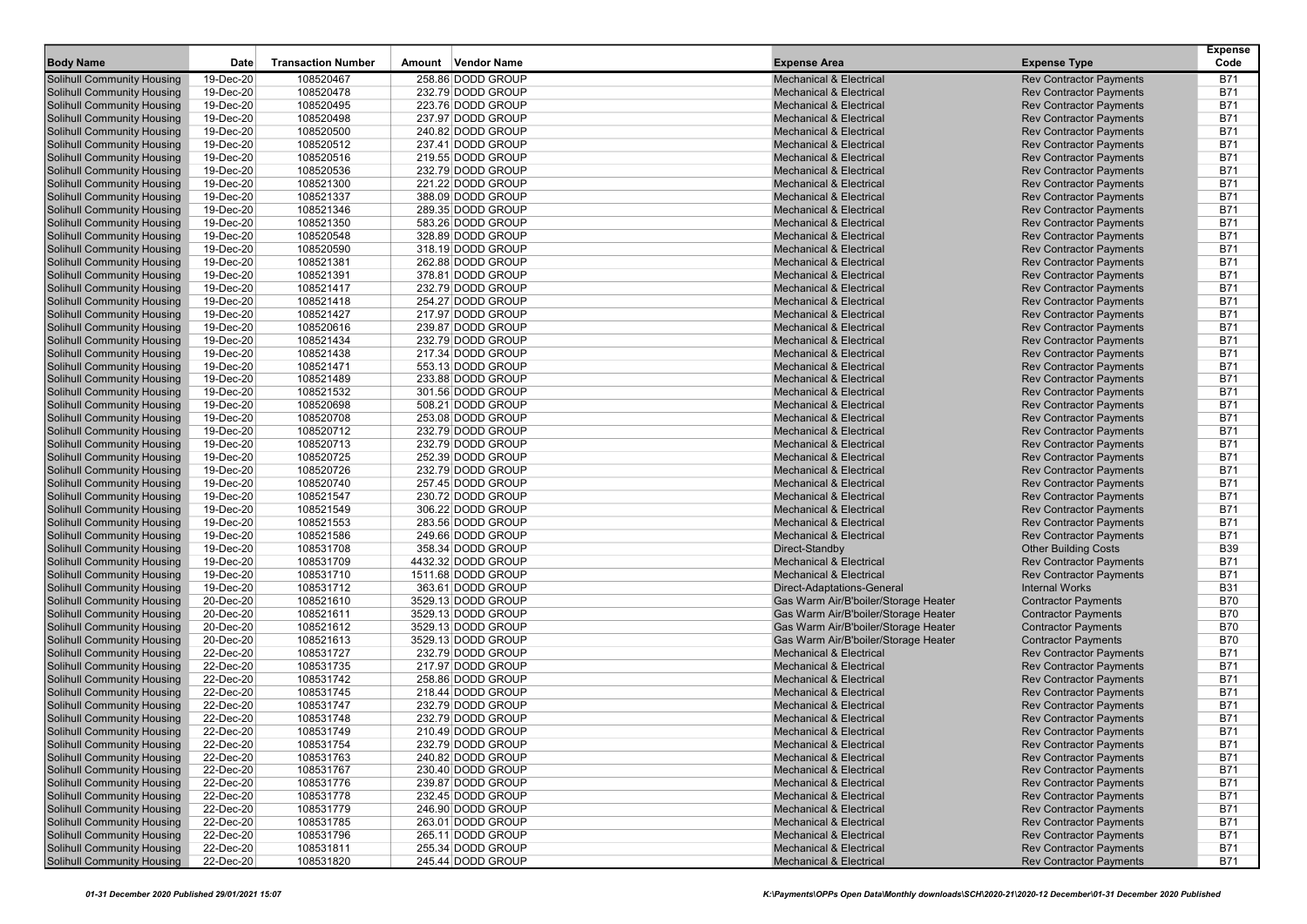| <b>Body Name</b>                                                       | Date                   | <b>Transaction Number</b> | Amount Vendor Name                               | <b>Expense Area</b>                                      | <b>Expense Type</b>                                            | <b>Expense</b><br>Code             |
|------------------------------------------------------------------------|------------------------|---------------------------|--------------------------------------------------|----------------------------------------------------------|----------------------------------------------------------------|------------------------------------|
| <b>Solihull Community Housing</b>                                      | 22-Dec-20              | 108531822                 | 232.79 DODD GROUP                                | <b>Mechanical &amp; Electrical</b>                       | <b>Rev Contractor Payments</b>                                 | B71                                |
| <b>Solihull Community Housing</b>                                      | 22-Dec-20              | 108531825                 | 232.79 DODD GROUP                                | <b>Mechanical &amp; Electrical</b>                       | <b>Rev Contractor Payments</b>                                 | <b>B71</b>                         |
| <b>Solihull Community Housing</b>                                      | 22-Dec-20              | 108531830                 | 240.26 DODD GROUP                                | <b>Mechanical &amp; Electrical</b>                       | <b>Rev Contractor Payments</b>                                 | <b>B71</b>                         |
| <b>Solihull Community Housing</b>                                      | 22-Dec-20              | 108531831                 | 245.56 DODD GROUP                                | <b>Mechanical &amp; Electrical</b>                       | <b>Rev Contractor Payments</b>                                 | <b>B71</b>                         |
| <b>Solihull Community Housing</b>                                      | 22-Dec-20              | 108531835                 | 254.89 DODD GROUP                                | <b>Mechanical &amp; Electrical</b>                       | <b>Rev Contractor Payments</b>                                 | <b>B71</b>                         |
| <b>Solihull Community Housing</b>                                      | 22-Dec-20              | 108531839                 | 276.33 DODD GROUP                                | <b>Mechanical &amp; Electrical</b>                       | <b>Rev Contractor Payments</b>                                 | <b>B71</b>                         |
| <b>Solihull Community Housing</b>                                      | 22-Dec-20              | 108531847                 | 247.14 DODD GROUP                                | <b>Mechanical &amp; Electrical</b>                       | <b>Rev Contractor Payments</b>                                 | <b>B71</b>                         |
| <b>Solihull Community Housing</b>                                      | 22-Dec-20              | 108531848                 | 212.79 DODD GROUP                                | <b>Mechanical &amp; Electrical</b>                       | <b>Rev Contractor Payments</b>                                 | <b>B71</b>                         |
| <b>Solihull Community Housing</b>                                      | 22-Dec-20              | 108531854                 | 239.87 DODD GROUP                                | <b>Mechanical &amp; Electrical</b>                       | <b>Rev Contractor Payments</b>                                 | <b>B71</b>                         |
| <b>Solihull Community Housing</b>                                      | 22-Dec-20              | 108531859                 | 240.26 DODD GROUP                                | <b>Mechanical &amp; Electrical</b>                       | <b>Rev Contractor Payments</b>                                 | <b>B71</b>                         |
| <b>Solihull Community Housing</b>                                      | 22-Dec-20              | 108531977                 | 246.38 DODD GROUP                                | North Property Repairs-Voids                             | Voids                                                          | <b>B38</b>                         |
| <b>Solihull Community Housing</b>                                      | 15-Dec-20              | 108511684                 | 272.03 DODD GROUP                                | <b>Mechanical &amp; Electrical</b>                       | <b>Rev Contractor Payments</b>                                 | <b>B71</b>                         |
| <b>Solihull Community Housing</b>                                      | 29-Dec-20              | 108532227                 | 233.67 DODD GROUP                                | <b>Mechanical &amp; Electrical</b>                       | <b>Rev Contractor Payments</b>                                 | <b>B71</b>                         |
| <b>Solihull Community Housing</b>                                      | 01-Dec-20              | 108504488                 | 332.00 DOORFIT PRODUCTS LTD                      | Stores-Stores and delivery                               | <b>Stocks</b>                                                  | R <sub>10</sub>                    |
| <b>Solihull Community Housing</b>                                      | 01-Dec-20              | 108496854                 | 344.00 DOORFIT PRODUCTS LTD                      | Stores-Stores and delivery                               | <b>Stocks</b>                                                  | R <sub>10</sub>                    |
| <b>Solihull Community Housing</b>                                      | 01-Dec-20              | 108504489                 | 344.00 DOORFIT PRODUCTS LTD                      | Stores-Stores and delivery                               | <b>Stocks</b>                                                  | R <sub>10</sub>                    |
| <b>Solihull Community Housing</b>                                      | 01-Dec-20              | 108496860                 | 332.00 DOORFIT PRODUCTS LTD                      | Stores-Stores and delivery                               | <b>Stocks</b>                                                  | R <sub>10</sub>                    |
| <b>Solihull Community Housing</b>                                      | 01-Dec-20              | 108496864                 | 108.69 DOORFIT PRODUCTS LTD                      | Stores-Stores and delivery                               | <b>Stocks</b>                                                  | R <sub>10</sub>                    |
| <b>Solihull Community Housing</b>                                      | 01-Dec-20              | 108496864                 | 60.44 DOORFIT PRODUCTS LTD                       | Stores-Stores and delivery                               | <b>Stocks</b>                                                  | R <sub>10</sub>                    |
| <b>Solihull Community Housing</b>                                      | 01-Dec-20              | 108496864                 | 239.90 DOORFIT PRODUCTS LTD                      | Stores-Stores and delivery                               | <b>Stocks</b>                                                  | R <sub>10</sub>                    |
| <b>Solihull Community Housing</b>                                      | 01-Dec-20              | 108504492                 | 391.00 DOORFIT PRODUCTS LTD                      | Stores-Stores and delivery                               | <b>Stocks</b>                                                  | R <sub>10</sub>                    |
| <b>Solihull Community Housing</b>                                      | 01-Dec-20              | 108504492                 | 35.00 DOORFIT PRODUCTS LTD                       | Stores-Stores and delivery                               | <b>Stocks</b>                                                  | R <sub>10</sub>                    |
| <b>Solihull Community Housing</b>                                      | 02-Dec-20              | 108526225                 | 12.80 DOORFIT PRODUCTS LTD                       | Stores-Stores and delivery                               | <b>Stocks</b>                                                  | R <sub>10</sub>                    |
| <b>Solihull Community Housing</b>                                      | 02-Dec-20              | 108526225                 | 90.00 DOORFIT PRODUCTS LTD                       | Stores-Stores and delivery                               | <b>Stocks</b>                                                  | R <sub>10</sub>                    |
| <b>Solihull Community Housing</b>                                      | 02-Dec-20              | 108526225                 | 45.00 DOORFIT PRODUCTS LTD                       | Stores-Stores and delivery                               | <b>Stocks</b>                                                  | R <sub>10</sub>                    |
| <b>Solihull Community Housing</b>                                      | 02-Dec-20              | 108526225                 | 100.20 DOORFIT PRODUCTS LTD                      | Stores-Stores and delivery                               | <b>Stocks</b>                                                  | R <sub>10</sub>                    |
| <b>Solihull Community Housing</b>                                      | 02-Dec-20              | 108526225                 | 40.40 DOORFIT PRODUCTS LTD                       | Stores-Stores and delivery                               | <b>Stocks</b>                                                  | R <sub>10</sub>                    |
| <b>Solihull Community Housing</b>                                      | 02-Dec-20              | 108526225                 | 47.40 DOORFIT PRODUCTS LTD                       | Stores-Stores and delivery                               | <b>Stocks</b>                                                  | R <sub>10</sub>                    |
| <b>Solihull Community Housing</b>                                      | 02-Dec-20              | 108526225                 | 5.94 DOORFIT PRODUCTS LTD                        | Stores-Stores and delivery                               | <b>Stocks</b>                                                  | R <sub>10</sub>                    |
| <b>Solihull Community Housing</b>                                      | 02-Dec-20              | 108526225                 | 239.90 DOORFIT PRODUCTS LTD<br>1720.00 DORO CARE | Stores-Stores and delivery<br>Safe and Sound Operational | <b>Stocks</b>                                                  | R <sub>10</sub>                    |
| <b>Solihull Community Housing</b><br><b>Solihull Community Housing</b> | 07-Dec-20<br>07-Dec-20 | 108501782<br>108501784    | 304.00 DORO CARE                                 | Safe and Sound Operational                               | <b>Equipment Rental/Lease</b><br><b>Equipment Rental/Lease</b> | D <sub>18</sub><br>D <sub>18</sub> |
| <b>Solihull Community Housing</b>                                      | 07-Dec-20              | 108511700                 | 234.26 DRAINTECH SERVICES (MIDLANDS) LTD         | North Property Repairs-Day to day                        | <b>Other Works</b>                                             | <b>B32</b>                         |
| <b>Solihull Community Housing</b>                                      | 07-Dec-20              | 108511720                 | 415.34 DRAINTECH SERVICES (MIDLANDS) LTD         | North Property Repairs-Day to day                        | <b>Other Works</b>                                             | <b>B32</b>                         |
| <b>Solihull Community Housing</b>                                      | 07-Dec-20              | 108511745                 | 386.74 DRAINTECH SERVICES (MIDLANDS) LTD         | North Property Repairs-Day to day                        | <b>Other Works</b>                                             | <b>B32</b>                         |
| <b>Solihull Community Housing</b>                                      | 07-Dec-20              | 108511746                 | 283.24 DRAINTECH SERVICES (MIDLANDS) LTD         | North Property Repairs-Day to day                        | <b>Other Works</b>                                             | <b>B32</b>                         |
| <b>Solihull Community Housing</b>                                      | 07-Dec-20              | 108511747                 | 392.18 DRAINTECH SERVICES (MIDLANDS) LTD         | North Property Repairs-Day to day                        | <b>Other Works</b>                                             | <b>B32</b>                         |
| <b>Solihull Community Housing</b>                                      | 01-Dec-20              | 108511748                 | 638.09 DRAINTECH SERVICES (MIDLANDS) LTD         | North Property Repairs-Day to day                        | <b>Other Works</b>                                             | <b>B32</b>                         |
| <b>Solihull Community Housing</b>                                      | 01-Dec-20              | 108511749                 | 1275.72 DRAINTECH SERVICES (MIDLANDS) LTD        | North Property Repairs-Day to day                        | <b>Other Works</b>                                             | <b>B32</b>                         |
| <b>Solihull Community Housing</b>                                      | 01-Dec-20              | 108511750                 | 741.38 DRAINTECH SERVICES (MIDLANDS) LTD         | North Property Repairs-Day to day                        | <b>Other Works</b>                                             | <b>B32</b>                         |
| <b>Solihull Community Housing</b>                                      | 01-Dec-20              | 108511751                 | 887.88 DRAINTECH SERVICES (MIDLANDS) LTD         | North Property Repairs-Day to day                        | <b>Other Works</b>                                             | <b>B32</b>                         |
| <b>Solihull Community Housing</b>                                      | 07-Dec-20              | 108511753                 | 212.44 DRAINTECH SERVICES (MIDLANDS) LTD         | North Property Repairs-Day to day                        | <b>Other Works</b>                                             | <b>B32</b>                         |
| <b>Solihull Community Housing</b>                                      | 01-Dec-20              | 108511754                 | 212.44 DRAINTECH SERVICES (MIDLANDS) LTD         | North Property Repairs-Day to day                        | <b>Other Works</b>                                             | <b>B32</b>                         |
| <b>Solihull Community Housing</b>                                      | 07-Dec-20              | 108511757                 | 264.19 DRAINTECH SERVICES (MIDLANDS) LTD         | North Property Repairs-Day to day                        | <b>Other Works</b>                                             | <b>B32</b>                         |
| <b>Solihull Community Housing</b>                                      | 07-Dec-20              | 108511759                 | 264.19 DRAINTECH SERVICES (MIDLANDS) LTD         | North Property Repairs-Day to day                        | <b>Other Works</b>                                             | <b>B32</b>                         |
| <b>Solihull Community Housing</b>                                      | 01-Dec-20              | 108511760                 | 283.24 DRAINTECH SERVICES (MIDLANDS) LTD         | North Property Repairs-Day to day                        | <b>Other Works</b>                                             | <b>B32</b>                         |
| <b>Solihull Community Housing</b>                                      | 01-Dec-20              | 108511761                 | 413.98 DRAINTECH SERVICES (MIDLANDS) LTD         | North Property Repairs-Day to day                        | <b>Other Works</b>                                             | <b>B32</b>                         |
| <b>Solihull Community Housing</b>                                      | 07-Dec-20              | 108511762                 | 264.19 DRAINTECH SERVICES (MIDLANDS) LTD         | North Property Repairs-Day to day                        | <b>Other Works</b>                                             | <b>B32</b>                         |
| <b>Solihull Community Housing</b>                                      | 10-Dec-20              | 108507578                 | 4170.30 ELDERCARE                                | Safe and Sound Operational                               | <b>Other Supplier/Services Costs</b>                           | D90                                |
| <b>Solihull Community Housing</b>                                      | 01-Dec-20              | 108509831                 | 4988.00 ELLIOTT NASH LTD                         | <b>Electrical Improvement Works</b>                      | <b>Contractor Payments</b>                                     | <b>B70</b>                         |
| <b>Solihull Community Housing</b>                                      | 01-Dec-20              | 108509831                 | 4988.00 ELLIOTT NASH LTD                         | <b>Electrical Improvement Works</b>                      | <b>Contractor Payments</b>                                     | <b>B70</b>                         |
| <b>Solihull Community Housing</b>                                      | 01-Dec-20              | 108509831                 | 4988.00 ELLIOTT NASH LTD                         | <b>Electrical Improvement Works</b>                      | <b>Contractor Payments</b>                                     | B70                                |
| <b>Solihull Community Housing</b>                                      | 01-Dec-20              | 108509831                 | 4988.00 ELLIOTT NASH LTD                         | <b>Electrical Improvement Works</b>                      | <b>Contractor Payments</b>                                     | <b>B70</b>                         |
| <b>Solihull Community Housing</b>                                      | 01-Dec-20              | 108509831                 | 4988.00 ELLIOTT NASH LTD                         | <b>Electrical Improvement Works</b>                      | <b>Contractor Payments</b>                                     | B70                                |
| <b>Solihull Community Housing</b>                                      | 11-Dec-20              | 108532274                 | 885.56 ENVIROCALL LTD                            | Low Rise window Replacement                              | <b>Contractor Payments</b>                                     | <b>B70</b>                         |
| <b>Solihull Community Housing</b>                                      | 01-Dec-20              | 108498704                 | 246.40 ENVIROCALL LTD                            | North Property Repairs-Day to day                        | <b>Internal Works</b>                                          | <b>B31</b>                         |
| <b>Solihull Community Housing</b>                                      | 03-Dec-20              | 108507211                 | 264.00 ENVIROCALL LTD                            | North Property Repairs-Day to day                        | <b>Internal Works</b>                                          | <b>B31</b>                         |
| <b>Solihull Community Housing</b>                                      | 01-Dec-20              | 108498713                 | 352.00 ENVIROCALL LTD                            | North Property Repairs-Day to day                        | <b>Internal Works</b>                                          | <b>B31</b>                         |
| <b>Solihull Community Housing</b>                                      | 08-Dec-20              | 108532276                 | 564.73 ENVIROCALL LTD                            | North Property Repairs-Day to day                        | <b>Internal Works</b>                                          | <b>B31</b>                         |
| <b>Solihull Community Housing</b>                                      | 01-Dec-20              | 108498722                 | 264.00 ENVIROCALL LTD                            | North Property Repairs-Day to day                        | <b>Internal Works</b>                                          | <b>B31</b>                         |
| <b>Solihull Community Housing</b>                                      | 01-Dec-20              | 108498727                 | 264.00 ENVIROCALL LTD                            | North Property Repairs-Day to day                        | <b>Internal Works</b>                                          | <b>B31</b>                         |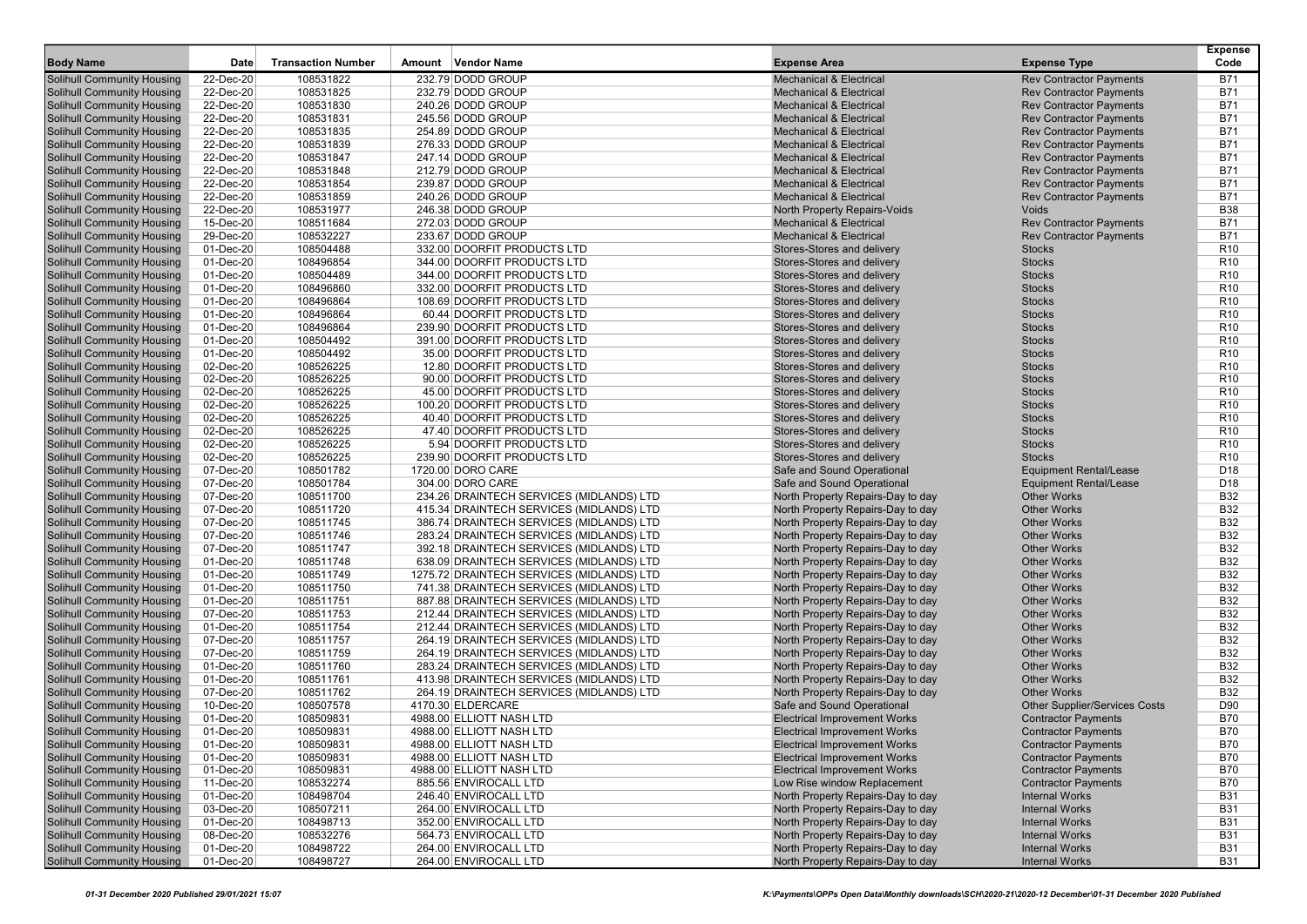| <b>Body Name</b>                                                       | Date                   | <b>Transaction Number</b> | Amount Vendor Name                                                    | <b>Expense Area</b>                                                                        | <b>Expense Type</b>                            | <b>Expense</b><br>Code   |
|------------------------------------------------------------------------|------------------------|---------------------------|-----------------------------------------------------------------------|--------------------------------------------------------------------------------------------|------------------------------------------------|--------------------------|
|                                                                        |                        |                           |                                                                       |                                                                                            |                                                |                          |
| <b>Solihull Community Housing</b>                                      | 01-Dec-20              | 108498728                 | 264.00 ENVIROCALL LTD                                                 | North Property Repairs-Day to day                                                          | <b>Internal Works</b>                          | <b>B31</b>               |
| <b>Solihull Community Housing</b>                                      | 04-Dec-20<br>01-Dec-20 | 108511783<br>108511784    | 308.66 ENVIROCALL LTD<br>891.32 ENVIROCALL LTD                        | North Property Repairs-Day to day                                                          | <b>Internal Works</b><br><b>Internal Works</b> | <b>B31</b><br><b>B31</b> |
| <b>Solihull Community Housing</b><br><b>Solihull Community Housing</b> | 04-Dec-20              | 108507238                 | 225.58 ENVIROCALL LTD                                                 | North Property Repairs-Day to day<br>Direct - Asbestos                                     | <b>Internal Works</b>                          | <b>B31</b>               |
| <b>Solihull Community Housing</b>                                      | 11-Dec-20              | 108532278                 | 561.76 ENVIROCALL LTD                                                 | North Property Repairs-Day to day                                                          | <b>Internal Works</b>                          | <b>B31</b>               |
| <b>Solihull Community Housing</b>                                      | 11-Dec-20              | 108532288                 | 885.56 ENVIROCALL LTD                                                 | Low Rise window Replacement                                                                | <b>Contractor Payments</b>                     | <b>B70</b>               |
| <b>Solihull Community Housing</b>                                      | 11-Dec-20              | 108532289                 | 885.56 ENVIROCALL LTD                                                 | Low Rise window Replacement                                                                | <b>Contractor Payments</b>                     | <b>B70</b>               |
| <b>Solihull Community Housing</b>                                      | 11-Dec-20              | 108532290                 | 885.56 ENVIROCALL LTD                                                 | Low Rise window Replacement                                                                | <b>Contractor Payments</b>                     | <b>B70</b>               |
| <b>Solihull Community Housing</b>                                      | 11-Dec-20              | 108532291                 | 885.56 ENVIROCALL LTD                                                 | Low Rise window Replacement                                                                | <b>Contractor Payments</b>                     | <b>B70</b>               |
| <b>Solihull Community Housing</b>                                      | 10-Dec-20              | 108532292                 | 326.82 ENVIROCALL LTD                                                 | Low Rise window Replacement                                                                | <b>Contractor Payments</b>                     | <b>B70</b>               |
| <b>Solihull Community Housing</b>                                      | 10-Dec-20              | 108532293                 | 326.82 ENVIROCALL LTD                                                 | Low Rise window Replacement                                                                | <b>Contractor Payments</b>                     | <b>B70</b>               |
| <b>Solihull Community Housing</b>                                      | 10-Dec-20              | 108507563                 | 22919.88 ENVIRONMENTAL CONTRACTS LTD                                  | Stores-Stores and delivery                                                                 | <b>Waste Disposal</b>                          | E20                      |
| <b>Solihull Community Housing</b>                                      | 04-Dec-20              | 108500777                 | 579.50 EUROPEAN METAL RECYCLING LTD                                   | Stores-Stores and delivery                                                                 | <b>Waste Disposal</b>                          | E20                      |
| <b>Solihull Community Housing</b>                                      | 01-Dec-20              | 108502104                 | 925.75 FAMILY CARE TRUST (SOLIHULL)                                   | North Property Repairs-Voids                                                               | Voids                                          | <b>B38</b>               |
| <b>Solihull Community Housing</b>                                      | 01-Dec-20              | 108502106                 | 1175.75 FAMILY CARE TRUST (SOLIHULL)                                  | <b>North Property Repairs-Voids</b>                                                        | Voids                                          | <b>B38</b>               |
| <b>Solihull Community Housing</b>                                      | 01-Dec-20              | 108502107                 | 661.25 FAMILY CARE TRUST (SOLIHULL)                                   | <b>North Property Repairs-Voids</b>                                                        | Voids                                          | <b>B38</b>               |
| <b>Solihull Community Housing</b>                                      | 01-Dec-20              | 108502114                 | 529.00 FAMILY CARE TRUST (SOLIHULL)                                   | North Property Repairs-Day to day                                                          | <b>External Structures</b>                     | <b>B33</b>               |
| <b>Solihull Community Housing</b>                                      | 01-Dec-20              | 108502115                 | 529.00 FAMILY CARE TRUST (SOLIHULL)                                   | North Property Repairs-Day to day                                                          | <b>External Structures</b>                     | <b>B33</b>               |
| <b>Solihull Community Housing</b>                                      | 01-Dec-20              | 108502116                 | 661.25 FAMILY CARE TRUST (SOLIHULL)                                   | North Property Repairs-Day to day                                                          | <b>External Structures</b>                     | <b>B33</b>               |
| <b>Solihull Community Housing</b>                                      | 01-Dec-20              | 108502117                 | 396.75 FAMILY CARE TRUST (SOLIHULL)                                   | North Property Repairs-Day to day                                                          | <b>External Structures</b>                     | <b>B33</b>               |
| <b>Solihull Community Housing</b>                                      | 01-Dec-20              | 108502118                 | 264.50 FAMILY CARE TRUST (SOLIHULL)                                   | North Property Repairs-Day to day                                                          | <b>External Structures</b>                     | <b>B33</b>               |
| <b>Solihull Community Housing</b>                                      | 01-Dec-20              | 108502119                 | 661.25 FAMILY CARE TRUST (SOLIHULL)                                   | North Property Repairs-Day to day                                                          | <b>External Structures</b>                     | <b>B33</b>               |
| <b>Solihull Community Housing</b>                                      | 01-Dec-20              | 108502121                 | 529.00 FAMILY CARE TRUST (SOLIHULL)                                   | North Property Repairs-Day to day                                                          | <b>External Structures</b>                     | <b>B33</b>               |
| <b>Solihull Community Housing</b>                                      | 01-Dec-20              | 108511794                 | 1591.00 HANDICARE ACCESSIBILITY LTD                                   | <b>Public Sector - Major Adaptations</b>                                                   | <b>Contractor Payments</b>                     | <b>B70</b>               |
| <b>Solihull Community Housing</b>                                      | 10-Dec-20              | 108508179                 | 767.00 HANDICARE ACCESSIBILITY LTD                                    | Home Improvement Agency                                                                    | Adaptations                                    | <b>B83</b>               |
| <b>Solihull Community Housing</b>                                      | 10-Dec-20              | 108508180                 | 1117.75 HANDICARE ACCESSIBILITY LTD                                   | Home Improvement Agency                                                                    | Adaptations                                    | <b>B83</b>               |
| <b>Solihull Community Housing</b>                                      | 10-Dec-20              | 108508175                 | 613.48 HANDICARE ACCESSIBILITY LTD                                    | Home Improvement Agency                                                                    | Adaptations                                    | <b>B83</b>               |
| <b>Solihull Community Housing</b>                                      | 01-Dec-20              | 108511795                 | 4038.00 HANDICARE ACCESSIBILITY LTD                                   | <b>Public Sector - Major Adaptations</b>                                                   | <b>Contractor Payments</b>                     | <b>B70</b>               |
| <b>Solihull Community Housing</b>                                      | 10-Dec-20              | 108508195                 | 767.00 HANDICARE ACCESSIBILITY LTD                                    | Home Improvement Agency                                                                    | Adaptations                                    | <b>B83</b>               |
| <b>Solihull Community Housing</b>                                      | 10-Dec-20              | 108508190                 | 1117.75 HANDICARE ACCESSIBILITY LTD                                   | Home Improvement Agency                                                                    | Adaptations                                    | <b>B83</b>               |
| <b>Solihull Community Housing</b>                                      | 10-Dec-20              | 108508199                 | 613.48 HANDICARE ACCESSIBILITY LTD                                    | Home Improvement Agency                                                                    | Adaptations                                    | <b>B83</b>               |
| <b>Solihull Community Housing</b>                                      | 01-Dec-20              | 108511796                 | 1929.00 HANDICARE ACCESSIBILITY LTD                                   | Private Sector - Disabled Facilities Grants                                                | <b>Contractor Payments</b>                     | <b>B70</b>               |
| <b>Solihull Community Housing</b>                                      | 01-Dec-20              | 108522157                 | 2283.00 HANDICARE ACCESSIBILITY LTD                                   | <b>Public Sector - Major Adaptations</b>                                                   | <b>Contractor Payments</b>                     | <b>B70</b>               |
| <b>Solihull Community Housing</b>                                      | 04-Dec-20              | 108522159                 | 2510.00 HANDICARE ACCESSIBILITY LTD                                   | <b>Public Sector - Major Adaptations</b>                                                   | <b>Contractor Payments</b>                     | <b>B70</b>               |
| <b>Solihull Community Housing</b>                                      | 04-Dec-20              | 108522160                 | 4633.00 HANDICARE ACCESSIBILITY LTD                                   | <b>Public Sector - Major Adaptations</b>                                                   | <b>Contractor Payments</b>                     | <b>B70</b>               |
| <b>Solihull Community Housing</b>                                      | 06-Dec-20              | 108522161                 | 4627.00 HANDICARE ACCESSIBILITY LTD                                   | <b>Public Sector - Major Adaptations</b>                                                   | <b>Contractor Payments</b>                     | <b>B70</b>               |
| <b>Solihull Community Housing</b>                                      | 01-Dec-20              | 108522155                 | 3085.00 HARDYMAN GROUP LTD                                            | <b>Public Sector - Major Adaptations</b>                                                   | <b>Contractor Payments</b>                     | <b>B70</b>               |
| <b>Solihull Community Housing</b>                                      | 01-Dec-20              | 108507266                 | 4594.00 HARDYMAN GROUP LTD                                            | <b>Public Sector - Major Adaptations</b>                                                   | <b>Contractor Payments</b>                     | <b>B70</b>               |
| <b>Solihull Community Housing</b>                                      | 01-Dec-20              | 108522156                 | 3320.00 HARDYMAN GROUP LTD                                            | <b>Public Sector - Major Adaptations</b>                                                   | <b>Contractor Payments</b>                     | <b>B70</b>               |
| <b>Solihull Community Housing</b>                                      | 01-Dec-20              | 108507267                 | 4160.00 HARDYMAN GROUP LTD                                            | <b>Public Sector - Major Adaptations</b>                                                   | <b>Contractor Payments</b>                     | <b>B70</b>               |
| <b>Solihull Community Housing</b>                                      | 01-Dec-20              | 108507268                 | 3930.00 HARDYMAN GROUP LTD                                            | <b>Public Sector - Major Adaptations</b>                                                   | <b>Contractor Payments</b>                     | <b>B70</b>               |
| <b>Solihull Community Housing</b>                                      | 01-Dec-20              | 108507269                 | 3975.00 HARDYMAN GROUP LTD                                            | <b>Public Sector - Major Adaptations</b>                                                   | <b>Contractor Payments</b>                     | <b>B70</b>               |
| <b>Solihull Community Housing</b>                                      | 01-Dec-20              | 108507270                 | 3085.00 HARDYMAN GROUP LTD                                            | <b>Public Sector - Major Adaptations</b>                                                   | <b>Contractor Payments</b>                     | <b>B70</b>               |
| <b>Solihull Community Housing</b>                                      | 01-Dec-20              | 108491950                 | 5891.30 HARDYMAN GROUP LTD                                            | <b>Public Sector - Major Adaptations</b>                                                   | <b>Contractor Payments</b>                     | <b>B70</b>               |
| <b>Solihull Community Housing</b>                                      | 01-Dec-20              | 108507271                 | 3270.00 HARDYMAN GROUP LTD                                            | <b>Public Sector - Major Adaptations</b>                                                   | <b>Contractor Payments</b>                     | <b>B70</b>               |
| <b>Solihull Community Housing</b>                                      | 07-Dec-20              | 108511789                 | 12694.25 HARDYMAN GROUP LTD                                           | Private Sector - Disabled Facilities Grants                                                | <b>Contractor Payments</b>                     | <b>B70</b>               |
| <b>Solihull Community Housing</b>                                      | 07-Dec-20              | 108511790                 | 3428.00 HARDYMAN GROUP LTD                                            | <b>Public Sector - Major Adaptations</b>                                                   | <b>Contractor Payments</b>                     | <b>B70</b>               |
| <b>Solihull Community Housing</b>                                      | 07-Dec-20              | 108511791                 | 13299.75 HARDYMAN GROUP LTD                                           | Private Sector - Disabled Facilities Grants<br>Private Sector - Disabled Facilities Grants | <b>Contractor Payments</b>                     | <b>B70</b>               |
| <b>Solihull Community Housing</b>                                      | 01-Dec-20              | 108511792                 | 3710.00 HARDYMAN GROUP LTD<br>2881.79 HI-SPEC FACILITIES SERVICES PLC | <b>Endeavour House</b>                                                                     | <b>Contractor Payments</b>                     | <b>B70</b><br><b>B50</b> |
| <b>Solihull Community Housing</b>                                      | 11-Dec-20              | 108509816                 |                                                                       |                                                                                            | Cleaning<br><b>Other Premises Costs</b>        | <b>B90</b>               |
| <b>Solihull Community Housing</b>                                      | 11-Dec-20              | 108509816                 | 1167.13 HI-SPEC FACILITIES SERVICES PLC                               | <b>Endeavour House</b>                                                                     |                                                |                          |
| <b>Solihull Community Housing</b>                                      | 11-Dec-20<br>11-Dec-20 | 108509816                 | 366.77 HI-SPEC FACILITIES SERVICES PLC                                | Kingshurst Office                                                                          | Cleaning                                       | <b>B50</b>               |
| <b>Solihull Community Housing</b><br><b>Solihull Community Housing</b> |                        | 108509816<br>108496894    | 1076.25 HI-SPEC FACILITIES SERVICES PLC                               | Business Support - MST Back Office Support<br><b>VAT</b>                                   | Cleaning<br><b>Creditor: Government</b>        | <b>B50</b>               |
| <b>Solihull Community Housing</b>                                      | 03-Dec-20<br>07-Dec-20 | 108501310                 | 125100.00 HM REVENUE & CUSTOMS<br>300.00 HQN LTD                      | Training                                                                                   | Training                                       | S04<br>A80               |
| <b>Solihull Community Housing</b>                                      | 01-Dec-20              | 108511797                 | 1512.00 HUNTLEY REFRIGERATION LTD                                     | <b>Frontline Offices</b>                                                                   | <b>General Building Costs</b>                  | <b>B30</b>               |
| <b>Solihull Community Housing</b>                                      | 01-Dec-20              | 108511798                 | 279.38 HUNTLEY REFRIGERATION LTD                                      | Business Support - MST Back Office Support                                                 | <b>Other Premises Costs</b>                    | <b>B90</b>               |
| <b>Solihull Community Housing</b>                                      | 01-Dec-20              | 108494062                 | 1151.38 JAMES ANDREWS RECRUITMENT SOLUTIONS LTD                       | Housing Aid & Homelessness                                                                 | <b>Agency Staff (Funded Posts)</b>             | A61                      |
| <b>Solihull Community Housing</b>                                      | 22-Dec-20              | 108523191                 | 1143.75 JAMES ANDREWS RECRUITMENT SOLUTIONS LTD                       | Housing Aid & Homelessness                                                                 | <b>Agency Staff (Funded Posts)</b>             | A61                      |
| <b>Solihull Community Housing</b>                                      | 22-Dec-20              | 108521895                 | 1181.88 JAMES ANDREWS RECRUITMENT SOLUTIONS LTD                       | Housing Aid & Homelessness                                                                 | Agency Staff (Funded Posts)                    | A61                      |
| <b>Solihull Community Housing</b>                                      | 10-Dec-20              | 108507635                 | 116128.14 JESSUP BROTHERS LTD                                         | New Build - Faulkner Road                                                                  | <b>Contractor Payments</b>                     | <b>B70</b>               |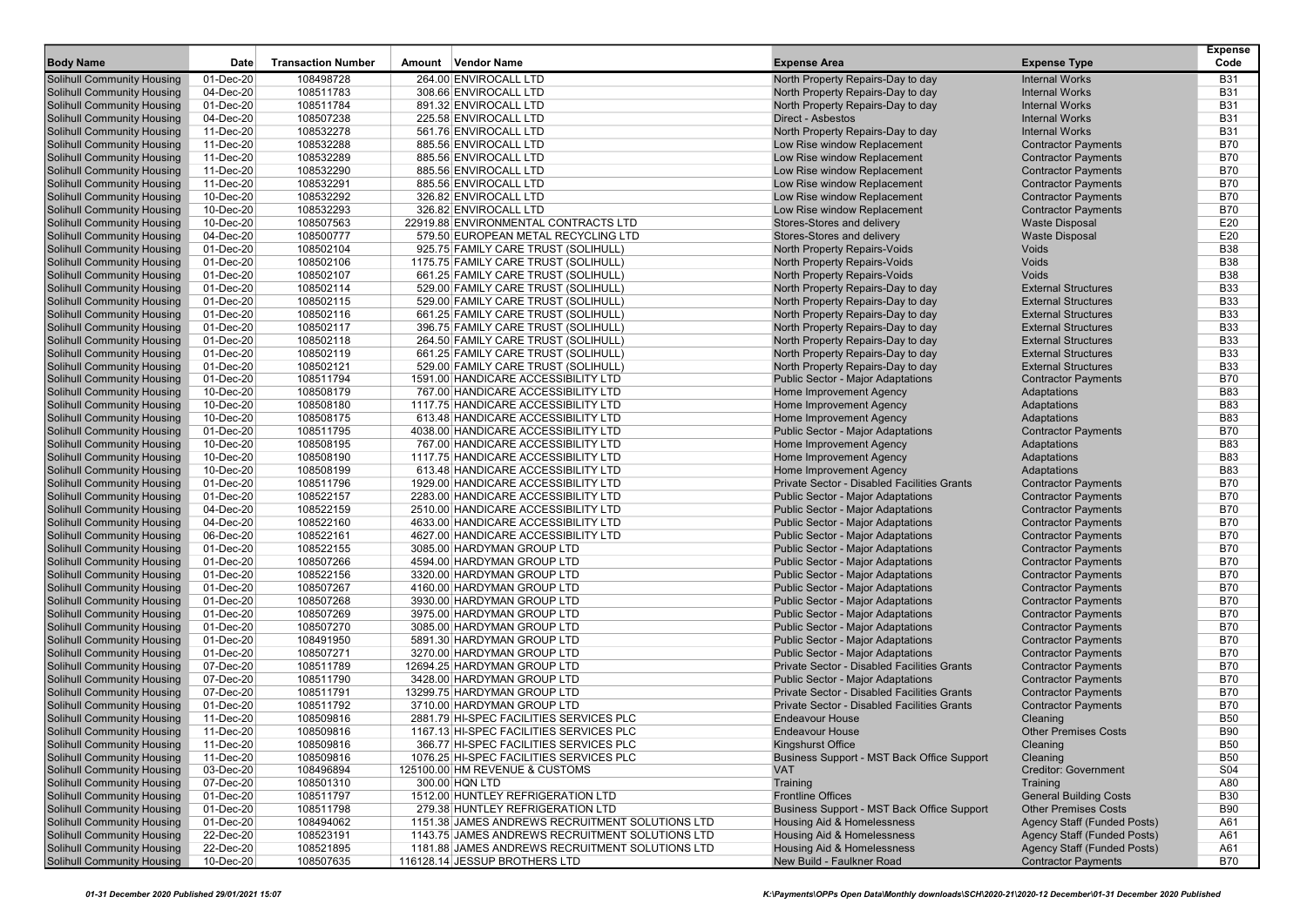| <b>Body Name</b>                  | Date      | <b>Transaction Number</b> | Amount | <b>Vendor Name</b>            | <b>Expense Area</b>        | <b>Expense Type</b>        | <b>Expense</b><br>Code |
|-----------------------------------|-----------|---------------------------|--------|-------------------------------|----------------------------|----------------------------|------------------------|
| <b>Solihull Community Housing</b> | 10-Dec-20 | 108507635                 |        | 91533.14 JESSUP BROTHERS LTD  | New Build - Wagon Lane     | <b>Contractor Payments</b> | <b>B70</b>             |
| <b>Solihull Community Housing</b> | 10-Dec-20 | 108507635                 |        | 102809.33 JESSUP BROTHERS LTD | New Build - Brackleys Way  | <b>Contractor Payments</b> | <b>B70</b>             |
| <b>Solihull Community Housing</b> | 10-Dec-20 | 108507635                 |        | 79854.15 JESSUP BROTHERS LTD  | New Build - Willow Way     | <b>Contractor Payments</b> | <b>B70</b>             |
| <b>Solihull Community Housing</b> | 01-Dec-20 | 108496865                 |        | 34.40 JEWSON LTD              | Stores-Stores and delivery | <b>Stocks</b>              | R <sub>10</sub>        |
| <b>Solihull Community Housing</b> | 01-Dec-20 | 108496865                 |        | 12.07 JEWSON LTD              | Stores-Stores and delivery | <b>Stocks</b>              | R <sub>10</sub>        |
| <b>Solihull Community Housing</b> | 01-Dec-20 | 108496865                 |        | 85.50 JEWSON LTD              | Stores-Stores and delivery | <b>Stocks</b>              | R <sub>10</sub>        |
| <b>Solihull Community Housing</b> | 01-Dec-20 | 108496865                 |        | 29.00 JEWSON LTD              | Stores-Stores and delivery | <b>Stocks</b>              | R <sub>10</sub>        |
| <b>Solihull Community Housing</b> | 01-Dec-20 | 108496865                 |        | 16.20 JEWSON LTD              | Stores-Stores and delivery | <b>Stocks</b>              | R <sub>10</sub>        |
| <b>Solihull Community Housing</b> | 01-Dec-20 | 108496865                 |        | 43.20 JEWSON LTD              | Stores-Stores and delivery | <b>Stocks</b>              | R <sub>10</sub>        |
| <b>Solihull Community Housing</b> | 01-Dec-20 | 108496865                 |        | 149.50 JEWSON LTD             | Stores-Stores and delivery | <b>Stocks</b>              | R <sub>10</sub>        |
| <b>Solihull Community Housing</b> | 01-Dec-20 | 108496865                 |        | 8.20 JEWSON LTD               | Stores-Stores and delivery | <b>Stocks</b>              | R <sub>10</sub>        |
| <b>Solihull Community Housing</b> | 01-Dec-20 | 108496865                 |        | 163.80 JEWSON LTD             | Stores-Stores and delivery | <b>Stocks</b>              | R <sub>10</sub>        |
| <b>Solihull Community Housing</b> | 01-Dec-20 | 108496865                 |        | 54.00 JEWSON LTD              | Stores-Stores and delivery | <b>Stocks</b>              | R <sub>10</sub>        |
| <b>Solihull Community Housing</b> | 01-Dec-20 | 108496865                 |        | 62.70 JEWSON LTD              | Stores-Stores and delivery | <b>Stocks</b>              | R <sub>10</sub>        |
| <b>Solihull Community Housing</b> | 01-Dec-20 | 108496865                 |        | 35.20 JEWSON LTD              | Stores-Stores and delivery | <b>Stocks</b>              | R <sub>10</sub>        |
| <b>Solihull Community Housing</b> | 01-Dec-20 | 108496865                 |        | 5.50 JEWSON LTD               | Stores-Stores and delivery | <b>Stocks</b>              | R <sub>10</sub>        |
| <b>Solihull Community Housing</b> | 01-Dec-20 | 108496865                 |        | 8.00 JEWSON LTD               | Stores-Stores and delivery | <b>Stocks</b>              | R <sub>10</sub>        |
| <b>Solihull Community Housing</b> | 01-Dec-20 | 108496865                 |        | 111.60 JEWSON LTD             | Stores-Stores and delivery | <b>Stocks</b>              | R <sub>10</sub>        |
| <b>Solihull Community Housing</b> | 01-Dec-20 | 108496865                 |        | 271.00 JEWSON LTD             | Stores-Stores and delivery | <b>Stocks</b>              | R <sub>10</sub>        |
| <b>Solihull Community Housing</b> | 01-Dec-20 | 108496865                 |        | 10.20 JEWSON LTD              | Stores-Stores and delivery | <b>Stocks</b>              | R <sub>10</sub>        |
| <b>Solihull Community Housing</b> | 01-Dec-20 | 108496865                 |        | 7.89 JEWSON LTD               | Stores-Stores and delivery | <b>Stocks</b>              | R <sub>10</sub>        |
| <b>Solihull Community Housing</b> | 01-Dec-20 | 108496865                 |        | 188.65 JEWSON LTD             | Stores-Stores and delivery | <b>Stocks</b>              | R <sub>10</sub>        |
| <b>Solihull Community Housing</b> | 01-Dec-20 | 108496865                 |        | 1539.45 JEWSON LTD            | Stores-Stores and delivery | <b>Stocks</b>              | R <sub>10</sub>        |
| <b>Solihull Community Housing</b> | 01-Dec-20 | 108496865                 |        | 11.00 JEWSON LTD              | Stores-Stores and delivery | <b>Stocks</b>              | R <sub>10</sub>        |
| <b>Solihull Community Housing</b> | 01-Dec-20 | 108496865                 |        | 176.86 JEWSON LTD             | Stores-Stores and delivery | <b>Stocks</b>              | R <sub>10</sub>        |
| <b>Solihull Community Housing</b> | 01-Dec-20 | 108496865                 |        | 391.00 JEWSON LTD             | Stores-Stores and delivery | <b>Stocks</b>              | R <sub>10</sub>        |
| <b>Solihull Community Housing</b> | 01-Dec-20 | 108496865                 |        | 18.72 JEWSON LTD              | Stores-Stores and delivery | <b>Stocks</b>              | R <sub>10</sub>        |
| <b>Solihull Community Housing</b> | 01-Dec-20 | 108496865                 |        | 9.89 JEWSON LTD               | Stores-Stores and delivery | <b>Stocks</b>              | R <sub>10</sub>        |
| <b>Solihull Community Housing</b> | 01-Dec-20 | 108496865                 |        | 25.80 JEWSON LTD              | Stores-Stores and delivery | <b>Stocks</b>              | R <sub>10</sub>        |
| <b>Solihull Community Housing</b> | 01-Dec-20 | 108496865                 |        | 51.40 JEWSON LTD              | Stores-Stores and delivery | <b>Stocks</b>              | R <sub>10</sub>        |
| <b>Solihull Community Housing</b> | 01-Dec-20 | 108496868                 |        | 10.95 JEWSON LTD              | Stores-Stores and delivery | <b>Stocks</b>              | R <sub>10</sub>        |
| <b>Solihull Community Housing</b> | 01-Dec-20 | 108496868                 |        | 12.00 JEWSON LTD              | Stores-Stores and delivery | <b>Stocks</b>              | R <sub>10</sub>        |
| <b>Solihull Community Housing</b> | 01-Dec-20 | 108496868                 |        | 21.32 JEWSON LTD              | Stores-Stores and delivery | <b>Stocks</b>              | R <sub>10</sub>        |
| <b>Solihull Community Housing</b> | 01-Dec-20 | 108496868                 |        | 2.00 JEWSON LTD               | Stores-Stores and delivery | <b>Stocks</b>              | R <sub>10</sub>        |
| <b>Solihull Community Housing</b> | 01-Dec-20 | 108496868                 |        | 239.10 JEWSON LTD             | Stores-Stores and delivery | <b>Stocks</b>              | R <sub>10</sub>        |
| <b>Solihull Community Housing</b> | 01-Dec-20 | 108496868                 |        | 55.80 JEWSON LTD              | Stores-Stores and delivery | <b>Stocks</b>              | R <sub>10</sub>        |
| <b>Solihull Community Housing</b> | 01-Dec-20 | 108496871                 |        | 406.75 JEWSON LTD             | Stores-Stores and delivery | <b>Stocks</b>              | R <sub>10</sub>        |
| <b>Solihull Community Housing</b> | 01-Dec-20 | 108496874                 |        | 560.09 JEWSON LTD             | Stores-Stores and delivery | <b>Stocks</b>              | R <sub>10</sub>        |
| <b>Solihull Community Housing</b> | 01-Dec-20 | 108496876                 |        | 132.95 JEWSON LTD             | Stores-Stores and delivery | <b>Stocks</b>              | R <sub>10</sub>        |
| <b>Solihull Community Housing</b> | 01-Dec-20 | 108496876                 |        | 119.95 JEWSON LTD             | Stores-Stores and delivery | <b>Stocks</b>              | R <sub>10</sub>        |
| <b>Solihull Community Housing</b> | 01-Dec-20 | 108496877                 |        | 31.80 JEWSON LTD              | Stores-Stores and delivery | <b>Stocks</b>              | R <sub>10</sub>        |
| <b>Solihull Community Housing</b> | 01-Dec-20 | 108496877                 |        | 74.25 JEWSON LTD              | Stores-Stores and delivery | <b>Stocks</b>              | R <sub>10</sub>        |
| <b>Solihull Community Housing</b> | 01-Dec-20 | 108496877                 |        | 239.60 JEWSON LTD             | Stores-Stores and delivery | <b>Stocks</b>              | R <sub>10</sub>        |
| <b>Solihull Community Housing</b> | 01-Dec-20 | 108496877                 |        | 60.00 JEWSON LTD              | Stores-Stores and delivery | <b>Stocks</b>              | R <sub>10</sub>        |
| <b>Solihull Community Housing</b> | 01-Dec-20 | 108496877                 |        | 234.30 JEWSON LTD             | Stores-Stores and delivery | <b>Stocks</b>              | R <sub>10</sub>        |
| <b>Solihull Community Housing</b> | 01-Dec-20 | 108496877                 |        | 18.24 JEWSON LTD              | Stores-Stores and delivery | <b>Stocks</b>              | R <sub>10</sub>        |
| <b>Solihull Community Housing</b> | 01-Dec-20 | 108496877                 |        | 37.20 JEWSON LTD              | Stores-Stores and delivery | <b>Stocks</b>              | R <sub>10</sub>        |
| Solihull Community Housing        | 01-Dec-20 | 108496881                 |        | 8.40 JEWSON LTD               | Stores-Stores and delivery | <b>Stocks</b>              | R <sub>10</sub>        |
| <b>Solihull Community Housing</b> | 01-Dec-20 | 108496881                 |        | 30.20 JEWSON LTD              | Stores-Stores and delivery | <b>Stocks</b>              | R <sub>10</sub>        |
| <b>Solihull Community Housing</b> | 01-Dec-20 | 108496881                 |        | 16.80 JEWSON LTD              | Stores-Stores and delivery | <b>Stocks</b>              | R <sub>10</sub>        |
| <b>Solihull Community Housing</b> | 01-Dec-20 | 108496881                 |        | 7.50 JEWSON LTD               | Stores-Stores and delivery | <b>Stocks</b>              | R <sub>10</sub>        |
| <b>Solihull Community Housing</b> | 01-Dec-20 | 108496881                 |        | 95.16 JEWSON LTD              | Stores-Stores and delivery | <b>Stocks</b>              | R <sub>10</sub>        |
| <b>Solihull Community Housing</b> | 01-Dec-20 | 108496881                 |        | 96.80 JEWSON LTD              | Stores-Stores and delivery | <b>Stocks</b>              | R <sub>10</sub>        |
| <b>Solihull Community Housing</b> | 01-Dec-20 | 108496881                 |        | 283.24 JEWSON LTD             | Stores-Stores and delivery | <b>Stocks</b>              | R <sub>10</sub>        |
| <b>Solihull Community Housing</b> | 01-Dec-20 | 108496881                 |        | 20.85 JEWSON LTD              | Stores-Stores and delivery | <b>Stocks</b>              | R <sub>10</sub>        |
| <b>Solihull Community Housing</b> | 01-Dec-20 | 108496881                 |        | 7.20 JEWSON LTD               | Stores-Stores and delivery | <b>Stocks</b>              | R <sub>10</sub>        |
| <b>Solihull Community Housing</b> | 01-Dec-20 | 108496881                 |        | 57.50 JEWSON LTD              | Stores-Stores and delivery | <b>Stocks</b>              | R <sub>10</sub>        |
| <b>Solihull Community Housing</b> | 01-Dec-20 | 108496881                 |        | 32.61 JEWSON LTD              | Stores-Stores and delivery | <b>Stocks</b>              | R <sub>10</sub>        |
| <b>Solihull Community Housing</b> | 01-Dec-20 | 108496881                 |        | 6.10 JEWSON LTD               | Stores-Stores and delivery | <b>Stocks</b>              | R <sub>10</sub>        |
| <b>Solihull Community Housing</b> | 01-Dec-20 | 108496881                 |        | 116.40 JEWSON LTD             | Stores-Stores and delivery | <b>Stocks</b>              | R <sub>10</sub>        |
| <b>Solihull Community Housing</b> | 01-Dec-20 | 108496881                 |        | 137.60 JEWSON LTD             | Stores-Stores and delivery | <b>Stocks</b>              | <b>R10</b>             |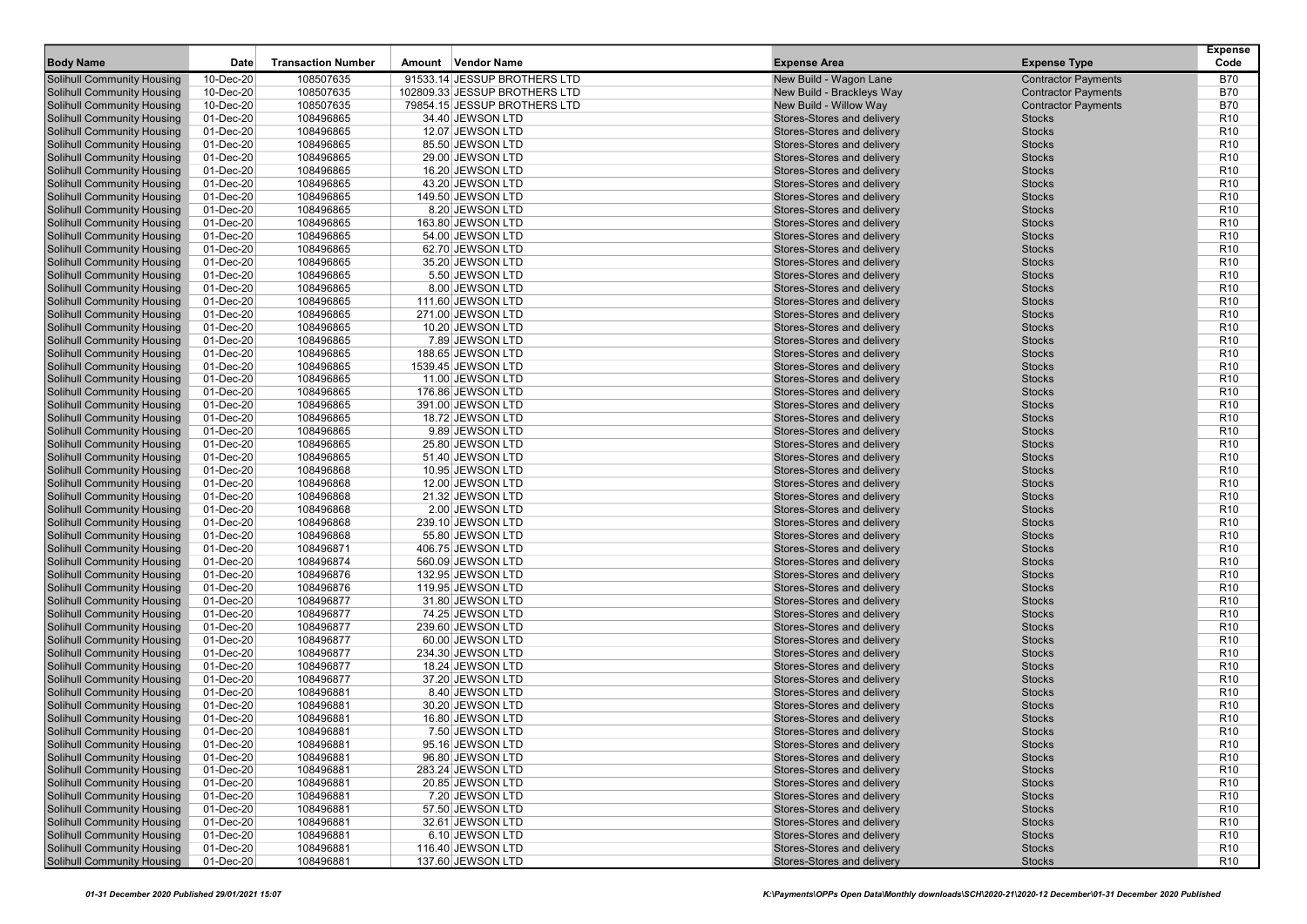| <b>Body Name</b>                                                       | Date                   | <b>Transaction Number</b> | Amount Vendor Name                   | <b>Expense Area</b>                                      | <b>Expense Type</b>            | <b>Expense</b><br>Code             |
|------------------------------------------------------------------------|------------------------|---------------------------|--------------------------------------|----------------------------------------------------------|--------------------------------|------------------------------------|
| <b>Solihull Community Housing</b>                                      | 01-Dec-20              | 108496881                 | 8.66 JEWSON LTD                      | Stores-Stores and delivery                               | <b>Stocks</b>                  | R10                                |
| <b>Solihull Community Housing</b>                                      | 01-Dec-20              | 108526233                 | 18.32 JEWSON LTD                     | Stores-Stores and delivery                               | <b>Stocks</b>                  | R <sub>10</sub>                    |
| <b>Solihull Community Housing</b>                                      | 01-Dec-20              | 108526233                 | 31.80 JEWSON LTD                     | Stores-Stores and delivery                               | <b>Stocks</b>                  | R <sub>10</sub>                    |
| <b>Solihull Community Housing</b>                                      | 01-Dec-20              | 108526233                 | 33.50 JEWSON LTD                     | Stores-Stores and delivery                               | <b>Stocks</b>                  | R <sub>10</sub>                    |
| <b>Solihull Community Housing</b>                                      | 01-Dec-20              | 108526233                 | 150.00 JEWSON LTD                    | Stores-Stores and delivery                               | <b>Stocks</b>                  | R <sub>10</sub>                    |
| <b>Solihull Community Housing</b>                                      | 01-Dec-20              | 108504497                 | 37.80 JEWSON LTD                     | Stores-Stores and delivery                               | <b>Stocks</b>                  | R <sub>10</sub>                    |
| <b>Solihull Community Housing</b>                                      | 01-Dec-20              | 108504497                 | 69.72 JEWSON LTD                     | Stores-Stores and delivery                               | <b>Stocks</b>                  | R <sub>10</sub>                    |
| <b>Solihull Community Housing</b>                                      | 01-Dec-20              | 108504497                 | 76.80 JEWSON LTD                     | Stores-Stores and delivery                               | <b>Stocks</b>                  | R <sub>10</sub>                    |
| <b>Solihull Community Housing</b>                                      | 01-Dec-20              | 108504497                 | 21.20 JEWSON LTD                     | Stores-Stores and delivery                               | <b>Stocks</b>                  | R <sub>10</sub>                    |
| <b>Solihull Community Housing</b>                                      | 01-Dec-20              | 108504497                 | 15.20 JEWSON LTD                     | Stores-Stores and delivery                               | <b>Stocks</b>                  | R <sub>10</sub>                    |
| <b>Solihull Community Housing</b>                                      | 01-Dec-20              | 108504497                 | 79.65 JEWSON LTD                     | Stores-Stores and delivery                               | <b>Stocks</b>                  | R <sub>10</sub>                    |
| <b>Solihull Community Housing</b>                                      | 01-Dec-20              | 108504497                 | 175.85 JEWSON LTD                    | Stores-Stores and delivery                               | <b>Stocks</b>                  | R <sub>10</sub>                    |
| <b>Solihull Community Housing</b>                                      | 01-Dec-20              | 108504497                 | 409.20 JEWSON LTD                    | Stores-Stores and delivery                               | <b>Stocks</b>                  | R <sub>10</sub>                    |
| <b>Solihull Community Housing</b>                                      | 01-Dec-20              | 108504497                 | 73.32 JEWSON LTD                     | Stores-Stores and delivery                               | <b>Stocks</b>                  | R <sub>10</sub>                    |
| <b>Solihull Community Housing</b>                                      | 01-Dec-20              | 108504497                 | 23.30 JEWSON LTD                     | Stores-Stores and delivery                               | <b>Stocks</b>                  | R <sub>10</sub>                    |
| <b>Solihull Community Housing</b>                                      | 01-Dec-20              | 108504497                 | 378.80 JEWSON LTD                    | Stores-Stores and delivery                               | <b>Stocks</b>                  | R <sub>10</sub>                    |
| <b>Solihull Community Housing</b>                                      | 01-Dec-20              | 108504497                 | 120.00 JEWSON LTD                    | Stores-Stores and delivery                               | <b>Stocks</b>                  | R <sub>10</sub>                    |
| Solihull Community Housing                                             | 01-Dec-20              | 108504497                 | 33.16 JEWSON LTD                     | Stores-Stores and delivery                               | <b>Stocks</b>                  | R <sub>10</sub>                    |
| <b>Solihull Community Housing</b>                                      | 01-Dec-20              | 108504497                 | 5.70 JEWSON LTD                      | Stores-Stores and delivery                               | <b>Stocks</b>                  | R <sub>10</sub>                    |
| <b>Solihull Community Housing</b>                                      | 01-Dec-20              | 108504497                 | 316.20 JEWSON LTD                    | Stores-Stores and delivery                               | <b>Stocks</b>                  | R <sub>10</sub>                    |
| <b>Solihull Community Housing</b>                                      | 01-Dec-20              | 108504497                 | 67.00 JEWSON LTD                     | Stores-Stores and delivery                               | <b>Stocks</b>                  | R <sub>10</sub>                    |
| <b>Solihull Community Housing</b>                                      | 01-Dec-20              | 108504497                 | 212.60 JEWSON LTD                    | Stores-Stores and delivery                               | <b>Stocks</b>                  | R <sub>10</sub>                    |
| <b>Solihull Community Housing</b>                                      | 01-Dec-20              | 108526494                 | 290.40 JEWSON LTD                    | Stores-Stores and delivery                               | <b>Stocks</b>                  | R <sub>10</sub>                    |
| <b>Solihull Community Housing</b>                                      | 01-Dec-20              | 108526494                 | 12.32 JEWSON LTD                     | Stores-Stores and delivery                               | <b>Stocks</b>                  | R <sub>10</sub>                    |
| <b>Solihull Community Housing</b>                                      | 01-Dec-20              | 108526494                 | 117.60 JEWSON LTD                    | Stores-Stores and delivery                               | <b>Stocks</b>                  | R <sub>10</sub>                    |
| <b>Solihull Community Housing</b>                                      | 01-Dec-20              | 108526494                 | 39.60 JEWSON LTD                     | Stores-Stores and delivery                               | <b>Stocks</b>                  | R <sub>10</sub>                    |
| <b>Solihull Community Housing</b>                                      | 01-Dec-20              | 108526494                 | 28.30 JEWSON LTD                     | Stores-Stores and delivery                               | <b>Stocks</b>                  | R <sub>10</sub>                    |
| Solihull Community Housing                                             | 01-Dec-20              | 108526494                 | 195.40 JEWSON LTD                    | Stores-Stores and delivery                               | <b>Stocks</b>                  | R <sub>10</sub>                    |
| <b>Solihull Community Housing</b>                                      | 01-Dec-20              | 108526494                 | 405.40 JEWSON LTD                    | Stores-Stores and delivery                               | <b>Stocks</b>                  | R <sub>10</sub>                    |
| <b>Solihull Community Housing</b>                                      | 01-Dec-20              | 108526494                 | 128.92 JEWSON LTD                    | Stores-Stores and delivery                               | <b>Stocks</b>                  | R <sub>10</sub>                    |
| <b>Solihull Community Housing</b>                                      | 01-Dec-20              | 108526494                 | 74.60 JEWSON LTD                     | Stores-Stores and delivery                               | <b>Stocks</b>                  | R <sub>10</sub>                    |
| <b>Solihull Community Housing</b>                                      | 01-Dec-20              | 108526494                 | 14.00 JEWSON LTD                     | Stores-Stores and delivery                               | <b>Stocks</b>                  | R <sub>10</sub>                    |
| <b>Solihull Community Housing</b>                                      | 01-Dec-20              | 108526494                 | 91.20 JEWSON LTD                     | Stores-Stores and delivery                               | <b>Stocks</b>                  | R <sub>10</sub>                    |
| <b>Solihull Community Housing</b><br><b>Solihull Community Housing</b> | 01-Dec-20<br>01-Dec-20 | 108526494<br>108526494    | 49.92 JEWSON LTD<br>52.90 JEWSON LTD | Stores-Stores and delivery<br>Stores-Stores and delivery | <b>Stocks</b><br><b>Stocks</b> | R <sub>10</sub><br>R <sub>10</sub> |
| <b>Solihull Community Housing</b>                                      | 01-Dec-20              | 108526494                 | 45.50 JEWSON LTD                     | Stores-Stores and delivery                               | <b>Stocks</b>                  | R <sub>10</sub>                    |
| <b>Solihull Community Housing</b>                                      | 01-Dec-20              | 108526494                 | 53.10 JEWSON LTD                     | Stores-Stores and delivery                               | <b>Stocks</b>                  | R <sub>10</sub>                    |
| Solihull Community Housing                                             | 01-Dec-20              | 108526494                 | 4.38 JEWSON LTD                      | Stores-Stores and delivery                               | <b>Stocks</b>                  | R <sub>10</sub>                    |
| <b>Solihull Community Housing</b>                                      | 01-Dec-20              | 108526494                 | 433.00 JEWSON LTD                    | Stores-Stores and delivery                               | <b>Stocks</b>                  | R <sub>10</sub>                    |
| <b>Solihull Community Housing</b>                                      | 01-Dec-20              | 108504498                 | 31.90 JEWSON LTD                     | Stores-Stores and delivery                               | <b>Stocks</b>                  | R <sub>10</sub>                    |
| <b>Solihull Community Housing</b>                                      | 01-Dec-20              | 108504498                 | 8.40 JEWSON LTD                      | Stores-Stores and delivery                               | <b>Stocks</b>                  | R <sub>10</sub>                    |
| <b>Solihull Community Housing</b>                                      | 01-Dec-20              | 108504498                 | 25.00 JEWSON LTD                     | Stores-Stores and delivery                               | <b>Stocks</b>                  | R <sub>10</sub>                    |
| Solihull Community Housing                                             | 01-Dec-20              | 108504498                 | 173.60 JEWSON LTD                    | Stores-Stores and delivery                               | <b>Stocks</b>                  | R <sub>10</sub>                    |
| <b>Solihull Community Housing</b>                                      | 01-Dec-20              | 108504498                 | 58.00 JEWSON LTD                     | Stores-Stores and delivery                               | <b>Stocks</b>                  | R <sub>10</sub>                    |
| <b>Solihull Community Housing</b>                                      | 01-Dec-20              | 108504498                 | 274.00 JEWSON LTD                    | Stores-Stores and delivery                               | <b>Stocks</b>                  | R <sub>10</sub>                    |
| <b>Solihull Community Housing</b>                                      | 01-Dec-20              | 108504498                 | 17.30 JEWSON LTD                     | Stores-Stores and delivery                               | <b>Stocks</b>                  | R <sub>10</sub>                    |
| <b>Solihull Community Housing</b>                                      | 01-Dec-20              | 108504498                 | 92.40 JEWSON LTD                     | Stores-Stores and delivery                               | <b>Stocks</b>                  | R <sub>10</sub>                    |
| Solihull Community Housing                                             | 01-Dec-20              | 108504498                 | 422.40 JEWSON LTD                    | Stores-Stores and delivery                               | <b>Stocks</b>                  | R <sub>10</sub>                    |
| <b>Solihull Community Housing</b>                                      | 01-Dec-20              | 108504498                 | 50.00 JEWSON LTD                     | Stores-Stores and delivery                               | <b>Stocks</b>                  | R <sub>10</sub>                    |
| <b>Solihull Community Housing</b>                                      | 01-Dec-20              | 108504498                 | 41.60 JEWSON LTD                     | Stores-Stores and delivery                               | <b>Stocks</b>                  | R <sub>10</sub>                    |
| <b>Solihull Community Housing</b>                                      | 01-Dec-20              | 108504498                 | 22.80 JEWSON LTD                     | Stores-Stores and delivery                               | <b>Stocks</b>                  | R <sub>10</sub>                    |
| <b>Solihull Community Housing</b>                                      | 01-Dec-20              | 108504498                 | 4.50 JEWSON LTD                      | Stores-Stores and delivery                               | <b>Stocks</b>                  | R <sub>10</sub>                    |
| <b>Solihull Community Housing</b>                                      | 01-Dec-20              | 108504498                 | 118.40 JEWSON LTD                    | Stores-Stores and delivery                               | <b>Stocks</b>                  | R <sub>10</sub>                    |
| <b>Solihull Community Housing</b>                                      | 01-Dec-20              | 108504498                 | 16.74 JEWSON LTD                     | Stores-Stores and delivery                               | <b>Stocks</b>                  | R <sub>10</sub>                    |
| <b>Solihull Community Housing</b>                                      | 01-Dec-20              | 108504498                 | 4.20 JEWSON LTD                      | Stores-Stores and delivery                               | <b>Stocks</b>                  | R <sub>10</sub>                    |
| <b>Solihull Community Housing</b>                                      | 01-Dec-20              | 108504498                 | 13.00 JEWSON LTD                     | Stores-Stores and delivery                               | <b>Stocks</b>                  | R <sub>10</sub>                    |
| <b>Solihull Community Housing</b>                                      | 01-Dec-20              | 108504504                 | 91.60 JEWSON LTD                     | Stores-Stores and delivery                               | <b>Stocks</b>                  | R <sub>10</sub>                    |
| <b>Solihull Community Housing</b>                                      | 01-Dec-20              | 108504504                 | 8.50 JEWSON LTD                      | Stores-Stores and delivery                               | <b>Stocks</b>                  | R <sub>10</sub>                    |
| <b>Solihull Community Housing</b>                                      | 01-Dec-20              | 108504504                 | 119.80 JEWSON LTD                    | Stores-Stores and delivery                               | <b>Stocks</b>                  | R <sub>10</sub>                    |
| <b>Solihull Community Housing</b>                                      | 01-Dec-20              | 108504504                 | 34.05 JEWSON LTD                     | Stores-Stores and delivery                               | <b>Stocks</b>                  | R <sub>10</sub>                    |
| <b>Solihull Community Housing</b>                                      | 01-Dec-20              | 108504504                 | 12.03 JEWSON LTD                     | Stores-Stores and delivery                               | <b>Stocks</b>                  | R <sub>10</sub>                    |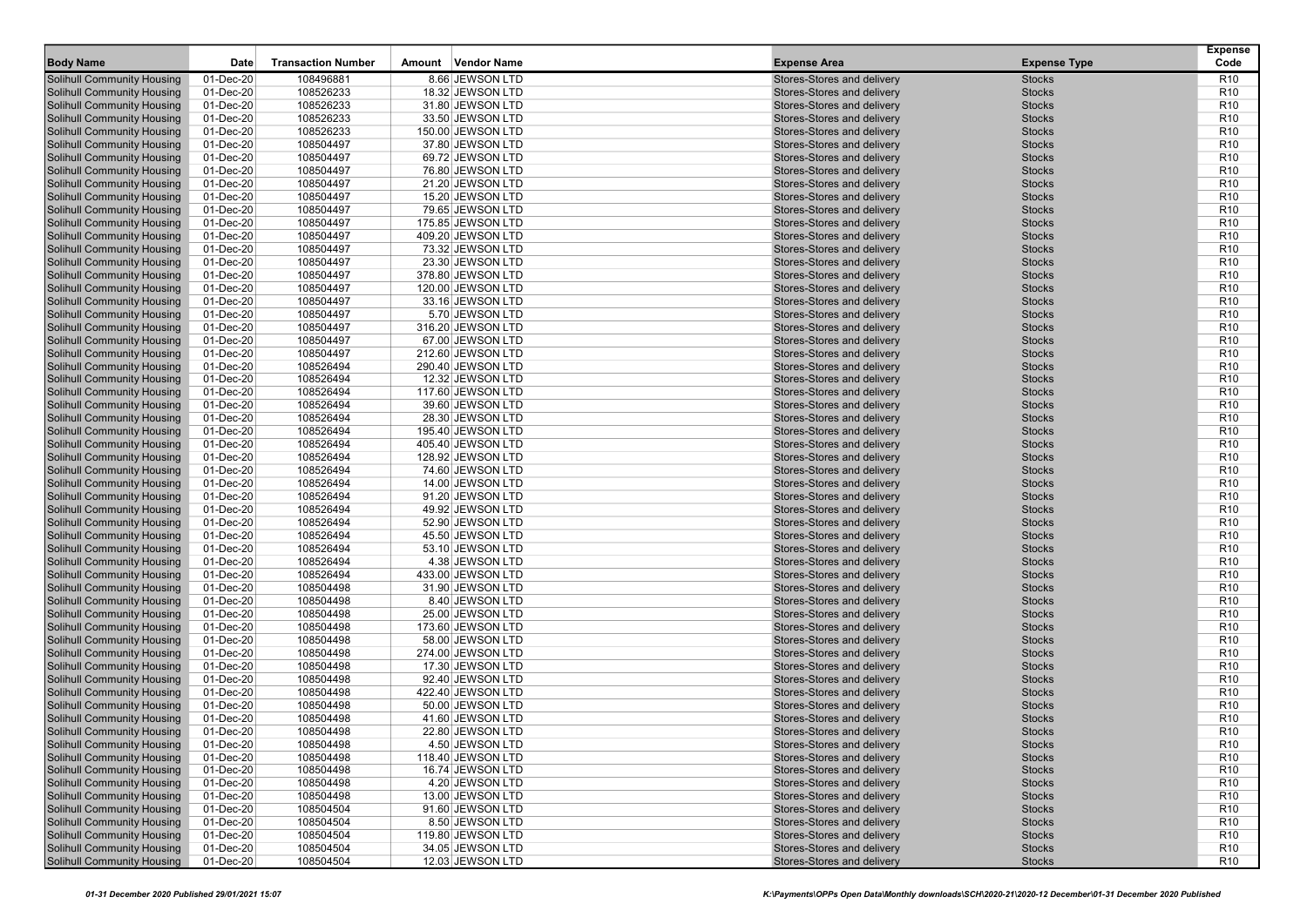| <b>Body Name</b>                                                       | Date                   | <b>Transaction Number</b> | Vendor Name<br>Amount               | <b>Expense Area</b>                                      | <b>Expense Type</b>            | <b>Expense</b><br>Code             |
|------------------------------------------------------------------------|------------------------|---------------------------|-------------------------------------|----------------------------------------------------------|--------------------------------|------------------------------------|
| <b>Solihull Community Housing</b>                                      | 01-Dec-20              | 108504504                 | 27.60 JEWSON LTD                    | Stores-Stores and delivery                               | <b>Stocks</b>                  | R <sub>10</sub>                    |
| <b>Solihull Community Housing</b>                                      | 01-Dec-20              | 108504504                 | 65.60 JEWSON LTD                    | Stores-Stores and delivery                               | <b>Stocks</b>                  | R <sub>10</sub>                    |
| <b>Solihull Community Housing</b>                                      | 01-Dec-20              | 108504504                 | 9.40 JEWSON LTD                     | Stores-Stores and delivery                               | <b>Stocks</b>                  | R <sub>10</sub>                    |
| <b>Solihull Community Housing</b>                                      | 01-Dec-20              | 108504504                 | 54.90 JEWSON LTD                    | Stores-Stores and delivery                               | <b>Stocks</b>                  | R <sub>10</sub>                    |
| <b>Solihull Community Housing</b>                                      | 01-Dec-20              | 108504504                 | 145.90 JEWSON LTD                   | Stores-Stores and delivery                               | <b>Stocks</b>                  | R <sub>10</sub>                    |
| <b>Solihull Community Housing</b>                                      | 01-Dec-20              | 108504507                 | 3.00 JEWSON LTD                     | Stores-Stores and delivery                               | <b>Stocks</b>                  | R <sub>10</sub>                    |
| <b>Solihull Community Housing</b>                                      | 01-Dec-20              | 108504507                 | 31.80 JEWSON LTD                    | Stores-Stores and delivery                               | <b>Stocks</b>                  | R <sub>10</sub>                    |
| <b>Solihull Community Housing</b>                                      | 01-Dec-20              | 108504507                 | 23.10 JEWSON LTD                    | Stores-Stores and delivery                               | <b>Stocks</b>                  | R <sub>10</sub>                    |
| <b>Solihull Community Housing</b>                                      | 01-Dec-20              | 108504507                 | 184.10 JEWSON LTD                   | Stores-Stores and delivery                               | <b>Stocks</b>                  | R <sub>10</sub>                    |
| <b>Solihull Community Housing</b>                                      | 01-Dec-20              | 108504507                 | 34.40 JEWSON LTD                    | Stores-Stores and delivery                               | <b>Stocks</b>                  | R <sub>10</sub>                    |
| <b>Solihull Community Housing</b>                                      | 01-Dec-20              | 108504507                 | 14.00 JEWSON LTD                    | Stores-Stores and delivery                               | <b>Stocks</b>                  | R <sub>10</sub>                    |
| <b>Solihull Community Housing</b>                                      | 01-Dec-20              | 108504507                 | 65.80 JEWSON LTD                    | Stores-Stores and delivery                               | <b>Stocks</b>                  | R <sub>10</sub>                    |
| <b>Solihull Community Housing</b>                                      | 01-Dec-20              | 108504507                 | 4.05 JEWSON LTD                     | Stores-Stores and delivery                               | <b>Stocks</b>                  | R <sub>10</sub>                    |
| <b>Solihull Community Housing</b>                                      | 01-Dec-20              | 108504507                 | 301.92 JEWSON LTD                   | Stores-Stores and delivery                               | <b>Stocks</b>                  | R <sub>10</sub>                    |
| <b>Solihull Community Housing</b>                                      | 01-Dec-20              | 108504507                 | 31.60 JEWSON LTD                    | Stores-Stores and delivery                               | <b>Stocks</b>                  | R <sub>10</sub>                    |
| <b>Solihull Community Housing</b>                                      | 01-Dec-20              | 108504507                 | 112.75 JEWSON LTD                   | Stores-Stores and delivery                               | <b>Stocks</b>                  | R <sub>10</sub>                    |
| <b>Solihull Community Housing</b>                                      | 01-Dec-20              | 108504507                 | 7.53 JEWSON LTD                     | Stores-Stores and delivery                               | <b>Stocks</b>                  | R <sub>10</sub>                    |
| <b>Solihull Community Housing</b>                                      | 01-Dec-20              | 108504507                 | 121.10 JEWSON LTD                   | Stores-Stores and delivery                               | <b>Stocks</b>                  | R <sub>10</sub>                    |
| <b>Solihull Community Housing</b>                                      | 01-Dec-20              | 108504507                 | 279.00 JEWSON LTD                   | Stores-Stores and delivery                               | <b>Stocks</b>                  | R <sub>10</sub>                    |
| <b>Solihull Community Housing</b>                                      | 01-Dec-20              | 108504507                 | 194.40 JEWSON LTD                   | Stores-Stores and delivery                               | <b>Stocks</b>                  | R <sub>10</sub>                    |
| <b>Solihull Community Housing</b>                                      | 01-Dec-20              | 108504507                 | 381.00 JEWSON LTD                   | Stores-Stores and delivery                               | <b>Stocks</b>                  | R <sub>10</sub>                    |
| <b>Solihull Community Housing</b>                                      | 01-Dec-20              | 108504507                 | 15.60 JEWSON LTD                    | Stores-Stores and delivery                               | <b>Stocks</b>                  | R <sub>10</sub>                    |
| <b>Solihull Community Housing</b>                                      | 01-Dec-20              | 108504507                 | 251.00 JEWSON LTD                   | Stores-Stores and delivery                               | <b>Stocks</b>                  | R <sub>10</sub>                    |
| <b>Solihull Community Housing</b>                                      | 01-Dec-20              | 108504508                 | 960.00 JEWSON LTD                   | Stores-Stores and delivery                               | <b>Stocks</b>                  | R <sub>10</sub>                    |
| <b>Solihull Community Housing</b>                                      | 01-Dec-20              | 108526234                 | 14.20 JEWSON LTD                    | Stores-Stores and delivery                               | <b>Stocks</b>                  | R <sub>10</sub>                    |
| <b>Solihull Community Housing</b>                                      | 01-Dec-20              | 108526234                 | 8.40 JEWSON LTD                     | Stores-Stores and delivery                               | <b>Stocks</b>                  | R <sub>10</sub>                    |
| <b>Solihull Community Housing</b>                                      | 01-Dec-20              | 108526234                 | 2.60 JEWSON LTD                     | Stores-Stores and delivery                               | <b>Stocks</b>                  | R <sub>10</sub>                    |
| <b>Solihull Community Housing</b>                                      | 01-Dec-20              | 108526234                 | 6.00 JEWSON LTD                     | Stores-Stores and delivery                               | <b>Stocks</b>                  | R <sub>10</sub>                    |
| <b>Solihull Community Housing</b>                                      | 01-Dec-20              | 108526234                 | 79.60 JEWSON LTD                    | Stores-Stores and delivery                               | <b>Stocks</b>                  | R <sub>10</sub>                    |
| <b>Solihull Community Housing</b>                                      | 01-Dec-20              | 108526234                 | 7.50 JEWSON LTD                     | Stores-Stores and delivery                               | <b>Stocks</b>                  | R <sub>10</sub>                    |
| <b>Solihull Community Housing</b><br><b>Solihull Community Housing</b> | 01-Dec-20<br>01-Dec-20 | 108526234<br>108526234    | 5.00 JEWSON LTD<br>33.60 JEWSON LTD | Stores-Stores and delivery<br>Stores-Stores and delivery | <b>Stocks</b><br><b>Stocks</b> | R <sub>10</sub><br>R <sub>10</sub> |
| <b>Solihull Community Housing</b>                                      | 01-Dec-20              | 108526234                 | 213.60 JEWSON LTD                   | Stores-Stores and delivery                               | <b>Stocks</b>                  | R <sub>10</sub>                    |
| <b>Solihull Community Housing</b>                                      | 01-Dec-20              | 108526234                 | 27.24 JEWSON LTD                    | Stores-Stores and delivery                               | <b>Stocks</b>                  | R <sub>10</sub>                    |
| <b>Solihull Community Housing</b>                                      | 01-Dec-20              | 108526234                 | 246.96 JEWSON LTD                   | Stores-Stores and delivery                               | <b>Stocks</b>                  | R <sub>10</sub>                    |
| <b>Solihull Community Housing</b>                                      | 01-Dec-20              | 108526234                 | 76.00 JEWSON LTD                    | Stores-Stores and delivery                               | <b>Stocks</b>                  | R <sub>10</sub>                    |
| <b>Solihull Community Housing</b>                                      | 01-Dec-20              | 108526234                 | 73.45 JEWSON LTD                    | Stores-Stores and delivery                               | <b>Stocks</b>                  | R <sub>10</sub>                    |
| <b>Solihull Community Housing</b>                                      | 01-Dec-20              | 108526234                 | 16.20 JEWSON LTD                    | Stores-Stores and delivery                               | <b>Stocks</b>                  | R <sub>10</sub>                    |
| <b>Solihull Community Housing</b>                                      | 01-Dec-20              | 108526234                 | 13.90 JEWSON LTD                    | Stores-Stores and delivery                               | <b>Stocks</b>                  | R <sub>10</sub>                    |
| <b>Solihull Community Housing</b>                                      | 01-Dec-20              | 108526235                 | 565.48 JEWSON LTD                   | Stores-Stores and delivery                               | <b>Stocks</b>                  | R <sub>10</sub>                    |
| <b>Solihull Community Housing</b>                                      | 01-Dec-20              | 108526236                 | 647.83 JEWSON LTD                   | Stores-Stores and delivery                               | <b>Stocks</b>                  | R <sub>10</sub>                    |
| <b>Solihull Community Housing</b>                                      | 01-Dec-20              | 108504511                 | 28.20 JEWSON LTD                    | Stores-Stores and delivery                               | <b>Stocks</b>                  | R <sub>10</sub>                    |
| <b>Solihull Community Housing</b>                                      | 01-Dec-20              | 108504511                 | 14.20 JEWSON LTD                    | Stores-Stores and delivery                               | <b>Stocks</b>                  | R <sub>10</sub>                    |
| <b>Solihull Community Housing</b>                                      | 01-Dec-20              | 108504511                 | 13.40 JEWSON LTD                    | Stores-Stores and delivery                               | <b>Stocks</b>                  | R <sub>10</sub>                    |
| <b>Solihull Community Housing</b>                                      | 01-Dec-20              | 108504511                 | 8.75 JEWSON LTD                     | Stores-Stores and delivery                               | <b>Stocks</b>                  | R <sub>10</sub>                    |
| <b>Solihull Community Housing</b>                                      | 01-Dec-20              | 108504511                 | 49.60 JEWSON LTD                    | Stores-Stores and delivery                               | <b>Stocks</b>                  | R <sub>10</sub>                    |
| <b>Solihull Community Housing</b>                                      | 01-Dec-20              | 108504511                 | 10.20 JEWSON LTD                    | Stores-Stores and delivery                               | <b>Stocks</b>                  | R <sub>10</sub>                    |
| <b>Solihull Community Housing</b>                                      | 01-Dec-20              | 108504511                 | 21.90 JEWSON LTD                    | Stores-Stores and delivery                               | <b>Stocks</b>                  | R <sub>10</sub>                    |
| <b>Solihull Community Housing</b>                                      | 01-Dec-20              | 108504511                 | 70.00 JEWSON LTD                    | Stores-Stores and delivery                               | <b>Stocks</b>                  | R <sub>10</sub>                    |
| <b>Solihull Community Housing</b>                                      | 01-Dec-20              | 108504511                 | 320.10 JEWSON LTD                   | Stores-Stores and delivery                               | <b>Stocks</b>                  | R <sub>10</sub>                    |
| <b>Solihull Community Housing</b>                                      | 01-Dec-20              | 108504511                 | 77.70 JEWSON LTD                    | Stores-Stores and delivery                               | <b>Stocks</b>                  | R <sub>10</sub>                    |
| <b>Solihull Community Housing</b>                                      | 01-Dec-20              | 108504511                 | 57.50 JEWSON LTD                    | Stores-Stores and delivery                               | <b>Stocks</b>                  | R <sub>10</sub>                    |
| <b>Solihull Community Housing</b>                                      | 01-Dec-20              | 108504511                 | 205.00 JEWSON LTD                   | Stores-Stores and delivery                               | <b>Stocks</b>                  | R <sub>10</sub>                    |
| <b>Solihull Community Housing</b>                                      | 01-Dec-20              | 108504511                 | 10.20 JEWSON LTD                    | Stores-Stores and delivery                               | <b>Stocks</b>                  | R <sub>10</sub>                    |
| <b>Solihull Community Housing</b>                                      | 01-Dec-20              | 108504511                 | 9.00 JEWSON LTD                     | Stores-Stores and delivery                               | <b>Stocks</b>                  | R <sub>10</sub>                    |
| <b>Solihull Community Housing</b>                                      | 01-Dec-20              | 108504511                 | 67.00 JEWSON LTD                    | Stores-Stores and delivery                               | <b>Stocks</b>                  | R <sub>10</sub>                    |
| <b>Solihull Community Housing</b>                                      | 01-Dec-20              | 108504511                 | 344.00 JEWSON LTD                   | Stores-Stores and delivery                               | <b>Stocks</b>                  | R <sub>10</sub>                    |
| <b>Solihull Community Housing</b>                                      | 01-Dec-20              | 108504511                 | 20.15 JEWSON LTD                    | Stores-Stores and delivery                               | <b>Stocks</b>                  | R <sub>10</sub>                    |
| <b>Solihull Community Housing</b>                                      | 01-Dec-20              | 108504511                 | 151.70 JEWSON LTD                   | Stores-Stores and delivery                               | <b>Stocks</b>                  | R <sub>10</sub>                    |
| <b>Solihull Community Housing</b>                                      | 01-Dec-20              | 108526239                 | 143.90 JEWSON LTD                   | Stores-Stores and delivery                               | <b>Stocks</b>                  | R <sub>10</sub>                    |
| <b>Solihull Community Housing</b>                                      | 01-Dec-20              | 108526239                 | 179.20 JEWSON LTD                   | Stores-Stores and delivery                               | <b>Stocks</b>                  | <b>R10</b>                         |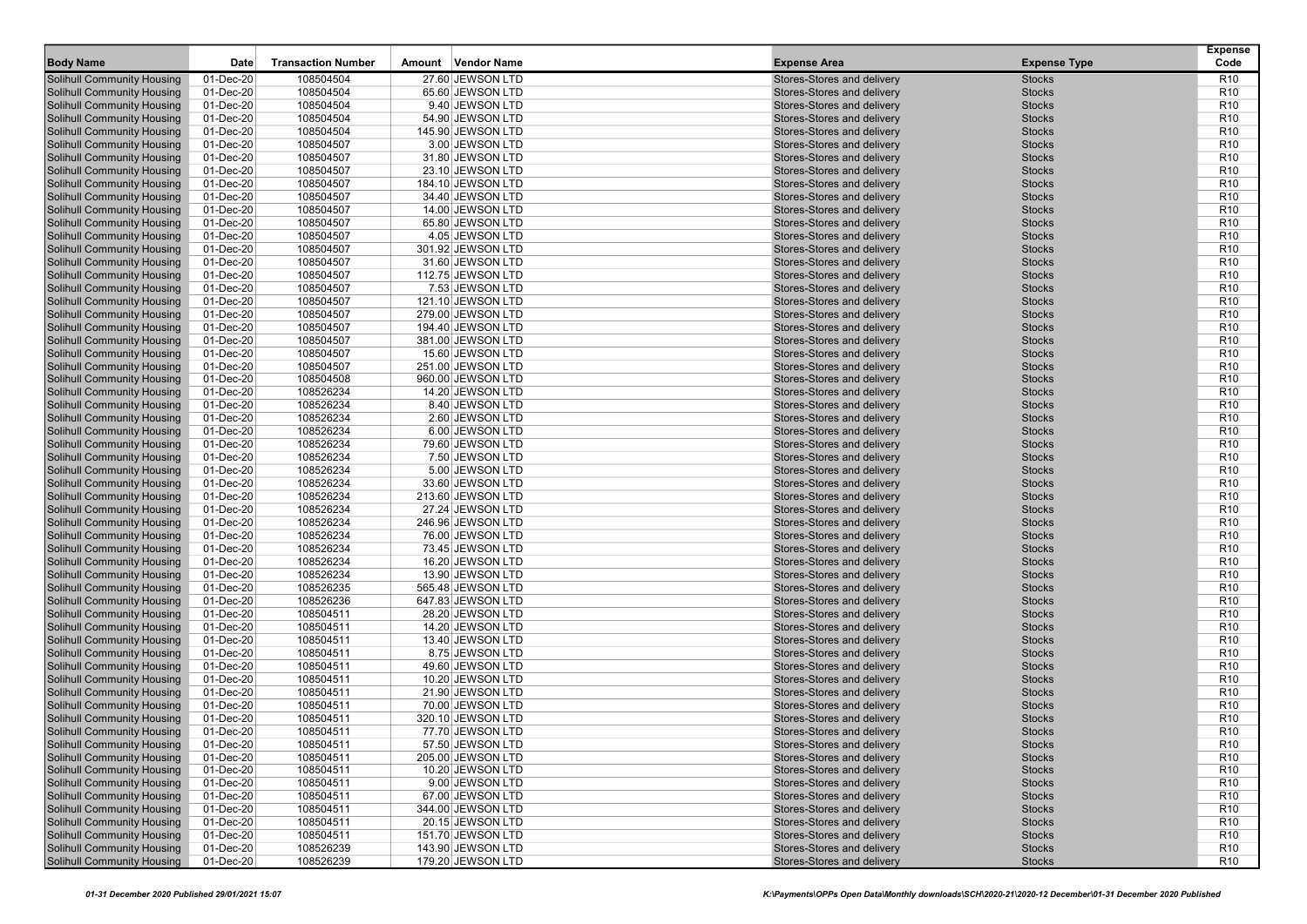| <b>Body Name</b>                                                       | Date                   | <b>Transaction Number</b> | Vendor Name<br>Amount                 | <b>Expense Area</b>                                      | <b>Expense Type</b>            | <b>Expense</b><br>Code             |
|------------------------------------------------------------------------|------------------------|---------------------------|---------------------------------------|----------------------------------------------------------|--------------------------------|------------------------------------|
| <b>Solihull Community Housing</b>                                      | 01-Dec-20              | 108526239                 | 23.60 JEWSON LTD                      | Stores-Stores and delivery                               | <b>Stocks</b>                  | R <sub>10</sub>                    |
| <b>Solihull Community Housing</b>                                      | 01-Dec-20              | 108526240                 | 555.95 JEWSON LTD                     | Stores-Stores and delivery                               | <b>Stocks</b>                  | R <sub>10</sub>                    |
| <b>Solihull Community Housing</b>                                      | 01-Dec-20              | 108504513                 | 11.95 JEWSON LTD                      | Stores-Stores and delivery                               | <b>Stocks</b>                  | R <sub>10</sub>                    |
| <b>Solihull Community Housing</b>                                      | 01-Dec-20              | 108504513                 | 14.60 JEWSON LTD                      | Stores-Stores and delivery                               | <b>Stocks</b>                  | R <sub>10</sub>                    |
| <b>Solihull Community Housing</b>                                      | 01-Dec-20              | 108504513                 | 4.49 JEWSON LTD                       | Stores-Stores and delivery                               | <b>Stocks</b>                  | R <sub>10</sub>                    |
| <b>Solihull Community Housing</b>                                      | 01-Dec-20              | 108504513                 | 9.05 JEWSON LTD                       | Stores-Stores and delivery                               | <b>Stocks</b>                  | R <sub>10</sub>                    |
| <b>Solihull Community Housing</b>                                      | 01-Dec-20              | 108504513                 | 38.00 JEWSON LTD                      | Stores-Stores and delivery                               | <b>Stocks</b>                  | R <sub>10</sub>                    |
| <b>Solihull Community Housing</b>                                      | 01-Dec-20              | 108504513                 | 46.25 JEWSON LTD                      | Stores-Stores and delivery                               | <b>Stocks</b>                  | R <sub>10</sub>                    |
| <b>Solihull Community Housing</b>                                      | 01-Dec-20              | 108504513                 | 12.85 JEWSON LTD                      | Stores-Stores and delivery                               | <b>Stocks</b>                  | R <sub>10</sub>                    |
| <b>Solihull Community Housing</b>                                      | 01-Dec-20              | 108504513                 | 23.60 JEWSON LTD                      | Stores-Stores and delivery                               | <b>Stocks</b>                  | R <sub>10</sub>                    |
| <b>Solihull Community Housing</b>                                      | 01-Dec-20              | 108504513                 | 9.17 JEWSON LTD                       | Stores-Stores and delivery                               | <b>Stocks</b>                  | R <sub>10</sub>                    |
| <b>Solihull Community Housing</b>                                      | 01-Dec-20              | 108504513                 | 14.57 JEWSON LTD                      | Stores-Stores and delivery                               | <b>Stocks</b>                  | R <sub>10</sub>                    |
| <b>Solihull Community Housing</b>                                      | 01-Dec-20              | 108504513                 | 5.84 JEWSON LTD                       | Stores-Stores and delivery                               | <b>Stocks</b>                  | R <sub>10</sub>                    |
| <b>Solihull Community Housing</b>                                      | 01-Dec-20              | 108504513                 | 49.05 JEWSON LTD                      | Stores-Stores and delivery                               | <b>Stocks</b>                  | R <sub>10</sub>                    |
| <b>Solihull Community Housing</b>                                      | 01-Dec-20              | 108504513                 | 15.20 JEWSON LTD                      | Stores-Stores and delivery                               | <b>Stocks</b>                  | R <sub>10</sub>                    |
| <b>Solihull Community Housing</b>                                      | 01-Dec-20              | 108504513                 | 15.56 JEWSON LTD                      | Stores-Stores and delivery                               | <b>Stocks</b>                  | R <sub>10</sub>                    |
| <b>Solihull Community Housing</b>                                      | 01-Dec-20              | 108504513                 | 12.79 JEWSON LTD                      | Stores-Stores and delivery                               | <b>Stocks</b>                  | R <sub>10</sub>                    |
| <b>Solihull Community Housing</b>                                      | 01-Dec-20              | 108504513                 | 21.50 JEWSON LTD                      | Stores-Stores and delivery                               | <b>Stocks</b>                  | R <sub>10</sub>                    |
| <b>Solihull Community Housing</b>                                      | 01-Dec-20              | 108504513                 | 11.80 JEWSON LTD                      | Stores-Stores and delivery                               | <b>Stocks</b>                  | R <sub>10</sub>                    |
| <b>Solihull Community Housing</b>                                      | 01-Dec-20              | 108504513                 | 48.90 JEWSON LTD                      | Stores-Stores and delivery                               | <b>Stocks</b>                  | R <sub>10</sub>                    |
| <b>Solihull Community Housing</b>                                      | 01-Dec-20              | 108504513                 | 57.05 JEWSON LTD                      | Stores-Stores and delivery                               | <b>Stocks</b>                  | R <sub>10</sub>                    |
| <b>Solihull Community Housing</b>                                      | 01-Dec-20              | 108504513                 | 17.65 JEWSON LTD                      | Stores-Stores and delivery                               | <b>Stocks</b>                  | R <sub>10</sub>                    |
| <b>Solihull Community Housing</b>                                      | 01-Dec-20              | 108504513                 | 7.67 JEWSON LTD                       | Stores-Stores and delivery                               | <b>Stocks</b>                  | R <sub>10</sub>                    |
| <b>Solihull Community Housing</b>                                      | 01-Dec-20              | 108504513                 | 20.68 JEWSON LTD                      | Stores-Stores and delivery                               | <b>Stocks</b>                  | R <sub>10</sub>                    |
| <b>Solihull Community Housing</b>                                      | 01-Dec-20              | 108504513                 | 52.80 JEWSON LTD                      | Stores-Stores and delivery                               | <b>Stocks</b>                  | R <sub>10</sub>                    |
| <b>Solihull Community Housing</b>                                      | 01-Dec-20              | 108504517                 | 93.38 JEWSON LTD                      | Stores-Stores and delivery                               | <b>Stocks</b>                  | R <sub>10</sub>                    |
| <b>Solihull Community Housing</b>                                      | 01-Dec-20              | 108504517                 | 31.80 JEWSON LTD                      | Stores-Stores and delivery                               | <b>Stocks</b>                  | R <sub>10</sub>                    |
| <b>Solihull Community Housing</b>                                      | 01-Dec-20              | 108504517                 | 18.00 JEWSON LTD                      | Stores-Stores and delivery                               | <b>Stocks</b>                  | R <sub>10</sub>                    |
| <b>Solihull Community Housing</b><br><b>Solihull Community Housing</b> | 01-Dec-20<br>01-Dec-20 | 108504517<br>108504517    | 6.00 JEWSON LTD                       | Stores-Stores and delivery<br>Stores-Stores and delivery | <b>Stocks</b><br><b>Stocks</b> | R <sub>10</sub><br>R <sub>10</sub> |
| <b>Solihull Community Housing</b>                                      | 01-Dec-20              | 108504517                 | 266.70 JEWSON LTD<br>96.80 JEWSON LTD | Stores-Stores and delivery                               | <b>Stocks</b>                  | R <sub>10</sub>                    |
| <b>Solihull Community Housing</b>                                      | 01-Dec-20              | 108504517                 | 171.00 JEWSON LTD                     | Stores-Stores and delivery                               | <b>Stocks</b>                  | R <sub>10</sub>                    |
| <b>Solihull Community Housing</b>                                      | 01-Dec-20              | 108504517                 | 195.40 JEWSON LTD                     | Stores-Stores and delivery                               | <b>Stocks</b>                  | R <sub>10</sub>                    |
| <b>Solihull Community Housing</b>                                      | 01-Dec-20              | 108504517                 | 58.00 JEWSON LTD                      | Stores-Stores and delivery                               | <b>Stocks</b>                  | R <sub>10</sub>                    |
| <b>Solihull Community Housing</b>                                      | 01-Dec-20              | 108504517                 | 57.54 JEWSON LTD                      | Stores-Stores and delivery                               | <b>Stocks</b>                  | R <sub>10</sub>                    |
| <b>Solihull Community Housing</b>                                      | 01-Dec-20              | 108504517                 | 128.92 JEWSON LTD                     | Stores-Stores and delivery                               | <b>Stocks</b>                  | R <sub>10</sub>                    |
| <b>Solihull Community Housing</b>                                      | 01-Dec-20              | 108504517                 | 114.40 JEWSON LTD                     | Stores-Stores and delivery                               | <b>Stocks</b>                  | R <sub>10</sub>                    |
| <b>Solihull Community Housing</b>                                      | 01-Dec-20              | 108504517                 | 198.50 JEWSON LTD                     | Stores-Stores and delivery                               | <b>Stocks</b>                  | R <sub>10</sub>                    |
| <b>Solihull Community Housing</b>                                      | 01-Dec-20              | 108504517                 | 38.91 JEWSON LTD                      | Stores-Stores and delivery                               | <b>Stocks</b>                  | R <sub>10</sub>                    |
| <b>Solihull Community Housing</b>                                      | 01-Dec-20              | 108504517                 | 11.00 JEWSON LTD                      | Stores-Stores and delivery                               | <b>Stocks</b>                  | R <sub>10</sub>                    |
| <b>Solihull Community Housing</b>                                      | 01-Dec-20              | 108504517                 | 32.90 JEWSON LTD                      | Stores-Stores and delivery                               | <b>Stocks</b>                  | R <sub>10</sub>                    |
| <b>Solihull Community Housing</b>                                      | 01-Dec-20              | 108504517                 | 37.20 JEWSON LTD                      | Stores-Stores and delivery                               | <b>Stocks</b>                  | R <sub>10</sub>                    |
| <b>Solihull Community Housing</b>                                      | 01-Dec-20              | 108504517                 | 121.60 JEWSON LTD                     | Stores-Stores and delivery                               | <b>Stocks</b>                  | R <sub>10</sub>                    |
| <b>Solihull Community Housing</b>                                      | 01-Dec-20              | 108504517                 | 27.00 JEWSON LTD                      | Stores-Stores and delivery                               | <b>Stocks</b>                  | R <sub>10</sub>                    |
| <b>Solihull Community Housing</b>                                      | 01-Dec-20              | 108504519                 | 8.40 JEWSON LTD                       | Stores-Stores and delivery                               | <b>Stocks</b>                  | R <sub>10</sub>                    |
| <b>Solihull Community Housing</b>                                      | 01-Dec-20              | 108504519                 | 143.90 JEWSON LTD                     | Stores-Stores and delivery                               | <b>Stocks</b>                  | R <sub>10</sub>                    |
| <b>Solihull Community Housing</b>                                      | 01-Dec-20              | 108504519                 | 106.80 JEWSON LTD                     | Stores-Stores and delivery                               | <b>Stocks</b>                  | R <sub>10</sub>                    |
| <b>Solihull Community Housing</b>                                      | 01-Dec-20              | 108504519                 | 13.60 JEWSON LTD                      | Stores-Stores and delivery                               | <b>Stocks</b>                  | R <sub>10</sub>                    |
| <b>Solihull Community Housing</b>                                      | 01-Dec-20              | 108504519                 | 14.40 JEWSON LTD                      | Stores-Stores and delivery                               | <b>Stocks</b>                  | R <sub>10</sub>                    |
| <b>Solihull Community Housing</b>                                      | 01-Dec-20              | 108504519                 | 23.30 JEWSON LTD                      | Stores-Stores and delivery                               | <b>Stocks</b>                  | R <sub>10</sub>                    |
| <b>Solihull Community Housing</b>                                      | 01-Dec-20              | 108504519                 | 320.00 JEWSON LTD                     | Stores-Stores and delivery                               | <b>Stocks</b>                  | R <sub>10</sub>                    |
| <b>Solihull Community Housing</b>                                      | 01-Dec-20              | 108504519                 | 194.40 JEWSON LTD                     | Stores-Stores and delivery                               | <b>Stocks</b>                  | R <sub>10</sub>                    |
| <b>Solihull Community Housing</b>                                      | 01-Dec-20              | 108504519                 | 15.70 JEWSON LTD                      | Stores-Stores and delivery                               | <b>Stocks</b>                  | R <sub>10</sub>                    |
| <b>Solihull Community Housing</b>                                      | 01-Dec-20              | 108504519                 | 230.00 JEWSON LTD                     | Stores-Stores and delivery                               | <b>Stocks</b>                  | R <sub>10</sub>                    |
| <b>Solihull Community Housing</b>                                      | 01-Dec-20              | 108504519                 | 45.60 JEWSON LTD                      | Stores-Stores and delivery                               | <b>Stocks</b>                  | R <sub>10</sub>                    |
| <b>Solihull Community Housing</b>                                      | 01-Dec-20              | 108526241                 | 2.00 JEWSON LTD                       | Stores-Stores and delivery                               | <b>Stocks</b>                  | R <sub>10</sub>                    |
| <b>Solihull Community Housing</b>                                      | 01-Dec-20              | 108526241                 | 88.80 JEWSON LTD                      | Stores-Stores and delivery                               | <b>Stocks</b>                  | R <sub>10</sub>                    |
| <b>Solihull Community Housing</b>                                      | 01-Dec-20              | 108526241                 | 76.80 JEWSON LTD                      | Stores-Stores and delivery                               | <b>Stocks</b>                  | R <sub>10</sub>                    |
| <b>Solihull Community Housing</b><br><b>Solihull Community Housing</b> | 01-Dec-20              | 108526241                 | 8.95 JEWSON LTD                       | Stores-Stores and delivery<br>Stores-Stores and delivery | <b>Stocks</b>                  | R <sub>10</sub>                    |
| <b>Solihull Community Housing</b>                                      | 01-Dec-20<br>01-Dec-20 | 108526241<br>108526241    | 99.00 JEWSON LTD<br>7.50 JEWSON LTD   | Stores-Stores and delivery                               | <b>Stocks</b><br><b>Stocks</b> | R <sub>10</sub><br><b>R10</b>      |
|                                                                        |                        |                           |                                       |                                                          |                                |                                    |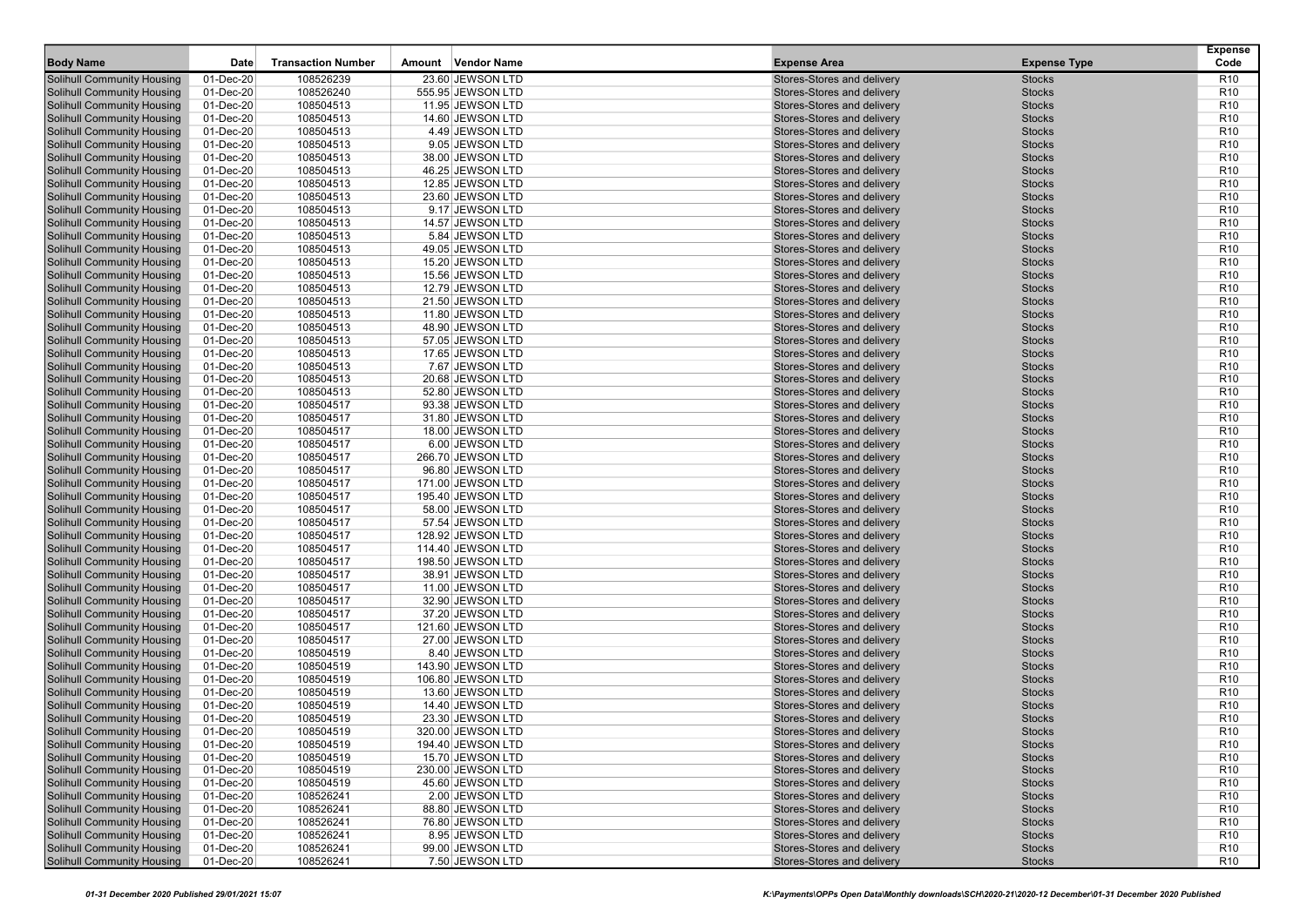| <b>Body Name</b>                                                       | Date                   | <b>Transaction Number</b> | Amount | Vendor Name                           | <b>Expense Area</b>                                      | <b>Expense Type</b>            | <b>Expense</b><br>Code             |
|------------------------------------------------------------------------|------------------------|---------------------------|--------|---------------------------------------|----------------------------------------------------------|--------------------------------|------------------------------------|
| <b>Solihull Community Housing</b>                                      | 01-Dec-20              | 108526241                 |        | 14.80 JEWSON LTD                      | Stores-Stores and delivery                               | <b>Stocks</b>                  | R <sub>10</sub>                    |
| <b>Solihull Community Housing</b>                                      | 01-Dec-20              | 108526241                 |        | 27.00 JEWSON LTD                      | Stores-Stores and delivery                               | <b>Stocks</b>                  | R <sub>10</sub>                    |
| <b>Solihull Community Housing</b>                                      | 01-Dec-20              | 108526241                 |        | 8.75 JEWSON LTD                       | Stores-Stores and delivery                               | <b>Stocks</b>                  | R <sub>10</sub>                    |
| <b>Solihull Community Housing</b>                                      | 01-Dec-20              | 108526241                 |        | 247.24 JEWSON LTD                     | Stores-Stores and delivery                               | <b>Stocks</b>                  | R <sub>10</sub>                    |
| <b>Solihull Community Housing</b>                                      | 01-Dec-20              | 108526241                 |        | 184.88 JEWSON LTD                     | Stores-Stores and delivery                               | <b>Stocks</b>                  | R <sub>10</sub>                    |
| <b>Solihull Community Housing</b>                                      | 01-Dec-20              | 108526241                 |        | 57.00 JEWSON LTD                      | Stores-Stores and delivery                               | <b>Stocks</b>                  | R <sub>10</sub>                    |
| <b>Solihull Community Housing</b>                                      | 01-Dec-20              | 108526241                 |        | 108.00 JEWSON LTD                     | Stores-Stores and delivery                               | <b>Stocks</b>                  | R <sub>10</sub>                    |
| <b>Solihull Community Housing</b>                                      | 01-Dec-20              | 108526241                 |        | 888.00 JEWSON LTD                     | Stores-Stores and delivery                               | <b>Stocks</b>                  | R <sub>10</sub>                    |
| <b>Solihull Community Housing</b>                                      | 01-Dec-20              | 108526241                 |        | 224.30 JEWSON LTD                     | Stores-Stores and delivery                               | <b>Stocks</b>                  | R <sub>10</sub>                    |
| <b>Solihull Community Housing</b>                                      | 01-Dec-20              | 108526241                 |        | 43.30 JEWSON LTD                      | Stores-Stores and delivery                               | <b>Stocks</b>                  | R <sub>10</sub>                    |
| <b>Solihull Community Housing</b>                                      | 01-Dec-20              | 108526241                 |        | 53.10 JEWSON LTD                      | Stores-Stores and delivery                               | <b>Stocks</b>                  | R <sub>10</sub>                    |
| <b>Solihull Community Housing</b>                                      | 01-Dec-20              | 108526241                 |        | 34.70 JEWSON LTD                      | Stores-Stores and delivery                               | <b>Stocks</b>                  | R <sub>10</sub>                    |
| <b>Solihull Community Housing</b>                                      | 02-Dec-20              | 108526244                 |        | 31.90 JEWSON LTD                      | Stores-Stores and delivery                               | <b>Stocks</b>                  | R <sub>10</sub>                    |
| <b>Solihull Community Housing</b>                                      | 02-Dec-20              | 108526244                 |        | 189.00 JEWSON LTD                     | Stores-Stores and delivery                               | <b>Stocks</b>                  | R <sub>10</sub>                    |
| <b>Solihull Community Housing</b>                                      | 02-Dec-20              | 108526244                 |        | 38.80 JEWSON LTD                      | Stores-Stores and delivery                               | <b>Stocks</b>                  | R <sub>10</sub>                    |
| <b>Solihull Community Housing</b>                                      | 02-Dec-20              | 108526244                 |        | 15.60 JEWSON LTD                      | Stores-Stores and delivery                               | <b>Stocks</b>                  | R <sub>10</sub>                    |
| <b>Solihull Community Housing</b>                                      | 02-Dec-20              | 108526244                 |        | 91.60 JEWSON LTD                      | Stores-Stores and delivery                               | <b>Stocks</b>                  | R <sub>10</sub>                    |
| <b>Solihull Community Housing</b>                                      | 02-Dec-20              | 108526244                 |        | 329.50 JEWSON LTD                     | Stores-Stores and delivery                               | <b>Stocks</b>                  | R <sub>10</sub>                    |
| <b>Solihull Community Housing</b>                                      | 02-Dec-20              | 108526244                 |        | 268.50 JEWSON LTD                     | Stores-Stores and delivery                               | <b>Stocks</b>                  | R <sub>10</sub>                    |
| <b>Solihull Community Housing</b>                                      | 02-Dec-20              | 108526244                 |        | 73.45 JEWSON LTD                      | Stores-Stores and delivery                               | <b>Stocks</b>                  | R <sub>10</sub>                    |
| <b>Solihull Community Housing</b>                                      | 02-Dec-20              | 108526244                 |        | 129.35 JEWSON LTD                     | Stores-Stores and delivery                               | <b>Stocks</b>                  | R <sub>10</sub>                    |
| <b>Solihull Community Housing</b>                                      | 02-Dec-20              | 108526244                 |        | 211.00 JEWSON LTD                     | Stores-Stores and delivery                               | <b>Stocks</b>                  | R <sub>10</sub>                    |
| <b>Solihull Community Housing</b>                                      | 02-Dec-20              | 108526244                 |        | 145.90 JEWSON LTD                     | Stores-Stores and delivery                               | <b>Stocks</b>                  | R <sub>10</sub>                    |
| <b>Solihull Community Housing</b>                                      | 02-Dec-20              | 108526244                 |        | 27.80 JEWSON LTD                      | Stores-Stores and delivery                               | <b>Stocks</b>                  | R <sub>10</sub>                    |
| <b>Solihull Community Housing</b>                                      | 02-Dec-20              | 108526244                 |        | 27.90 JEWSON LTD                      | Stores-Stores and delivery                               | <b>Stocks</b>                  | R <sub>10</sub>                    |
| <b>Solihull Community Housing</b>                                      | 02-Dec-20              | 108526244                 |        | 65.00 JEWSON LTD                      | Stores-Stores and delivery                               | <b>Stocks</b>                  | R <sub>10</sub>                    |
| <b>Solihull Community Housing</b>                                      | 03-Dec-20              | 108526245                 |        | 168.20 JEWSON LTD                     | Stores-Stores and delivery                               | <b>Stocks</b>                  | R <sub>10</sub>                    |
| <b>Solihull Community Housing</b>                                      | 03-Dec-20              | 108526245                 |        | 98.84 JEWSON LTD                      | Stores-Stores and delivery                               | <b>Stocks</b>                  | R <sub>10</sub>                    |
| <b>Solihull Community Housing</b>                                      | 03-Dec-20              | 108526245                 |        | 26.80 JEWSON LTD                      | Stores-Stores and delivery                               | <b>Stocks</b>                  | R <sub>10</sub>                    |
| <b>Solihull Community Housing</b>                                      | 03-Dec-20              | 108526245                 |        | 136.70 JEWSON LTD                     | Stores-Stores and delivery                               | <b>Stocks</b>                  | R <sub>10</sub>                    |
| <b>Solihull Community Housing</b>                                      | 03-Dec-20              | 108526246                 |        | 21.60 JEWSON LTD                      | Stores-Stores and delivery                               | <b>Stocks</b>                  | R <sub>10</sub>                    |
| <b>Solihull Community Housing</b>                                      | 03-Dec-20              | 108526246                 |        | 64.92 JEWSON LTD                      | Stores-Stores and delivery                               | <b>Stocks</b>                  | R <sub>10</sub>                    |
| <b>Solihull Community Housing</b>                                      | 03-Dec-20              | 108526246                 |        | 28.30 JEWSON LTD                      | Stores-Stores and delivery                               | <b>Stocks</b>                  | R <sub>10</sub>                    |
| <b>Solihull Community Housing</b>                                      | 03-Dec-20              | 108526246                 |        | 33.60 JEWSON LTD                      | Stores-Stores and delivery                               | <b>Stocks</b>                  | R <sub>10</sub>                    |
| <b>Solihull Community Housing</b>                                      | 03-Dec-20              | 108526246                 |        | 409.20 JEWSON LTD                     | Stores-Stores and delivery                               | <b>Stocks</b>                  | R <sub>10</sub>                    |
| <b>Solihull Community Housing</b>                                      | 03-Dec-20              | 108526246                 |        | 145.80 JEWSON LTD                     | Stores-Stores and delivery                               | <b>Stocks</b>                  | R <sub>10</sub>                    |
| <b>Solihull Community Housing</b>                                      | 03-Dec-20              | 108526246                 |        | 6.00 JEWSON LTD                       | Stores-Stores and delivery                               | <b>Stocks</b>                  | R <sub>10</sub>                    |
| <b>Solihull Community Housing</b>                                      | 03-Dec-20              | 108526246                 |        | 24.30 JEWSON LTD                      | Stores-Stores and delivery                               | <b>Stocks</b>                  | R <sub>10</sub>                    |
| <b>Solihull Community Housing</b>                                      | 03-Dec-20              | 108526246                 |        | 28.20 JEWSON LTD                      | Stores-Stores and delivery                               | <b>Stocks</b>                  | R <sub>10</sub>                    |
| <b>Solihull Community Housing</b>                                      | 03-Dec-20              | 108526246<br>108526246    |        | 63.00 JEWSON LTD                      | Stores-Stores and delivery                               | <b>Stocks</b>                  | R <sub>10</sub><br>R <sub>10</sub> |
| <b>Solihull Community Housing</b><br><b>Solihull Community Housing</b> | 03-Dec-20<br>03-Dec-20 | 108526246                 |        | 205.00 JEWSON LTD<br>28.80 JEWSON LTD | Stores-Stores and delivery<br>Stores-Stores and delivery | <b>Stocks</b><br><b>Stocks</b> | R <sub>10</sub>                    |
| <b>Solihull Community Housing</b>                                      | 03-Dec-20              | 108526246                 |        | 189.30 JEWSON LTD                     | Stores-Stores and delivery                               | <b>Stocks</b>                  | R <sub>10</sub>                    |
| <b>Solihull Community Housing</b>                                      | 03-Dec-20              | 108526246                 |        | 62.00 JEWSON LTD                      | Stores-Stores and delivery                               | <b>Stocks</b>                  | R <sub>10</sub>                    |
| <b>Solihull Community Housing</b>                                      | 04-Dec-20              | 108526252                 |        | 308.75 JEWSON LTD                     | Stores-Stores and delivery                               | <b>Stocks</b>                  | R <sub>10</sub>                    |
| <b>Solihull Community Housing</b>                                      | 04-Dec-20              | 108526253                 |        | 34.40 JEWSON LTD                      | Stores-Stores and delivery                               | <b>Stocks</b>                  | R <sub>10</sub>                    |
| <b>Solihull Community Housing</b>                                      | 04-Dec-20              | 108526253                 |        | 18.20 JEWSON LTD                      | Stores-Stores and delivery                               | <b>Stocks</b>                  | R <sub>10</sub>                    |
| Solihull Community Housing                                             | 04-Dec-20              | 108526253                 |        | 8.20 JEWSON LTD                       | Stores-Stores and delivery                               | <b>Stocks</b>                  | R <sub>10</sub>                    |
| <b>Solihull Community Housing</b>                                      | 04-Dec-20              | 108526253                 |        | 30.20 JEWSON LTD                      | Stores-Stores and delivery                               | <b>Stocks</b>                  | R <sub>10</sub>                    |
| <b>Solihull Community Housing</b>                                      | 04-Dec-20              | 108526253                 |        | 62.00 JEWSON LTD                      | Stores-Stores and delivery                               | <b>Stocks</b>                  | R <sub>10</sub>                    |
| <b>Solihull Community Housing</b>                                      | 04-Dec-20              | 108526253                 |        | 73.32 JEWSON LTD                      | Stores-Stores and delivery                               | <b>Stocks</b>                  | R <sub>10</sub>                    |
| <b>Solihull Community Housing</b>                                      | 04-Dec-20              | 108526253                 |        | 624.20 JEWSON LTD                     | Stores-Stores and delivery                               | <b>Stocks</b>                  | R <sub>10</sub>                    |
| <b>Solihull Community Housing</b>                                      | 04-Dec-20              | 108526253                 |        | 217.70 JEWSON LTD                     | Stores-Stores and delivery                               | Stocks                         | R <sub>10</sub>                    |
| <b>Solihull Community Housing</b>                                      | 04-Dec-20              | 108526253                 |        | 7.20 JEWSON LTD                       | Stores-Stores and delivery                               | <b>Stocks</b>                  | R <sub>10</sub>                    |
| <b>Solihull Community Housing</b>                                      | 04-Dec-20              | 108526253                 |        | 67.82 JEWSON LTD                      | Stores-Stores and delivery                               | <b>Stocks</b>                  | R <sub>10</sub>                    |
| <b>Solihull Community Housing</b>                                      | 04-Dec-20              | 108526253                 |        | 65.20 JEWSON LTD                      | Stores-Stores and delivery                               | <b>Stocks</b>                  | R <sub>10</sub>                    |
| <b>Solihull Community Housing</b>                                      | 04-Dec-20              | 108526253                 |        | 271.70 JEWSON LTD                     | Stores-Stores and delivery                               | <b>Stocks</b>                  | R <sub>10</sub>                    |
| <b>Solihull Community Housing</b>                                      | 04-Dec-20              | 108526253                 |        | 89.60 JEWSON LTD                      | Stores-Stores and delivery                               | <b>Stocks</b>                  | R <sub>10</sub>                    |
| <b>Solihull Community Housing</b>                                      | 04-Dec-20              | 108526253                 |        | 62.40 JEWSON LTD                      | Stores-Stores and delivery                               | <b>Stocks</b>                  | R <sub>10</sub>                    |
| <b>Solihull Community Housing</b>                                      | 04-Dec-20              | 108526253                 |        | 25.70 JEWSON LTD                      | Stores-Stores and delivery                               | <b>Stocks</b>                  | R <sub>10</sub>                    |
| Solihull Community Housing                                             | 04-Dec-20              | 108526253                 |        | 38.25 JEWSON LTD                      | Stores-Stores and delivery                               | <b>Stocks</b>                  | <b>R10</b>                         |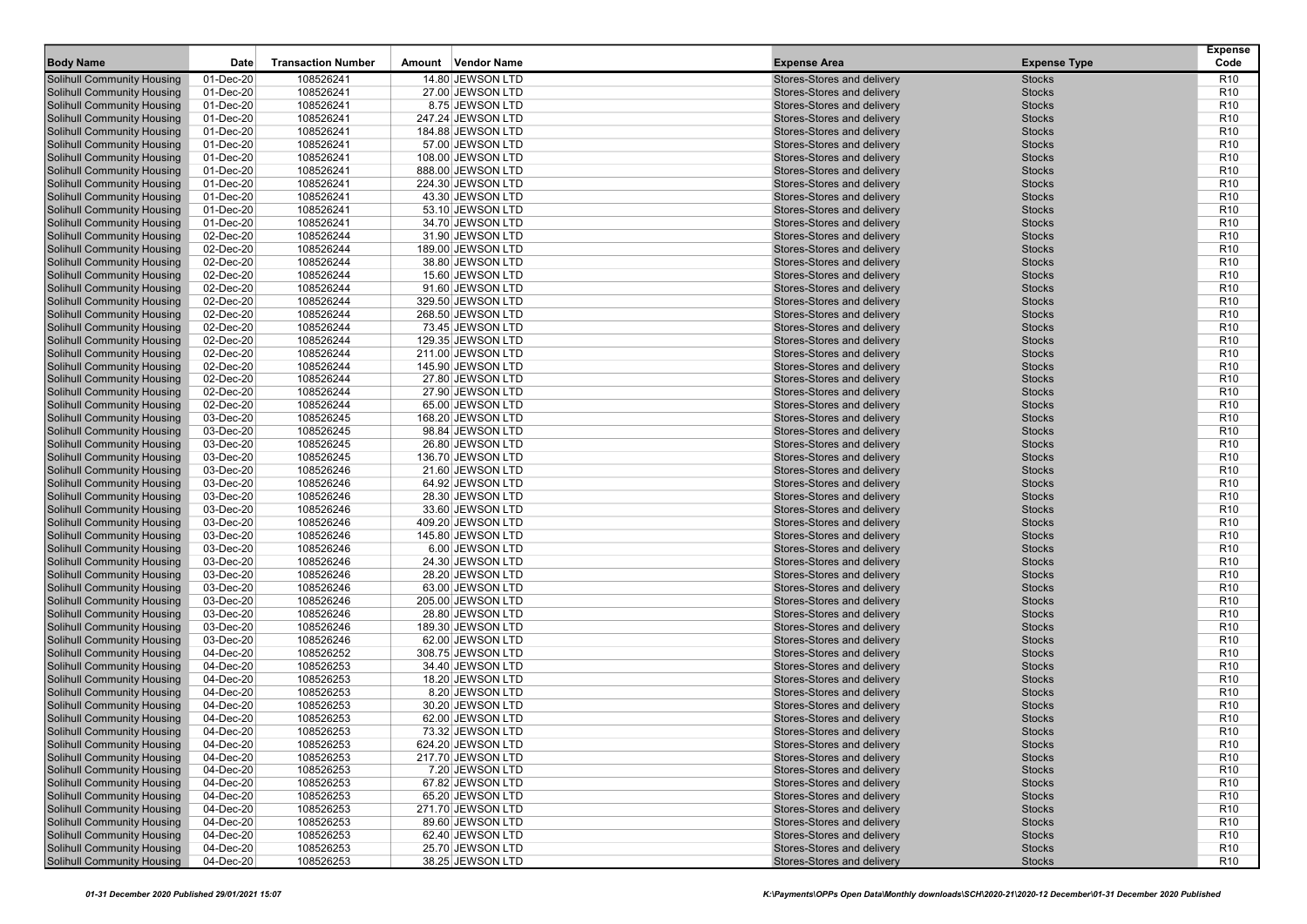| <b>Body Name</b>                  | Date      | <b>Transaction Number</b> | Amount Vendor Name | <b>Expense Area</b>        | <b>Expense Type</b> | <b>Expense</b><br>Code |
|-----------------------------------|-----------|---------------------------|--------------------|----------------------------|---------------------|------------------------|
| <b>Solihull Community Housing</b> | 07-Dec-20 | 108526255                 | 1470.00 JEWSON LTD | Stores-Stores and delivery | <b>Stocks</b>       | R <sub>10</sub>        |
| <b>Solihull Community Housing</b> | 07-Dec-20 | 108526255                 | 1365.00 JEWSON LTD | Stores-Stores and delivery | <b>Stocks</b>       | R <sub>10</sub>        |
| <b>Solihull Community Housing</b> | 07-Dec-20 | 108526255                 | 90.00 JEWSON LTD   | Stores-Stores and delivery | <b>Stocks</b>       | R <sub>10</sub>        |
| <b>Solihull Community Housing</b> | 07-Dec-20 | 108526255                 | 1340.70 JEWSON LTD | Stores-Stores and delivery | <b>Stocks</b>       | R <sub>10</sub>        |
| <b>Solihull Community Housing</b> | 07-Dec-20 | 108526259                 | 83.70 JEWSON LTD   | Stores-Stores and delivery | <b>Stocks</b>       | R <sub>10</sub>        |
| <b>Solihull Community Housing</b> | 07-Dec-20 | 108526259                 | 108.00 JEWSON LTD  | Stores-Stores and delivery | <b>Stocks</b>       | R <sub>10</sub>        |
| <b>Solihull Community Housing</b> | 07-Dec-20 | 108526259                 | 5.90 JEWSON LTD    | Stores-Stores and delivery | <b>Stocks</b>       | R <sub>10</sub>        |
| <b>Solihull Community Housing</b> | 07-Dec-20 | 108526259                 | 60.00 JEWSON LTD   | Stores-Stores and delivery | <b>Stocks</b>       | R <sub>10</sub>        |
| <b>Solihull Community Housing</b> | 07-Dec-20 | 108526259                 | 23.80 JEWSON LTD   | Stores-Stores and delivery | <b>Stocks</b>       | R <sub>10</sub>        |
| <b>Solihull Community Housing</b> | 08-Dec-20 | 108526262                 | 76.80 JEWSON LTD   | Stores-Stores and delivery | <b>Stocks</b>       | R <sub>10</sub>        |
| <b>Solihull Community Housing</b> | 08-Dec-20 | 108526262                 | 65.80 JEWSON LTD   | Stores-Stores and delivery | <b>Stocks</b>       | R <sub>10</sub>        |
| <b>Solihull Community Housing</b> | 08-Dec-20 | 108526262                 | 385.28 JEWSON LTD  | Stores-Stores and delivery | <b>Stocks</b>       | R <sub>10</sub>        |
| <b>Solihull Community Housing</b> | 08-Dec-20 | 108526262                 | 57.50 JEWSON LTD   | Stores-Stores and delivery | <b>Stocks</b>       | R <sub>10</sub>        |
| <b>Solihull Community Housing</b> | 08-Dec-20 | 108526262                 | 210.80 JEWSON LTD  | Stores-Stores and delivery | <b>Stocks</b>       | R <sub>10</sub>        |
| <b>Solihull Community Housing</b> | 09-Dec-20 | 108526265                 | 134.00 JEWSON LTD  | Stores-Stores and delivery | <b>Stocks</b>       | R <sub>10</sub>        |
| <b>Solihull Community Housing</b> | 09-Dec-20 | 108526265                 | 85.65 JEWSON LTD   | Stores-Stores and delivery | <b>Stocks</b>       | R <sub>10</sub>        |
| <b>Solihull Community Housing</b> | 09-Dec-20 | 108526265                 | 213.60 JEWSON LTD  | Stores-Stores and delivery | <b>Stocks</b>       | R <sub>10</sub>        |
| <b>Solihull Community Housing</b> | 09-Dec-20 | 108526265                 | 390.80 JEWSON LTD  | Stores-Stores and delivery | <b>Stocks</b>       | R <sub>10</sub>        |
| <b>Solihull Community Housing</b> | 09-Dec-20 | 108526265                 | 21.00 JEWSON LTD   | Stores-Stores and delivery | <b>Stocks</b>       | R <sub>10</sub>        |
| <b>Solihull Community Housing</b> | 09-Dec-20 | 108526265                 | 378.80 JEWSON LTD  | Stores-Stores and delivery | <b>Stocks</b>       | R <sub>10</sub>        |
| <b>Solihull Community Housing</b> | 09-Dec-20 | 108526265                 | 12.90 JEWSON LTD   | Stores-Stores and delivery | <b>Stocks</b>       | R <sub>10</sub>        |
| <b>Solihull Community Housing</b> | 09-Dec-20 | 108526265                 | 246.96 JEWSON LTD  | Stores-Stores and delivery | <b>Stocks</b>       | R <sub>10</sub>        |
| <b>Solihull Community Housing</b> | 09-Dec-20 | 108526265                 | 17.31 JEWSON LTD   | Stores-Stores and delivery | <b>Stocks</b>       | R <sub>10</sub>        |
| <b>Solihull Community Housing</b> | 09-Dec-20 | 108526265                 | 219.30 JEWSON LTD  | Stores-Stores and delivery | <b>Stocks</b>       | R <sub>10</sub>        |
| <b>Solihull Community Housing</b> | 09-Dec-20 | 108526265                 | 15.00 JEWSON LTD   | Stores-Stores and delivery | <b>Stocks</b>       | R <sub>10</sub>        |
| <b>Solihull Community Housing</b> | 09-Dec-20 | 108526265                 | 7.53 JEWSON LTD    | Stores-Stores and delivery | <b>Stocks</b>       | R <sub>10</sub>        |
| <b>Solihull Community Housing</b> | 09-Dec-20 | 108526265                 | 107.50 JEWSON LTD  | Stores-Stores and delivery | <b>Stocks</b>       | R <sub>10</sub>        |
| <b>Solihull Community Housing</b> | 09-Dec-20 | 108526265                 | 52.20 JEWSON LTD   | Stores-Stores and delivery | <b>Stocks</b>       | R <sub>10</sub>        |
| <b>Solihull Community Housing</b> | 09-Dec-20 | 108526265                 | 149.90 JEWSON LTD  | Stores-Stores and delivery | <b>Stocks</b>       | R <sub>10</sub>        |
| <b>Solihull Community Housing</b> | 09-Dec-20 | 108526265                 | 141.25 JEWSON LTD  | Stores-Stores and delivery | <b>Stocks</b>       | R <sub>10</sub>        |
| <b>Solihull Community Housing</b> | 09-Dec-20 | 108526265                 | 73.30 JEWSON LTD   | Stores-Stores and delivery | <b>Stocks</b>       | R <sub>10</sub>        |
| <b>Solihull Community Housing</b> | 09-Dec-20 | 108526265                 | 67.00 JEWSON LTD   | Stores-Stores and delivery | <b>Stocks</b>       | R <sub>10</sub>        |
| <b>Solihull Community Housing</b> | 09-Dec-20 | 108526265                 | 24.52 JEWSON LTD   | Stores-Stores and delivery | <b>Stocks</b>       | R <sub>10</sub>        |
| <b>Solihull Community Housing</b> | 09-Dec-20 | 108526265                 | 27.90 JEWSON LTD   | Stores-Stores and delivery | <b>Stocks</b>       | R <sub>10</sub>        |
| <b>Solihull Community Housing</b> | 10-Dec-20 | 108526269                 | 13.48 JEWSON LTD   | Stores-Stores and delivery | <b>Stocks</b>       | R <sub>10</sub>        |
| <b>Solihull Community Housing</b> | 10-Dec-20 | 108526269                 | 112.20 JEWSON LTD  | Stores-Stores and delivery | <b>Stocks</b>       | R <sub>10</sub>        |
| <b>Solihull Community Housing</b> | 10-Dec-20 | 108526269                 | 160.20 JEWSON LTD  | Stores-Stores and delivery | <b>Stocks</b>       | R <sub>10</sub>        |
| <b>Solihull Community Housing</b> | 10-Dec-20 | 108526269                 | 59.22 JEWSON LTD   | Stores-Stores and delivery | <b>Stocks</b>       | R <sub>10</sub>        |
| <b>Solihull Community Housing</b> | 10-Dec-20 | 108526269                 | 1450.70 JEWSON LTD | Stores-Stores and delivery | <b>Stocks</b>       | R <sub>10</sub>        |
| <b>Solihull Community Housing</b> | 10-Dec-20 | 108526269                 | 14.42 JEWSON LTD   | Stores-Stores and delivery | <b>Stocks</b>       | R <sub>10</sub>        |
| <b>Solihull Community Housing</b> | 10-Dec-20 | 108526273                 | 14.50 JEWSON LTD   | Stores-Stores and delivery | <b>Stocks</b>       | R <sub>10</sub>        |
| <b>Solihull Community Housing</b> | 10-Dec-20 | 108526273                 | 8.40 JEWSON LTD    | Stores-Stores and delivery | <b>Stocks</b>       | R <sub>10</sub>        |
| <b>Solihull Community Housing</b> | 10-Dec-20 | 108526273                 | 8.40 JEWSON LTD    | Stores-Stores and delivery | <b>Stocks</b>       | R <sub>10</sub>        |
| <b>Solihull Community Housing</b> | 10-Dec-20 | 108526273                 | 88.80 JEWSON LTD   | Stores-Stores and delivery | <b>Stocks</b>       | R <sub>10</sub>        |
| <b>Solihull Community Housing</b> | 10-Dec-20 | 108526273                 | 104.06 JEWSON LTD  | Stores-Stores and delivery | <b>Stocks</b>       | R <sub>10</sub>        |
| <b>Solihull Community Housing</b> | 10-Dec-20 | 108526273                 | 11.70 JEWSON LTD   | Stores-Stores and delivery | <b>Stocks</b>       | R <sub>10</sub>        |
| <b>Solihull Community Housing</b> | 10-Dec-20 | 108526273                 | 31.80 JEWSON LTD   | Stores-Stores and delivery | <b>Stocks</b>       | R <sub>10</sub>        |
| Solihull Community Housing        | 10-Dec-20 | 108526273                 | 21.00 JEWSON LTD   | Stores-Stores and delivery | <b>Stocks</b>       | R <sub>10</sub>        |
| <b>Solihull Community Housing</b> | 10-Dec-20 | 108526273                 | 27.00 JEWSON LTD   | Stores-Stores and delivery | <b>Stocks</b>       | R <sub>10</sub>        |
| <b>Solihull Community Housing</b> | 10-Dec-20 | 108526273                 | 79.69 JEWSON LTD   | Stores-Stores and delivery | <b>Stocks</b>       | R <sub>10</sub>        |
| <b>Solihull Community Housing</b> | 10-Dec-20 | 108526273                 | 184.10 JEWSON LTD  | Stores-Stores and delivery | <b>Stocks</b>       | R <sub>10</sub>        |
| <b>Solihull Community Housing</b> | 10-Dec-20 | 108526273                 | 14.00 JEWSON LTD   | Stores-Stores and delivery | <b>Stocks</b>       | R <sub>10</sub>        |
| <b>Solihull Community Housing</b> | 10-Dec-20 | 108526273                 | 58.00 JEWSON LTD   | Stores-Stores and delivery | Stocks              | R <sub>10</sub>        |
| <b>Solihull Community Housing</b> | 10-Dec-20 | 108526273                 | 301.92 JEWSON LTD  | Stores-Stores and delivery | <b>Stocks</b>       | R <sub>10</sub>        |
| <b>Solihull Community Housing</b> | 10-Dec-20 | 108526273                 | 74.60 JEWSON LTD   | Stores-Stores and delivery | <b>Stocks</b>       | R <sub>10</sub>        |
| <b>Solihull Community Housing</b> | 10-Dec-20 | 108526273                 | 120.00 JEWSON LTD  | Stores-Stores and delivery | <b>Stocks</b>       | R <sub>10</sub>        |
| <b>Solihull Community Housing</b> | 10-Dec-20 | 108526273                 | 960.00 JEWSON LTD  | Stores-Stores and delivery | <b>Stocks</b>       | R <sub>10</sub>        |
| <b>Solihull Community Housing</b> | 10-Dec-20 | 108526273                 | 422.40 JEWSON LTD  | Stores-Stores and delivery | <b>Stocks</b>       | R <sub>10</sub>        |
| <b>Solihull Community Housing</b> | 10-Dec-20 | 108526273                 | 271.70 JEWSON LTD  | Stores-Stores and delivery | <b>Stocks</b>       | R <sub>10</sub>        |
| <b>Solihull Community Housing</b> | 10-Dec-20 | 108526273                 | 194.40 JEWSON LTD  | Stores-Stores and delivery | <b>Stocks</b>       | R <sub>10</sub>        |
| <b>Solihull Community Housing</b> | 10-Dec-20 | 108526273                 | 18.20 JEWSON LTD   | Stores-Stores and delivery | <b>Stocks</b>       | <b>R10</b>             |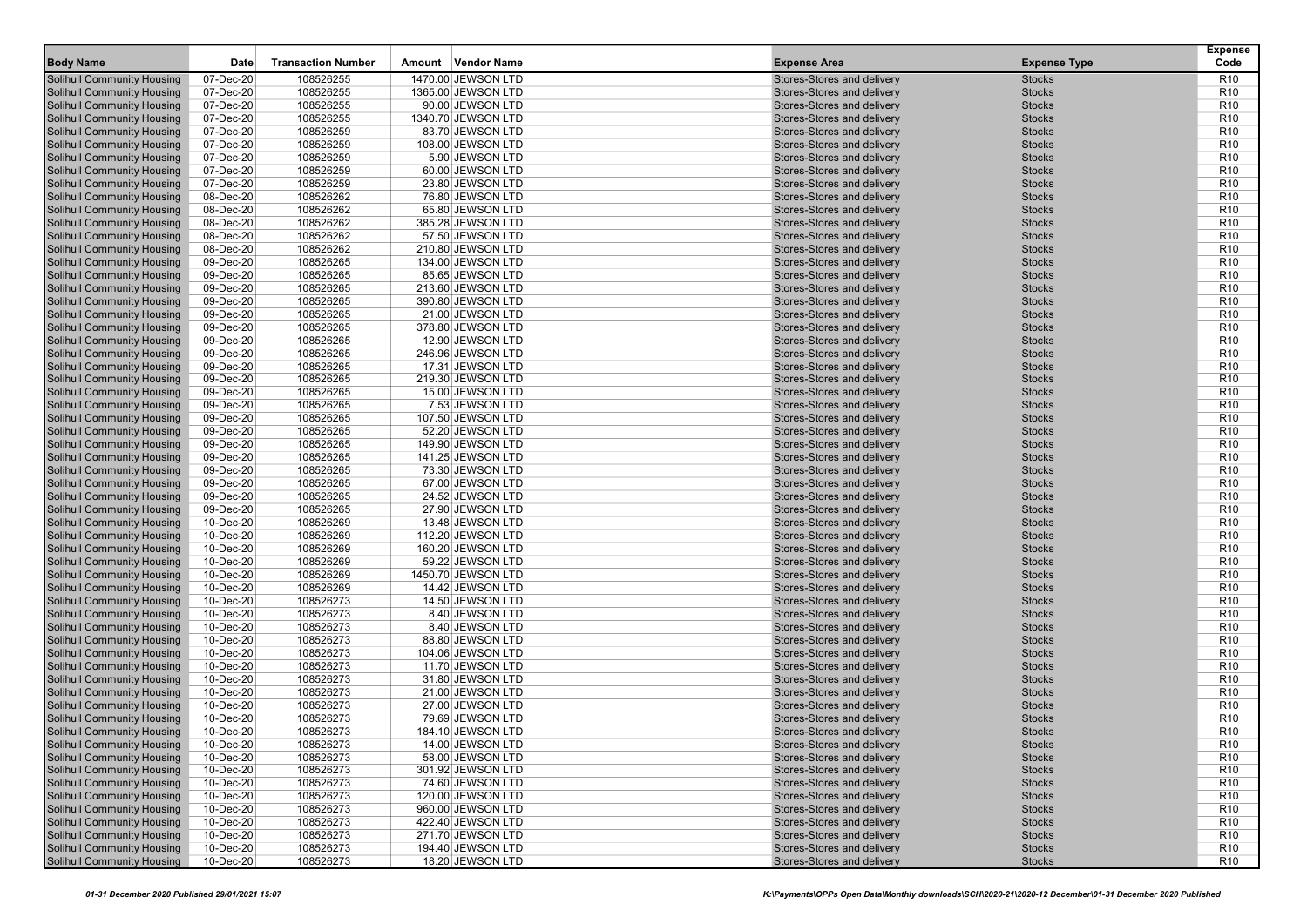| <b>Body Name</b>                                                       | Date                   | <b>Transaction Number</b> | <b>Vendor Name</b><br>Amount                                               | <b>Expense Area</b>                                                    | <b>Expense Type</b>                                      | <b>Expense</b><br>Code   |
|------------------------------------------------------------------------|------------------------|---------------------------|----------------------------------------------------------------------------|------------------------------------------------------------------------|----------------------------------------------------------|--------------------------|
| <b>Solihull Community Housing</b>                                      | 10-Dec-20              | 108526273                 | 4.20 JEWSON LTD                                                            | Stores-Stores and delivery                                             | <b>Stocks</b>                                            | R <sub>10</sub>          |
| <b>Solihull Community Housing</b>                                      | 11-Dec-20              | 108526274                 | 11.60 JEWSON LTD                                                           | Stores-Stores and delivery                                             | <b>Stocks</b>                                            | R <sub>10</sub>          |
| <b>Solihull Community Housing</b>                                      | 11-Dec-20              | 108526274                 | 66.96 JEWSON LTD                                                           | Stores-Stores and delivery                                             | <b>Stocks</b>                                            | R <sub>10</sub>          |
| <b>Solihull Community Housing</b>                                      | 11-Dec-20              | 108526274                 | 31.80 JEWSON LTD                                                           | Stores-Stores and delivery                                             | <b>Stocks</b>                                            | R <sub>10</sub>          |
| <b>Solihull Community Housing</b>                                      | 11-Dec-20              | 108526274                 | 16.80 JEWSON LTD                                                           | Stores-Stores and delivery                                             | <b>Stocks</b>                                            | R <sub>10</sub>          |
| <b>Solihull Community Housing</b>                                      | 11-Dec-20              | 108526274                 | 562.50 JEWSON LTD                                                          | Stores-Stores and delivery                                             | <b>Stocks</b>                                            | R <sub>10</sub>          |
| <b>Solihull Community Housing</b>                                      | 11-Dec-20              | 108526274                 | 562.50 JEWSON LTD                                                          | Stores-Stores and delivery                                             | <b>Stocks</b>                                            | R <sub>10</sub>          |
| <b>Solihull Community Housing</b>                                      | 11-Dec-20              | 108526274                 | 150.06 JEWSON LTD                                                          | Stores-Stores and delivery                                             | <b>Stocks</b>                                            | R <sub>10</sub>          |
| <b>Solihull Community Housing</b>                                      | 11-Dec-20              | 108526274                 | 164.58 JEWSON LTD                                                          | Stores-Stores and delivery                                             | <b>Stocks</b>                                            | R <sub>10</sub>          |
| <b>Solihull Community Housing</b>                                      | 11-Dec-20              | 108526274                 | 143.90 JEWSON LTD                                                          | Stores-Stores and delivery                                             | <b>Stocks</b>                                            | R <sub>10</sub>          |
| <b>Solihull Community Housing</b>                                      | 11-Dec-20              | 108526274                 | 35.40 JEWSON LTD                                                           | Stores-Stores and delivery                                             | <b>Stocks</b>                                            | R <sub>10</sub>          |
| <b>Solihull Community Housing</b>                                      | 11-Dec-20              | 108526274                 | 11.32 JEWSON LTD                                                           | Stores-Stores and delivery                                             | <b>Stocks</b>                                            | R <sub>10</sub>          |
| <b>Solihull Community Housing</b>                                      | 11-Dec-20              | 108526275                 | 228.00 JEWSON LTD                                                          | Stores-Stores and delivery                                             | <b>Stocks</b>                                            | R <sub>10</sub>          |
| <b>Solihull Community Housing</b>                                      | 11-Dec-20              | 108526276                 | 385.50 JEWSON LTD                                                          | Stores-Stores and delivery                                             | <b>Stocks</b>                                            | R <sub>10</sub>          |
| <b>Solihull Community Housing</b>                                      | 14-Dec-20              | 108526282                 | 124.50 JEWSON LTD                                                          | Stores-Stores and delivery                                             | <b>Stocks</b>                                            | R <sub>10</sub>          |
| <b>Solihull Community Housing</b>                                      | 14-Dec-20              | 108526282                 | 129.63 JEWSON LTD                                                          | Stores-Stores and delivery                                             | <b>Stocks</b>                                            | R <sub>10</sub>          |
| <b>Solihull Community Housing</b>                                      | 01-Dec-20              | 108496886                 | 226.00 JEWSON LTD                                                          | Stores-Stores and delivery                                             | <b>Stocks</b>                                            | R <sub>10</sub>          |
| <b>Solihull Community Housing</b>                                      | 01-Dec-20              | 108491278                 | 2976.12 JLA TOTAL CARE LTD                                                 | <b>Laundry Service</b>                                                 | <b>Equipment Rental/Lease</b>                            | D <sub>18</sub>          |
| <b>Solihull Community Housing</b>                                      | 02-Dec-20              | 108494145                 | 794.01 KARTER THOMAS LTD                                                   | <b>Estate Mgmt Team</b>                                                | <b>Agency Staff</b>                                      | A60                      |
| <b>Solihull Community Housing</b>                                      | 10-Dec-20              | 108506247                 | 790.02 KARTER THOMAS LTD                                                   | <b>Estate Mgmt Team</b>                                                | <b>Agency Staff</b>                                      | A60                      |
| <b>Solihull Community Housing</b>                                      | 02-Dec-20              | 108495731                 | 397.13 KILLGERM CHEMICALS LTD                                              | Anti Graffiti Team                                                     | <b>Contractor Payments</b>                               | <b>B70</b>               |
| <b>Solihull Community Housing</b>                                      | 07-Dec-20              | 108501314                 | 1283.36 KIRONA SOLUTIONS LIMITED                                           | <b>IT Strategy</b>                                                     | <b>ICT General</b>                                       | D <sub>30</sub>          |
| <b>Solihull Community Housing</b>                                      | 01-Dec-20              | 108491953                 | 420.00 L&M DOMESTIC SCAFFOLDING LTD                                        | North Property Repairs-Day to day                                      | <b>External Structures</b>                               | <b>B33</b>               |
| <b>Solihull Community Housing</b>                                      | 01-Dec-20              | 108491954                 | 840.00 L&M DOMESTIC SCAFFOLDING LTD                                        | North Property Repairs-Day to day                                      | <b>External Structures</b>                               | <b>B33</b>               |
| <b>Solihull Community Housing</b>                                      | 01-Dec-20              | 108491955                 | 420.00 L&M DOMESTIC SCAFFOLDING LTD                                        | North Property Repairs-Day to day                                      | <b>External Structures</b>                               | <b>B33</b>               |
| <b>Solihull Community Housing</b>                                      | 01-Dec-20              | 108491956                 | 420.00 L&M DOMESTIC SCAFFOLDING LTD                                        | North Property Repairs-Day to day                                      | <b>External Structures</b>                               | <b>B33</b>               |
| <b>Solihull Community Housing</b>                                      | 01-Dec-20              | 108491957                 | 420.00 L&M DOMESTIC SCAFFOLDING LTD                                        | North Property Repairs-Day to day                                      | <b>External Structures</b>                               | <b>B33</b>               |
| <b>Solihull Community Housing</b>                                      | 01-Dec-20              | 108491958                 | 420.00 L&M DOMESTIC SCAFFOLDING LTD                                        | North Property Repairs-Day to day                                      | <b>External Structures</b>                               | <b>B33</b>               |
| <b>Solihull Community Housing</b>                                      | 01-Dec-20              | 108491959                 | 420.00 L&M DOMESTIC SCAFFOLDING LTD                                        | North Property Repairs-Day to day                                      | <b>External Structures</b>                               | <b>B33</b><br><b>B33</b> |
| <b>Solihull Community Housing</b>                                      | 01-Dec-20              | 108491960<br>108491961    | 420.00 L&M DOMESTIC SCAFFOLDING LTD                                        | North Property Repairs-Day to day<br>North Property Repairs-Day to day | <b>External Structures</b><br><b>External Structures</b> | <b>B33</b>               |
| <b>Solihull Community Housing</b><br><b>Solihull Community Housing</b> | 01-Dec-20<br>01-Dec-20 | 108491962                 | 420.00 L&M DOMESTIC SCAFFOLDING LTD<br>420.00 L&M DOMESTIC SCAFFOLDING LTD | North Property Repairs-Day to day                                      | <b>External Structures</b>                               | <b>B33</b>               |
| <b>Solihull Community Housing</b>                                      | 01-Dec-20              | 108491963                 | 740.00 L&M DOMESTIC SCAFFOLDING LTD                                        | North Property Repairs-Day to day                                      | <b>External Structures</b>                               | <b>B33</b>               |
| <b>Solihull Community Housing</b>                                      | 01-Dec-20              | 108491964                 | 420.00 L&M DOMESTIC SCAFFOLDING LTD                                        | North Property Repairs-Day to day                                      | <b>External Structures</b>                               | <b>B33</b>               |
| <b>Solihull Community Housing</b>                                      | 01-Dec-20              | 108491965                 | 520.00 L&M DOMESTIC SCAFFOLDING LTD                                        | North Property Repairs-Day to day                                      | <b>External Structures</b>                               | <b>B33</b>               |
| <b>Solihull Community Housing</b>                                      | 01-Dec-20              | 108491966                 | 320.00 L&M DOMESTIC SCAFFOLDING LTD                                        | North Property Repairs-Day to day                                      | <b>External Structures</b>                               | <b>B33</b>               |
| <b>Solihull Community Housing</b>                                      | 01-Dec-20              | 108491967                 | 420.00 L&M DOMESTIC SCAFFOLDING LTD                                        | North Property Repairs-Day to day                                      | <b>External Structures</b>                               | <b>B33</b>               |
| <b>Solihull Community Housing</b>                                      | 01-Dec-20              | 108491968                 | 840.00 L&M DOMESTIC SCAFFOLDING LTD                                        | North Property Repairs-Day to day                                      | <b>External Structures</b>                               | <b>B33</b>               |
| <b>Solihull Community Housing</b>                                      | 01-Dec-20              | 108491969                 | 420.00 L&M DOMESTIC SCAFFOLDING LTD                                        | North Property Repairs-Day to day                                      | <b>External Structures</b>                               | <b>B33</b>               |
| <b>Solihull Community Housing</b>                                      | 01-Dec-20              | 108491970                 | 420.00 L&M DOMESTIC SCAFFOLDING LTD                                        | North Property Repairs-Day to day                                      | <b>External Structures</b>                               | <b>B33</b>               |
| <b>Solihull Community Housing</b>                                      | 01-Dec-20              | 108491971                 | 320.00 L&M DOMESTIC SCAFFOLDING LTD                                        | North Property Repairs-Day to day                                      | <b>External Structures</b>                               | <b>B33</b>               |
| <b>Solihull Community Housing</b>                                      | 01-Dec-20              | 108491972                 | 770.00 L&M DOMESTIC SCAFFOLDING LTD                                        | North Property Repairs-Day to day                                      | <b>External Structures</b>                               | <b>B33</b>               |
| <b>Solihull Community Housing</b>                                      | 01-Dec-20              | 108511806                 | 320.00 L&M DOMESTIC SCAFFOLDING LTD                                        | North Property Repairs-Day to day                                      | <b>External Structures</b>                               | <b>B33</b>               |
| <b>Solihull Community Housing</b>                                      | 01-Dec-20              | 108511807                 | 420.00 L&M DOMESTIC SCAFFOLDING LTD                                        | North Property Repairs-Day to day                                      | <b>External Structures</b>                               | <b>B33</b>               |
| <b>Solihull Community Housing</b>                                      | 01-Dec-20              | 108511808                 | 420.00 L&M DOMESTIC SCAFFOLDING LTD                                        | North Property Repairs-Day to day                                      | <b>External Structures</b>                               | <b>B33</b>               |
| <b>Solihull Community Housing</b>                                      | 01-Dec-20              | 108511809                 | 320.00 L&M DOMESTIC SCAFFOLDING LTD                                        | North Property Repairs-Day to day                                      | <b>External Structures</b>                               | <b>B33</b>               |
| <b>Solihull Community Housing</b>                                      | 01-Dec-20              | 108511810                 | 420.00 L&M DOMESTIC SCAFFOLDING LTD                                        | North Property Repairs-Day to day                                      | <b>External Structures</b>                               | <b>B33</b>               |
| <b>Solihull Community Housing</b>                                      | 01-Dec-20              | 108511811                 | 840.00 L&M DOMESTIC SCAFFOLDING LTD                                        | North Property Repairs-Day to day                                      | <b>External Structures</b>                               | <b>B33</b>               |
| <b>Solihull Community Housing</b>                                      | 01-Dec-20              | 108511812                 | 420.00 L&M DOMESTIC SCAFFOLDING LTD                                        | North Property Repairs-Day to day                                      | <b>External Structures</b>                               | <b>B33</b>               |
| <b>Solihull Community Housing</b>                                      | 01-Dec-20              | 108511813                 | 420.00 L&M DOMESTIC SCAFFOLDING LTD                                        | North Property Repairs-Day to day                                      | <b>External Structures</b>                               | <b>B33</b>               |
| <b>Solihull Community Housing</b>                                      | 01-Dec-20              | 108511814                 | 420.00 L&M DOMESTIC SCAFFOLDING LTD                                        | North Property Repairs-Day to day                                      | <b>External Structures</b>                               | <b>B33</b>               |
| <b>Solihull Community Housing</b>                                      | 01-Dec-20              | 108511815                 | 420.00 L&M DOMESTIC SCAFFOLDING LTD                                        | North Property Repairs-Day to day                                      | <b>External Structures</b>                               | <b>B33</b>               |
| <b>Solihull Community Housing</b>                                      | 01-Dec-20              | 108511816                 | 1260.00 L&M DOMESTIC SCAFFOLDING LTD                                       | North Property Repairs-Day to day                                      | <b>External Structures</b>                               | <b>B33</b>               |
| <b>Solihull Community Housing</b>                                      | 01-Dec-20              | 108511817                 | 840.00 L&M DOMESTIC SCAFFOLDING LTD                                        | North Property Repairs-Day to day                                      | <b>External Structures</b>                               | <b>B33</b>               |
| <b>Solihull Community Housing</b>                                      | 01-Dec-20              | 108511818                 | 420.00 L&M DOMESTIC SCAFFOLDING LTD                                        | North Property Repairs-Day to day                                      | <b>External Structures</b>                               | <b>B33</b>               |
| <b>Solihull Community Housing</b>                                      | 15-Dec-20              | 108512085                 | 1050.00 LEGRAND                                                            | Safe and Sound Operational                                             | <b>Equipment Rental/Lease</b>                            | D18                      |
| <b>Solihull Community Housing</b>                                      | 01-Dec-20              | 108492392                 | 728.60 LEGRAND                                                             | Safe and Sound Operational                                             | <b>Equipment Rental/Lease</b>                            | D <sub>18</sub>          |
| <b>Solihull Community Housing</b>                                      | 10-Dec-20              | 108508203                 | 375.53 LEX AUTOLEASE LIMITED                                               | <b>Client - Fleet Management</b>                                       | Vehicle service and repairs                              | C60                      |
| <b>Solihull Community Housing</b>                                      | 01-Dec-20              | 108498527                 | 253.78 LIFT & ENGINEERING SERVICES                                         | Direct-Standby                                                         | <b>Other Building Costs</b>                              | <b>B39</b>               |
| <b>Solihull Community Housing</b>                                      | 01-Dec-20              | 108502131                 | 3574.93 LIFT & ENGINEERING SERVICES                                        | <b>Mechanical &amp; Electrical</b>                                     | <b>Rev Contractor Payments</b>                           | <b>B71</b>               |
| <b>Solihull Community Housing</b>                                      | 01-Dec-20              | 108498529                 | 216.51 LIFT & ENGINEERING SERVICES                                         | <b>Mechanical &amp; Electrical</b>                                     | <b>Rev Contractor Payments</b>                           | <b>B71</b>               |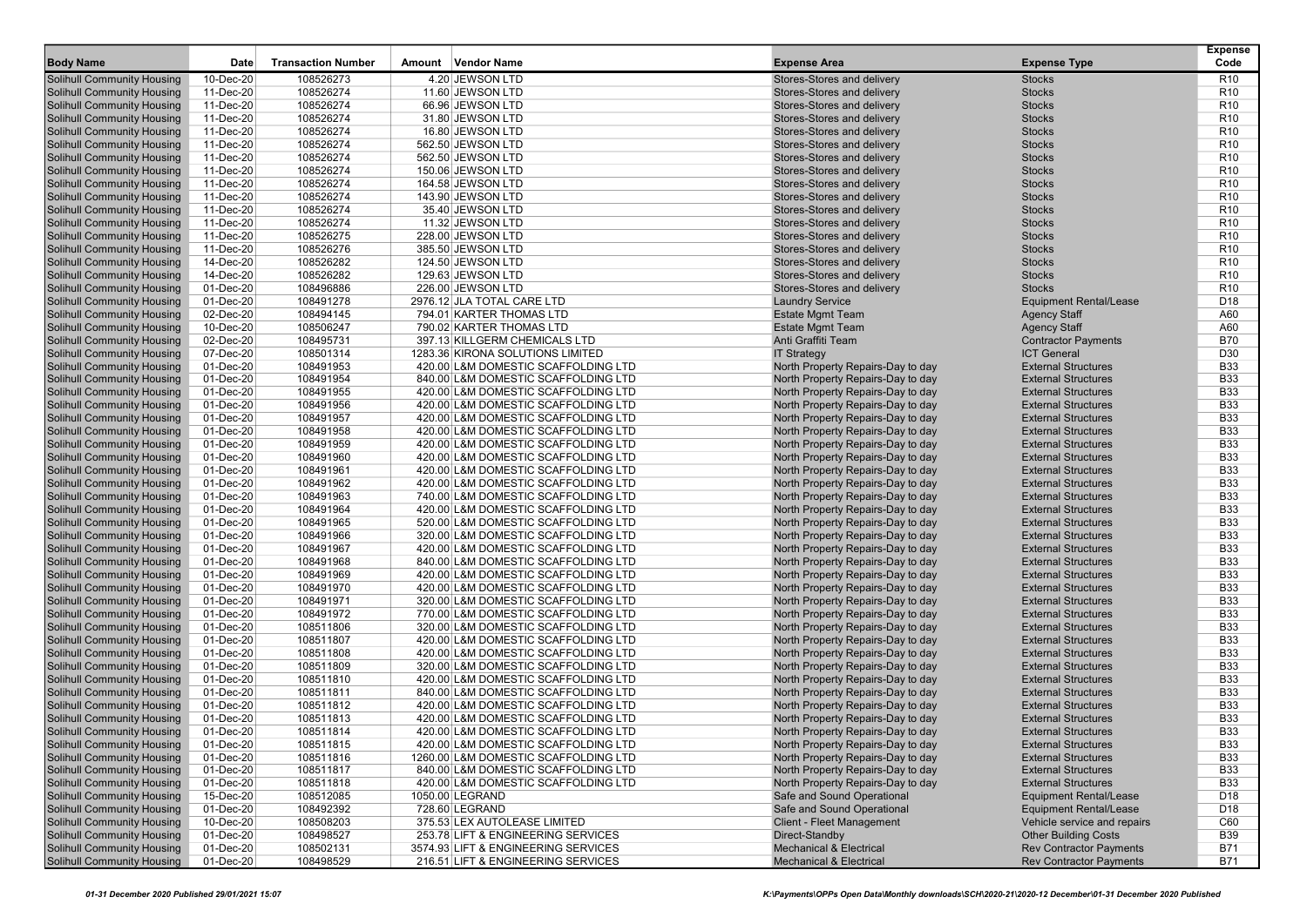| <b>Body Name</b>                                                       | Date                   | <b>Transaction Number</b> | Amount Vendor Name                                     | <b>Expense Area</b>                                     | <b>Expense Type</b>                        | <b>Expense</b><br>Code |
|------------------------------------------------------------------------|------------------------|---------------------------|--------------------------------------------------------|---------------------------------------------------------|--------------------------------------------|------------------------|
| <b>Solihull Community Housing</b>                                      | 01-Dec-20              | 108502132                 | 1030.22 LIFT & ENGINEERING SERVICES                    | <b>Mechanical &amp; Electrical</b>                      | <b>Rev Contractor Payments</b>             | <b>B71</b>             |
| <b>Solihull Community Housing</b>                                      | 17-Dec-20              | 108532229                 | 2139.00 LIFT & ENGINEERING SERVICES                    | <b>Mechanical &amp; Electrical</b>                      | <b>Rev Contractor Payments</b>             | <b>B71</b>             |
| <b>Solihull Community Housing</b>                                      | 17-Dec-20              | 108532230                 | 2139.00 LIFT & ENGINEERING SERVICES                    | <b>Mechanical &amp; Electrical</b>                      | <b>Rev Contractor Payments</b>             | <b>B71</b>             |
| <b>Solihull Community Housing</b>                                      | 17-Dec-20              | 108532231                 | 1936.00 LIFT & ENGINEERING SERVICES                    | <b>Mechanical &amp; Electrical</b>                      | <b>Rev Contractor Payments</b>             | <b>B71</b>             |
| <b>Solihull Community Housing</b>                                      | 17-Dec-20              | 108532232                 | 1936.00 LIFT & ENGINEERING SERVICES                    | <b>Mechanical &amp; Electrical</b>                      | <b>Rev Contractor Payments</b>             | <b>B71</b>             |
| <b>Solihull Community Housing</b>                                      | 17-Dec-20              | 108532233                 | 1936.00 LIFT & ENGINEERING SERVICES                    | <b>Mechanical &amp; Electrical</b>                      | <b>Rev Contractor Payments</b>             | <b>B71</b>             |
| <b>Solihull Community Housing</b>                                      | 17-Dec-20              | 108532234                 | 1936.00 LIFT & ENGINEERING SERVICES                    | <b>Mechanical &amp; Electrical</b>                      | <b>Rev Contractor Payments</b>             | <b>B71</b>             |
| <b>Solihull Community Housing</b>                                      | 17-Dec-20              | 108532235                 | 1936.00 LIFT & ENGINEERING SERVICES                    | <b>Mechanical &amp; Electrical</b>                      | <b>Rev Contractor Payments</b>             | <b>B71</b>             |
| <b>Solihull Community Housing</b>                                      | 17-Dec-20              | 108532236                 | 2170.46 LIFT & ENGINEERING SERVICES                    | <b>Mechanical &amp; Electrical</b>                      | <b>Rev Contractor Payments</b>             | <b>B71</b>             |
| <b>Solihull Community Housing</b>                                      | 17-Dec-20              | 108532237                 | 2170.46 LIFT & ENGINEERING SERVICES                    | <b>Mechanical &amp; Electrical</b>                      | <b>Rev Contractor Payments</b>             | <b>B71</b>             |
| <b>Solihull Community Housing</b>                                      | 17-Dec-20              | 108532238                 | 471.44 LIFT & ENGINEERING SERVICES                     | <b>Mechanical &amp; Electrical</b>                      | <b>Rev Contractor Payments</b>             | <b>B71</b>             |
| <b>Solihull Community Housing</b>                                      | 17-Dec-20              | 108532239                 | 471.44 LIFT & ENGINEERING SERVICES                     | <b>Mechanical &amp; Electrical</b>                      | <b>Rev Contractor Payments</b>             | <b>B71</b>             |
| <b>Solihull Community Housing</b>                                      | 17-Dec-20              | 108532240                 | 1550.28 LIFT & ENGINEERING SERVICES                    | <b>Mechanical &amp; Electrical</b>                      | <b>Rev Contractor Payments</b>             | <b>B71</b>             |
| <b>Solihull Community Housing</b>                                      | 17-Dec-20              | 108532241                 | 2267.65 LIFT & ENGINEERING SERVICES                    | <b>Mechanical &amp; Electrical</b>                      | <b>Rev Contractor Payments</b>             | <b>B71</b>             |
| <b>Solihull Community Housing</b>                                      | 17-Dec-20              | 108532242                 | 2170.46 LIFT & ENGINEERING SERVICES                    | <b>Mechanical &amp; Electrical</b>                      | <b>Rev Contractor Payments</b>             | <b>B71</b>             |
| <b>Solihull Community Housing</b>                                      | 17-Dec-20              | 108532243                 | 2170.46 LIFT & ENGINEERING SERVICES                    | <b>Mechanical &amp; Electrical</b>                      | <b>Rev Contractor Payments</b>             | <b>B71</b>             |
| <b>Solihull Community Housing</b>                                      | 17-Dec-20              | 108532244                 | 2170.46 LIFT & ENGINEERING SERVICES                    | <b>Mechanical &amp; Electrical</b>                      | <b>Rev Contractor Payments</b>             | <b>B71</b>             |
| <b>Solihull Community Housing</b>                                      | 17-Dec-20              | 108521661                 | 226.78 LIFT & ENGINEERING SERVICES                     | <b>Mechanical &amp; Electrical</b>                      | <b>Rev Contractor Payments</b>             | <b>B71</b>             |
| <b>Solihull Community Housing</b>                                      | 10-Dec-20              | 108506224                 | 319.32 LLOYD SALE                                      | Direct-Standby                                          | <b>Car Allowances</b>                      | C <sub>10</sub>        |
| <b>Solihull Community Housing</b>                                      | 10-Dec-20              | 108506225                 | 252.14 LLOYD SALE                                      | Direct-Standby                                          | <b>Car Allowances</b>                      | C <sub>10</sub>        |
| <b>Solihull Community Housing</b>                                      | 11-Dec-20              | 108509806                 | 284.80 LYRECO UK LTD                                   | <b>Endeavour House</b>                                  | Stationery                                 | D <sub>25</sub>        |
| <b>Solihull Community Housing</b>                                      | 11-Dec-20              | 108509809                 | 681.48 LYRECO UK LTD                                   | <b>Endeavour House</b>                                  | Stationery                                 | D <sub>25</sub>        |
| <b>Solihull Community Housing</b>                                      | 02-Dec-20              | 108495634                 | 1583.33 MAXKING LTD                                    | <b>Biomass System</b>                                   | <b>Biomass Plant Room Management S</b>     | <b>B46</b>             |
| <b>Solihull Community Housing</b>                                      | 08-Dec-20              | 108522178                 | 1329.39 MITIE PROPERTY SERVICES (UK) LTD               | <b>Planned Maintenance</b>                              | <b>Planned Works</b>                       | <b>B36</b>             |
| <b>Solihull Community Housing</b>                                      | 08-Dec-20              | 108522179                 | 1329.39 MITIE PROPERTY SERVICES (UK) LTD               | <b>Planned Maintenance</b>                              | <b>Planned Works</b>                       | <b>B36</b>             |
| <b>Solihull Community Housing</b>                                      | 08-Dec-20              | 108522180                 | 1329.39 MITIE PROPERTY SERVICES (UK) LTD               | <b>Planned Maintenance</b>                              | <b>Planned Works</b>                       | <b>B36</b>             |
| <b>Solihull Community Housing</b>                                      | 08-Dec-20              | 108522181                 | 1329.39 MITIE PROPERTY SERVICES (UK) LTD               | <b>Planned Maintenance</b>                              | <b>Planned Works</b>                       | <b>B36</b>             |
| <b>Solihull Community Housing</b>                                      | 08-Dec-20              | 108522182                 | 1678.63 MITIE PROPERTY SERVICES (UK) LTD               | <b>Planned Maintenance</b>                              | <b>Planned Works</b>                       | <b>B36</b>             |
| <b>Solihull Community Housing</b>                                      | 08-Dec-20              | 108522183                 | 1329.39 MITIE PROPERTY SERVICES (UK) LTD               | <b>Planned Maintenance</b>                              | <b>Planned Works</b>                       | <b>B36</b>             |
| <b>Solihull Community Housing</b>                                      | 08-Dec-20              | 108522184                 | 2007.43 MITIE PROPERTY SERVICES (UK) LTD               | <b>Planned Maintenance</b>                              | <b>Planned Works</b>                       | <b>B36</b>             |
| <b>Solihull Community Housing</b>                                      | 08-Dec-20              | 108522185                 | 1342.49 MITIE PROPERTY SERVICES (UK) LTD               | <b>Planned Maintenance</b>                              | <b>Planned Works</b>                       | <b>B36</b>             |
| <b>Solihull Community Housing</b>                                      | 08-Dec-20              | 108522186                 | 1188.24 MITIE PROPERTY SERVICES (UK) LTD               | <b>Planned Maintenance</b>                              | <b>Planned Works</b>                       | <b>B36</b>             |
| <b>Solihull Community Housing</b>                                      | 08-Dec-20              | 108522187                 | 1332.33 MITIE PROPERTY SERVICES (UK) LTD               | <b>Planned Maintenance</b>                              | <b>Planned Works</b>                       | <b>B36</b>             |
| <b>Solihull Community Housing</b>                                      | 17-Dec-20              | 108522189                 | 1464.70 MITIE PROPERTY SERVICES (UK) LTD               | <b>Planned Maintenance</b>                              | <b>Planned Works</b>                       | <b>B36</b>             |
| <b>Solihull Community Housing</b>                                      | 17-Dec-20              | 108522190                 | 3608.51 MITIE PROPERTY SERVICES (UK) LTD               | <b>Planned Maintenance</b>                              | <b>Planned Works</b>                       | <b>B36</b>             |
| <b>Solihull Community Housing</b>                                      | 17-Dec-20              | 108522191                 | 1342.49 MITIE PROPERTY SERVICES (UK) LTD               | <b>Planned Maintenance</b>                              | <b>Planned Works</b>                       | <b>B36</b>             |
| <b>Solihull Community Housing</b>                                      | 17-Dec-20              | 108522192                 | 2007.43 MITIE PROPERTY SERVICES (UK) LTD               | <b>Planned Maintenance</b>                              | <b>Planned Works</b>                       | <b>B36</b>             |
| <b>Solihull Community Housing</b>                                      | 10-Dec-20              | 108506246                 | 412.50 MITIE WASTE & ENVIRONMENTAL SERVICES            | <b>Planned Maintenance</b>                              | <b>Planned Works</b>                       | <b>B36</b>             |
| <b>Solihull Community Housing</b>                                      | 10-Dec-20              | 108506245                 | 275.00 MITIE WASTE & ENVIRONMENTAL SERVICES            | <b>Planned Maintenance</b>                              | <b>Planned Works</b>                       | <b>B36</b>             |
| <b>Solihull Community Housing</b>                                      | 04-Dec-20              | 108500491                 | 453.00 MORGAN HUNT UK LTD                              | <b>Call Centre</b>                                      | <b>Agency Staff</b>                        | A60                    |
| <b>Solihull Community Housing</b>                                      | 04-Dec-20              | 108500493                 | 453.00 MORGAN HUNT UK LTD                              | <b>Call Centre</b>                                      | <b>Agency Staff</b>                        | A60                    |
| <b>Solihull Community Housing</b>                                      | 04-Dec-20<br>04-Dec-20 | 108500495<br>108500496    | 566.25 MORGAN HUNT UK LTD<br>566.25 MORGAN HUNT UK LTD | <b>Call Centre</b><br><b>Call Centre</b>                | <b>Agency Staff</b>                        | A60<br>A60             |
| <b>Solihull Community Housing</b><br><b>Solihull Community Housing</b> |                        | 108495632                 | 749.28 MORGAN HUNT UK LTD                              |                                                         | <b>Agency Staff</b>                        | A60                    |
| <b>Solihull Community Housing</b>                                      | 02-Dec-20<br>04-Dec-20 | 108500497                 | 566.25 MORGAN HUNT UK LTD                              | North Property Repairs-Day to day<br><b>Call Centre</b> | <b>Agency Staff</b><br><b>Agency Staff</b> | A60                    |
| <b>Solihull Community Housing</b>                                      | 04-Dec-20              | 108500489                 | 566.25 MORGAN HUNT UK LTD                              | <b>Call Centre</b>                                      | <b>Agency Staff</b>                        | A60                    |
| <b>Solihull Community Housing</b>                                      | 09-Dec-20              | 108505249                 | 777.21 MORGAN HUNT UK LTD                              | North Property Repairs-Day to day                       | <b>Agency Staff</b>                        | A60                    |
| <b>Solihull Community Housing</b>                                      | 09-Dec-20              | 108505317                 | 373.73 MORGAN HUNT UK LTD                              | <b>Call Centre</b>                                      | <b>Agency Staff</b>                        | A60                    |
| <b>Solihull Community Housing</b>                                      | 17-Dec-20              | 108517013                 | 566.25 MORGAN HUNT UK LTD                              | <b>Call Centre</b>                                      | <b>Agency Staff</b>                        | A60                    |
| <b>Solihull Community Housing</b>                                      | 23-Dec-20              | 108525220                 | 777.21 MORGAN HUNT UK LTD                              | North Property Repairs-Day to day                       | <b>Agency Staff</b>                        | A60                    |
| <b>Solihull Community Housing</b>                                      | 22-Dec-20              | 108524069                 | 551.15 MORGAN HUNT UK LTD                              | <b>Call Centre</b>                                      | <b>Agency Staff</b>                        | A60                    |
| <b>Solihull Community Housing</b>                                      | 03-Dec-20              | 108496900                 | 1140.00 MORGAN LAMBERT LTD                             | <b>Mechanical &amp; Electrical</b>                      | <b>Utility Related Works</b>               | <b>B34</b>             |
| <b>Solihull Community Housing</b>                                      | 01-Dec-20              | 108511799                 | 293.82 MOSSVALE MAINTENANCE & SEALING SERVICES LTD     | <b>Mechanical &amp; Electrical</b>                      | <b>Utility Related Works</b>               | <b>B34</b>             |
| <b>Solihull Community Housing</b>                                      | 01-Dec-20              | 108517107                 | 253.33 MOSSVALE MAINTENANCE & SEALING SERVICES LTD     | <b>Mechanical &amp; Electrical</b>                      | <b>Rev Contractor Payments</b>             | <b>B71</b>             |
| <b>Solihull Community Housing</b>                                      | 01-Dec-20              | 108511800                 | 936.67 MOSSVALE MAINTENANCE & SEALING SERVICES LTD     | <b>Mechanical &amp; Electrical</b>                      | <b>Rev Contractor Payments</b>             | <b>B71</b>             |
| <b>Solihull Community Housing</b>                                      | 01-Dec-20              | 108511802                 | 451.64 MOSSVALE MAINTENANCE & SEALING SERVICES LTD     | <b>Mechanical &amp; Electrical</b>                      | <b>Utility Related Works</b>               | <b>B34</b>             |
| <b>Solihull Community Housing</b>                                      | 04-Dec-20              | 108511803                 | 1755.09 MOSSVALE MAINTENANCE & SEALING SERVICES LTD    | <b>Mechanical &amp; Electrical</b>                      | <b>Rev Contractor Payments</b>             | <b>B71</b>             |
| <b>Solihull Community Housing</b>                                      | 04-Dec-20              | 108517109                 | 1623.69 MOSSVALE MAINTENANCE & SEALING SERVICES LTD    | <b>Mechanical &amp; Electrical</b>                      | <b>Utility Related Works</b>               | <b>B34</b>             |
| <b>Solihull Community Housing</b>                                      | 04-Dec-20              | 108517110                 | 968.74 MOSSVALE MAINTENANCE & SEALING SERVICES LTD     | <b>Mechanical &amp; Electrical</b>                      | <b>Utility Related Works</b>               | <b>B34</b>             |
| <b>Solihull Community Housing</b>                                      | 07-Dec-20              | 108511804                 | 1850.31 MOSSVALE MAINTENANCE & SEALING SERVICES LTD    | <b>Mechanical &amp; Electrical</b>                      | <b>Rev Contractor Payments</b>             | <b>B71</b>             |
| <b>Solihull Community Housing</b>                                      | 09-Dec-20              | 108511805                 | 2166.91 MOSSVALE MAINTENANCE & SEALING SERVICES LTD    | <b>Mechanical &amp; Electrical</b>                      | <b>Utility Related Works</b>               | <b>B34</b>             |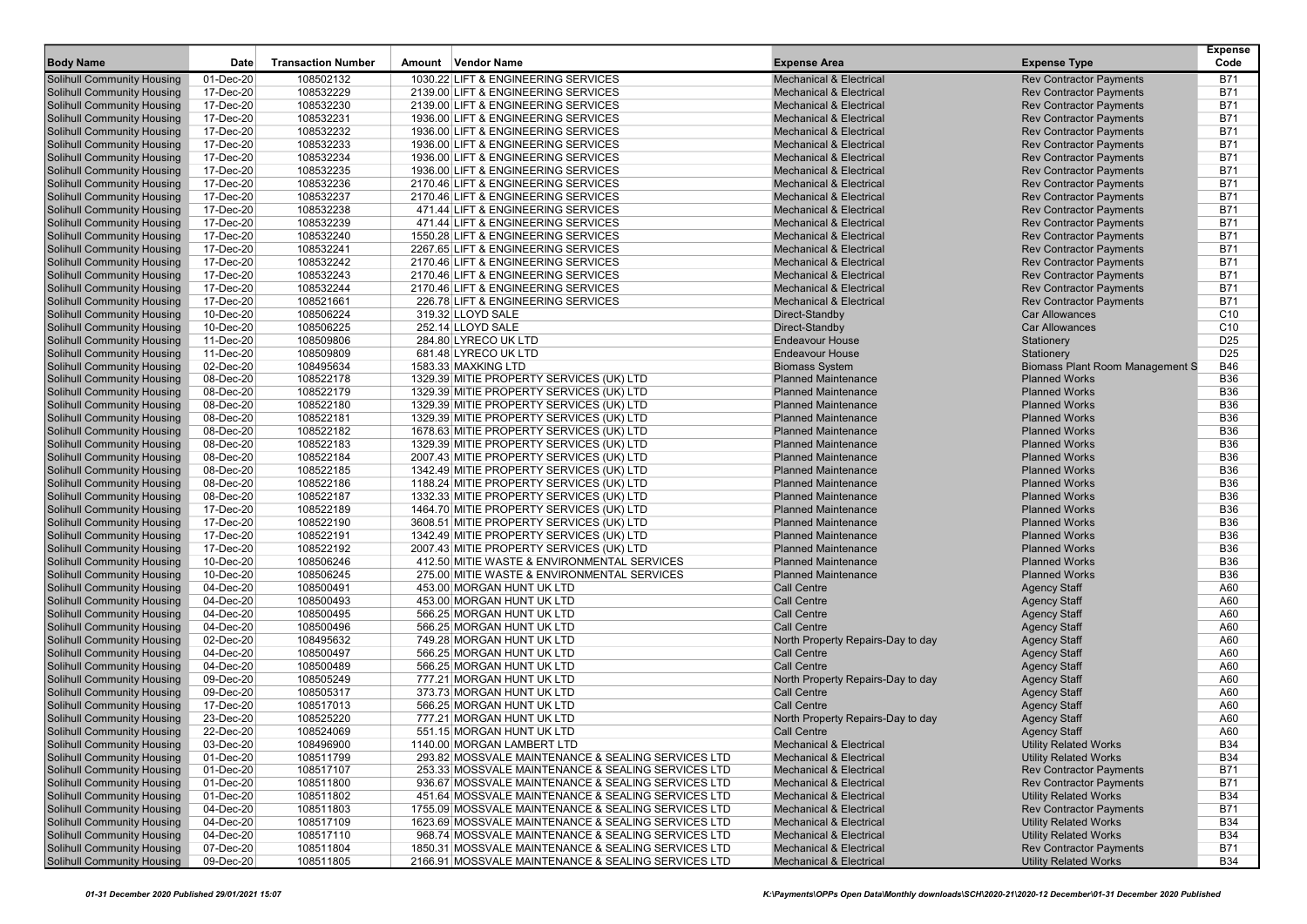| <b>Body Name</b>                                                       | Date                   | <b>Transaction Number</b> | <b>Vendor Name</b><br>Amount                                    | <b>Expense Area</b>                                                  | <b>Expense Type</b>                        | <b>Expense</b><br>Code             |
|------------------------------------------------------------------------|------------------------|---------------------------|-----------------------------------------------------------------|----------------------------------------------------------------------|--------------------------------------------|------------------------------------|
|                                                                        |                        |                           |                                                                 |                                                                      |                                            |                                    |
| Solihull Community Housing                                             | 01-Dec-20              | 108504529                 | 21.60 NATIONAL SAFETY SUPPLIES                                  | Stores-Stores and delivery                                           | <b>Stocks</b>                              | R10                                |
| Solihull Community Housing                                             | 01-Dec-20              | 108504529                 | 31.80 NATIONAL SAFETY SUPPLIES                                  | Stores-Stores and delivery                                           | <b>Stocks</b>                              | R <sub>10</sub>                    |
| <b>Solihull Community Housing</b>                                      | 01-Dec-20              | 108504529                 | 140.70 NATIONAL SAFETY SUPPLIES                                 | Stores-Stores and delivery                                           | <b>Stocks</b>                              | R <sub>10</sub>                    |
| <b>Solihull Community Housing</b>                                      | 01-Dec-20              | 108504529<br>108504529    | 6.90 NATIONAL SAFETY SUPPLIES<br>13.10 NATIONAL SAFETY SUPPLIES | Stores-Stores and delivery<br>Stores-Stores and delivery             | <b>Stocks</b><br><b>Stocks</b>             | R <sub>10</sub><br>R <sub>10</sub> |
| <b>Solihull Community Housing</b><br><b>Solihull Community Housing</b> | 01-Dec-20<br>15-Dec-20 | 108526287                 | 10.80 NATIONAL SAFETY SUPPLIES                                  | Stores-Stores and delivery                                           | <b>Stocks</b>                              | R <sub>10</sub>                    |
| Solihull Community Housing                                             | 15-Dec-20              | 108526287                 | 21.60 NATIONAL SAFETY SUPPLIES                                  | Stores-Stores and delivery                                           | <b>Stocks</b>                              | R <sub>10</sub>                    |
| <b>Solihull Community Housing</b>                                      | 15-Dec-20              | 108526287                 | 5.40 NATIONAL SAFETY SUPPLIES                                   | Stores-Stores and delivery                                           | <b>Stocks</b>                              | R <sub>10</sub>                    |
| <b>Solihull Community Housing</b>                                      | 15-Dec-20              | 108526287                 | 65.00 NATIONAL SAFETY SUPPLIES                                  | Stores-Stores and delivery                                           | <b>Stocks</b>                              | R <sub>10</sub>                    |
| <b>Solihull Community Housing</b>                                      | 15-Dec-20              | 108526287                 | 107.00 NATIONAL SAFETY SUPPLIES                                 | Stores-Stores and delivery                                           | <b>Stocks</b>                              | R <sub>10</sub>                    |
| <b>Solihull Community Housing</b>                                      | 15-Dec-20              | 108526287                 | 20.00 NATIONAL SAFETY SUPPLIES                                  | Stores-Stores and delivery                                           | <b>Stocks</b>                              | R <sub>10</sub>                    |
| Solihull Community Housing                                             | 15-Dec-20              | 108526287                 | 106.80 NATIONAL SAFETY SUPPLIES                                 | Stores-Stores and delivery                                           | <b>Stocks</b>                              | R <sub>10</sub>                    |
| <b>Solihull Community Housing</b>                                      | 15-Dec-20              | 108526287                 | 55.44 NATIONAL SAFETY SUPPLIES                                  | Stores-Stores and delivery                                           | <b>Stocks</b>                              | R <sub>10</sub>                    |
| <b>Solihull Community Housing</b>                                      | 15-Dec-20              | 108526287                 | 42.72 NATIONAL SAFETY SUPPLIES                                  | Stores-Stores and delivery                                           | <b>Stocks</b>                              | R <sub>10</sub>                    |
| <b>Solihull Community Housing</b>                                      | 01-Dec-20              | 108491952                 | 240.48 N-CAP FLOORING LTD                                       | North Property Repairs-Voids                                         | Voids                                      | <b>B38</b>                         |
| <b>Solihull Community Housing</b>                                      | 01-Dec-20              | 108522163                 | 375.03 N-CAP FLOORING LTD                                       | North Property Repairs-Voids                                         | Voids                                      | <b>B38</b>                         |
| Solihull Community Housing                                             | 01-Dec-20              | 108522164                 | 439.68 N-CAP FLOORING LTD                                       | North Property Repairs-Voids                                         | Voids                                      | <b>B38</b>                         |
| <b>Solihull Community Housing</b>                                      | 01-Dec-20              | 108522166                 | 412.20 N-CAP FLOORING LTD                                       | North Property Repairs-Voids                                         | Voids                                      | <b>B38</b>                         |
| <b>Solihull Community Housing</b>                                      | 01-Dec-20              | 108522167                 | 714.48 N-CAP FLOORING LTD                                       | North Property Repairs-Voids                                         | Voids                                      | <b>B38</b>                         |
| <b>Solihull Community Housing</b>                                      | 03-Dec-20              | 108522168                 | 1250.00 N-CAP FLOORING LTD                                      | North Property Repairs-Voids                                         | Voids                                      | <b>B38</b>                         |
| <b>Solihull Community Housing</b>                                      | 09-Dec-20              | 108522170                 | 257.76 N-CAP FLOORING LTD                                       | North Property Repairs-Voids                                         | Voids                                      | <b>B38</b>                         |
| Solihull Community Housing                                             | 09-Dec-20              | 108522171                 | 240.48 N-CAP FLOORING LTD                                       | North Property Repairs-Voids                                         | Voids                                      | <b>B38</b>                         |
| <b>Solihull Community Housing</b>                                      | 11-Dec-20              | 108522173                 | 918.00 N-CAP FLOORING LTD                                       | North Property Repairs-Voids                                         | Voids                                      | <b>B38</b>                         |
| <b>Solihull Community Housing</b>                                      | 15-Dec-20              | 108522174                 | 714.30 N-CAP FLOORING LTD                                       | North Property Repairs-Day to day                                    | <b>Internal Works</b>                      | <b>B31</b>                         |
| <b>Solihull Community Housing</b>                                      | 15-Dec-20              | 108522175                 | 979.86 N-CAP FLOORING LTD                                       | Direct-Adaptations-General                                           | <b>Internal Works</b>                      | <b>B31</b>                         |
| <b>Solihull Community Housing</b>                                      | 17-Dec-20              | 108522176                 | 262.80 N-CAP FLOORING LTD                                       | North Property Repairs-Day to day                                    | <b>Internal Works</b>                      | <b>B31</b>                         |
| Solihull Community Housing                                             | 01-Dec-20              | 108516678                 | 1634.80 NERG LTD                                                | <b>Biomass System</b>                                                | <b>Biomass Boilers</b>                     | <b>B45</b>                         |
| <b>Solihull Community Housing</b>                                      | 01-Dec-20              | 108516679                 | 1781.20 NERG LTD                                                | <b>Biomass System</b>                                                | <b>Biomass Boilers</b>                     | <b>B45</b>                         |
| <b>Solihull Community Housing</b>                                      | 01-Dec-20              | 108516680                 | 2483.92 NERG LTD                                                | <b>Biomass System</b>                                                | <b>Biomass Boilers</b>                     | <b>B45</b>                         |
| <b>Solihull Community Housing</b>                                      | 01-Dec-20              | 108516681                 | 2747.44 NERG LTD                                                | <b>Biomass System</b>                                                | <b>Biomass Boilers</b>                     | <b>B45</b>                         |
| <b>Solihull Community Housing</b>                                      | 01-Dec-20              | 108516682                 | 668.56 NERG LTD                                                 | <b>Biomass System</b>                                                | <b>Biomass Boilers</b>                     | <b>B45</b>                         |
| Solihull Community Housing                                             | 01-Dec-20              | 108516683                 | 1317.60 NERG LTD                                                | <b>Biomass System</b>                                                | <b>Biomass Boilers</b>                     | <b>B45</b>                         |
| <b>Solihull Community Housing</b>                                      | 01-Dec-20              | 108516684                 | 1332.24 NERG LTD                                                | <b>Biomass System</b>                                                | <b>Biomass Boilers</b>                     | <b>B45</b>                         |
| <b>Solihull Community Housing</b>                                      | 01-Dec-20              | 108516685                 | 1703.12 NERG LTD                                                | <b>Biomass System</b>                                                | <b>Biomass Boilers</b>                     | <b>B45</b>                         |
| <b>Solihull Community Housing</b>                                      | 01-Dec-20              | 108516686                 | 2196.00 NERG LTD                                                | <b>Biomass System</b>                                                | <b>Biomass Boilers</b>                     | <b>B45</b>                         |
| <b>Solihull Community Housing</b>                                      | 01-Dec-20              | 108516687                 | 1468.88 NERG LTD                                                | <b>Biomass System</b>                                                | <b>Biomass Boilers</b>                     | <b>B45</b>                         |
| Solihull Community Housing                                             | 01-Dec-20              | 108516688                 | 810.08 NERG LTD                                                 | <b>Biomass System</b>                                                | <b>Biomass Boilers</b>                     | <b>B45</b>                         |
| <b>Solihull Community Housing</b>                                      | 01-Dec-20              | 108516689                 | 2420.48 NERG LTD                                                | <b>Biomass System</b>                                                | <b>Biomass Boilers</b>                     | <b>B45</b>                         |
| <b>Solihull Community Housing</b>                                      | 01-Dec-20              | 108516690                 | 4333.44 NERG LTD                                                | <b>Biomass System</b>                                                | <b>Biomass Boilers</b>                     | <b>B45</b>                         |
| <b>Solihull Community Housing</b>                                      | 01-Dec-20              | 108516691                 | 4304.16 NERG LTD                                                | <b>Biomass System</b>                                                | <b>Biomass Boilers</b>                     | <b>B45</b>                         |
| <b>Solihull Community Housing</b>                                      | 01-Dec-20              | 108516692                 | 2727.92 NERG LTD                                                | <b>Biomass System</b>                                                | <b>Biomass Boilers</b>                     | <b>B45</b>                         |
| Solihull Community Housing                                             | 10-Dec-20              | 108507292                 | 1233.95 NIYAA PEOPLE                                            | North Property Repairs-Day to day                                    | <b>Agency Staff</b>                        | A60                                |
| <b>Solihull Community Housing</b>                                      | 11-Dec-20              | 108509793                 | 584.00 NIYAA PEOPLE                                             | North Property Repairs-Day to day                                    | <b>Agency Staff</b>                        | A60                                |
| <b>Solihull Community Housing</b>                                      | 11-Dec-20              | 108509794                 | 748.88 NIYAA PEOPLE                                             | North Property Repairs-Day to day                                    | <b>Agency Staff</b>                        | A60                                |
| <b>Solihull Community Housing</b>                                      | 22-Dec-20              | 108521894                 | 550.56 NIYAA PEOPLE                                             | Scheduling                                                           | <b>Agency Staff</b>                        | A60                                |
| <b>Solihull Community Housing</b>                                      | 02-Dec-20              | 108495642                 | 564.15 NIYAA PEOPLE                                             | North Property Repairs-Day to day                                    | <b>Agency Staff</b>                        | A60                                |
| Solihull Community Housing                                             | 22-Dec-20              | 108521892                 | 550.56 NIYAA PEOPLE                                             | Scheduling                                                           | <b>Agency Staff</b>                        | A60                                |
| <b>Solihull Community Housing</b>                                      | 02-Dec-20              | 108495644                 | 738.89 NIYAA PEOPLE                                             | North Property Repairs-Day to day                                    | <b>Agency Staff</b>                        | A60                                |
| <b>Solihull Community Housing</b>                                      | 02-Dec-20              | 108495646                 | 549.29 NIYAA PEOPLE                                             | North Property Repairs-Day to day                                    | <b>Agency Staff</b>                        | A60                                |
| <b>Solihull Community Housing</b>                                      | 01-Dec-20              | 108492300                 | 619.75 NIYAA PEOPLE                                             | <b>Rent Control</b>                                                  | <b>Agency Staff</b>                        | A60                                |
| <b>Solihull Community Housing</b>                                      | 02-Dec-20              | 108495648                 | 825.84 NIYAA PEOPLE                                             | North Property Repairs-Day to day                                    | <b>Agency Staff</b>                        | A60                                |
| <b>Solihull Community Housing</b>                                      | 02-Dec-20              | 108495538                 | 584.12 NIYAA PEOPLE                                             | North Property Repairs-Day to day                                    | <b>Agency Staff</b>                        | A60                                |
| <b>Solihull Community Housing</b><br><b>Solihull Community Housing</b> | 01-Dec-20              | 108492379                 | 1294.13 NIYAA PEOPLE<br>738.89 NIYAA PEOPLE                     | <b>Retro fitting Sprinklers</b><br>North Property Repairs-Day to day | <b>Agency Staff</b>                        | A60                                |
|                                                                        | 02-Dec-20              | 108495536                 |                                                                 |                                                                      | <b>Agency Staff</b>                        | A60                                |
| <b>Solihull Community Housing</b>                                      | 01-Dec-20              | 108492382                 | 1233.95 NIYAA PEOPLE                                            | North Property Repairs-Day to day                                    | <b>Agency Staff</b>                        | A60                                |
| <b>Solihull Community Housing</b><br><b>Solihull Community Housing</b> | 01-Dec-20<br>02-Dec-20 | 108492302<br>108495539    | 619.75 NIYAA PEOPLE                                             | <b>Rent Control</b><br>North Property Repairs-Day to day             | <b>Agency Staff</b><br><b>Agency Staff</b> | A60                                |
| <b>Solihull Community Housing</b>                                      | 02-Dec-20              | 108494144                 | 733.90 NIYAA PEOPLE<br>936.10 NIYAA PEOPLE                      | <b>Capital Programmes</b>                                            |                                            | A60                                |
| <b>Solihull Community Housing</b>                                      | 01-Dec-20              | 108492380                 | 643.06 NIYAA PEOPLE                                             | Business Support - MST Back Office Support                           | <b>Agency Staff</b><br><b>Agency Staff</b> | A60<br>A60                         |
| <b>Solihull Community Housing</b>                                      | 02-Dec-20              | 108495624                 | 688.94 NIYAA PEOPLE                                             | North Property Repairs-Day to day                                    | <b>Agency Staff</b>                        | A60                                |
| <b>Solihull Community Housing</b>                                      | 22-Dec-20              | 108521891                 | 550.56 NIYAA PEOPLE                                             | Scheduling                                                           | <b>Agency Staff</b>                        | A60                                |
|                                                                        |                        |                           |                                                                 |                                                                      |                                            |                                    |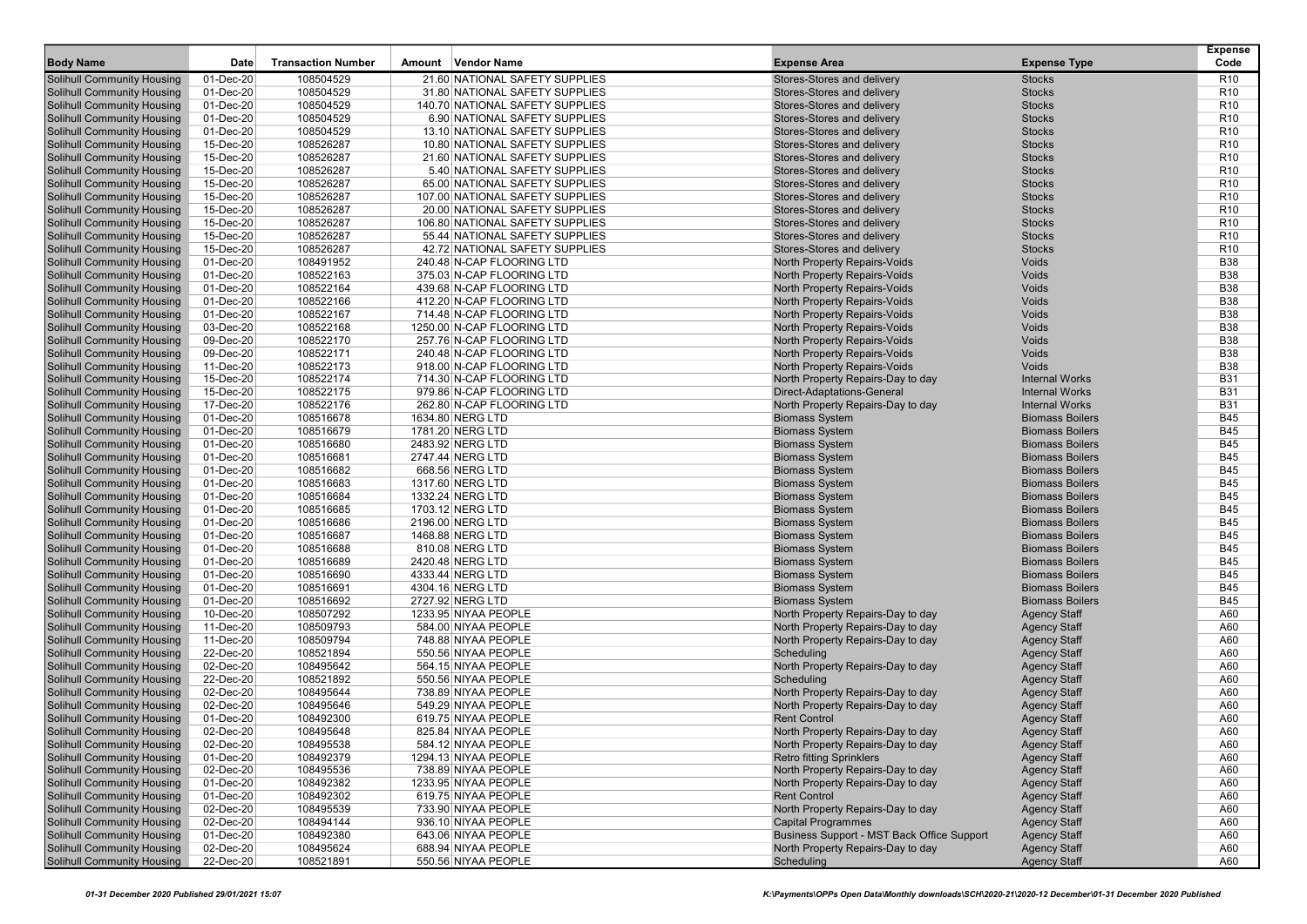| <b>Body Name</b>                                                       | <b>Date</b>            | <b>Transaction Number</b> | Amount Vendor Name                         | <b>Expense Area</b>                                                    |                                            | <b>Expense</b><br>Code |
|------------------------------------------------------------------------|------------------------|---------------------------|--------------------------------------------|------------------------------------------------------------------------|--------------------------------------------|------------------------|
|                                                                        |                        |                           |                                            |                                                                        | <b>Expense Type</b>                        |                        |
| Solihull Community Housing                                             | 02-Dec-20              | 108495625                 | 825.84 NIYAA PEOPLE                        | North Property Repairs-Day to day                                      | <b>Agency Staff</b>                        | A60                    |
| Solihull Community Housing                                             | 09-Dec-20              | 108505260                 | 688.94 NIYAA PEOPLE                        | North Property Repairs-Day to day                                      | <b>Agency Staff</b>                        | A60                    |
| <b>Solihull Community Housing</b>                                      | 09-Dec-20              | 108505258                 | 825.84 NIYAA PEOPLE                        | North Property Repairs-Day to day                                      | <b>Agency Staff</b>                        | A60                    |
| <b>Solihull Community Housing</b>                                      | 22-Dec-20              | 108521890                 | 550.56 NIYAA PEOPLE                        | Scheduling                                                             | <b>Agency Staff</b>                        | A60                    |
| <b>Solihull Community Housing</b>                                      | 09-Dec-20              | 108505312                 | 518.00 NIYAA PEOPLE<br>592.00 NIYAA PEOPLE | Anti Graffiti Team                                                     | <b>Agency Staff</b>                        | A60                    |
| <b>Solihull Community Housing</b>                                      | 09-Dec-20              | 108505252                 |                                            | North Property Repairs-Day to day                                      | <b>Agency Staff</b>                        | A60                    |
| <b>Solihull Community Housing</b>                                      | 09-Dec-20              | 108503490                 | 1233.95 NIYAA PEOPLE                       | North Property Repairs-Day to day                                      | <b>Agency Staff</b>                        | A60                    |
| <b>Solihull Community Housing</b>                                      | 09-Dec-20              | 108503489                 | 1294.13 NIYAA PEOPLE                       | <b>Retro fitting Sprinklers</b>                                        | <b>Agency Staff</b>                        | A60                    |
| <b>Solihull Community Housing</b>                                      | 08-Dec-20              | 108503332                 | 936.10 NIYAA PEOPLE                        | <b>Capital Programmes</b>                                              | <b>Agency Staff</b>                        | A60                    |
| <b>Solihull Community Housing</b><br><b>Solihull Community Housing</b> | 09-Dec-20              | 108505254                 | 738.89 NIYAA PEOPLE                        | North Property Repairs-Day to day<br>North Property Repairs-Day to day | <b>Agency Staff</b>                        | A60                    |
|                                                                        | 09-Dec-20              | 108505262                 | 738.89 NIYAA PEOPLE<br>619.75 NIYAA PEOPLE |                                                                        | <b>Agency Staff</b>                        | A60<br>A60             |
| <b>Solihull Community Housing</b>                                      | 09-Dec-20<br>09-Dec-20 | 108503475                 | 529.21 NIYAA PEOPLE                        | <b>Rent Control</b>                                                    | <b>Agency Staff</b>                        | A60                    |
| <b>Solihull Community Housing</b>                                      |                        | 108505263                 |                                            | North Property Repairs-Day to day                                      | <b>Agency Staff</b>                        |                        |
| <b>Solihull Community Housing</b><br><b>Solihull Community Housing</b> | 09-Dec-20              | 108503493                 | 643.06 NIYAA PEOPLE<br>493.50 NIYAA PEOPLE | Business Support - MST Back Office Support<br>Anti Graffiti Team       | <b>Agency Staff</b>                        | A60                    |
|                                                                        | 09-Dec-20              | 108505315                 |                                            |                                                                        | <b>Agency Staff</b>                        | A60                    |
| <b>Solihull Community Housing</b>                                      | 22-Dec-20              | 108521889                 | 550.56 NIYAA PEOPLE                        | Scheduling<br>Anti Graffiti Team                                       | <b>Agency Staff</b>                        | A60                    |
| <b>Solihull Community Housing</b>                                      | 15-Dec-20<br>15-Dec-20 | 108512471<br>108511832    | 608.65 NIYAA PEOPLE                        |                                                                        | <b>Agency Staff</b>                        | A60<br>A60             |
| <b>Solihull Community Housing</b>                                      |                        |                           | 825.84 NIYAA PEOPLE                        | North Property Repairs-Day to day                                      | <b>Agency Staff</b>                        |                        |
| <b>Solihull Community Housing</b>                                      | 14-Dec-20              | 108510864                 | 936.10 NIYAA PEOPLE                        | <b>Capital Programmes</b>                                              | <b>Agency Staff</b>                        | A60                    |
| <b>Solihull Community Housing</b>                                      | 15-Dec-20              | 108511835                 | 738.89 NIYAA PEOPLE                        | North Property Repairs-Day to day                                      | <b>Agency Staff</b>                        | A60                    |
| <b>Solihull Community Housing</b>                                      | 15-Dec-20              | 108511827                 | 593.23 NIYAA PEOPLE                        | <b>Rent Control</b>                                                    | <b>Agency Staff</b>                        | A60                    |
| <b>Solihull Community Housing</b>                                      | 15-Dec-20<br>15-Dec-20 | 108511833                 | 688.94 NIYAA PEOPLE                        | North Property Repairs-Day to day                                      | <b>Agency Staff</b>                        | A60                    |
| <b>Solihull Community Housing</b>                                      |                        | 108511838                 | 592.00 NIYAA PEOPLE                        | North Property Repairs-Day to day                                      | <b>Agency Staff</b>                        | A60                    |
| <b>Solihull Community Housing</b>                                      | 15-Dec-20              | 108512093                 | 1294.13 NIYAA PEOPLE                       | <b>Retro fitting Sprinklers</b>                                        | <b>Agency Staff</b>                        | A60                    |
| <b>Solihull Community Housing</b>                                      | 15-Dec-20              | 108511834                 | 698.95 NIYAA PEOPLE                        | North Property Repairs-Day to day                                      | <b>Agency Staff</b>                        | A60                    |
| <b>Solihull Community Housing</b>                                      | 17-Dec-20              | 108516751                 | 643.06 NIYAA PEOPLE                        | Business Support - MST Back Office Support                             | <b>Agency Staff</b>                        | A60                    |
| <b>Solihull Community Housing</b>                                      | 22-Dec-20              | 108522915                 | 592.00 NIYAA PEOPLE                        | North Property Repairs-Day to day                                      | <b>Agency Staff</b>                        | A60                    |
| <b>Solihull Community Housing</b>                                      | 21-Dec-20              | 108519568                 | 1173.34 NIYAA PEOPLE                       | <b>Retro fitting Sprinklers</b>                                        | <b>Agency Staff</b>                        | A60                    |
| <b>Solihull Community Housing</b><br><b>Solihull Community Housing</b> | 22-Dec-20              | 108522922                 | 708.94 NIYAA PEOPLE<br>825.84 NIYAA PEOPLE | North Property Repairs-Day to day                                      | <b>Agency Staff</b>                        | A60                    |
| <b>Solihull Community Housing</b>                                      | 22-Dec-20              | 108522919                 | 550.56 NIYAA PEOPLE                        | North Property Repairs-Day to day                                      | <b>Agency Staff</b>                        | A60                    |
| Solihull Community Housing                                             | 22-Dec-20              | 108521888<br>108522920    | 544.64 NIYAA PEOPLE                        | Scheduling                                                             | <b>Agency Staff</b>                        | A60<br>A60             |
| <b>Solihull Community Housing</b>                                      | 22-Dec-20<br>22-Dec-20 | 108522923                 | 479.52 NIYAA PEOPLE                        | North Property Repairs-Day to day                                      | <b>Agency Staff</b><br><b>Agency Staff</b> | A60                    |
| <b>Solihull Community Housing</b>                                      |                        | 108519755                 | 936.10 NIYAA PEOPLE                        | North Property Repairs-Day to day                                      |                                            | A60                    |
| <b>Solihull Community Housing</b>                                      | 21-Dec-20<br>21-Dec-20 | 108519569                 | 1233.95 NIYAA PEOPLE                       | <b>Capital Programmes</b><br>North Property Repairs-Day to day         | <b>Agency Staff</b><br><b>Agency Staff</b> | A60                    |
| <b>Solihull Community Housing</b>                                      | 21-Dec-20              | 108519565                 | 518.00 NIYAA PEOPLE                        | Anti Graffiti Team                                                     | <b>Agency Staff</b>                        | A60                    |
| <b>Solihull Community Housing</b>                                      | 21-Dec-20              | 108519561                 | 460.60 NIYAA PEOPLE                        | Anti Graffiti Team                                                     | <b>Agency Staff</b>                        | A60                    |
| <b>Solihull Community Housing</b>                                      | 21-Dec-20              | 108519560                 | 619.75 NIYAA PEOPLE                        | <b>Rent Control</b>                                                    | <b>Agency Staff</b>                        | A60                    |
| <b>Solihull Community Housing</b>                                      | 22-Dec-20              | 108522917                 | 738.89 NIYAA PEOPLE                        | North Property Repairs-Day to day                                      | <b>Agency Staff</b>                        | A60                    |
| <b>Solihull Community Housing</b>                                      | 21-Dec-20              | 108519606                 | 643.06 NIYAA PEOPLE                        | Business Support - MST Back Office Support                             | <b>Agency Staff</b>                        | A60                    |
| <b>Solihull Community Housing</b>                                      | 30-Dec-20              | 108538373                 | 479.52 NIYAA PEOPLE                        | North Property Repairs-Day to day                                      | <b>Agency Staff</b>                        | A60                    |
| <b>Solihull Community Housing</b>                                      | 30-Dec-20              | 108538376                 | 360.00 NIYAA PEOPLE                        | North Property Repairs-Day to day                                      | <b>Agency Staff</b>                        | A60                    |
| <b>Solihull Community Housing</b>                                      | 30-Dec-20              | 108538375                 | 334.80 NIYAA PEOPLE                        | North Property Repairs-Day to day                                      | <b>Agency Staff</b>                        | A60                    |
| <b>Solihull Community Housing</b>                                      | 30-Dec-20              | 108538377                 | 449.33 NIYAA PEOPLE                        | North Property Repairs-Day to day                                      | <b>Agency Staff</b>                        | A60                    |
| <b>Solihull Community Housing</b>                                      | 30-Dec-20              | 108538220                 | 569.25 NIYAA PEOPLE                        | <b>Capital Programmes</b>                                              | <b>Agency Staff</b>                        | A60                    |
| <b>Solihull Community Housing</b>                                      | 30-Dec-20              | 108538374                 | 381.71 NIYAA PEOPLE                        | North Property Repairs-Day to day                                      | <b>Agency Staff</b>                        | A60                    |
| Solihull Community Housing                                             | 30-Dec-20              | 108539300                 | 315.00 NIYAA PEOPLE                        | Anti Graffiti Team                                                     | <b>Agency Staff</b>                        | A60                    |
| <b>Solihull Community Housing</b>                                      | 22-Dec-20              | 108524070                 | 85.49 NPOWER                               | <b>Private Sector Leasing</b>                                          | Gas                                        | <b>B10</b>             |
| <b>Solihull Community Housing</b>                                      | 22-Dec-20              | 108524070                 | 241.50 NPOWER                              | <b>Private Sector Leasing</b>                                          | Electricity                                | <b>B11</b>             |
| <b>Solihull Community Housing</b>                                      | 22-Dec-20              | 108524070                 | 31.07 NPOWER                               | <b>Private Sector Leasing</b>                                          | Electricity                                | <b>B11</b>             |
| <b>Solihull Community Housing</b>                                      | 01-Dec-20              | 108521667                 | 623.88 OAKLEAF COMMERCIAL SERVICES LTD     | Low Rise window Replacement                                            | <b>Contractor Payments</b>                 | <b>B70</b>             |
| <b>Solihull Community Housing</b>                                      | 01-Dec-20              | 108491864                 | 219.22 OAKLEAF COMMERCIAL SERVICES LTD     | North Property Repairs-Day to day                                      | <b>Internal Works</b>                      | <b>B31</b>             |
| <b>Solihull Community Housing</b>                                      | 01-Dec-20              | 108491869                 | 943.65 OAKLEAF COMMERCIAL SERVICES LTD     | North Property Repairs-Day to day                                      | <b>Internal Works</b>                      | <b>B31</b>             |
| <b>Solihull Community Housing</b>                                      | 01-Dec-20              | 108491875                 | 212.08 OAKLEAF COMMERCIAL SERVICES LTD     | North Property Repairs-Day to day                                      | <b>Internal Works</b>                      | <b>B31</b>             |
| <b>Solihull Community Housing</b>                                      | 01-Dec-20              | 108491878                 | 417.02 OAKLEAF COMMERCIAL SERVICES LTD     | North Property Repairs-Day to day                                      | <b>Internal Works</b>                      | <b>B31</b>             |
| <b>Solihull Community Housing</b>                                      | 01-Dec-20              | 108491884                 | 623.88 OAKLEAF COMMERCIAL SERVICES LTD     | North Property Repairs-Voids                                           | Voids                                      | <b>B38</b>             |
| <b>Solihull Community Housing</b>                                      | 09-Dec-20              | 108511763                 | 424.89 OAKLEAF COMMERCIAL SERVICES LTD     | North Property Repairs-Voids                                           | Voids                                      | <b>B38</b>             |
| <b>Solihull Community Housing</b>                                      | 09-Dec-20              | 108511764                 | 623.88 OAKLEAF COMMERCIAL SERVICES LTD     | Low Rise window Replacement                                            | <b>Contractor Payments</b>                 | <b>B70</b>             |
| <b>Solihull Community Housing</b>                                      | 09-Dec-20              | 108511769                 | 717.29 OAKLEAF COMMERCIAL SERVICES LTD     | North Property Repairs-Day to day                                      | <b>Internal Works</b>                      | <b>B31</b>             |
| <b>Solihull Community Housing</b>                                      | 09-Dec-20              | 108511770                 | 219.22 OAKLEAF COMMERCIAL SERVICES LTD     | North Property Repairs-Day to day                                      | <b>Internal Works</b>                      | <b>B31</b>             |
| <b>Solihull Community Housing</b>                                      | 09-Dec-20              | 108511773                 | 738.71 OAKLEAF COMMERCIAL SERVICES LTD     | North Property Repairs-Day to day                                      | <b>Internal Works</b>                      | <b>B31</b>             |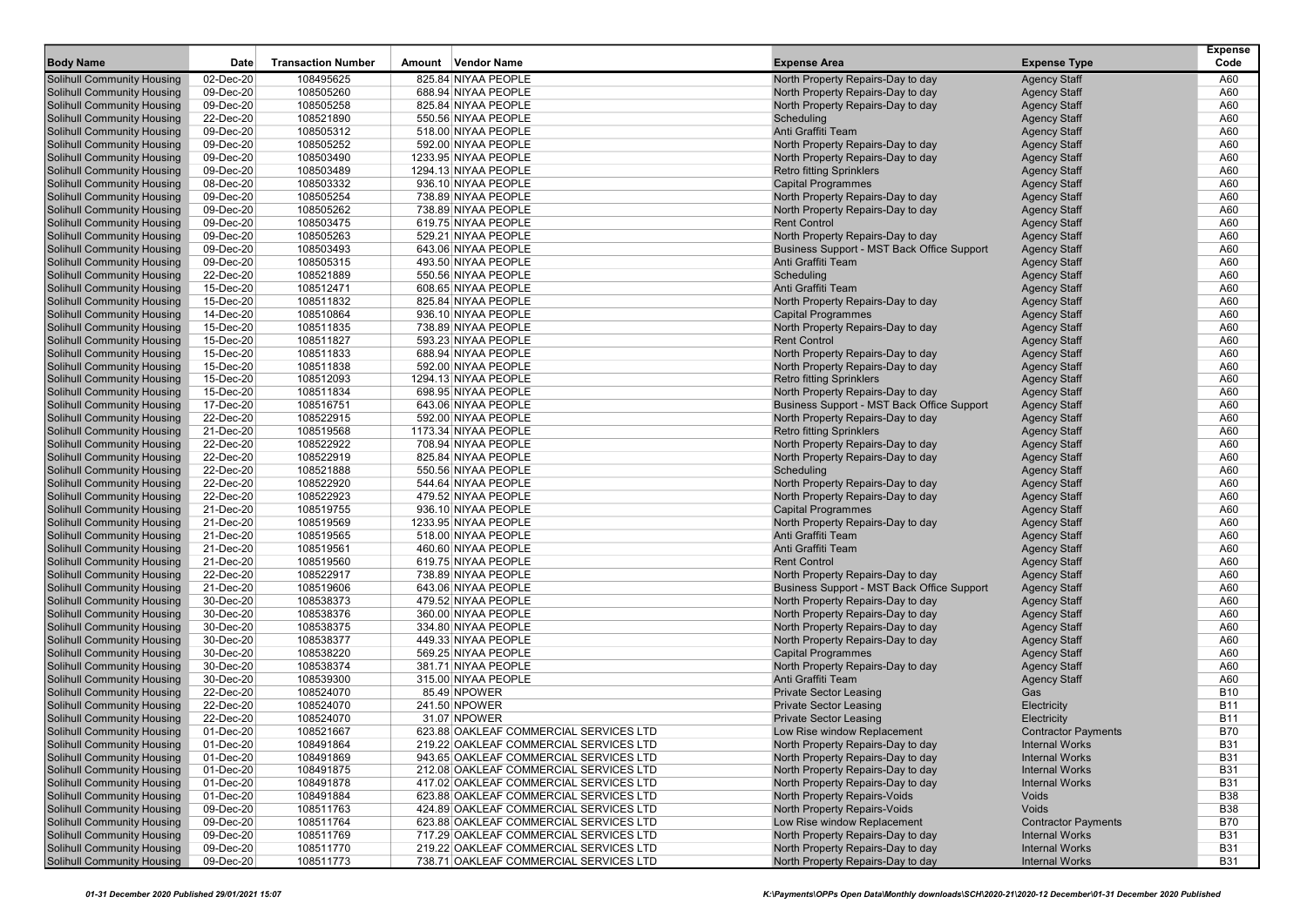| <b>Body Name</b>                                                       | <b>Date</b>            | <b>Transaction Number</b> | Amount Vendor Name                                                   | <b>Expense Area</b>                                        | <b>Expense Type</b>                                      | <b>Expense</b><br>Code        |
|------------------------------------------------------------------------|------------------------|---------------------------|----------------------------------------------------------------------|------------------------------------------------------------|----------------------------------------------------------|-------------------------------|
|                                                                        | 09-Dec-20              | 108511775                 | 417.02 OAKLEAF COMMERCIAL SERVICES LTD                               |                                                            | <b>Internal Works</b>                                    | <b>B31</b>                    |
| Solihull Community Housing                                             | 09-Dec-20              | 108511776                 | 577.91 OAKLEAF COMMERCIAL SERVICES LTD                               | North Property Repairs-Day to day                          |                                                          | <b>B70</b>                    |
| Solihull Community Housing<br><b>Solihull Community Housing</b>        | 02-Dec-20              | 108511782                 | 1904.20 OAKLEAF COMMERCIAL SERVICES LTD                              | Low Rise window Replacement<br>Low Rise window Replacement | <b>Contractor Payments</b><br><b>Contractor Payments</b> | <b>B70</b>                    |
| <b>Solihull Community Housing</b>                                      | 02-Dec-20              | 108511782                 | 2989.05 OAKLEAF COMMERCIAL SERVICES LTD                              | Low Rise window Replacement                                | <b>Contractor Payments</b>                               | <b>B70</b>                    |
| <b>Solihull Community Housing</b>                                      | 02-Dec-20              | 108511782                 | 3591.85 OAKLEAF COMMERCIAL SERVICES LTD                              | Low Rise window Replacement                                | <b>Contractor Payments</b>                               | <b>B70</b>                    |
| <b>Solihull Community Housing</b>                                      | 02-Dec-20              | 108511782                 | 3791.66 OAKLEAF COMMERCIAL SERVICES LTD                              | Low Rise window Replacement                                | <b>Contractor Payments</b>                               | <b>B70</b>                    |
| Solihull Community Housing                                             | 02-Dec-20              | 108511782                 | 2173.05 OAKLEAF COMMERCIAL SERVICES LTD                              | Low Rise window Replacement                                | <b>Contractor Payments</b>                               | <b>B70</b>                    |
| <b>Solihull Community Housing</b>                                      | 02-Dec-20              | 108511782                 | 3045.76 OAKLEAF COMMERCIAL SERVICES LTD                              | Low Rise window Replacement                                | <b>Contractor Payments</b>                               | <b>B70</b>                    |
| <b>Solihull Community Housing</b>                                      | 02-Dec-20              | 108511782                 | 3045.76 OAKLEAF COMMERCIAL SERVICES LTD                              | Low Rise window Replacement                                | <b>Contractor Payments</b>                               | <b>B70</b>                    |
| <b>Solihull Community Housing</b>                                      | 02-Dec-20              | 108511782                 | 3132.11 OAKLEAF COMMERCIAL SERVICES LTD                              | Low Rise window Replacement                                | <b>Contractor Payments</b>                               | <b>B70</b>                    |
| <b>Solihull Community Housing</b>                                      | 02-Dec-20              | 108511782                 | 2300.96 OAKLEAF COMMERCIAL SERVICES LTD                              | Low Rise window Replacement                                | <b>Contractor Payments</b>                               | <b>B70</b>                    |
| Solihull Community Housing                                             | 02-Dec-20              | 108511782                 | 2317.49 OAKLEAF COMMERCIAL SERVICES LTD                              | Low Rise window Replacement                                | <b>Contractor Payments</b>                               | <b>B70</b>                    |
| <b>Solihull Community Housing</b>                                      | 16-Dec-20              | 108521668                 | 2191.86 OAKLEAF COMMERCIAL SERVICES LTD                              | Low Rise window Replacement                                | <b>Contractor Payments</b>                               | <b>B70</b>                    |
| <b>Solihull Community Housing</b>                                      | 16-Dec-20              | 108521669                 | 3184.36 OAKLEAF COMMERCIAL SERVICES LTD                              | Low Rise window Replacement                                | <b>Contractor Payments</b>                               | <b>B70</b>                    |
| <b>Solihull Community Housing</b>                                      | 16-Dec-20              | 108521670                 | 4133.02 OAKLEAF COMMERCIAL SERVICES LTD                              | Low Rise window Replacement                                | <b>Contractor Payments</b>                               | <b>B70</b>                    |
| <b>Solihull Community Housing</b>                                      | 16-Dec-20              | 108521671                 | 4050.69 OAKLEAF COMMERCIAL SERVICES LTD                              | Low Rise window Replacement                                | <b>Contractor Payments</b>                               | <b>B70</b>                    |
| Solihull Community Housing                                             | 16-Dec-20              | 108521672                 | 1502.96 OAKLEAF COMMERCIAL SERVICES LTD                              | Low Rise window Replacement                                | <b>Contractor Payments</b>                               | <b>B70</b>                    |
| <b>Solihull Community Housing</b>                                      | 18-Dec-20              | 108532246                 | 307.41 OAKLEAF COMMERCIAL SERVICES LTD                               | North Property Repairs-Day to day                          | <b>Internal Works</b>                                    | <b>B31</b>                    |
| <b>Solihull Community Housing</b>                                      | 18-Dec-20              | 108532248                 | 552.99 OAKLEAF COMMERCIAL SERVICES LTD                               | Low Rise window Replacement                                | <b>Contractor Payments</b>                               | <b>B70</b>                    |
| <b>Solihull Community Housing</b>                                      | 18-Dec-20              | 108532249                 | 1201.79 OAKLEAF COMMERCIAL SERVICES LTD                              | North Property Repairs-Voids                               | Voids                                                    | <b>B38</b>                    |
| <b>Solihull Community Housing</b>                                      | 18-Dec-20              | 108532250                 | 577.91 OAKLEAF COMMERCIAL SERVICES LTD                               | North Property Repairs-Voids                               | Voids                                                    | <b>B38</b>                    |
| Solihull Community Housing                                             | 18-Dec-20              | 108532251                 | 271.80 OAKLEAF COMMERCIAL SERVICES LTD                               | North Property Repairs-Day to day                          | <b>Internal Works</b>                                    | <b>B31</b>                    |
| <b>Solihull Community Housing</b>                                      | 18-Dec-20              | 108532257                 | 623.88 OAKLEAF COMMERCIAL SERVICES LTD                               | Low Rise window Replacement                                | <b>Contractor Payments</b>                               | <b>B70</b>                    |
| <b>Solihull Community Housing</b>                                      | 18-Dec-20              | 108532258                 | 447.88 OAKLEAF COMMERCIAL SERVICES LTD                               | Low Rise window Replacement                                | <b>Contractor Payments</b>                               | <b>B70</b>                    |
| <b>Solihull Community Housing</b>                                      | 18-Dec-20              | 108532263                 | 352.44 OAKLEAF COMMERCIAL SERVICES LTD                               | North Property Repairs-Day to day                          | <b>Internal Works</b>                                    | <b>B31</b>                    |
| <b>Solihull Community Housing</b>                                      | 18-Dec-20              | 108532271                 | 322.42 OAKLEAF COMMERCIAL SERVICES LTD                               | North Property Repairs-Voids                               | Voids                                                    | <b>B38</b>                    |
| Solihull Community Housing                                             | 18-Dec-20              | 108532272                 | 718.45 OAKLEAF COMMERCIAL SERVICES LTD                               | Low Rise window Replacement                                | <b>Contractor Payments</b>                               | <b>B70</b>                    |
| <b>Solihull Community Housing</b>                                      | 18-Dec-20              | 108532273                 | 447.88 OAKLEAF COMMERCIAL SERVICES LTD                               | North Property Repairs-Day to day                          | <b>Internal Works</b>                                    | <b>B31</b>                    |
| <b>Solihull Community Housing</b>                                      | 03-Dec-20              | 108500014                 | 521.00 ORBIS PROTECT LIMITED                                         | Ipswich House                                              | Cleaning                                                 | <b>B50</b>                    |
| <b>Solihull Community Housing</b>                                      | 01-Dec-20              | 108520741                 | 219.06 ORBIS PROTECT LIMITED                                         | North Property Repairs-Voids                               | Voids                                                    | <b>B38</b>                    |
| <b>Solihull Community Housing</b>                                      | 01-Dec-20              | 108498558                 | 367.18 ORBIS PROTECT LIMITED                                         | <b>North Property Repairs-Voids</b>                        | Voids                                                    | <b>B38</b>                    |
| Solihull Community Housing                                             | 01-Dec-20              | 108498568                 | 675.32 ORBIS PROTECT LIMITED                                         | North Property Repairs-Voids                               | Voids                                                    | <b>B38</b>                    |
| <b>Solihull Community Housing</b>                                      | 01-Dec-20              | 108498571                 | 253.31 ORBIS PROTECT LIMITED                                         | North Property Repairs-Voids                               | Voids                                                    | <b>B38</b>                    |
| <b>Solihull Community Housing</b>                                      | 01-Dec-20              | 108498574                 | 281.34 ORBIS PROTECT LIMITED                                         | North Property Repairs-Voids                               | Voids                                                    | <b>B38</b>                    |
| <b>Solihull Community Housing</b>                                      | 01-Dec-20              | 108498582                 | 222.05 ORBIS PROTECT LIMITED                                         | <b>North Property Repairs-Voids</b>                        | Voids                                                    | <b>B38</b>                    |
| <b>Solihull Community Housing</b>                                      | 01-Dec-20              | 108498604                 | 331.46 ORBIS PROTECT LIMITED                                         | North Property Repairs-Voids                               | Voids                                                    | <b>B38</b>                    |
| Solihull Community Housing                                             | 01-Dec-20              | 108498617                 | 484.53 ORBIS PROTECT LIMITED                                         | <b>North Property Repairs-Voids</b>                        | Voids                                                    | <b>B38</b>                    |
| <b>Solihull Community Housing</b>                                      | 01-Dec-20              | 108498619                 | 487.76 ORBIS PROTECT LIMITED                                         | North Property Repairs-Voids                               | Voids                                                    | <b>B38</b>                    |
| <b>Solihull Community Housing</b>                                      | 01-Dec-20              | 108498620                 | 238.37 ORBIS PROTECT LIMITED                                         | North Property Repairs-Voids                               | Voids                                                    | <b>B38</b>                    |
| <b>Solihull Community Housing</b>                                      | 01-Dec-20              | 108498632                 | 315.83 ORBIS PROTECT LIMITED                                         | <b>North Property Repairs-Voids</b>                        | Voids                                                    | <b>B38</b>                    |
| <b>Solihull Community Housing</b>                                      | 01-Dec-20              | 108498639                 | 268.94 ORBIS PROTECT LIMITED                                         | North Property Repairs-Voids                               | Voids                                                    | <b>B38</b>                    |
| Solihull Community Housing                                             | 01-Dec-20              | 108498656                 | 326.58 ORBIS PROTECT LIMITED                                         | North Property Repairs-Voids                               | Voids                                                    | <b>B38</b>                    |
| <b>Solihull Community Housing</b>                                      | 01-Dec-20              | 108498666                 | 222.05 ORBIS PROTECT LIMITED                                         | <b>North Property Repairs-Voids</b>                        | Voids                                                    | <b>B38</b>                    |
| <b>Solihull Community Housing</b>                                      | 01-Dec-20              | 108498668                 | 218.82 ORBIS PROTECT LIMITED                                         | North Property Repairs-Voids                               | Voids                                                    | <b>B38</b>                    |
| <b>Solihull Community Housing</b>                                      | 01-Dec-20              | 108498672                 | 218.82 ORBIS PROTECT LIMITED                                         | North Property Repairs-Voids                               | Voids                                                    | <b>B38</b>                    |
| <b>Solihull Community Housing</b>                                      | 01-Dec-20              | 108498673                 | 612.80 ORBIS PROTECT LIMITED                                         | North Property Repairs-Voids                               | Voids                                                    | <b>B38</b>                    |
| Solihull Community Housing                                             | 01-Dec-20              | 108498674                 | 303.45 ORBIS PROTECT LIMITED                                         | <b>North Property Repairs-Voids</b>                        | Voids                                                    | <b>B38</b>                    |
| <b>Solihull Community Housing</b>                                      | 01-Dec-20              | 108498675                 | 362.72 ORBIS PROTECT LIMITED                                         | North Property Repairs-Voids                               | Voids                                                    | <b>B38</b>                    |
| <b>Solihull Community Housing</b>                                      | 01-Dec-20              | 108498678                 | 291.89 ORBIS PROTECT LIMITED                                         | <b>North Property Repairs-Voids</b>                        | Voids                                                    | <b>B38</b>                    |
| <b>Solihull Community Housing</b>                                      | 01-Dec-20              | 108498688                 | 254.97 ORBIS PROTECT LIMITED                                         | <b>North Property Repairs-Voids</b>                        | <b>Voids</b>                                             | <b>B38</b>                    |
| <b>Solihull Community Housing</b>                                      | 03-Dec-20              | 108497312                 | 5260.00 ORBIS PROTECT LIMITED                                        | <b>Call Centre</b>                                         | Other Fees & Charges                                     | D <sub>59</sub>               |
| <b>Solihull Community Housing</b>                                      | 03-Dec-20              | 108497311                 | 10692.00 ORBIS PROTECT LIMITED                                       | <b>Call Centre</b>                                         | Other Fees & Charges                                     | D <sub>59</sub>               |
| <b>Solihull Community Housing</b>                                      | 03-Dec-20              | 108497311                 | -5832.00 ORBIS PROTECT LIMITED                                       | <b>Call Centre</b>                                         | Other Fees & Charges                                     | D <sub>59</sub>               |
| <b>Solihull Community Housing</b>                                      | 08-Dec-20              | 108511819                 | 5736.95 P K HYGIENE SERVICES LTD                                     | North Property Repairs-Voids                               | Voids                                                    | <b>B38</b>                    |
| <b>Solihull Community Housing</b>                                      | 15-Dec-20              | 108522194                 | 4044.90 P K HYGIENE SERVICES LTD<br>5356.15 P K HYGIENE SERVICES LTD | North Property Repairs-Voids                               | Voids                                                    | <b>B38</b>                    |
| <b>Solihull Community Housing</b><br><b>Solihull Community Housing</b> | 15-Dec-20<br>04-Dec-20 | 108522195<br>108526296    | 6265.74 PACE PETROLEUM LTD                                           | North Property Repairs-Voids<br>Stores-Stores and delivery | Voids<br><b>Stocks</b>                                   | <b>B38</b><br>R <sub>10</sub> |
| <b>Solihull Community Housing</b>                                      | 17-Dec-20              | 108517299                 | 1750.00 PARTRIDGE HOMES                                              | <b>Syrian Family Properties</b>                            | Rents                                                    | <b>B22</b>                    |
| <b>Solihull Community Housing</b>                                      | 11-Dec-20              | 108510061                 | 250.00 PLAIN ENGLISH CAMPAIGN LTD                                    | Customer, Communication & Information Team                 | <b>Professional Fees</b>                                 | D50                           |
| <b>Solihull Community Housing</b>                                      | 01-Dec-20              | 108500318                 | 966.00 R S MILLER ROOFING(WOLVERHAMPTON) LTD                         | North Property Repairs-Day to day                          | <b>Rev Contractor Payments</b>                           | <b>B71</b>                    |
| <b>Solihull Community Housing</b>                                      | 01-Dec-20              | 108500318                 | 3648.12 R S MILLER ROOFING(WOLVERHAMPTON) LTD                        | Pitched Re-roofing                                         | <b>Contractor Payments</b>                               | <b>B70</b>                    |
|                                                                        |                        |                           |                                                                      |                                                            |                                                          |                               |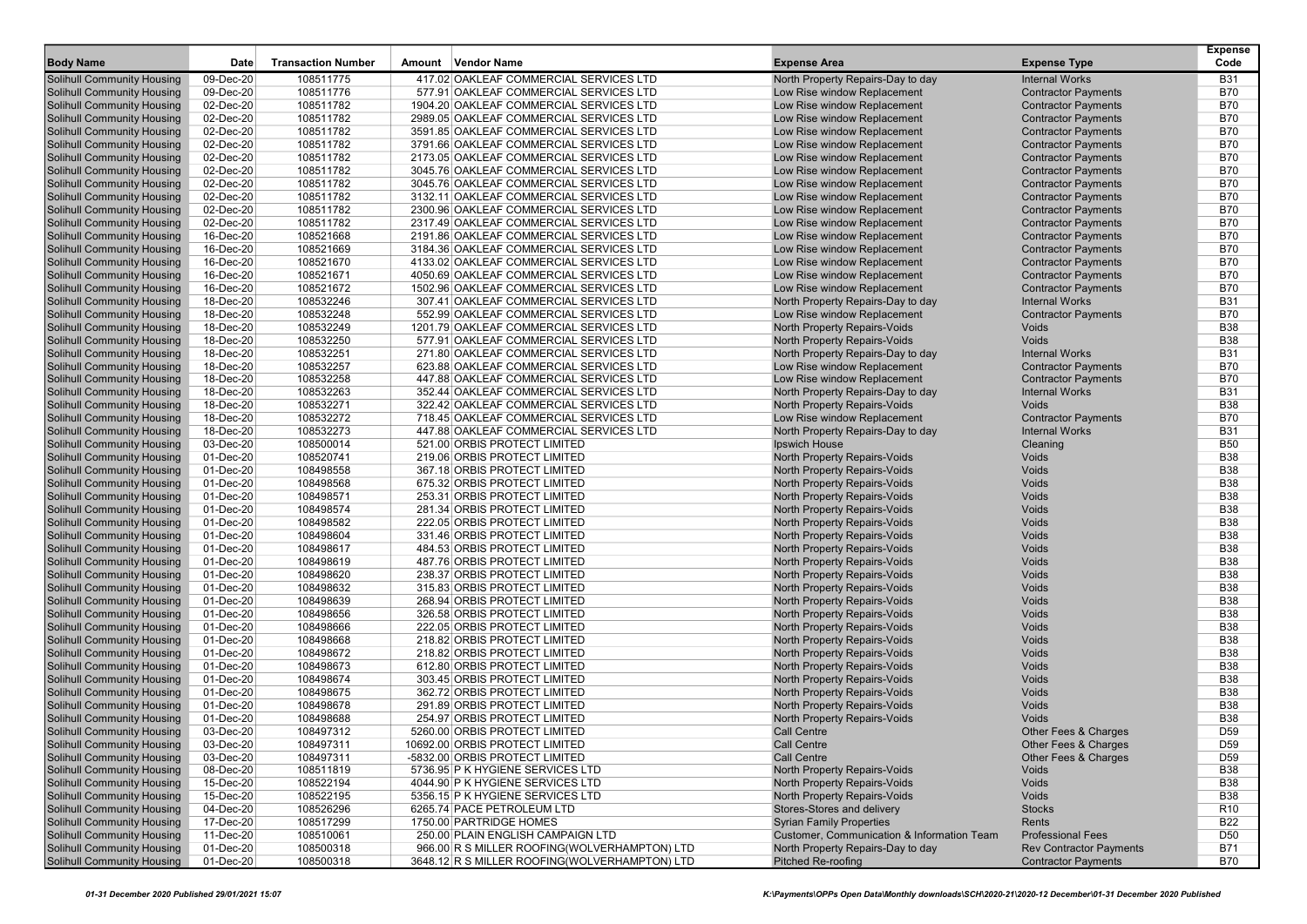| <b>Body Name</b>                                                       | Date                   | <b>Transaction Number</b> | Amount Vendor Name                            | <b>Expense Area</b>                         | <b>Expense Type</b>                        | <b>Expense</b><br>Code |
|------------------------------------------------------------------------|------------------------|---------------------------|-----------------------------------------------|---------------------------------------------|--------------------------------------------|------------------------|
| <b>Solihull Community Housing</b>                                      | 01-Dec-20              | 108500318                 | 3648.12 R S MILLER ROOFING(WOLVERHAMPTON) LTD | <b>Pitched Re-roofing</b>                   | <b>Contractor Payments</b>                 | B70                    |
| <b>Solihull Community Housing</b>                                      | 01-Dec-20              | 108500318                 | 3620.12 R S MILLER ROOFING(WOLVERHAMPTON) LTD | <b>Pitched Re-roofing</b>                   | <b>Contractor Payments</b>                 | <b>B70</b>             |
| <b>Solihull Community Housing</b>                                      | 01-Dec-20              | 108500318                 | 3771.52 R S MILLER ROOFING(WOLVERHAMPTON) LTD | <b>Pitched Re-roofing</b>                   | <b>Contractor Payments</b>                 | <b>B70</b>             |
| <b>Solihull Community Housing</b>                                      | 01-Dec-20              | 108500318                 | 3794.95 R S MILLER ROOFING(WOLVERHAMPTON) LTD | <b>Pitched Re-roofing</b>                   | <b>Contractor Payments</b>                 | <b>B70</b>             |
| <b>Solihull Community Housing</b>                                      | 01-Dec-20              | 108500318                 | 3596.23 R S MILLER ROOFING(WOLVERHAMPTON) LTD | <b>Pitched Re-roofing</b>                   | <b>Contractor Payments</b>                 | <b>B70</b>             |
| <b>Solihull Community Housing</b>                                      | 01-Dec-20              | 108500318                 | 3596.23 R S MILLER ROOFING(WOLVERHAMPTON) LTD | <b>Pitched Re-roofing</b>                   | <b>Contractor Payments</b>                 | <b>B70</b>             |
| <b>Solihull Community Housing</b>                                      | 01-Dec-20              | 108500318                 | 3596.23 R S MILLER ROOFING(WOLVERHAMPTON) LTD | <b>Pitched Re-roofing</b>                   | <b>Contractor Payments</b>                 | <b>B70</b>             |
| <b>Solihull Community Housing</b>                                      | 01-Dec-20              | 108500318                 | 3620.12 R S MILLER ROOFING(WOLVERHAMPTON) LTD | <b>Pitched Re-roofing</b>                   | <b>Contractor Payments</b>                 | <b>B70</b>             |
| <b>Solihull Community Housing</b>                                      | 01-Dec-20              | 108500318                 | 3596.23 R S MILLER ROOFING(WOLVERHAMPTON) LTD | <b>Pitched Re-roofing</b>                   | <b>Contractor Payments</b>                 | <b>B70</b>             |
| <b>Solihull Community Housing</b>                                      | 01-Dec-20              | 108500318                 | 3131.09 R S MILLER ROOFING(WOLVERHAMPTON) LTD | <b>Pitched Re-roofing</b>                   | <b>Contractor Payments</b>                 | <b>B70</b>             |
| <b>Solihull Community Housing</b>                                      | 01-Dec-20              | 108500318                 | 3131.09 R S MILLER ROOFING(WOLVERHAMPTON) LTD | <b>Pitched Re-roofing</b>                   | <b>Contractor Payments</b>                 | <b>B70</b>             |
| <b>Solihull Community Housing</b>                                      | 01-Dec-20              | 108500318                 | 3131.09 R S MILLER ROOFING(WOLVERHAMPTON) LTD | <b>Pitched Re-roofing</b>                   | <b>Contractor Payments</b>                 | <b>B70</b>             |
| <b>Solihull Community Housing</b>                                      | 01-Dec-20              | 108500318                 | 3402.11 R S MILLER ROOFING(WOLVERHAMPTON) LTD | <b>Pitched Re-roofing</b>                   | <b>Contractor Payments</b>                 | <b>B70</b>             |
| <b>Solihull Community Housing</b>                                      | 01-Dec-20              | 108500318                 | 3402.11 R S MILLER ROOFING(WOLVERHAMPTON) LTD | <b>Pitched Re-roofing</b>                   | <b>Contractor Payments</b>                 | <b>B70</b>             |
| <b>Solihull Community Housing</b>                                      | 01-Dec-20              | 108500318                 | 3402.11 R S MILLER ROOFING(WOLVERHAMPTON) LTD | <b>Pitched Re-roofing</b>                   | <b>Contractor Payments</b>                 | <b>B70</b>             |
| <b>Solihull Community Housing</b>                                      | 03-Dec-20              | 108497306                 | 250.00 RAPIDE COMMUNICATION LIMITED           | North Property Repairs-Day to day           | <b>Materials</b>                           | D <sub>13</sub>        |
| <b>Solihull Community Housing</b>                                      | 04-Dec-20              | 108500784                 | 370.23 RAPIDE COMMUNICATION LIMITED           | North Property Repairs-Day to day           | <b>Materials</b>                           | D <sub>13</sub>        |
| <b>Solihull Community Housing</b>                                      | 21-Dec-20              | 108519557                 | 3739.84 REDACTED PERSONAL INFORMATION         | <b>Private Sector Leasing</b>               | Rents                                      | <b>B22</b>             |
| <b>Solihull Community Housing</b>                                      | 17-Dec-20              | 108516770                 | 723.00 REDACTED PERSONAL INFORMATION          | <b>Private Sector Leasing</b>               | Rents                                      | <b>B22</b>             |
| <b>Solihull Community Housing</b>                                      | 17-Dec-20              | 108517149                 | 2625.00 REDACTED PERSONAL INFORMATION         | <b>Syrian Family Properties</b>             | Rents                                      | <b>B22</b>             |
| <b>Solihull Community Housing</b>                                      | 02-Dec-20              | 108495717                 | 1964.50 REDACTED PERSONAL INFORMATION         | Housing Aid & Homelessness                  | <b>Tenant Medicals</b>                     | D63                    |
| <b>Solihull Community Housing</b>                                      | 17-Dec-20              | 108517304                 | 4038.84 REDACTED PERSONAL INFORMATION         | <b>Private Sector Leasing</b>               | Rents                                      | <b>B22</b>             |
| <b>Solihull Community Housing</b>                                      | 21-Dec-20              | 108519559                 | 4338.10 REDACTED PERSONAL INFORMATION         | <b>Private Sector Leasing</b>               | Rents                                      | <b>B22</b>             |
| <b>Solihull Community Housing</b>                                      | 08-Dec-20              | 108502307                 | 4038.84 REDACTED PERSONAL INFORMATION         | <b>Private Sector Leasing</b>               | Rents                                      | <b>B22</b>             |
| <b>Solihull Community Housing</b>                                      | 02-Dec-20              | 108495863                 | 4038.84 REDACTED PERSONAL INFORMATION         | <b>Private Sector Leasing</b>               | Rents                                      | <b>B22</b>             |
| <b>Solihull Community Housing</b>                                      | 10-Dec-20              | 108506817                 | 9000.00 REDACTED PERSONAL INFORMATION         | Private Sector - Disabled Facilities Grants | <b>Contractor Payments</b>                 | <b>B70</b>             |
| <b>Solihull Community Housing</b>                                      | 10-Dec-20              | 108506816                 | 10528.00 REDACTED PERSONAL INFORMATION        | Private Sector - Disabled Facilities Grants | <b>Contractor Payments</b>                 | <b>B70</b>             |
| <b>Solihull Community Housing</b>                                      | 01-Dec-20              | 108491904                 | 10000.00 REDACTED PERSONAL INFORMATION        | Private Sector - Disabled Facilities Grants | <b>Contractor Payments</b>                 | <b>B70</b>             |
| <b>Solihull Community Housing</b>                                      | 22-Dec-20              | 108523172                 | 250.00 REDACTED PERSONAL INFORMATION          | Income Collection Team                      | <b>Tenant Expenses</b>                     | D61                    |
| <b>Solihull Community Housing</b>                                      | 08-Dec-20              | 108502235                 | 4338.10 REDACTED PERSONAL INFORMATION         | <b>Private Sector Leasing</b>               | Rents                                      | <b>B22</b>             |
| <b>Solihull Community Housing</b>                                      | 08-Dec-20              | 108502304                 | 4038.84 REDACTED PERSONAL INFORMATION         | <b>Private Sector Leasing</b>               | Rents                                      | <b>B22</b>             |
| <b>Solihull Community Housing</b>                                      | 08-Dec-20              | 108502311                 | 4038.84 REDACTED PERSONAL INFORMATION         | <b>Private Sector Leasing</b>               | Rents                                      | <b>B22</b>             |
| <b>Solihull Community Housing</b>                                      | 22-Dec-20              | 108522949                 | 865.00 REDACTED PERSONAL INFORMATION          | <b>Private Sector Leasing</b>               | <b>Materials</b>                           | D <sub>13</sub>        |
| <b>Solihull Community Housing</b>                                      | 22-Dec-20              | 108523176                 | 250.00 REDACTED PERSONAL INFORMATION          | Income Collection Team                      | <b>Tenant Expenses</b>                     | D61                    |
| <b>Solihull Community Housing</b>                                      | 22-Dec-20              | 108523177                 | 250.00 REDACTED PERSONAL INFORMATION          | Income Collection Team                      | <b>Tenant Expenses</b>                     | D61                    |
| <b>Solihull Community Housing</b>                                      | 02-Dec-20              | 108495628                 | 3750.00 REDACTED PERSONAL INFORMATION         | <b>Syrian Family Properties</b>             | Rents                                      | <b>B22</b>             |
| <b>Solihull Community Housing</b>                                      | 01-Dec-20              | 108494111                 | 4038.84 REDACTED PERSONAL INFORMATION         | <b>Private Sector Leasing</b>               | Rents                                      | <b>B22</b>             |
| <b>Solihull Community Housing</b>                                      | 10-Dec-20              | 108508154                 | 1000.00 REDACTED PERSONAL INFORMATION         | North Property Repairs-Day to day           | <b>Complaints Compensation</b>             | D97                    |
| <b>Solihull Community Housing</b>                                      | 22-Dec-20              | 108523174                 | 250.00 REDACTED PERSONAL INFORMATION          | Income Collection Team                      | <b>Tenant Expenses</b>                     | D61                    |
| <b>Solihull Community Housing</b>                                      | 02-Dec-20              | 108496844                 | 4338.10 REDACTED PERSONAL INFORMATION         | <b>Private Sector Leasing</b>               | Rents                                      | <b>B22</b>             |
| <b>Solihull Community Housing</b>                                      | 11-Dec-20              | 108510050                 | 570.93 REED                                   | <b>Call Centre</b>                          | <b>Agency Staff</b>                        | A60                    |
| <b>Solihull Community Housing</b>                                      | 11-Dec-20<br>11-Dec-20 | 108510049<br>108510051    | 598.88 REED<br>622.83 REED                    | <b>Call Centre</b><br><b>Call Centre</b>    | <b>Agency Staff</b>                        | A60<br>A60             |
| <b>Solihull Community Housing</b><br><b>Solihull Community Housing</b> | 11-Dec-20              | 108510047                 | 479.10 REED                                   | <b>Call Centre</b>                          | <b>Agency Staff</b><br><b>Agency Staff</b> | A60                    |
| <b>Solihull Community Housing</b>                                      | 11-Dec-20              | 108510048                 | 335.37 REED                                   | <b>Call Centre</b>                          | <b>Agency Staff</b>                        | A60                    |
| <b>Solihull Community Housing</b>                                      | 11-Dec-20              | 108510046                 | 383.42 REED                                   | <b>Call Centre</b>                          | <b>Agency Staff</b>                        | A60                    |
| <b>Solihull Community Housing</b>                                      | 11-Dec-20              | 108510044                 | 598.88 REED                                   | <b>Call Centre</b>                          | <b>Agency Staff</b>                        | A60                    |
| <b>Solihull Community Housing</b>                                      | 11-Dec-20              | 108510045                 | 606.86 REED                                   | <b>Call Centre</b>                          | <b>Agency Staff</b>                        | A60                    |
| <b>Solihull Community Housing</b>                                      | 11-Dec-20              | 108510043                 | 383.42 REED                                   | <b>Call Centre</b>                          | <b>Agency Staff</b>                        | A60                    |
| <b>Solihull Community Housing</b>                                      | 22-Dec-20              | 108524085                 | 239.55 REED                                   | <b>Call Centre</b>                          | <b>Agency Staff</b>                        | A60                    |
| <b>Solihull Community Housing</b>                                      | 03-Dec-20              | 108500010                 | 479.10 REED                                   | <b>Call Centre</b>                          | <b>Agency Staff</b>                        | A60                    |
| <b>Solihull Community Housing</b>                                      | 07-Dec-20              | 108501295                 | 447.16 REED                                   | Call Centre                                 | <b>Agency Staff</b>                        | A60                    |
| <b>Solihull Community Housing</b>                                      | 14-Dec-20              | 108510719                 | 251.53 REED                                   | <b>Call Centre</b>                          | <b>Agency Staff</b>                        | A60                    |
| <b>Solihull Community Housing</b>                                      | 21-Dec-20              | 108519278                 | 590.89 REED                                   | Call Centre                                 | <b>Agency Staff</b>                        | A60                    |
| <b>Solihull Community Housing</b>                                      | 21-Dec-20              | 108519279                 | 598.13 REED                                   | <b>Call Centre</b>                          | <b>Agency Staff</b>                        | A60                    |
| <b>Solihull Community Housing</b>                                      | 21-Dec-20              | 108519280                 | 598.88 REED                                   | <b>Call Centre</b>                          | <b>Agency Staff</b>                        | A60                    |
| <b>Solihull Community Housing</b>                                      | 01-Dec-20              | 108492303                 | 852.00 RESOURCE PRINT SOLUTIONS               | Customer, Communication & Information Team  | Printing                                   | D80                    |
| <b>Solihull Community Housing</b>                                      | 02-Dec-20              | 108495722                 | 1983.00 RESOURCE PRINT SOLUTIONS              | <b>Central Administration</b>               | <b>Other Supplier/Services Costs</b>       | D90                    |
| <b>Solihull Community Housing</b>                                      | 03-Dec-20              | 108498167                 | 1152.00 RESOURCE PRINT SOLUTIONS              | Customer, Communication & Information Team  | Printing                                   | D80                    |
| <b>Solihull Community Housing</b>                                      | 15-Dec-20              | 108512149                 | 5409.00 RESOURCE PRINT SOLUTIONS              | Customer, Communication & Information Team  | Printing                                   | D80                    |
| <b>Solihull Community Housing</b>                                      | 15-Dec-20              | 108512151                 | 350.00 RESOURCE PRINT SOLUTIONS               | Customer, Communication & Information Team  | Printing                                   | D80                    |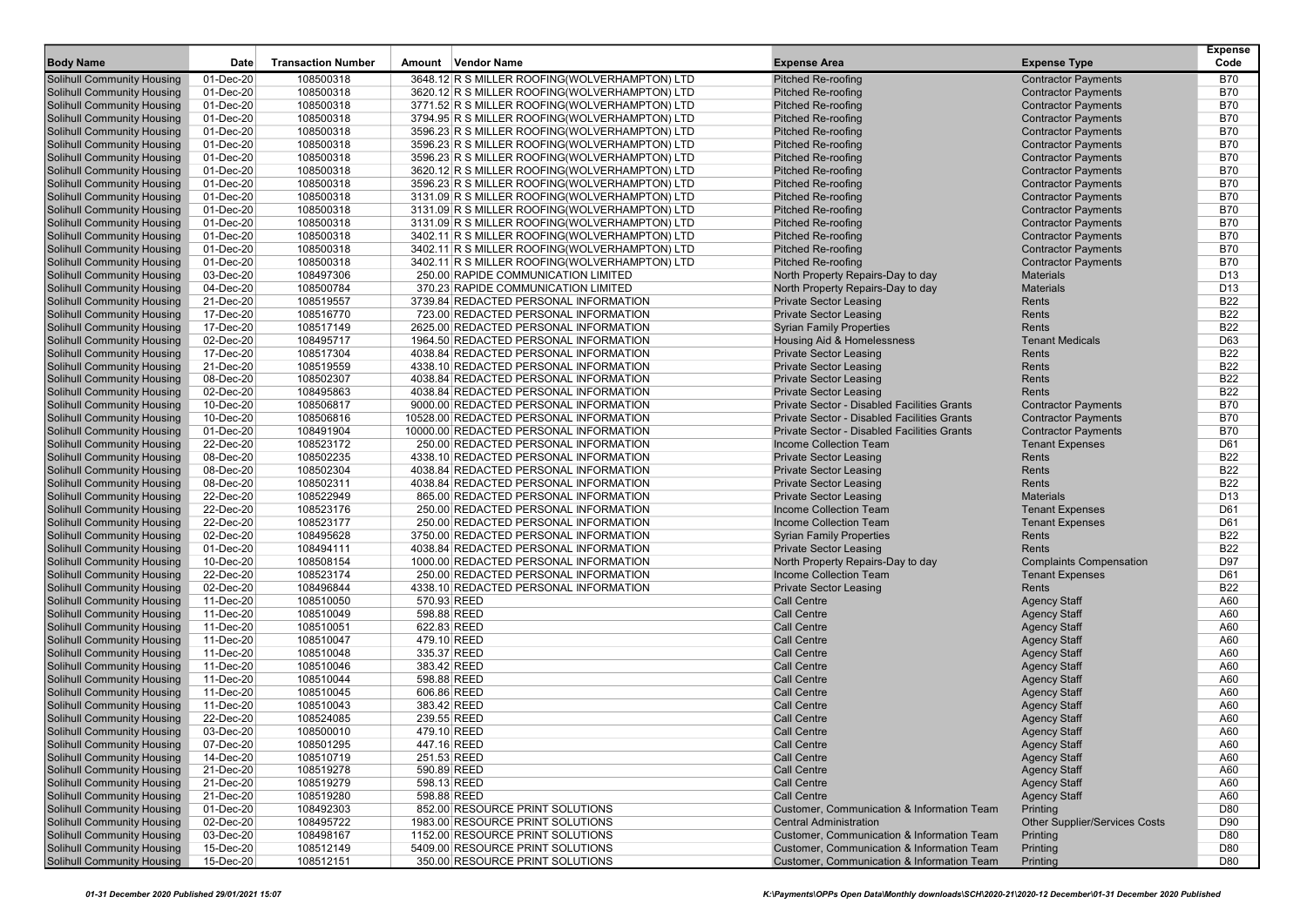| <b>Body Name</b>                  | Date      | <b>Transaction Number</b> | Amount Vendor Name                  | <b>Expense Area</b>                         | <b>Expense Type</b>              | <b>Expense</b><br>Code |
|-----------------------------------|-----------|---------------------------|-------------------------------------|---------------------------------------------|----------------------------------|------------------------|
| <b>Solihull Community Housing</b> | 15-Dec-20 | 108512107                 | 559.00 RESOURCE PRINT SOLUTIONS     | <b>Customer Involvement Team</b>            | <b>Other Communication Costs</b> | D49                    |
| <b>Solihull Community Housing</b> | 17-Dec-20 | 108516976                 | 257.00 RESOURCE PRINT SOLUTIONS     | <b>Customer Involvement Team</b>            | <b>Other Communication Costs</b> | D49                    |
| <b>Solihull Community Housing</b> | 10-Dec-20 | 108507308                 | 300.00 RG+P                         | New Build - Faulkner Road                   | <b>Contractor Payments</b>       | <b>B70</b>             |
| <b>Solihull Community Housing</b> | 03-Dec-20 | 108497308                 | 1255.60 ROYAL MAIL                  | <b>Endeavour House</b>                      | Postages                         | D <sub>21</sub>        |
| <b>Solihull Community Housing</b> | 22-Dec-20 | 108524055                 | 1251.93 ROYAL MAIL                  | <b>Endeavour House</b>                      | Postages                         | D <sub>21</sub>        |
| <b>Solihull Community Housing</b> | 08-Dec-20 | 108502214                 | 600.00 SELLICK PARTNERSHIP LTD      | <b>Welfare Reform Work</b>                  | <b>Agency Staff</b>              | A60                    |
| <b>Solihull Community Housing</b> | 08-Dec-20 | 108502211                 | 500.00 SELLICK PARTNERSHIP LTD      | <b>Welfare Reform Work</b>                  | <b>Agency Staff</b>              | A60                    |
| <b>Solihull Community Housing</b> | 08-Dec-20 | 108502211                 | 100.00 SELLICK PARTNERSHIP LTD      | <b>Welfare Reform Work</b>                  | <b>Agency Staff</b>              | A60                    |
| <b>Solihull Community Housing</b> | 08-Dec-20 | 108502216                 | 600.00 SELLICK PARTNERSHIP LTD      | <b>Welfare Reform Work</b>                  | <b>Agency Staff</b>              | A60                    |
| <b>Solihull Community Housing</b> | 14-Dec-20 | 108510828                 | 600.00 SELLICK PARTNERSHIP LTD      | <b>Welfare Reform Work</b>                  | <b>Agency Staff</b>              | A60                    |
| <b>Solihull Community Housing</b> | 03-Dec-20 | 108500016                 | 928.15 SEVERN TRENT WATER LTD       | Homelessness                                | Water                            | <b>B12</b>             |
| <b>Solihull Community Housing</b> | 08-Dec-20 | 108502204                 | 2500.00 SOLIHULL COLLEGE            | Training                                    | Training                         | A80                    |
| <b>Solihull Community Housing</b> | 01-Dec-20 | 108491975                 | 480.00 SOLIHULL MBC PLANNING        | Low Rise - Envelope Programme               | <b>Contractor Payments</b>       | <b>B70</b>             |
| <b>Solihull Community Housing</b> | 01-Dec-20 | 108491976                 | 240.00 SOLIHULL MBC PLANNING        | Low Rise - Envelope Programme               | <b>Contractor Payments</b>       | <b>B70</b>             |
| <b>Solihull Community Housing</b> | 01-Dec-20 | 108491977                 | 1140.00 SOLIHULL MBC PLANNING       | Low Rise - Envelope Programme               | <b>Contractor Payments</b>       | <b>B70</b>             |
| <b>Solihull Community Housing</b> | 01-Dec-20 | 108491978                 | 1320.00 SOLIHULL MBC PLANNING       | Low Rise - Envelope Programme               | <b>Contractor Payments</b>       | <b>B70</b>             |
| <b>Solihull Community Housing</b> | 01-Dec-20 | 108491979                 | 900.00 SOLIHULL MBC PLANNING        | Low Rise - Envelope Programme               | <b>Contractor Payments</b>       | <b>B70</b>             |
| <b>Solihull Community Housing</b> | 01-Dec-20 | 108522193                 | 2100.00 SOLIHULL MBC PLANNING       | Flat Re-roofing                             | <b>Contractor Payments</b>       | <b>B70</b>             |
| <b>Solihull Community Housing</b> | 02-Dec-20 | 108495813                 | 696.35 SPARK ENERGY SUPPLY LTD      | Homelessness                                | Gas                              | <b>B10</b>             |
| <b>Solihull Community Housing</b> | 22-Dec-20 | 108521887                 | 409.69 SPARK ENERGY SUPPLY LTD      | Homelessness                                | Gas                              | <b>B10</b>             |
| <b>Solihull Community Housing</b> | 22-Dec-20 | 108522143                 | 270.12 SPARK ENERGY SUPPLY LTD      | Homelessness                                | Gas                              | <b>B10</b>             |
| <b>Solihull Community Housing</b> | 01-Dec-20 | 108509895                 | 2517.60 SUPRA UK LTD                | Stores-Stores and delivery                  | <b>Stocks</b>                    | R <sub>10</sub>        |
| <b>Solihull Community Housing</b> | 03-Dec-20 | 108509896                 | 2517.60 SUPRA UK LTD                | Stores-Stores and delivery                  | <b>Stocks</b>                    | R <sub>10</sub>        |
| <b>Solihull Community Housing</b> | 22-Dec-20 | 108523195                 | 2700.00 THE HOUSING NETWORK         | Housing Aid & Homelessness                  | <b>B&amp;B Accommodation</b>     | <b>B23</b>             |
| <b>Solihull Community Housing</b> | 22-Dec-20 | 108523592                 | 1050.00 THE OYSTER PARTNERSHIP LTD  | <b>Housing Aid &amp; Homelessness</b>       | <b>Agency Staff</b>              | A60                    |
| <b>Solihull Community Housing</b> | 03-Dec-20 | 108500049                 | 1127.40 THE OYSTER PARTNERSHIP LTD  | Housing Aid & Homelessness                  | <b>Agency Staff</b>              | A60                    |
| <b>Solihull Community Housing</b> | 22-Dec-20 | 108523589                 | 1110.00 THE OYSTER PARTNERSHIP LTD  | <b>Housing Aid &amp; Homelessness</b>       | <b>Agency Staff</b>              | A60                    |
| <b>Solihull Community Housing</b> | 23-Dec-20 | 108526566                 | 1110.00 THE OYSTER PARTNERSHIP LTD  | Housing Aid & Homelessness                  | <b>Agency Staff</b>              | A60                    |
| <b>Solihull Community Housing</b> | 21-Dec-20 | 108519553                 | -416.87 TOTAL GAS & POWER LTD       | <b>Biomass System</b>                       | Gas                              | <b>B10</b>             |
| <b>Solihull Community Housing</b> | 17-Dec-20 | 108516776                 | 4053.98 TOTAL GAS & POWER LTD       | <b>Biomass System</b>                       | Gas                              | <b>B10</b>             |
| <b>Solihull Community Housing</b> | 16-Dec-20 | 108515693                 | 2015.39 TOTAL GAS & POWER LTD       | <b>Biomass System</b>                       | Electricity                      | <b>B11</b>             |
| <b>Solihull Community Housing</b> | 16-Dec-20 | 108515698                 | 416.87 TOTAL GAS & POWER LTD        | <b>Biomass System</b>                       | Gas                              | <b>B10</b>             |
| <b>Solihull Community Housing</b> | 16-Dec-20 | 108515704                 | 1952.38 TOTAL GAS & POWER LTD       | <b>Biomass System</b>                       | Gas                              | <b>B10</b>             |
| <b>Solihull Community Housing</b> | 16-Dec-20 | 108515699                 | 2570.65 TOTAL GAS & POWER LTD       | <b>Biomass System</b>                       | Gas                              | <b>B10</b>             |
| <b>Solihull Community Housing</b> | 16-Dec-20 | 108515696                 | 1522.45 TOTAL GAS & POWER LTD       | <b>Biomass System</b>                       | Gas                              | <b>B10</b>             |
| <b>Solihull Community Housing</b> | 23-Dec-20 | 108526302                 | 42121.56 TOTAL GAS & POWER LTD      | Low Rise (inc. Safe & Sound)                | Electricity                      | <b>B11</b>             |
| <b>Solihull Community Housing</b> | 17-Dec-20 | 108516778                 | 2363.53 TOTAL GAS & POWER LTD       | <b>Biomass System</b>                       | Gas                              | <b>B10</b>             |
| <b>Solihull Community Housing</b> | 17-Dec-20 | 108516780                 | 2050.62 TOTAL GAS & POWER LTD       | <b>Biomass System</b>                       | Gas                              | <b>B10</b>             |
| <b>Solihull Community Housing</b> | 23-Dec-20 | 108526507                 | 3511.25 TOTAL GAS & POWER LTD       | Low Rise (inc. Safe & Sound)                | Gas                              | <b>B10</b>             |
| <b>Solihull Community Housing</b> | 17-Dec-20 | 108516756                 | 5800.75 TOTAL GAS & POWER LTD       | <b>Biomass System</b>                       | Gas                              | <b>B10</b>             |
| <b>Solihull Community Housing</b> | 17-Dec-20 | 108516756                 | -2987.88 TOTAL GAS & POWER LTD      | <b>Biomass System</b>                       | Gas                              | <b>B10</b>             |
| <b>Solihull Community Housing</b> | 23-Dec-20 | 108526567                 | 3891.85 TOTAL GAS & POWER LTD       | Low Rise (inc. Safe & Sound)                | Gas                              | <b>B10</b>             |
| <b>Solihull Community Housing</b> | 16-Dec-20 | 108514085                 | 1743.77 TOTAL GAS & POWER LTD       | <b>Biomass System</b>                       | Electricity                      | <b>B11</b>             |
| <b>Solihull Community Housing</b> | 17-Dec-20 | 108517152                 | 825.00 TOUCHWOOD LETTINGS           | <b>Syrian Family Properties</b>             | Rents                            | <b>B22</b>             |
| <b>Solihull Community Housing</b> | 01-Dec-20 | 108516717                 | 422.40 TYRER BUILDING CONTRACTORS   | North Property Repairs-Day to day           | <b>Rev Contractor Payments</b>   | <b>B71</b>             |
| <b>Solihull Community Housing</b> | 01-Dec-20 | 108511820                 | 1889.79 TYRER BUILDING CONTRACTORS  | Kitchens                                    | <b>Contractor Payments</b>       | <b>B70</b>             |
| <b>Solihull Community Housing</b> | 01-Dec-20 | 108511821                 | 3155.45 TYRER BUILDING CONTRACTORS  | Kitchens                                    | <b>Contractor Payments</b>       | <b>B70</b>             |
| <b>Solihull Community Housing</b> | 01-Dec-20 | 108511822                 | 2900.09 TYRER BUILDING CONTRACTORS  | Kitchens                                    | <b>Contractor Payments</b>       | <b>B70</b>             |
| <b>Solihull Community Housing</b> | 01-Dec-20 | 108511823                 | 3339.27 TYRER BUILDING CONTRACTORS  | Kitchens                                    | <b>Contractor Payments</b>       | <b>B70</b>             |
| <b>Solihull Community Housing</b> | 01-Dec-20 | 108511824                 | 3368.15 TYRER BUILDING CONTRACTORS  | Kitchens                                    | <b>Contractor Payments</b>       | <b>B70</b>             |
| <b>Solihull Community Housing</b> | 01-Dec-20 | 108511825                 | 3709.63 TYRER BUILDING CONTRACTORS  | Kitchens                                    | <b>Contractor Payments</b>       | <b>B70</b>             |
| <b>Solihull Community Housing</b> | 01-Dec-20 | 108511826                 | 3365.29 TYRER BUILDING CONTRACTORS  | Kitchens                                    | <b>Contractor Payments</b>       | <b>B70</b>             |
| <b>Solihull Community Housing</b> | 01-Dec-20 | 108507272                 | 4674.10 TYRER BUILDING CONTRACTORS  | <b>Public Sector - Major Adaptations</b>    | <b>Contractor Payments</b>       | <b>B70</b>             |
| <b>Solihull Community Housing</b> | 01-Dec-20 | 108507273                 | 3760.84 TYRER BUILDING CONTRACTORS  | <b>Public Sector - Major Adaptations</b>    | <b>Contractor Payments</b>       | <b>B70</b>             |
| <b>Solihull Community Housing</b> | 01-Dec-20 | 108491980                 | 3418.53 TYRER BUILDING CONTRACTORS  | Kitchens                                    | <b>Contractor Payments</b>       | <b>B70</b>             |
| <b>Solihull Community Housing</b> | 01-Dec-20 | 108491981                 | 4923.75 TYRER BUILDING CONTRACTORS  | Kitchens                                    | <b>Contractor Payments</b>       | <b>B70</b>             |
| <b>Solihull Community Housing</b> | 01-Dec-20 | 108491982                 | 5988.21 TYRER BUILDING CONTRACTORS  | Kitchens                                    | <b>Contractor Payments</b>       | <b>B70</b>             |
| <b>Solihull Community Housing</b> | 01-Dec-20 | 108491983                 | 2164.27 TYRER BUILDING CONTRACTORS  | <b>MST-Structural Works</b>                 | <b>Contractor Payments</b>       | <b>B70</b>             |
| <b>Solihull Community Housing</b> | 01-Dec-20 | 108491984                 | 2603.09 TYRER BUILDING CONTRACTORS  | North Property Repairs-Voids                | Voids                            | <b>B38</b>             |
| <b>Solihull Community Housing</b> | 01-Dec-20 | 108507274                 | 3440.88 TYRER BUILDING CONTRACTORS  | Private Sector - Disabled Facilities Grants | <b>Contractor Payments</b>       | <b>B70</b>             |
| <b>Solihull Community Housing</b> | 16-Dec-20 | 108522196                 | 10125.63 TYRER BUILDING CONTRACTORS | <b>Public Sector - Major Adaptations</b>    | <b>Contractor Payments</b>       | <b>B70</b>             |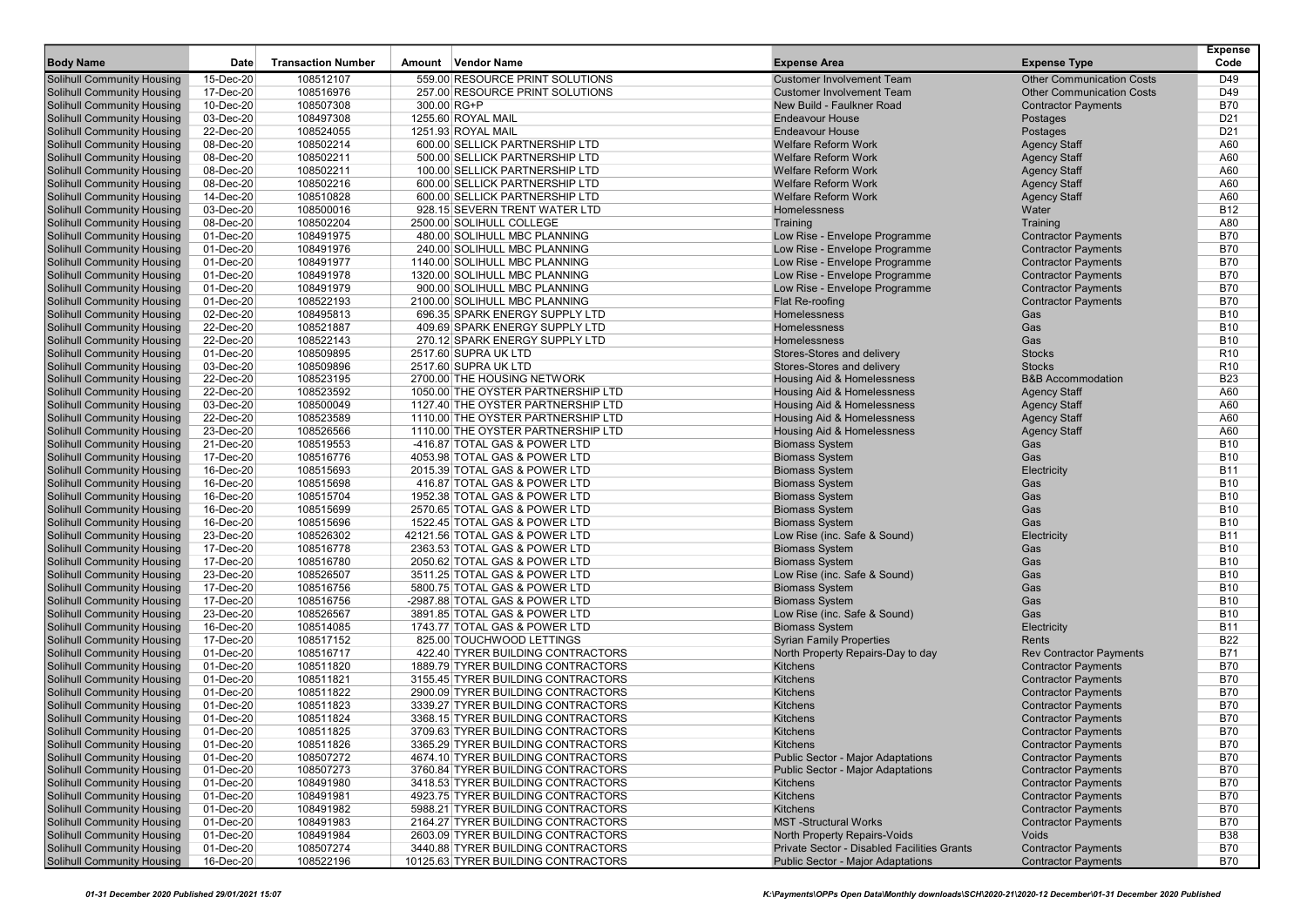| <b>Body Name</b>                                                       | Date                   | <b>Transaction Number</b> | Amount | <b>Vendor Name</b>                                               | <b>Expense Area</b>                                        | <b>Expense Type</b>                                      | <b>Expense</b><br>Code   |
|------------------------------------------------------------------------|------------------------|---------------------------|--------|------------------------------------------------------------------|------------------------------------------------------------|----------------------------------------------------------|--------------------------|
|                                                                        | 23-Dec-20              | 108534228                 |        | 4343.40 TYRER BUILDING CONTRACTORS                               | Private Sector - Disabled Facilities Grants                | <b>Contractor Payments</b>                               | <b>B70</b>               |
| <b>Solihull Community Housing</b><br><b>Solihull Community Housing</b> | 23-Dec-20              | 108534229                 |        | 8099.87 TYRER BUILDING CONTRACTORS                               | <b>Public Sector - Major Adaptations</b>                   | <b>Contractor Payments</b>                               | <b>B70</b>               |
| <b>Solihull Community Housing</b>                                      | 23-Dec-20              | 108534230                 |        | 4734.63 TYRER BUILDING CONTRACTORS                               | <b>Public Sector - Major Adaptations</b>                   | <b>Contractor Payments</b>                               | <b>B70</b>               |
| <b>Solihull Community Housing</b>                                      | 03-Dec-20              | 108498165                 |        | 19950.00 VOICESCAPE                                              | <b>IT Services</b>                                         | <b>ICT Software</b>                                      | D31                      |
| <b>Solihull Community Housing</b>                                      | 02-Dec-20              | 108496437                 |        | 798.42 WALKER COTTER                                             | New Build - Faulkner Road                                  | <b>Contractor Payments</b>                               | <b>B70</b>               |
| <b>Solihull Community Housing</b>                                      | 02-Dec-20              | 108496437                 |        | 1677.50 WALKER COTTER                                            | New Build - Wagon Lane                                     | <b>Contractor Payments</b>                               | <b>B70</b>               |
| <b>Solihull Community Housing</b>                                      | 02-Dec-20              | 108496437                 |        | 798.42 WALKER COTTER                                             | New Build - Brackleys Way                                  | <b>Contractor Payments</b>                               | <b>B70</b>               |
| <b>Solihull Community Housing</b>                                      | 02-Dec-20              | 108496437                 |        | 798.42 WALKER COTTER                                             | New Build - Willow Way                                     | <b>Contractor Payments</b>                               | <b>B70</b>               |
| <b>Solihull Community Housing</b>                                      | 03-Dec-20              | 108497307                 |        | 277.80 WATER PLUS LTD                                            | Whar Hall Farm Community Hall                              | Water                                                    | <b>B12</b>               |
| <b>Solihull Community Housing</b>                                      | 14-Dec-20              | 108510720                 |        | 1157.63 WATER PLUS LTD                                           | <b>Endeavour House</b>                                     | Water                                                    | <b>B12</b>               |
| <b>Solihull Community Housing</b>                                      | 02-Dec-20              | 108502122                 |        | 885.34 WATES CONSTRUCTION LTD                                    | <b>Cyclical Maintenance</b>                                | <b>Contractor Payments</b>                               | <b>B70</b>               |
| <b>Solihull Community Housing</b>                                      | 02-Dec-20              | 108502123                 |        | 555.34 WATES CONSTRUCTION LTD                                    | <b>Cyclical Maintenance</b>                                | <b>Contractor Payments</b>                               | <b>B70</b>               |
| <b>Solihull Community Housing</b>                                      | 02-Dec-20              | 108502124                 |        | 555.34 WATES CONSTRUCTION LTD                                    | <b>Cyclical Maintenance</b>                                | <b>Contractor Payments</b>                               | <b>B70</b>               |
| <b>Solihull Community Housing</b>                                      | 02-Dec-20              | 108502125                 |        | 650.00 WATES CONSTRUCTION LTD                                    | <b>Cyclical Maintenance</b>                                | <b>Contractor Payments</b>                               | <b>B70</b>               |
| <b>Solihull Community Housing</b>                                      | 02-Dec-20              | 108502126                 |        | 536.09 WATES CONSTRUCTION LTD                                    | <b>Cyclical Maintenance</b>                                | <b>Contractor Payments</b>                               | <b>B70</b>               |
| <b>Solihull Community Housing</b>                                      | 02-Dec-20              | 108498503                 |        | 1577.44 WATES CONSTRUCTION LTD                                   | <b>Cyclical Maintenance</b>                                | <b>Contractor Payments</b>                               | <b>B70</b>               |
| <b>Solihull Community Housing</b>                                      | 02-Dec-20              | 108516669                 |        | 1936.46 WATES CONSTRUCTION LTD                                   | <b>Cyclical Maintenance</b>                                | <b>Contractor Payments</b>                               | <b>B70</b>               |
| <b>Solihull Community Housing</b>                                      | 02-Dec-20              | 108516670                 |        | 2339.84 WATES CONSTRUCTION LTD                                   | <b>Cyclical Maintenance</b>                                | <b>Contractor Payments</b>                               | <b>B70</b>               |
| <b>Solihull Community Housing</b>                                      | 02-Dec-20              | 108516671                 |        | 1862.96 WATES CONSTRUCTION LTD                                   | <b>Cyclical Maintenance</b>                                | <b>Contractor Payments</b>                               | <b>B70</b>               |
| <b>Solihull Community Housing</b>                                      | 02-Dec-20              | 108516672                 |        | 2063.89 WATES CONSTRUCTION LTD                                   | <b>Cyclical Maintenance</b>                                | <b>Contractor Payments</b>                               | <b>B70</b>               |
| <b>Solihull Community Housing</b>                                      | 02-Dec-20              | 108516673                 |        | 669.40 WATES CONSTRUCTION LTD                                    | <b>Cyclical Maintenance</b>                                | <b>Contractor Payments</b>                               | <b>B70</b>               |
| <b>Solihull Community Housing</b>                                      | 02-Dec-20              | 108516674                 |        | 1505.24 WATES CONSTRUCTION LTD                                   | <b>Cyclical Maintenance</b>                                | <b>Contractor Payments</b>                               | <b>B70</b>               |
| <b>Solihull Community Housing</b>                                      | 02-Dec-20              | 108516675                 |        | 1769.26 WATES CONSTRUCTION LTD                                   | <b>Cyclical Maintenance</b>                                | <b>Contractor Payments</b>                               | <b>B70</b>               |
| <b>Solihull Community Housing</b>                                      | 02-Dec-20              | 108516676                 |        | 533.78 WATES CONSTRUCTION LTD                                    | <b>Cyclical Maintenance</b>                                | <b>Contractor Payments</b>                               | <b>B70</b><br><b>B70</b> |
| <b>Solihull Community Housing</b><br><b>Solihull Community Housing</b> | 02-Dec-20              | 108498504<br>108498505    |        | 2216.73 WATES CONSTRUCTION LTD                                   | <b>Cyclical Maintenance</b>                                | <b>Contractor Payments</b>                               | <b>B70</b>               |
|                                                                        | 02-Dec-20              |                           |        | 1676.72 WATES CONSTRUCTION LTD<br>1637.31 WATES CONSTRUCTION LTD | <b>Cyclical Maintenance</b>                                | <b>Contractor Payments</b>                               | <b>B70</b>               |
| <b>Solihull Community Housing</b><br><b>Solihull Community Housing</b> | 02-Dec-20<br>02-Dec-20 | 108498506<br>108498507    |        | 2484.00 WATES CONSTRUCTION LTD                                   | <b>Cyclical Maintenance</b><br><b>Cyclical Maintenance</b> | <b>Contractor Payments</b><br><b>Contractor Payments</b> | <b>B70</b>               |
| <b>Solihull Community Housing</b>                                      | 02-Dec-20              | 108498508                 |        | 833.23 WATES CONSTRUCTION LTD                                    | <b>Cyclical Maintenance</b>                                | <b>Contractor Payments</b>                               | <b>B70</b>               |
| <b>Solihull Community Housing</b>                                      | 02-Dec-20              | 108498509                 |        | 2205.68 WATES CONSTRUCTION LTD                                   | <b>Cyclical Maintenance</b>                                | <b>Contractor Payments</b>                               | <b>B70</b>               |
| <b>Solihull Community Housing</b>                                      | 02-Dec-20              | 108498510                 |        | 1639.89 WATES CONSTRUCTION LTD                                   | <b>Cyclical Maintenance</b>                                | <b>Contractor Payments</b>                               | <b>B70</b>               |
| <b>Solihull Community Housing</b>                                      | 02-Dec-20              | 108498511                 |        | 1369.69 WATES CONSTRUCTION LTD                                   | <b>Cyclical Maintenance</b>                                | <b>Contractor Payments</b>                               | <b>B70</b>               |
| <b>Solihull Community Housing</b>                                      | 02-Dec-20              | 108498512                 |        | 3728.24 WATES CONSTRUCTION LTD                                   | <b>Cyclical Maintenance</b>                                | <b>Contractor Payments</b>                               | <b>B70</b>               |
| <b>Solihull Community Housing</b>                                      | 02-Dec-20              | 108498513                 |        | 1398.31 WATES CONSTRUCTION LTD                                   | <b>Cyclical Maintenance</b>                                | <b>Contractor Payments</b>                               | <b>B70</b>               |
| <b>Solihull Community Housing</b>                                      | 02-Dec-20              | 108498514                 |        | 2949.26 WATES CONSTRUCTION LTD                                   | <b>Cyclical Maintenance</b>                                | <b>Contractor Payments</b>                               | <b>B70</b>               |
| <b>Solihull Community Housing</b>                                      | 02-Dec-20              | 108498515                 |        | 2849.95 WATES CONSTRUCTION LTD                                   | <b>Cyclical Maintenance</b>                                | <b>Contractor Payments</b>                               | <b>B70</b>               |
| <b>Solihull Community Housing</b>                                      | 02-Dec-20              | 108498516                 |        | 2449.26 WATES CONSTRUCTION LTD                                   | <b>Cyclical Maintenance</b>                                | <b>Contractor Payments</b>                               | <b>B70</b>               |
| <b>Solihull Community Housing</b>                                      | 02-Dec-20              | 108498517                 |        | 3227.74 WATES CONSTRUCTION LTD                                   | <b>Cyclical Maintenance</b>                                | <b>Contractor Payments</b>                               | <b>B70</b>               |
| <b>Solihull Community Housing</b>                                      | 02-Dec-20              | 108498518                 |        | 1645.29 WATES CONSTRUCTION LTD                                   | <b>Cyclical Maintenance</b>                                | <b>Contractor Payments</b>                               | <b>B70</b>               |
| <b>Solihull Community Housing</b>                                      | 02-Dec-20              | 108498519                 |        | 2998.42 WATES CONSTRUCTION LTD                                   | <b>Cyclical Maintenance</b>                                | <b>Contractor Payments</b>                               | <b>B70</b>               |
| <b>Solihull Community Housing</b>                                      | 02-Dec-20              | 108498520                 |        | 4359.90 WATES CONSTRUCTION LTD                                   | <b>Cyclical Maintenance</b>                                | <b>Contractor Payments</b>                               | <b>B70</b>               |
| <b>Solihull Community Housing</b>                                      | 02-Dec-20              | 108498521                 |        | 2773.91 WATES CONSTRUCTION LTD                                   | <b>Cyclical Maintenance</b>                                | <b>Contractor Payments</b>                               | <b>B70</b>               |
| <b>Solihull Community Housing</b>                                      | 02-Dec-20              | 108498522                 |        | 1776.89 WATES CONSTRUCTION LTD                                   | <b>Cyclical Maintenance</b>                                | <b>Contractor Payments</b>                               | <b>B70</b>               |
| <b>Solihull Community Housing</b>                                      | 02-Dec-20              | 108498523                 |        | 1565.60 WATES CONSTRUCTION LTD                                   | <b>Cyclical Maintenance</b>                                | <b>Contractor Payments</b>                               | <b>B70</b>               |
| <b>Solihull Community Housing</b>                                      | 02-Dec-20              | 108498524                 |        | 362.83 WATES CONSTRUCTION LTD                                    | <b>Cyclical Maintenance</b>                                | <b>Contractor Payments</b>                               | <b>B70</b>               |
| <b>Solihull Community Housing</b>                                      | 02-Dec-20              | 108498525                 |        | 695.59 WATES CONSTRUCTION LTD                                    | <b>Cyclical Maintenance</b>                                | <b>Contractor Payments</b>                               | <b>B70</b>               |
| <b>Solihull Community Housing</b>                                      | 02-Dec-20              | 108502127                 |        | 1603.73 WATES CONSTRUCTION LTD                                   | <b>Cyclical Maintenance</b>                                | <b>Contractor Payments</b>                               | <b>B70</b>               |
| <b>Solihull Community Housing</b>                                      | 02-Dec-20              | 108502128                 |        | 1430.44 WATES CONSTRUCTION LTD                                   | <b>Cyclical Maintenance</b>                                | <b>Contractor Payments</b>                               | <b>B70</b>               |
| <b>Solihull Community Housing</b>                                      | 02-Dec-20              | 108502129                 |        | 688.20 WATES CONSTRUCTION LTD                                    | <b>Cyclical Maintenance</b>                                | <b>Contractor Payments</b>                               | <b>B70</b>               |
| <b>Solihull Community Housing</b>                                      | 02-Dec-20              | 108498526                 |        | 2027.35 WATES CONSTRUCTION LTD                                   | <b>Cyclical Maintenance</b>                                | <b>Contractor Payments</b>                               | <b>B70</b>               |
| <b>Solihull Community Housing</b>                                      | 14-Dec-20              | 108516677                 |        | 42900.00 WATES CONSTRUCTION LTD                                  | <b>Cyclical Maintenance</b>                                | <b>Contractor Payments</b>                               | <b>B70</b>               |
| <b>Solihull Community Housing</b>                                      | 17-Dec-20              | 108521614                 |        | 15775.42 WATES CONSTRUCTION LTD                                  | Low Rise - Envelope Programme                              | <b>Contractor Payments</b>                               | <b>B70</b>               |
| <b>Solihull Community Housing</b>                                      | 17-Dec-20              | 108521615                 |        | 15916.61 WATES CONSTRUCTION LTD                                  | Low Rise - Envelope Programme                              | <b>Contractor Payments</b>                               | <b>B70</b>               |
| <b>Solihull Community Housing</b>                                      | 17-Dec-20              | 108521616                 |        | 15641.91 WATES CONSTRUCTION LTD                                  | Low Rise - Envelope Programme                              | <b>Contractor Payments</b>                               | <b>B70</b>               |
| <b>Solihull Community Housing</b>                                      | 17-Dec-20              | 108521673                 |        | 14107.12 WATES CONSTRUCTION LTD                                  | Low Rise - Envelope Programme                              | <b>Contractor Payments</b>                               | <b>B70</b>               |
| <b>Solihull Community Housing</b>                                      | 17-Dec-20              | 108521617                 |        | 14605.57 WATES CONSTRUCTION LTD                                  | Low Rise - Envelope Programme                              | <b>Contractor Payments</b>                               | <b>B70</b>               |
| <b>Solihull Community Housing</b>                                      | 17-Dec-20              | 108521618                 |        | 15532.29 WATES CONSTRUCTION LTD                                  | Low Rise - Envelope Programme                              | <b>Contractor Payments</b>                               | <b>B70</b>               |
| <b>Solihull Community Housing</b>                                      | 17-Dec-20              | 108521619                 |        | 14513.43 WATES CONSTRUCTION LTD                                  | Low Rise - Envelope Programme                              | <b>Contractor Payments</b>                               | <b>B70</b>               |
| <b>Solihull Community Housing</b>                                      | 17-Dec-20              | 108521620                 |        | 23392.10 WATES CONSTRUCTION LTD                                  | Low Rise - Envelope Programme                              | <b>Contractor Payments</b>                               | <b>B70</b>               |
| <b>Solihull Community Housing</b><br><b>Solihull Community Housing</b> | 17-Dec-20<br>17-Dec-20 | 108521621                 |        | 23428.55 WATES CONSTRUCTION LTD                                  | Low Rise - Envelope Programme                              | <b>Contractor Payments</b>                               | <b>B70</b><br><b>B70</b> |
|                                                                        |                        | 108521622                 |        | 22430.29 WATES CONSTRUCTION LTD                                  | Low Rise - Envelope Programme                              | <b>Contractor Payments</b>                               |                          |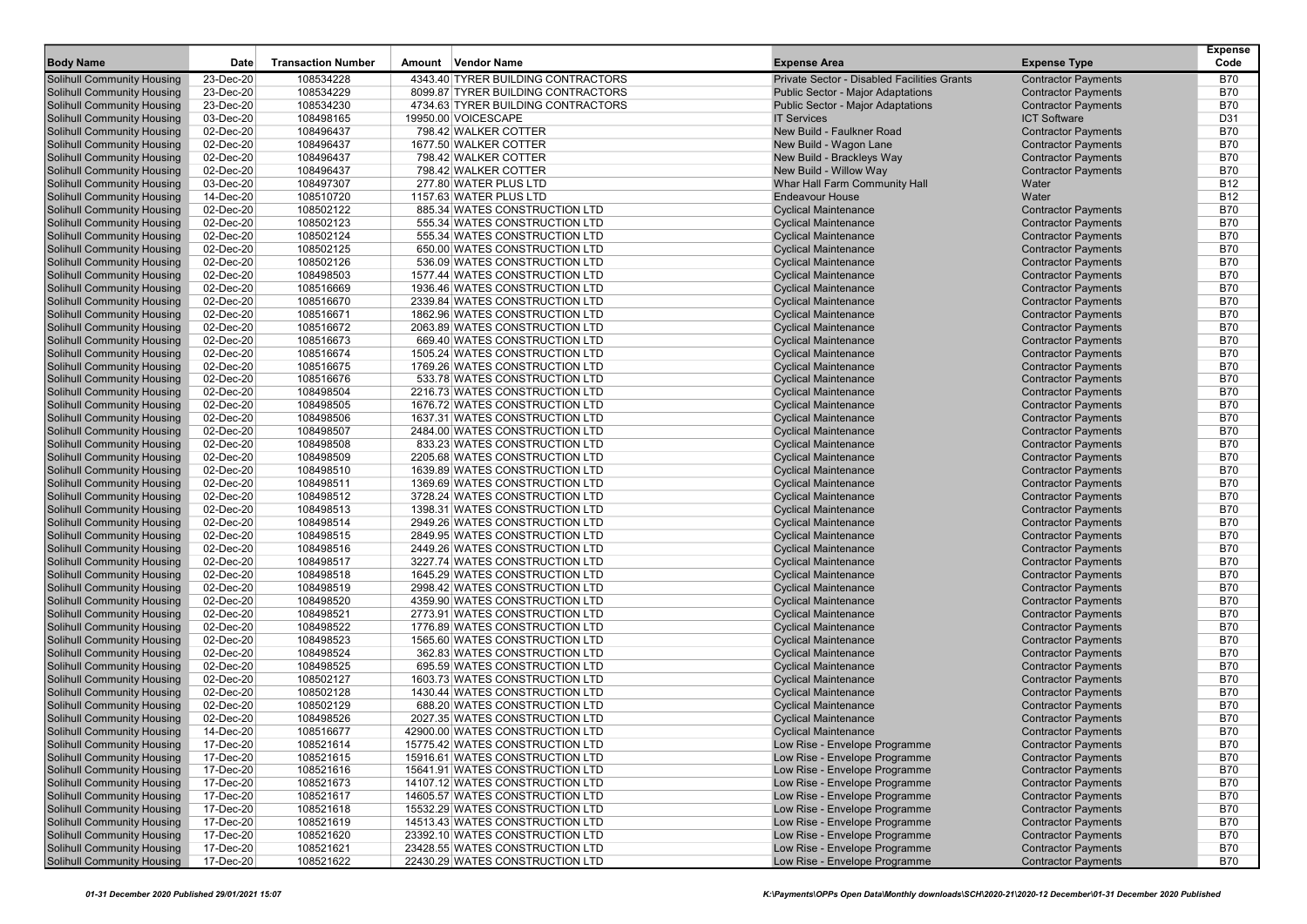| <b>Body Name</b>                                                       | Date                   | <b>Transaction Number</b> | Amount Vendor Name                                               | <b>Expense Area</b>                                                    | <b>Expense Type</b>                                      | <b>Expense</b><br>Code   |
|------------------------------------------------------------------------|------------------------|---------------------------|------------------------------------------------------------------|------------------------------------------------------------------------|----------------------------------------------------------|--------------------------|
| Solihull Community Housing                                             | 17-Dec-20              | 108521623                 | 23059.38 WATES CONSTRUCTION LTD                                  | Low Rise - Envelope Programme                                          | <b>Contractor Payments</b>                               | <b>B70</b>               |
| <b>Solihull Community Housing</b>                                      | 17-Dec-20              | 108521624                 | 20710.44 WATES CONSTRUCTION LTD                                  | Low Rise - Envelope Programme                                          | <b>Contractor Payments</b>                               | <b>B70</b>               |
| <b>Solihull Community Housing</b>                                      | 17-Dec-20              | 108521625                 | 21902.26 WATES CONSTRUCTION LTD                                  | Low Rise - Envelope Programme                                          | <b>Contractor Payments</b>                               | <b>B70</b>               |
| <b>Solihull Community Housing</b>                                      | 17-Dec-20              | 108521626                 | 24640.06 WATES CONSTRUCTION LTD                                  | Low Rise - Envelope Programme                                          | <b>Contractor Payments</b>                               | <b>B70</b>               |
| <b>Solihull Community Housing</b>                                      | 17-Dec-20              | 108521627                 | 23023.38 WATES CONSTRUCTION LTD                                  | Low Rise - Envelope Programme                                          | <b>Contractor Payments</b>                               | <b>B70</b>               |
| <b>Solihull Community Housing</b>                                      | 16-Dec-20              | 108521628                 | 2307.14 WATES CONSTRUCTION LTD                                   | Low Rise - Envelope Programme                                          | <b>Contractor Payments</b>                               | <b>B70</b>               |
| <b>Solihull Community Housing</b>                                      | 16-Dec-20              | 108521629                 | 3353.34 WATES CONSTRUCTION LTD                                   | Low Rise - Envelope Programme                                          | <b>Contractor Payments</b>                               | <b>B70</b>               |
| <b>Solihull Community Housing</b>                                      | 16-Dec-20              | 108521630                 | 3319.32 WATES CONSTRUCTION LTD                                   | Low Rise - Envelope Programme                                          | <b>Contractor Payments</b>                               | <b>B70</b>               |
| <b>Solihull Community Housing</b>                                      | 16-Dec-20              | 108521631                 | 5322.83 WATES CONSTRUCTION LTD                                   | Low Rise - Envelope Programme                                          | <b>Contractor Payments</b>                               | <b>B70</b>               |
| <b>Solihull Community Housing</b>                                      | 16-Dec-20              | 108521632                 | 3291.89 WATES CONSTRUCTION LTD                                   | Low Rise - Envelope Programme                                          | <b>Contractor Payments</b>                               | <b>B70</b>               |
| <b>Solihull Community Housing</b>                                      | 16-Dec-20              | 108521633                 | 4669.11 WATES CONSTRUCTION LTD                                   | Low Rise - Envelope Programme                                          | <b>Contractor Payments</b>                               | <b>B70</b>               |
| <b>Solihull Community Housing</b>                                      | 16-Dec-20              | 108521634                 | 2877.79 WATES CONSTRUCTION LTD                                   | Low Rise - Envelope Programme                                          | <b>Contractor Payments</b>                               | <b>B70</b>               |
| <b>Solihull Community Housing</b>                                      | 16-Dec-20              | 108521635                 | 5219.97 WATES CONSTRUCTION LTD                                   | Low Rise - Envelope Programme                                          | <b>Contractor Payments</b>                               | <b>B70</b>               |
| <b>Solihull Community Housing</b>                                      | 16-Dec-20              | 108521636                 | 4221.36 WATES CONSTRUCTION LTD                                   | Low Rise - Envelope Programme                                          | <b>Contractor Payments</b>                               | <b>B70</b>               |
| <b>Solihull Community Housing</b>                                      | 16-Dec-20              | 108521637                 | 3748.79 WATES CONSTRUCTION LTD                                   | Low Rise - Envelope Programme                                          | <b>Contractor Payments</b>                               | <b>B70</b>               |
| <b>Solihull Community Housing</b>                                      | 02-Dec-20              | 108507075                 | 5354.62 WATES CONSTRUCTION LTD                                   | Low Rise Overcladding                                                  | <b>Contractor Payments</b>                               | <b>B70</b>               |
| <b>Solihull Community Housing</b>                                      | 02-Dec-20              | 108507076                 | 5354.62 WATES CONSTRUCTION LTD                                   | Low Rise Overcladding                                                  | <b>Contractor Payments</b>                               | <b>B70</b>               |
| <b>Solihull Community Housing</b>                                      | 02-Dec-20              | 108507077                 | 5354.62 WATES CONSTRUCTION LTD                                   | Low Rise Overcladding                                                  | <b>Contractor Payments</b>                               | <b>B70</b>               |
| <b>Solihull Community Housing</b>                                      | 02-Dec-20              | 108507078                 | 5354.62 WATES CONSTRUCTION LTD                                   | Low Rise Overcladding                                                  | <b>Contractor Payments</b>                               | <b>B70</b>               |
| <b>Solihull Community Housing</b>                                      | 02-Dec-20              | 108507079                 | 5354.62 WATES CONSTRUCTION LTD                                   | Low Rise Overcladding                                                  | <b>Contractor Payments</b>                               | <b>B70</b>               |
| <b>Solihull Community Housing</b>                                      | 02-Dec-20              | 108507080                 | 5354.62 WATES CONSTRUCTION LTD                                   | Low Rise Overcladding                                                  | <b>Contractor Payments</b>                               | <b>B70</b>               |
| <b>Solihull Community Housing</b>                                      | 02-Dec-20              | 108507081                 | 5354.62 WATES CONSTRUCTION LTD                                   | Low Rise Overcladding                                                  | <b>Contractor Payments</b>                               | <b>B70</b>               |
| <b>Solihull Community Housing</b>                                      | 02-Dec-20              | 108507082                 | 5354.62 WATES CONSTRUCTION LTD                                   | Low Rise Overcladding                                                  | <b>Contractor Payments</b>                               | <b>B70</b>               |
| <b>Solihull Community Housing</b>                                      | 02-Dec-20              | 108507083                 | 5354.62 WATES CONSTRUCTION LTD                                   | Low Rise Overcladding                                                  | <b>Contractor Payments</b>                               | <b>B70</b>               |
| <b>Solihull Community Housing</b>                                      | 02-Dec-20              | 108507084                 | 5354.62 WATES CONSTRUCTION LTD                                   | Low Rise Overcladding                                                  | <b>Contractor Payments</b>                               | <b>B70</b>               |
| <b>Solihull Community Housing</b>                                      | 02-Dec-20              | 108507085                 | 5354.62 WATES CONSTRUCTION LTD                                   | Low Rise Overcladding                                                  | <b>Contractor Payments</b>                               | <b>B70</b>               |
| <b>Solihull Community Housing</b>                                      | 02-Dec-20              | 108507086                 | 5354.62 WATES CONSTRUCTION LTD                                   | Low Rise Overcladding                                                  | <b>Contractor Payments</b>                               | <b>B70</b><br><b>B70</b> |
| <b>Solihull Community Housing</b>                                      | 02-Dec-20              | 108507087<br>108507088    | 5354.62 WATES CONSTRUCTION LTD<br>5354.62 WATES CONSTRUCTION LTD | Low Rise Overcladding                                                  | <b>Contractor Payments</b><br><b>Contractor Payments</b> | <b>B70</b>               |
| <b>Solihull Community Housing</b><br><b>Solihull Community Housing</b> | 02-Dec-20<br>02-Dec-20 | 108507089                 |                                                                  | Low Rise Overcladding<br>Low Rise Overcladding                         |                                                          | <b>B70</b>               |
| <b>Solihull Community Housing</b>                                      | 02-Dec-20              | 108507090                 | 5354.62 WATES CONSTRUCTION LTD<br>5354.62 WATES CONSTRUCTION LTD | Low Rise Overcladding                                                  | <b>Contractor Payments</b><br><b>Contractor Payments</b> | <b>B70</b>               |
| <b>Solihull Community Housing</b>                                      | 02-Dec-20              | 108507091                 | 5354.62 WATES CONSTRUCTION LTD                                   | Low Rise Overcladding                                                  | <b>Contractor Payments</b>                               | <b>B70</b>               |
| <b>Solihull Community Housing</b>                                      | 02-Dec-20              | 108507092                 | 5354.62 WATES CONSTRUCTION LTD                                   | Low Rise Overcladding                                                  | <b>Contractor Payments</b>                               | <b>B70</b>               |
| <b>Solihull Community Housing</b>                                      | 14-Dec-20              | 108510400                 | 650.00 WEST MIDLANDS PENSION FUND                                | <b>Central Administration</b>                                          | <b>Professional Fees</b>                                 | D <sub>50</sub>          |
| <b>Solihull Community Housing</b>                                      | 14-Dec-20              | 108510691                 | 633.12 WETTONS CLEANING SERVICES LTD                             | Low Rise (inc. Safe & Sound)                                           | Cleaning                                                 | <b>B50</b>               |
| <b>Solihull Community Housing</b>                                      | 10-Dec-20              | 108508205                 | 396.47 WETTONS CLEANING SERVICES LTD                             | <b>Private Sector Leasing</b>                                          | Cleaning                                                 | <b>B50</b>               |
| <b>Solihull Community Housing</b>                                      | 10-Dec-20              | 108508206                 | 226.20 WETTONS CLEANING SERVICES LTD                             | <b>Private Sector Leasing</b>                                          | Cleaning                                                 | <b>B50</b>               |
| <b>Solihull Community Housing</b>                                      | 01-Dec-20              | 108491915                 | 737.93 WOODHULL ROOFING LTD                                      | North Property Repairs-Day to day                                      | <b>External Structures</b>                               | <b>B33</b>               |
| <b>Solihull Community Housing</b>                                      | 01-Dec-20              | 108511786                 | 2190.78 WOODHULL ROOFING LTD                                     | North Property Repairs-Day to day                                      | <b>External Structures</b>                               | <b>B33</b>               |
| <b>Solihull Community Housing</b>                                      | 01-Dec-20              | 108491918                 | 903.01 WOODHULL ROOFING LTD                                      | North Property Repairs-Day to day                                      | <b>External Structures</b>                               | <b>B33</b>               |
| <b>Solihull Community Housing</b>                                      | 01-Dec-20              | 108491919                 | 538.00 WOODHULL ROOFING LTD                                      | North Property Repairs-Day to day                                      | <b>External Structures</b>                               | <b>B33</b>               |
| <b>Solihull Community Housing</b>                                      | 01-Dec-20              | 108491920                 | 888.65 WOODHULL ROOFING LTD                                      | North Property Repairs-Day to day                                      | <b>External Structures</b>                               | <b>B33</b>               |
| <b>Solihull Community Housing</b>                                      | 01-Dec-20              | 108491921                 | 716.64 WOODHULL ROOFING LTD                                      | North Property Repairs-Day to day                                      | <b>External Structures</b>                               | <b>B33</b>               |
| <b>Solihull Community Housing</b>                                      | 01-Dec-20              | 108491922                 | 943.10 WOODHULL ROOFING LTD                                      | North Property Repairs-Day to day                                      | <b>External Structures</b>                               | <b>B33</b>               |
| <b>Solihull Community Housing</b>                                      | 01-Dec-20              | 108491923                 | 1199.21 WOODHULL ROOFING LTD                                     | North Property Repairs-Day to day                                      | <b>External Structures</b>                               | <b>B33</b>               |
| <b>Solihull Community Housing</b>                                      | 01-Dec-20              | 108491925                 | 273.30 WOODHULL ROOFING LTD                                      | North Property Repairs-Day to day                                      | <b>External Structures</b>                               | <b>B33</b>               |
| <b>Solihull Community Housing</b>                                      | 01-Dec-20              | 108491926                 | 1545.72 WOODHULL ROOFING LTD                                     | North Property Repairs-Day to day                                      | <b>External Structures</b>                               | <b>B33</b>               |
| Solihull Community Housing                                             | 01-Dec-20              | 108491928                 | 442.36 WOODHULL ROOFING LTD                                      | North Property Repairs-Day to day                                      | <b>External Structures</b>                               | <b>B33</b>               |
| <b>Solihull Community Housing</b>                                      | 01-Dec-20              | 108491929                 | 1559.99 WOODHULL ROOFING LTD                                     | North Property Repairs-Day to day                                      | <b>External Structures</b>                               | <b>B33</b>               |
| <b>Solihull Community Housing</b>                                      | 01-Dec-20              | 108491930                 | 714.70 WOODHULL ROOFING LTD                                      | North Property Repairs-Day to day                                      | <b>External Structures</b>                               | <b>B33</b>               |
| <b>Solihull Community Housing</b>                                      | 01-Dec-20              | 108491931                 | 489.02 WOODHULL ROOFING LTD                                      | North Property Repairs-Day to day                                      | <b>External Structures</b>                               | <b>B33</b>               |
| <b>Solihull Community Housing</b>                                      | 01-Dec-20              | 108491932                 | 516.45 WOODHULL ROOFING LTD                                      | North Property Repairs-Day to day                                      | <b>External Structures</b>                               | <b>B33</b>               |
| <b>Solihull Community Housing</b>                                      | 01-Dec-20              | 108491933                 | 896.69 WOODHULL ROOFING LTD                                      | North Property Repairs-Day to day                                      | <b>External Structures</b>                               | <b>B33</b>               |
| <b>Solihull Community Housing</b>                                      | 01-Dec-20              | 108491934                 | 695.42 WOODHULL ROOFING LTD                                      | North Property Repairs-Day to day                                      | <b>External Structures</b>                               | <b>B33</b>               |
| <b>Solihull Community Housing</b>                                      | 01-Dec-20              | 108491935                 | 716.64 WOODHULL ROOFING LTD                                      | North Property Repairs-Day to day                                      | <b>External Structures</b>                               | <b>B33</b>               |
| <b>Solihull Community Housing</b>                                      | 01-Dec-20              | 108491937                 | 302.68 WOODHULL ROOFING LTD                                      | North Property Repairs-Day to day                                      | <b>External Structures</b>                               | <b>B33</b>               |
| <b>Solihull Community Housing</b>                                      | 01-Dec-20              | 108491938                 | 1242.57 WOODHULL ROOFING LTD                                     | North Property Repairs-Day to day                                      | <b>External Structures</b>                               | <b>B33</b>               |
| <b>Solihull Community Housing</b>                                      | 01-Dec-20              | 108491939                 | 419.16 WOODHULL ROOFING LTD                                      | North Property Repairs-Day to day                                      | <b>External Structures</b>                               | <b>B33</b>               |
| <b>Solihull Community Housing</b>                                      | 01-Dec-20              | 108491940                 | 390.09 WOODHULL ROOFING LTD<br>1654.39 WOODHULL ROOFING LTD      | North Property Repairs-Day to day                                      | <b>External Structures</b>                               | <b>B33</b><br><b>B33</b> |
| <b>Solihull Community Housing</b><br><b>Solihull Community Housing</b> | 01-Dec-20<br>01-Dec-20 | 108491942<br>108491943    | 763.27 WOODHULL ROOFING LTD                                      | North Property Repairs-Day to day<br>North Property Repairs-Day to day | <b>External Structures</b><br><b>External Structures</b> | <b>B33</b>               |
|                                                                        |                        |                           |                                                                  |                                                                        |                                                          |                          |